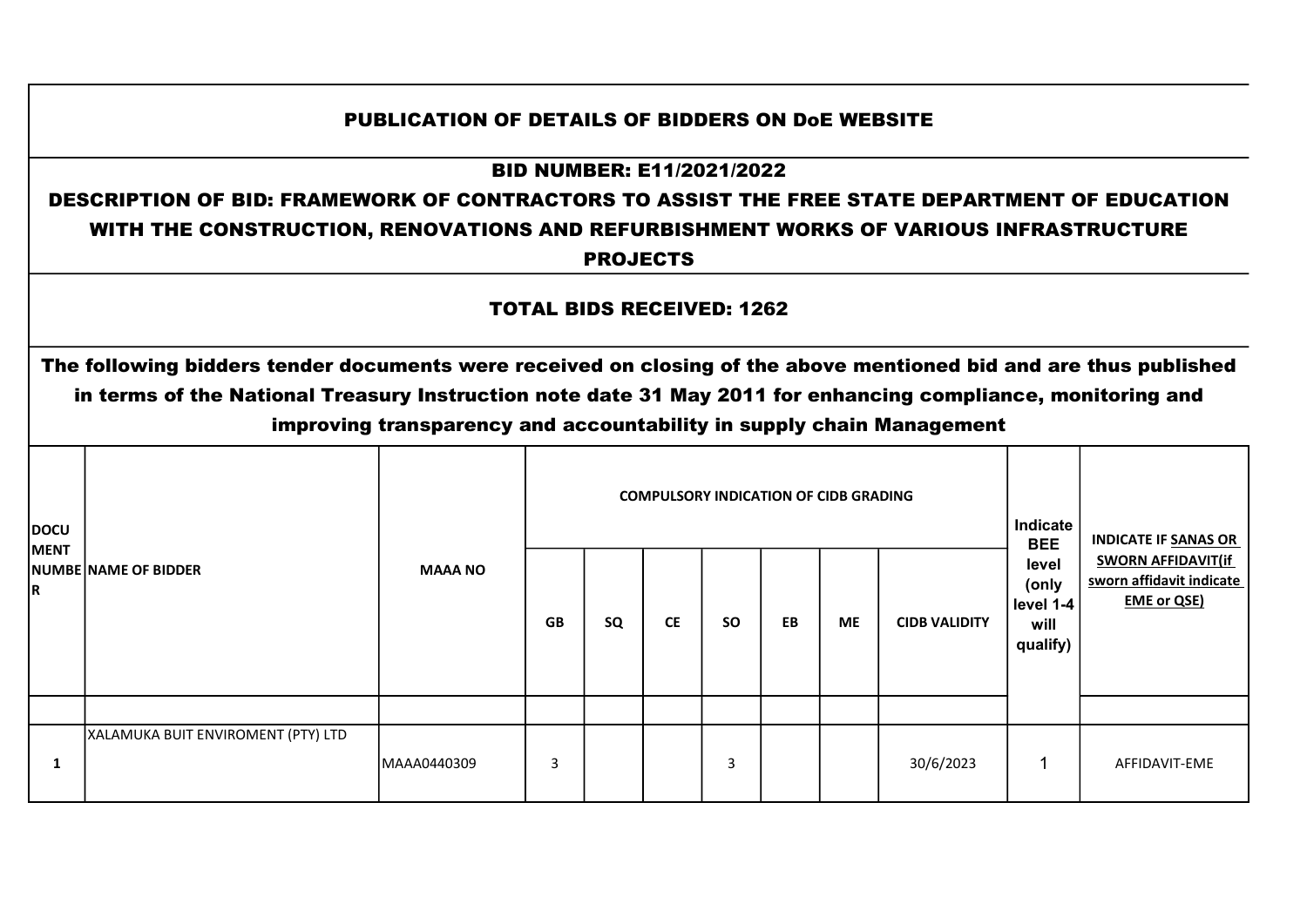| $\overline{2}$          | AMAHLE BUILDING @ RENOVATIONS        | MAAA0085437 |                |   | $\mathsf{3}$ |   |              | 14/4/2023 | 1            | AFFIDAVIT-EME             |
|-------------------------|--------------------------------------|-------------|----------------|---|--------------|---|--------------|-----------|--------------|---------------------------|
| $\mathbf{3}$            | TMK2 TECHNOLOGIES (PTY) LTD          | MAAA0476444 |                |   |              | 3 |              | 13/2/2022 | $\mathbf{1}$ | AFFIDAVIT-EME             |
| $\overline{\mathbf{4}}$ | KMR CONTRACTORS (PTY) LTD            | MAAA0317513 | 5              |   |              |   |              | 23/5/2024 | $\mathbf{1}$ | AFFIDAVIT                 |
| 5                       | TSHIAMELO FOUNDATION (PTY) LTD       | MAAA0060654 | $\overline{4}$ | 5 |              |   | $\mathbf{3}$ | 8/10/2022 | $\mathbf{1}$ | AFFIDAVIT-QSE             |
| $6\phantom{1}$          | A AND P CIVILS AND TRADING (PTY) LTD | MAAA0015527 | 6              |   | 6            |   |              | 8/6/2024  | $\mathbf{1}$ | SANAS                     |
| $\overline{\mathbf{z}}$ | ASAPI 1109 CC                        | MAAA0897005 | $\sqrt{6}$     |   |              |   |              | 19/3/2023 | $\mathbf 0$  | NOT THE CORRECT<br>FORMAT |
| 8                       | NTSU TRADING 510                     | MAAA0448122 |                | 5 |              |   |              | 29/1/2025 | $\mathbf{1}$ | AFFIDAVIT-EME             |
| 9                       | ZALISILE MSEBENZI CIVILS             | MAAA0294075 |                |   |              |   |              | 29/6/2024 | $\mathbf{1}$ | SANAS-EME                 |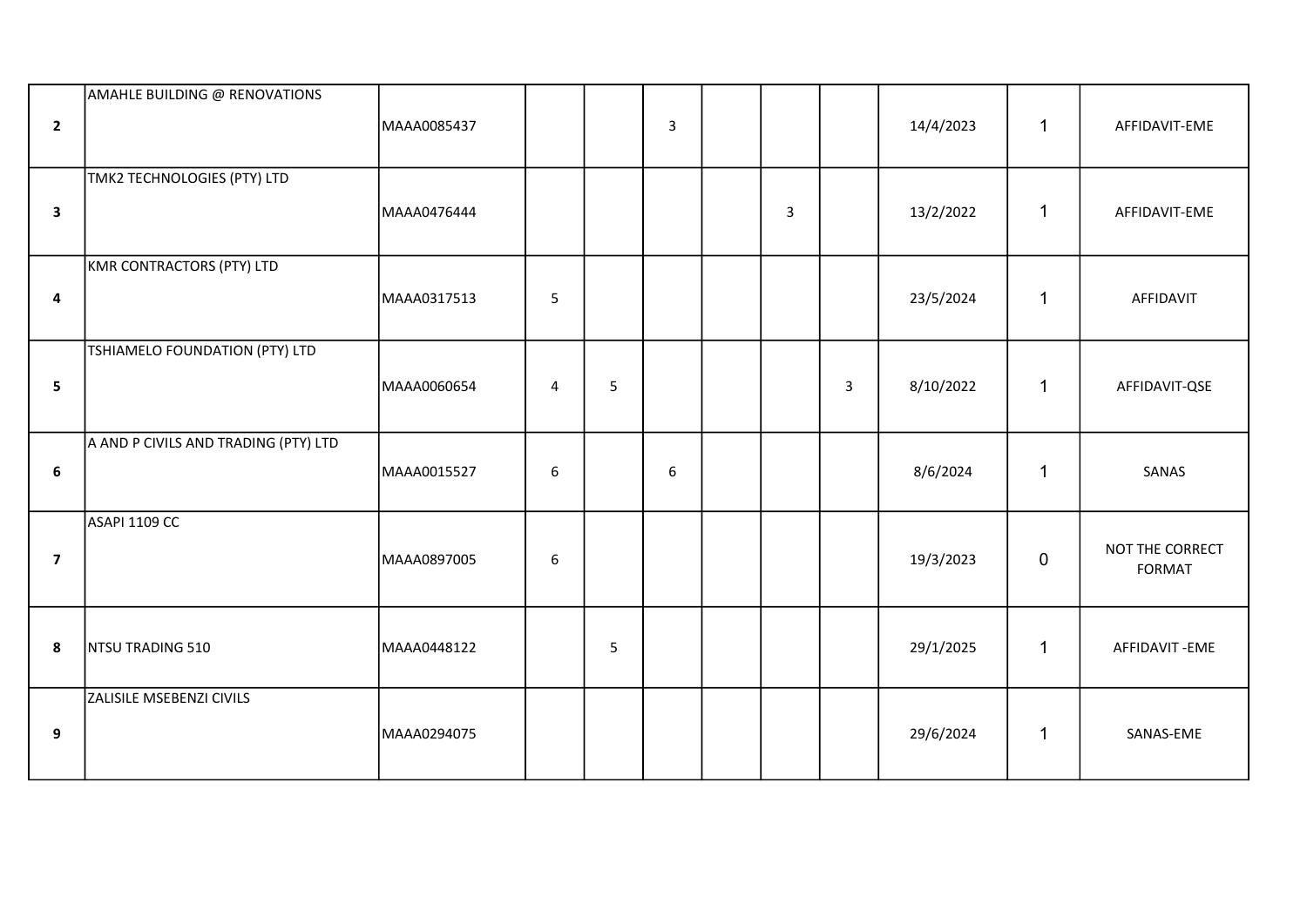| 10 | ZWAKI PROJECTS AND CONSULTING                       | MAAA0369852 | $\sqrt{4}$     |                |                         |  | 9/9/2023  | <b>NOT</b><br><b>INDICA</b><br><b>TED</b> | NOT CORRECT FORMAT                       |
|----|-----------------------------------------------------|-------------|----------------|----------------|-------------------------|--|-----------|-------------------------------------------|------------------------------------------|
| 11 | ASPIDUS 34 CC                                       | MAAA0017979 |                |                | $\overline{\mathbf{4}}$ |  | 25/3/2022 | $\mathbf{1}$                              | AFFIDAVIT-EME                            |
| 12 | SEKONYELA PROJECTS AND SERVICES (PTY)<br><b>LTD</b> | MAAA0505957 |                |                | 5                       |  | 8/11/2024 | $\mathbf{1}$                              | AFFIDAVIT                                |
| 13 | FM KWILI TRADING                                    | MAAA0250293 |                |                | 5                       |  | 21/2/2023 | $\mathbf{1}$                              | AFFIDAVIT-EME                            |
| 14 | M22 ENGINEERING (PTY) LTD                           | MAAA0758177 | $\overline{3}$ |                | $\overline{3}$          |  | 15/7/2022 | $\mathbf{1}$                              | DTI-EME                                  |
| 15 | YOUNG VISIONARIES CONSTRUCTION (PTY)<br><b>LTD</b>  | MAAA0981482 | $\overline{4}$ |                |                         |  | 2/9/2023  | $\mathbf{1}$                              | AFFIDAVIT-EME                            |
| 16 | JULUKA CONSTRUCTION AND PROJECTS CC                 | MAAA0270087 |                | $\overline{4}$ |                         |  | 8/10/2022 | $\pmb{0}$                                 | NOT CORRECT FORMAT-<br><b>ACCOUNTANT</b> |
| 17 | SIVUNASOKE CONSTRUCTION & PROJECTS                  | MAAA0296908 | $\mathbf{3}$   |                |                         |  | 29/3/2024 | $\mathbf{1}$                              | AFFIDAVIT-EME                            |
| 18 | MOILOA VOTEX SOLUTIONS (PTY) LTD                    | MAAA0081714 | 4              | $\overline{3}$ | 4                       |  | 26/8/2023 | $\mathbf{1}$                              | AFFIDAVIT-EME                            |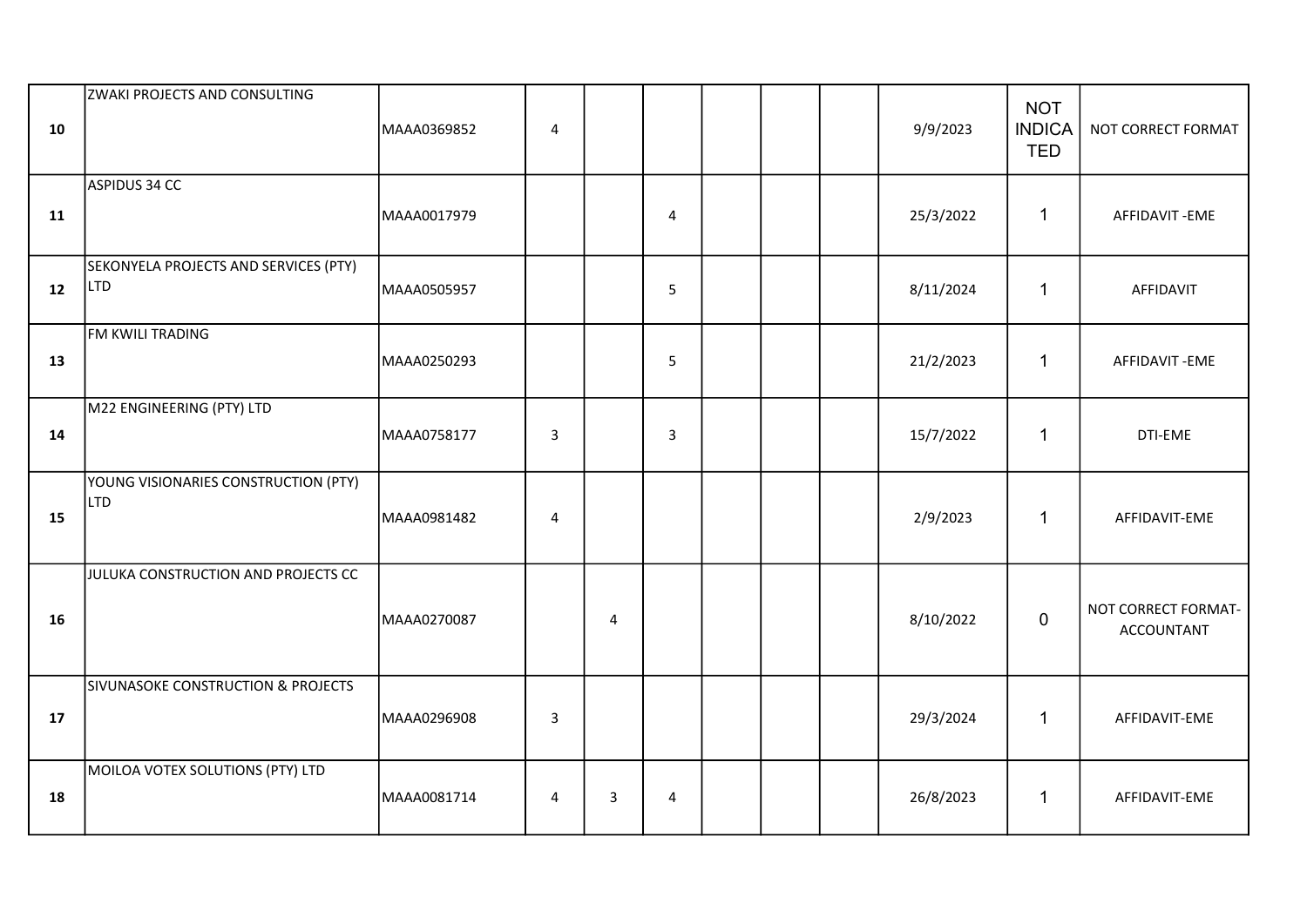| 19 | TMG PULE TRADING ENTERPRISE CC      | MAAA0065934 | $\overline{4}$ |   |                  |   |   | 18/5/2023 | $\mathbf 0$    | NOT CORRECT FORMAT-<br><b>ACCOUNTANT</b> |
|----|-------------------------------------|-------------|----------------|---|------------------|---|---|-----------|----------------|------------------------------------------|
| 20 | <b>HTE CONSTRUCTION CC</b>          | MAAA0020444 |                |   | $\boldsymbol{6}$ |   |   | 22/7/2022 | $\mathbf 1$    | SANAS                                    |
| 21 | DENEL GLOBAL (PTY) LTD              | MAAA1160464 |                | 5 |                  |   | 4 | 25/1/2025 | $\mathbf{1}$   | DTI-EME                                  |
| 22 | PABA TRADING AND PROJECTS (PTY) LTD | MAAA0033647 | $\overline{4}$ |   | 5                |   |   | 5/11/2022 | $\mathbf 0$    | DTI-EME EXPIRED                          |
| 23 | TDB AND C AGENCY (PTY) LTD          | MAAA0164951 | 5              |   | 6                |   |   | 19/2/2022 | $\mathbf{1}$   | AFFIDAVIT-QSE                            |
| 24 | LA MOSEKEDILE TRADING ENTERPRISE CC | MAAA0101680 |                |   | 6                | 4 | 4 | 14/1/2025 | $\overline{0}$ | AFFIDAVIT-EME                            |
| 25 | MAZISAT (PTY) LTD                   | MAAA0432533 | 4              |   |                  |   |   | 6/5/2024  | $\mathbf 1$    | DTI EME                                  |
| 26 | MORATWE TRADING CC                  | MAAA0099359 | 3              |   | 3                |   |   | 30/4/2022 | $\mathbf{1}$   | AFFIDAVIT-EME                            |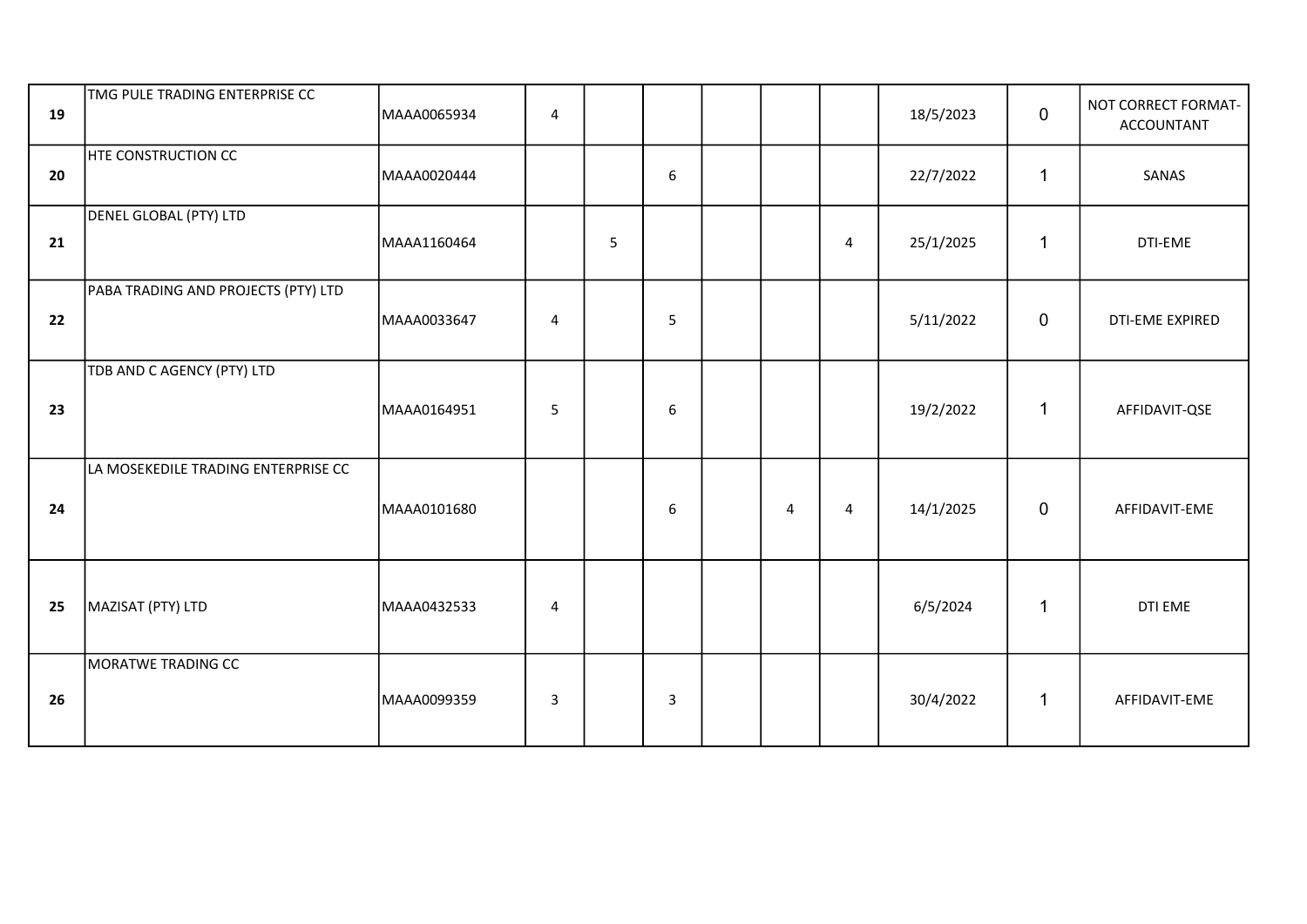| 27 | BATHAPAMA REPUBLIC GENERAL TRADING<br>(PTY) LTD | MAAA0040638 | $\mathbf{3}$   |                                                 |   |    |    |    | 10092759   | 1            | AFFIDAVIT-EME |
|----|-------------------------------------------------|-------------|----------------|-------------------------------------------------|---|----|----|----|------------|--------------|---------------|
| 28 | <b>DINOTSHI PROJECTS (PTY)</b>                  | MAAA1023579 | 4?             |                                                 |   | 4? | 4? | 4? | 14/2/2024  | 1            | AFFIDAVIT-EME |
| 29 | RONBUS TRADING AND PROJECTS (PTY) LTD           | MAAA0448855 | 6              |                                                 | 6 |    |    |    | 11/2/2024  | $\mathbf{1}$ | AFFIDAVIT-QSE |
| 30 | LARMES DOLO ENTERPRISE                          | MAAA0542975 | $\overline{3}$ |                                                 |   |    |    |    | 12/1/2024  | 1            | DTI-EME       |
| 31 | VOMABO CONSTRUCTION                             | MAAA0207663 |                | DID NOT INDICATE LEVEL OF WORK TO BE REGESTIRED |   |    |    |    | 18/4/2022  | $\mathbf{1}$ | AFFIDAVIT-EME |
| 32 | SAKWE PROJECTS (PTY) LTD                        | MAAA0416709 | $\overline{5}$ |                                                 |   |    |    |    | 27/5/2022  | $\mathbf{1}$ | AFFIDAVIT-EME |
| 33 | MLO INVESTMENT (PTY) LTD                        | MAAA0701271 |                | DID NOT INDICATE LEVEL OF WORK TO BE REGESTIRED |   |    |    |    | 24/11/2024 | $\mathbf{1}$ | SANAS-QSE     |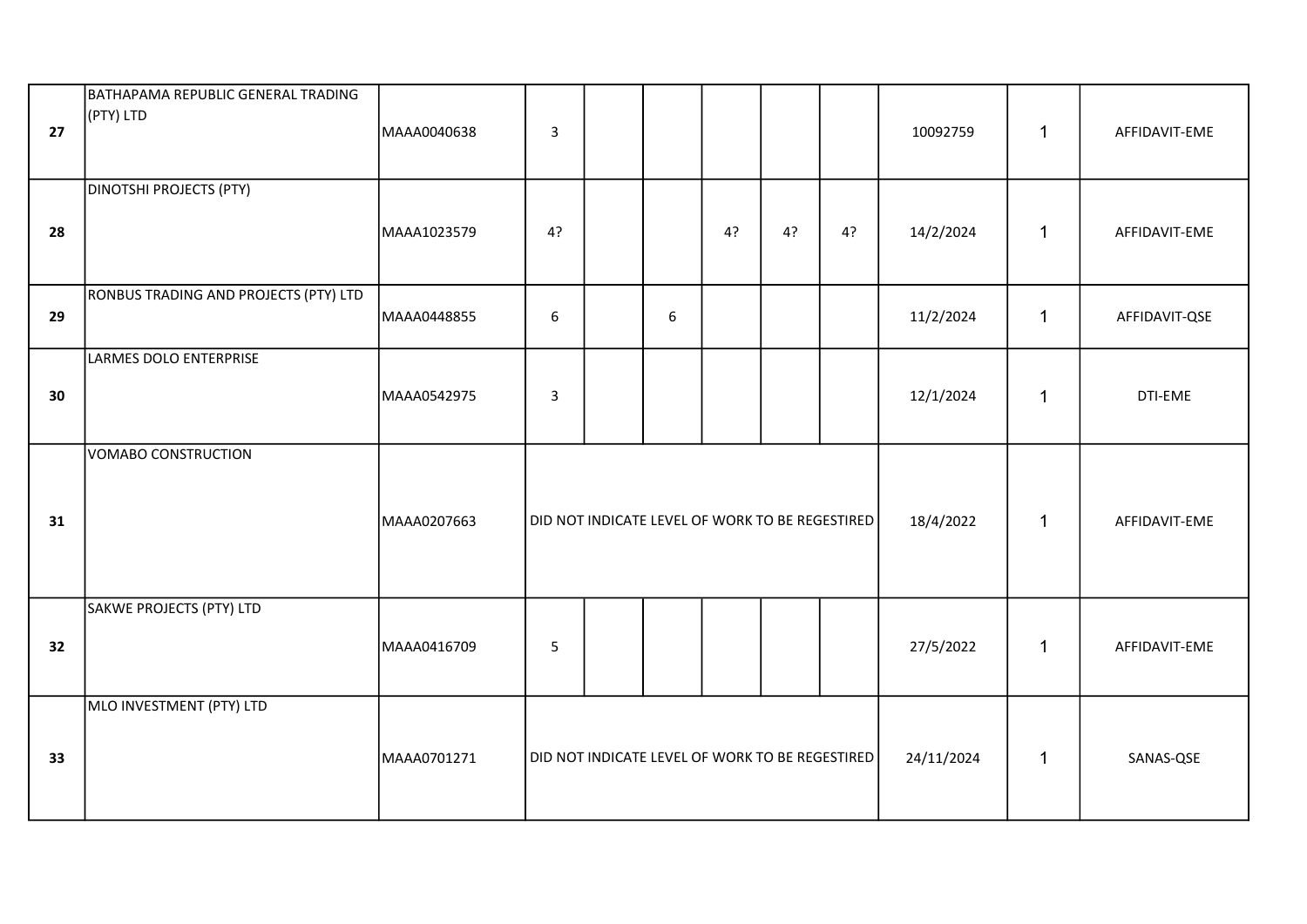| 34 | COXINELL IPP (PTY) LTD                                           | MAAA0358429 | 5              | 5              | 6              |  | 3/8/2024   | $\mathbf{1}$   | AFFIDAVIT-EME              |
|----|------------------------------------------------------------------|-------------|----------------|----------------|----------------|--|------------|----------------|----------------------------|
| 35 | KOMNHLA GENERAL TRADING                                          | MAAA0117281 |                |                | 5              |  | 24/2/2024  | $\mathbf{1}$   | AFFIDAVIT-EME              |
| 36 | SANTE ENGINEERING & CONSTRUCTION                                 | MAAA0235931 | 6              | $\overline{3}$ | 6              |  | 1/8/2022   | $\mathbf{1}$   | AFFIDAVIT-EME              |
| 37 | LETLEPU TRADING (PTY) LTD                                        | MAAA0461760 | 6              |                | 5              |  | 12/11/2024 | $\overline{2}$ | SANAS-EME                  |
| 38 | <b>KSTO HOLDINGS (PTY) LTD</b>                                   | MAAA0448718 |                |                | 6              |  | 18/11/2023 | $\mathbf{1}$   | AFFIDAVIT                  |
| 39 | ALT LIPULA TRADING AND PROJECTS (PTY)<br>LTD                     | MAAA0235372 | $\pmb{4}$      |                |                |  | 9/8/2021   | $\mathbf{1}$   | AFFIDAVIT-EME              |
| 40 | MOTNOBI BA MOLIBELI MSQUARED<br><b>GENERAL TRADING (PTY) LTD</b> | MAAA0978259 | $\overline{4}$ |                |                |  | 11/2/2024  | $\pmb{0}$      | AFFIDAVIT-EME<br>(EXPIRED) |
| 41 | MAPHISA MBIBA TRADING                                            | MAAA0168106 | 5              | 5              | 5              |  | 23/5/2024  | $\mathbf 1$    | AFFIDAVIT-EME              |
| 42 | LUCEM GROUP (PTY) LTD                                            | MAAA1001192 |                |                | $\overline{3}$ |  | 15/11/2022 | $\mathbf{1}$   | AFFIDAVIT-EME              |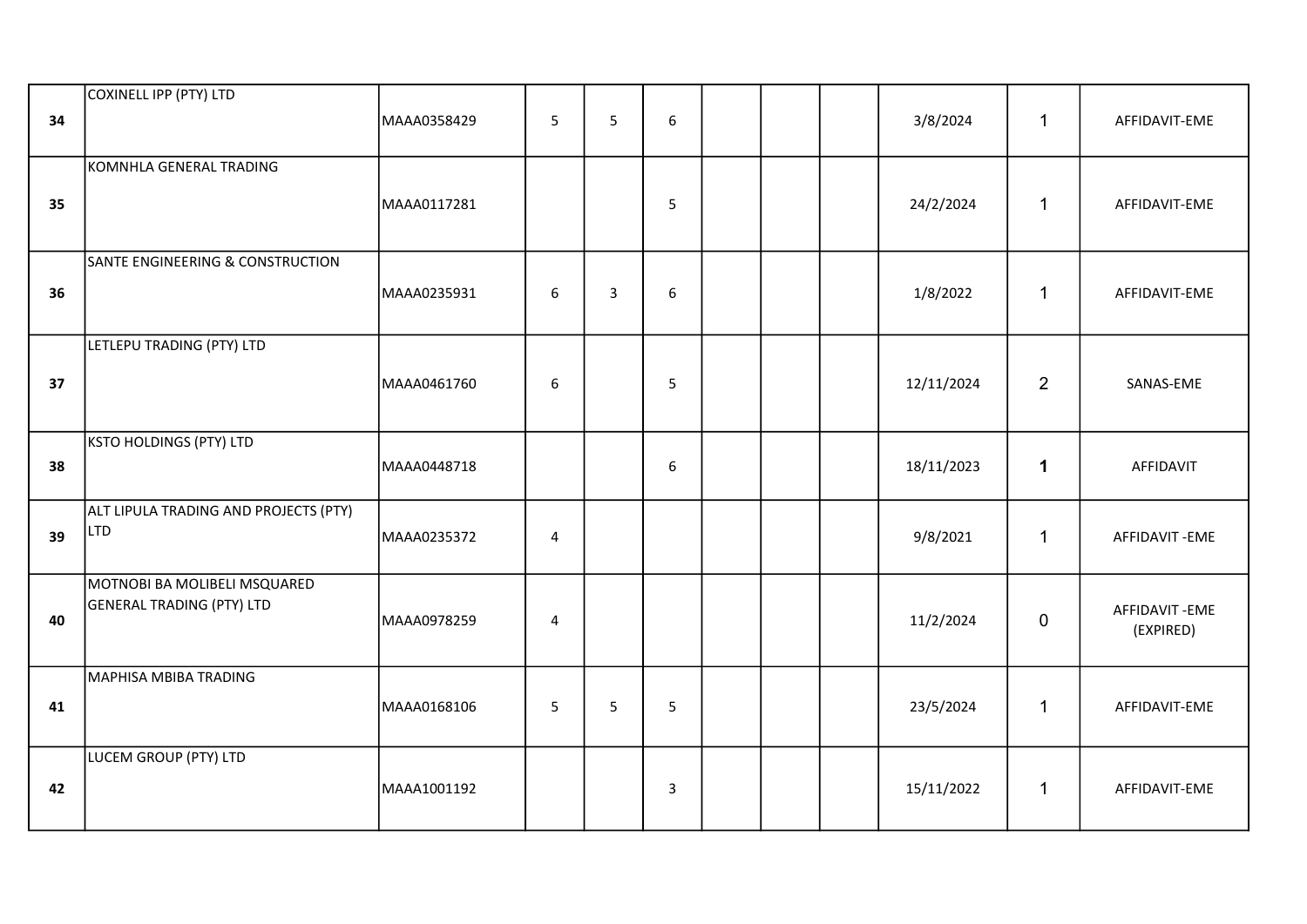| 43 | JUA DEVELOPERS CC                           | MAAA0036953 | $\boldsymbol{6}$ | $\mathsf{3}$   |                |   |                         |                | 13/9/2022 | $\mathbf{1}$ | SANAS         |
|----|---------------------------------------------|-------------|------------------|----------------|----------------|---|-------------------------|----------------|-----------|--------------|---------------|
| 44 | SINDIPHOLA PROJECTS AND CONSTRUCTION<br>CC  | MAAA004116  | 6                | 5              | 5              |   | $\overline{\mathbf{4}}$ | $\overline{4}$ | 22/7/2022 | $\mathbf{1}$ | DTI-EME       |
| 45 | <b>CIVIK CONSTRUCTION AND PLANT HIRE CC</b> | MAAA0189607 | $\overline{4}$   | $\overline{4}$ | $\overline{4}$ |   |                         |                | 11/2/2023 | $\mathbf{1}$ | AFFIDAVIT-EME |
| 46 | <b>GLOTION TRADING CC</b>                   | MAAA0106636 | $\mathbf{3}$     |                |                | 3 | $\overline{3}$          |                | 7/12/2024 | $\mathbf{1}$ | AFFIDAVIT-EME |
| 47 | BASI MILANI (PTY) LTD                       | MAAA1024001 | 5                |                |                |   |                         |                | 8/12/2023 | $\mathbf{1}$ | AFFIDAVIT-EME |
| 48 | <b>ESTER MATHABELA TRADING AND PROJECTS</b> | MAAA0594624 |                  |                |                |   | 3?                      |                | 15/1/2024 | $\mathbf{1}$ | AFFIDAVIT-EME |
| 49 | MOTHEKO PROJECTS (PTY) LTD                  | MAAA0264061 |                  |                | $\overline{3}$ |   |                         |                | 13/7/2023 | $\mathbf{1}$ | SANAS-EME     |
| 50 | <b>BAVUKISE TRADING CC</b>                  | MAAA0168812 |                  |                | 5              |   |                         |                | 27/6/2023 | $\mathbf{1}$ | AFFIDAVIT-EME |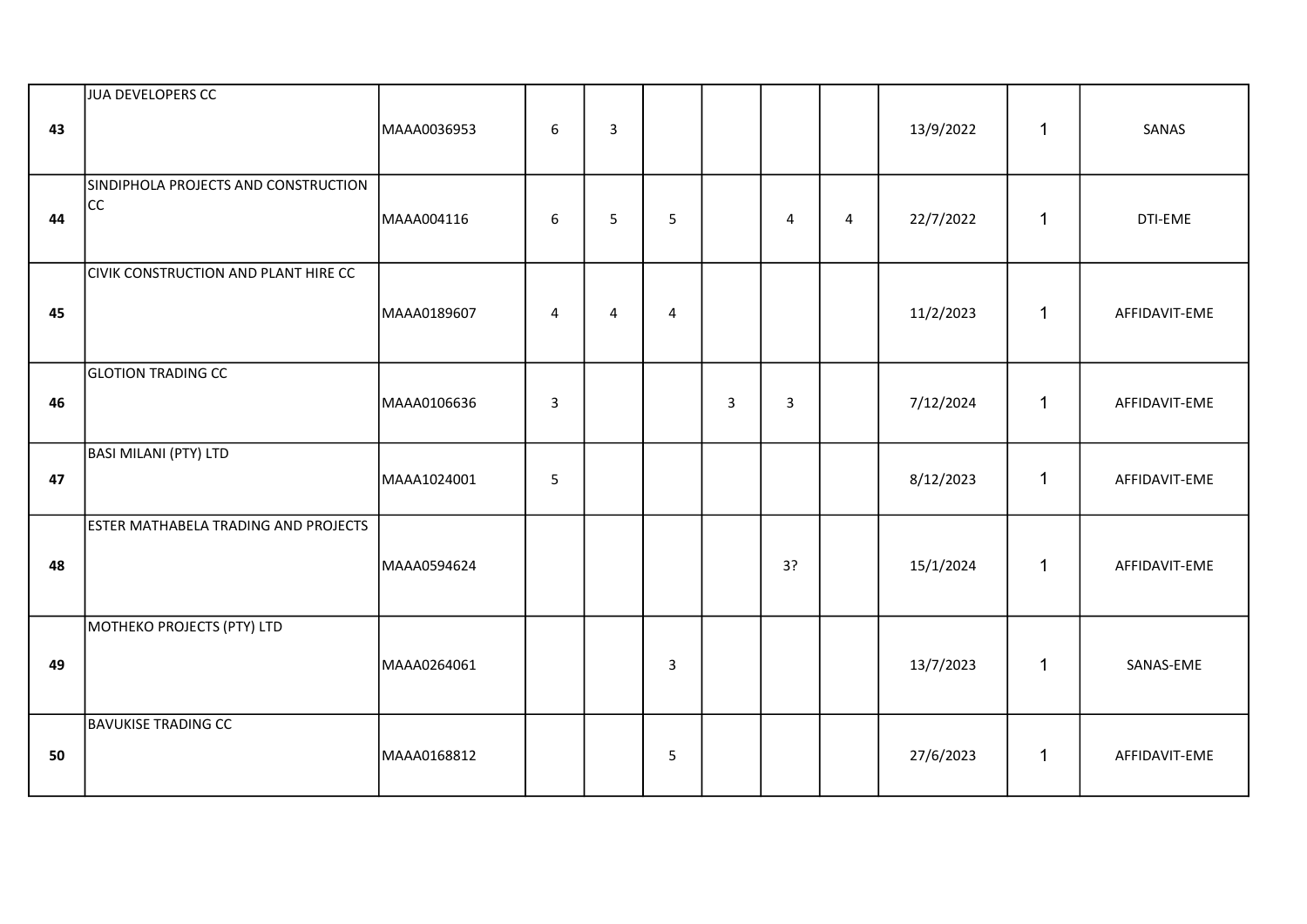| 51 | MKHIZE GEWABE PROPERTIES CC         | MAAA0382853 | 6                       |                |                |  |   | 13/4/2024  | $\mathbf{1}$ | SANAS-QSE     |
|----|-------------------------------------|-------------|-------------------------|----------------|----------------|--|---|------------|--------------|---------------|
| 52 | SPINKS TRADING CC                   | MAAA0163261 | 6                       | 6              |                |  | 3 | 11/11/2023 | $\mathbf{1}$ | SANAS-QSE     |
| 53 | <b>BENEDITIONS (PTY) LTD</b>        | MAAA0000004 | $\overline{\mathbf{4}}$ |                |                |  |   | 28/11/2023 | $\mathbf{1}$ | AFFIDAVIT-EME |
| 54 | <b>MEKERONG TRADING CC</b>          | MAAA1011951 | 5                       |                | 5              |  |   | 26/1/2024  | $\mathbf{1}$ | DTI-EME       |
| 55 | RODMAS TRADING & PROJECTS (PTY) LTD | MAAA0410188 | 4                       |                | $\overline{4}$ |  |   | 27/1/2023  | $\mathbf{1}$ | SANAS-EME     |
| 56 | <b>VERBIBIX (PTY) LTD</b>           | MAAA0741830 | $\overline{\mathbf{4}}$ |                |                |  |   | 8/3/2025   | $\mathbf{1}$ | DTI-EME       |
| 57 | SOLARCUBE TECHNOLOGIES (PTY) LTD    | MAAA1119473 | $\mathbf{3}$            | $\overline{3}$ |                |  |   | 25/8/2024  | 100%         | DTI-EME       |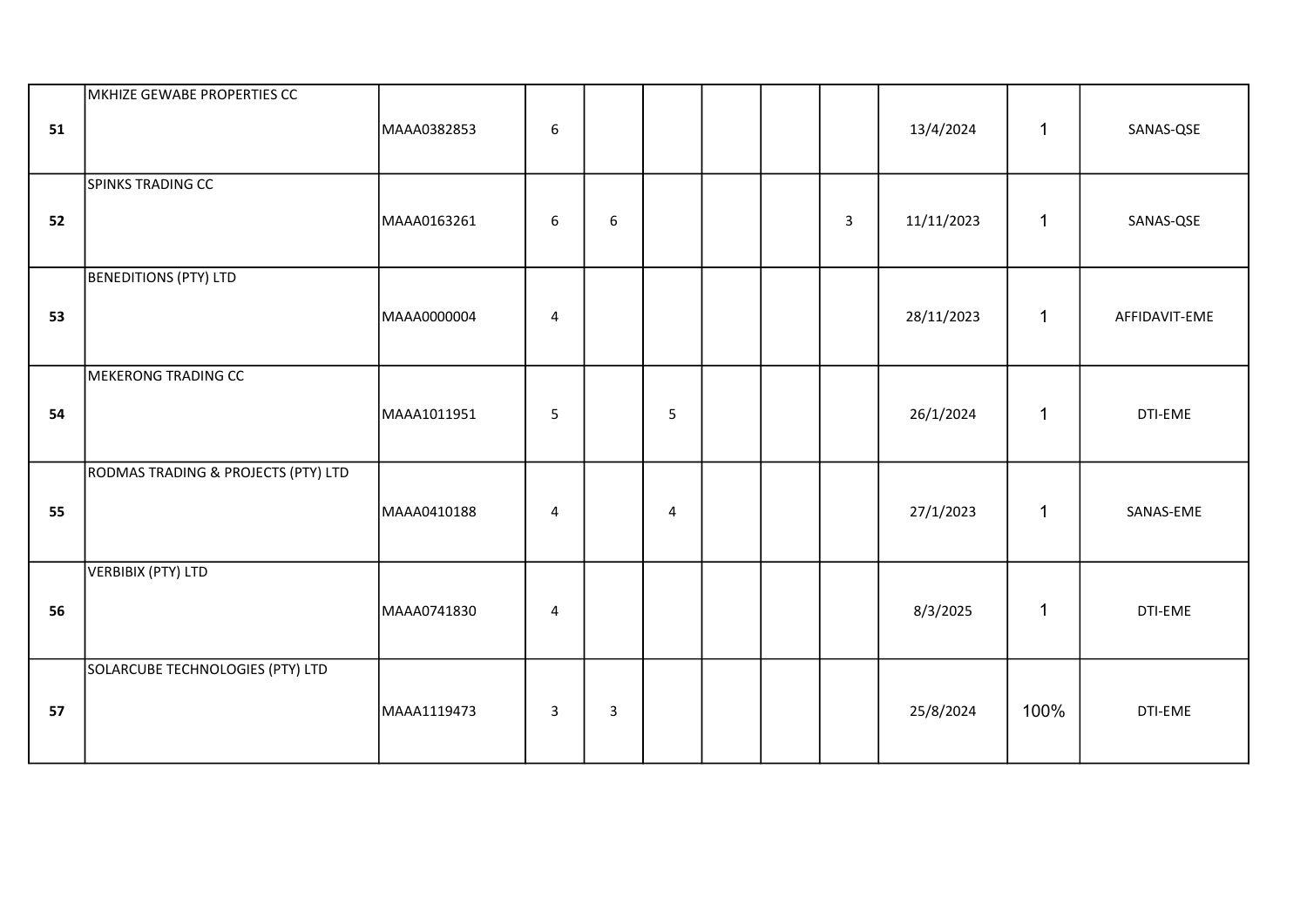| 58 | SECHABA ISIZWE GENERAL TRADING CC   | MAAA0477968 | 4                                               |              |   |  | 8/7/2023   | $\mathbf 0$  | NOT THE CORRECT<br><b>FORMAT</b> |
|----|-------------------------------------|-------------|-------------------------------------------------|--------------|---|--|------------|--------------|----------------------------------|
| 59 | TBF FENCING (PTY)LTD                | MAAA0096868 | 5                                               | 5            | 5 |  | 21/12/2023 | $\mathbf{1}$ | AFFIDAVIT-EME                    |
| 60 | <b>DIKGOJO TRADING CC</b>           | MAAA0244299 | 6                                               |              | 6 |  | 29/1/2022  | $\mathbf{1}$ | AFFIDAVIT-EME                    |
| 61 | <b>BAVUKISE TRADING CC</b>          | MAAA0168812 | 4                                               |              |   |  | 27/6/2023  | $\mathbf{1}$ | AFFIDAVIT-EME                    |
| 62 | JUBA FLY INVESTMENT GROUP CC        | MAAA0151740 | $\overline{4}$                                  | $\mathbf{3}$ | 5 |  | 25/6/2023  | $\mathbf 1$  | AFFIDAVIT-EME                    |
| 63 | DRWNIQUES CONSTRUCTION (PTY) LTD    | MAAA0477403 | $\overline{3}$                                  |              |   |  | 20/12/2022 | $\mathbf{1}$ | AFFIDAVIT-EME                    |
| 64 | MVE CONSTRUCTION ENGINEERS CC       | MAAA0061396 | $5\phantom{.0}$                                 |              |   |  | 25/3/2022  | $\mathbf 0$  | SAIBA                            |
| 65 | <b>KAYKAYSIM PROJECTS (PTY) LTD</b> | MAAA0541240 | DID NOT INDICATE LEVEL OF WORK TO BE REGESTIRED |              |   |  | 17/7/2023  | $\mathbf 1$  | SANAS                            |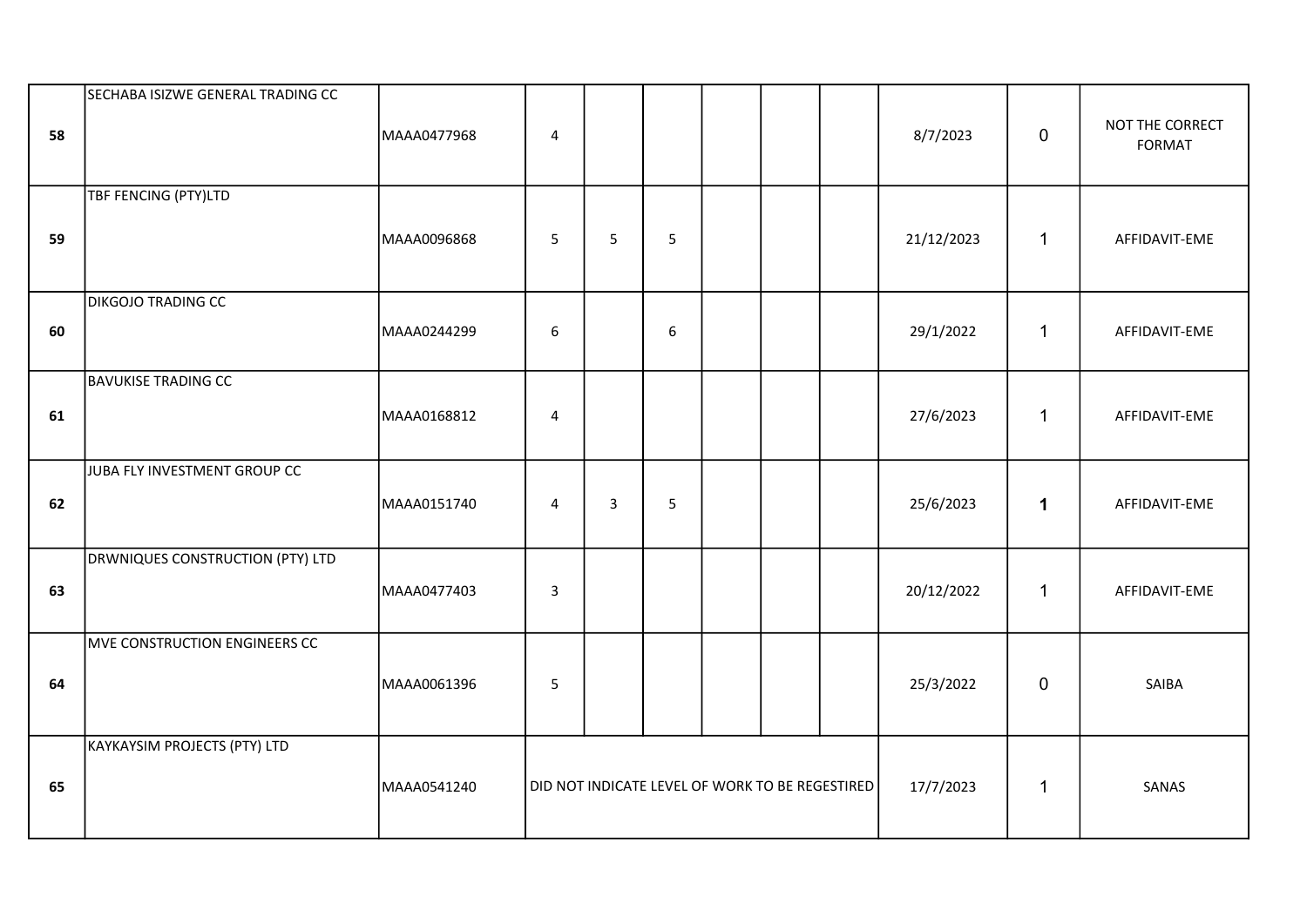| 66 | JOHNNY BRAVO TRADING (PTY) LTD                    | MAAA0412336  |                  |                                                 | 6 |  | 2/2/2024   | $\mathbf{1}$ | SANAS                                         |
|----|---------------------------------------------------|--------------|------------------|-------------------------------------------------|---|--|------------|--------------|-----------------------------------------------|
| 67 | NANGU INVESTMENTS (PTY) LTD                       | MAAA0012957  |                  |                                                 | 4 |  | 7/5/2024   | 0            | <b>IRBA</b>                                   |
| 68 | CANNISTRARO INVESTMENTS t/a 3 RINGS               | MAAA0092771  | $\boldsymbol{6}$ |                                                 |   |  | 22/4/2024  | $\mathbf 1$  | AFFIDAVIT-EME                                 |
| 69 | <b>BBT CONSTRUCTION CC</b>                        | MAAA0090160  |                  | DID NOT INDICATE LEVEL OF WORK TO BE REGESTIRED |   |  | 24/7/2023  | $\mathbf{1}$ | AFFIDAVIT-QSE                                 |
| 70 | ELIMASH TRADING CC                                | MAAA0173295  | $\boldsymbol{6}$ |                                                 |   |  | 12/5/2024  | $\mathbf{1}$ | DTI-EME                                       |
| 71 | 35 PHINDZANI TRADING (PTY)LTD                     | MAAA0075711  | $\overline{4}$   |                                                 |   |  | 20/7/2024  | $\mathbf{1}$ | AFFIDAVIT-EME                                 |
| 72 | MANEKWANE BUSINESS ENTERPRISE CC                  | MAAA0773010  | 6                |                                                 |   |  | 21/12/2023 | $\mathbf 0$  | AFFIDAVIT-EME<br><b>DEPONENT DID NOT SIGN</b> |
| 73 | ATLEHANG BASDI BUILDING CONSTRUCTION<br><b>CC</b> | MAAA04800967 | 6                |                                                 | 6 |  | 13/8/2022  | $\mathbf{1}$ | AFFIDAVIT-EME                                 |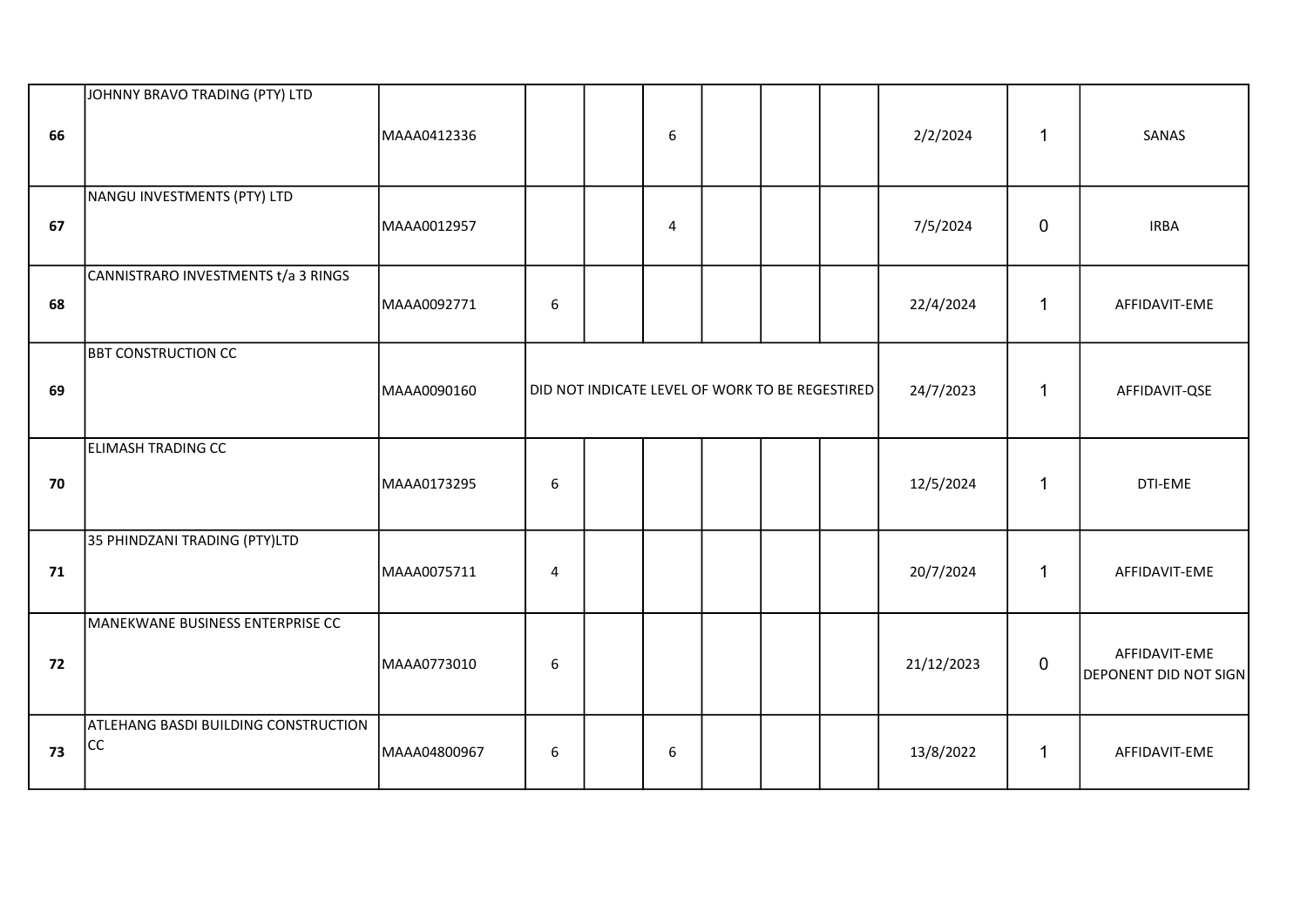| 74        | GEMINI GARDEN TRADING 400 CC                             | MAAA0026947 |                  |                | 5                       |  |              | 26/9/2024  | $\mathbf{1}$ | AFFIDAVIT-EME |
|-----------|----------------------------------------------------------|-------------|------------------|----------------|-------------------------|--|--------------|------------|--------------|---------------|
| 75        | MOREJE CONSTRUCTION CC                                   | MAAA0394396 | $5\phantom{.}$   | 5              | 6                       |  |              | 28/8/2023  | $\mathbf{1}$ | SANAS         |
| 76        | UNIFIED PLUMBING SUPPLIES CC                             | MAAA0096035 | $\boldsymbol{6}$ |                |                         |  |              | 12/9/2023  | $\mathbf{1}$ | AFFIDAVIT-QSE |
| 77        | TDR PROJECTS (PTY) LTD                                   | MAAA0021183 | $\sqrt{4}$       |                | $\overline{\mathbf{4}}$ |  |              | 22/10/2023 | $\mathbf{1}$ | AFFIDAVIT-EME |
| 78        | <b>GROUP YWO TRADING ENTERPRISE</b>                      | MAAA0129810 | 6                |                |                         |  |              | 13/1/2023  | $\mathbf{1}$ | AFFIDAVIT-EME |
| $79 + 81$ | <b>SPOT ON TRADING</b>                                   | MAAA0130885 | $\boldsymbol{6}$ |                | $\overline{4}$          |  |              | 22/9/2023  | $\mathbf{1}$ | DTI-EME       |
| 80        | <b>BRANCOWORKS (PTY) LTD</b>                             | MAAA0150456 |                  |                |                         |  | $\mathbf{3}$ | 26/3/2023  | $\mathbf{1}$ | AFFIDAVIT-EME |
| 82        | LELE AND TSHIDI CONSTRUCTION AND PLANT<br><b>HIRE CC</b> | MAAA0201450 | 5                | $\overline{3}$ | 6                       |  |              | 18/8/2024  | $\mathbf{1}$ | AFFIDAVIT-EME |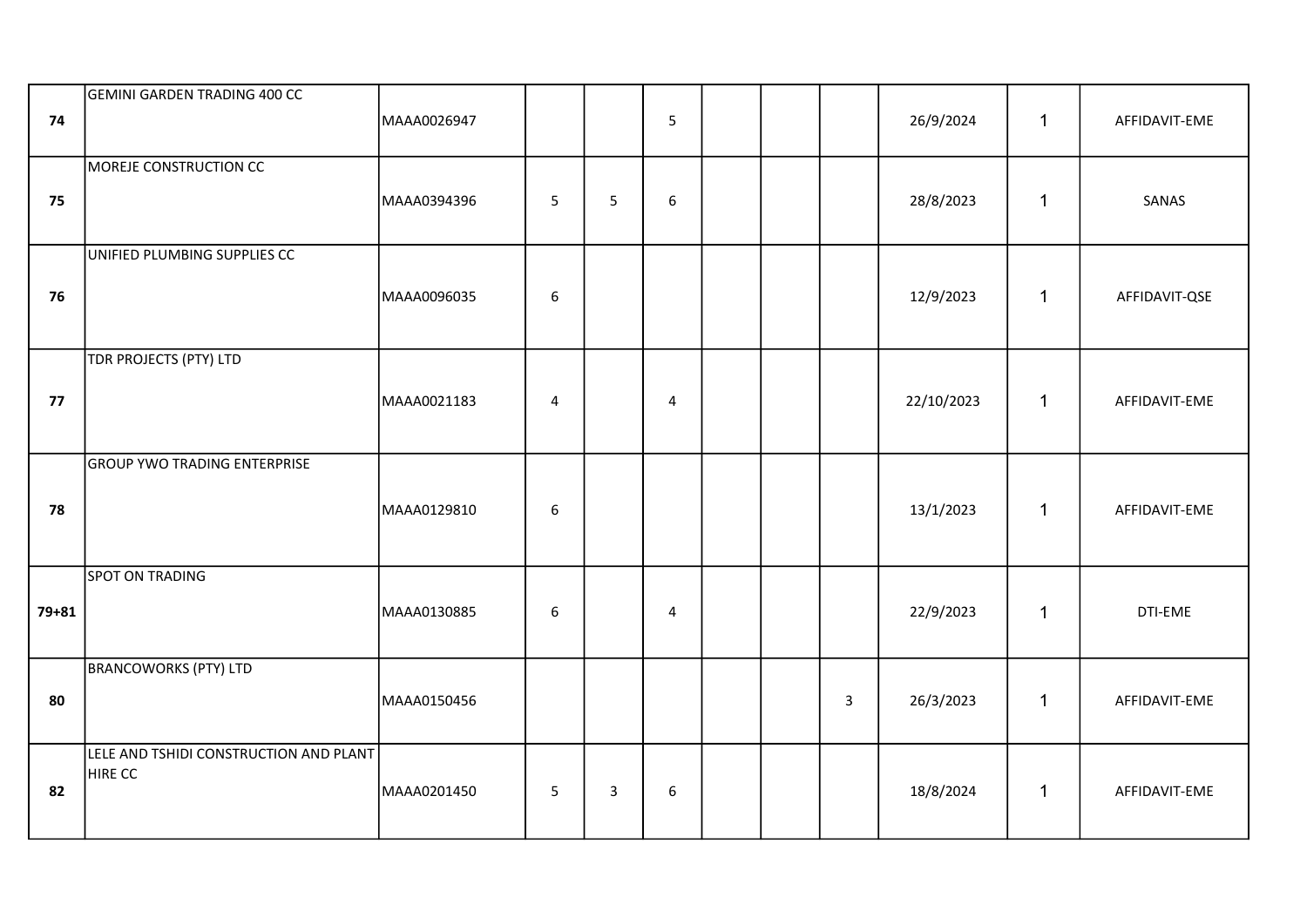| 83 | ARMSTRONIC (PTY) LTD                              | MAAA0035603 | $\boldsymbol{6}$ | $\boldsymbol{6}$ |   | $\overline{a}$ | 4/3/2024   | $\mathbf{1}$ | DTI-EME       |
|----|---------------------------------------------------|-------------|------------------|------------------|---|----------------|------------|--------------|---------------|
| 84 | SIFISO ESIHLE TRADING (PTY) LTD                   | MAAA0109019 | $\overline{4}$   |                  |   |                | 5/8/2023   | $\mathbf{1}$ | AFFIDAVIT-EME |
| 85 | TOMEMA TRADING CC                                 | MAAA0102349 | $\overline{3}$   |                  |   |                | 17/1/2025  | $\mathbf{1}$ | AFFIDAVIT-EME |
| 86 | MASIBA AND SON TRADING (PTY) LTD                  | MAAA0039419 | $\mathbf{3}$     | $\overline{4}$   |   |                | 16/11/2023 | $\mathbf{1}$ | AFFIDAVIT-EME |
| 87 | DUDUZEKA INVESTMENTS & PROJECTS (PTY)<br>LTD      | MAAA0296823 | $\overline{4}$   | $\overline{3}$   |   | $\mathsf{3}$   |            | $\mathbf{1}$ | DTI-EME       |
| 88 | LAMABERA CONSTRUCTION CC                          | MAAA0469248 |                  | 6                |   |                | 20/2/2024  | $\mathbf{1}$ | AFFIDAVIT-EME |
| 89 | PRELLEX 305 CC                                    | MAAA0037674 | $\mathbf{3}$     |                  |   |                | 25/11/2024 | $\mathbf{1}$ | AFFIDAVIT-EME |
| 90 | LIWA CONSTRUCTION AND COMMUNITY<br>DEVELOPMENT CC | MAAA0082487 | $\mathbf{3}$     | 6                |   |                | 3/7/2022   | $\mathbf{1}$ | AFFIDAVIT-EME |
| 91 | DUMISIPHI TRADING ENTERPRISE CC                   | MAAA0053301 | $\overline{a}$   |                  | 4 | 4              | 13/3/2024  | $\mathbf{1}$ | DTI-EME       |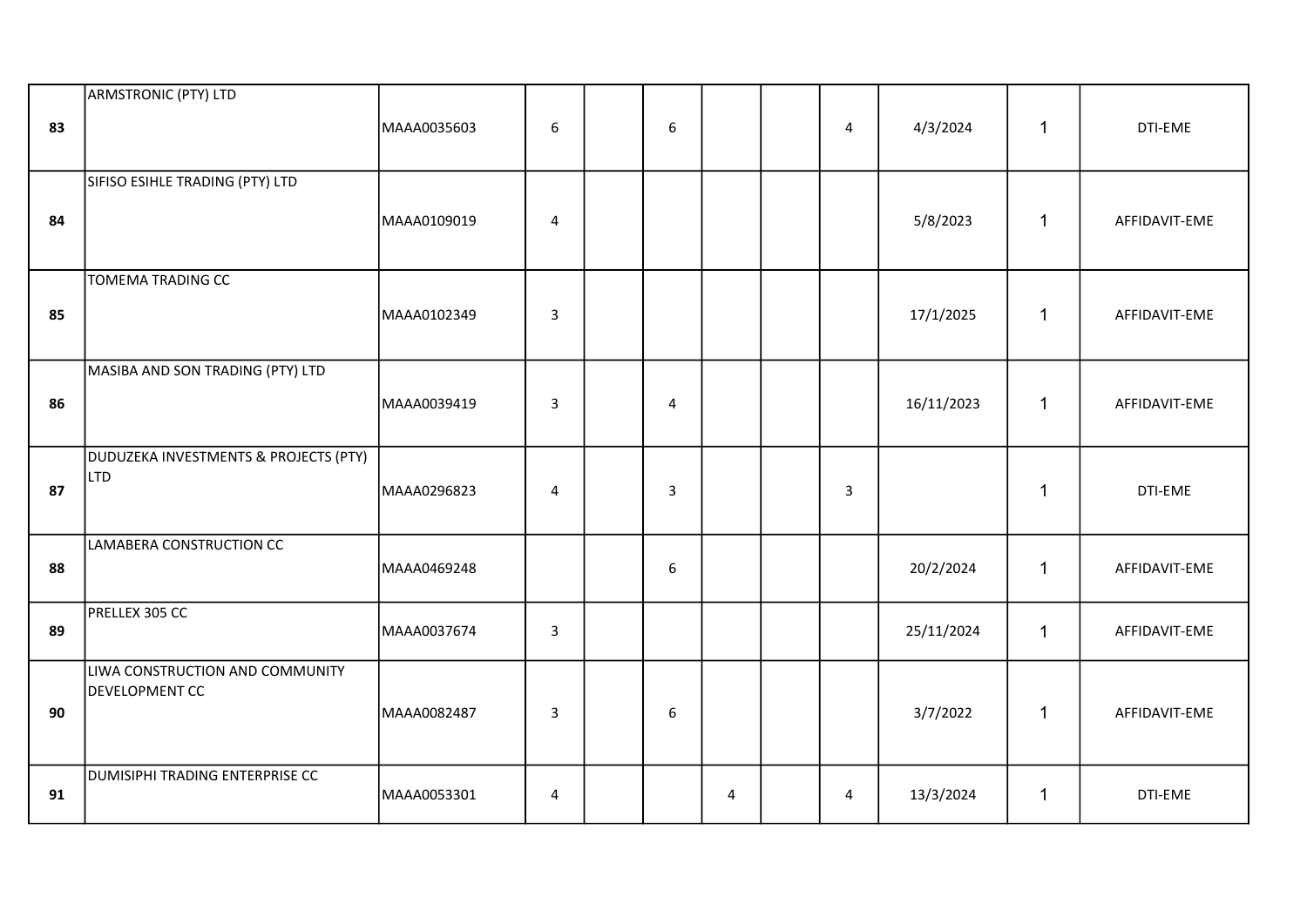| 92  | MALK PROJECTS (PTY) LTD                             | MAAA0336688 | $\overline{4}$ |                |                |                |   |   | 14/6/2024      | $\mathbf{1}$   | AFFIDAVIT-EME      |
|-----|-----------------------------------------------------|-------------|----------------|----------------|----------------|----------------|---|---|----------------|----------------|--------------------|
| 93  | MZUNKU TRADING AND DISTRIBUTION CC                  | MAAA0144458 |                |                | 4              |                |   |   | 13/2/2023      | $\mathbf 1$    | AFFIDAVIT-EME      |
| 94  | MOTLALEPULA INFOTECH & PROJECTS CC                  | MAAA0102167 | 5              | $\overline{3}$ |                |                |   |   | 30/3/2024      | $\mathbf{1}$   | AFFIDAVIT-QSE      |
| 95  | K-FIVE ELECTRICAL CONTRACTORS CC                    | MAAA0737810 |                |                |                |                | 3 | 4 | 29/1/2022      | $\mathbf 0$    | AFFIDAVIT-EME      |
| 96  | MOELETSI E TRADING AND PROJECTS (PTY)<br><b>LTD</b> | MAAA0085947 | 3              |                |                |                |   |   | <b>NOT ATT</b> | $\mathbf 0$    | <b>EMPTY DOC</b>   |
| 97  | PREMIER PROPERTY DEVELOPMENT (PTY)<br><b>LTD</b>    | MAAA1109628 | $\overline{4}$ |                | $\overline{3}$ | $\overline{3}$ |   |   | 29/7/2024      | $\mathbf{1}$   | DTI-EME            |
| 98  | REATISA MOTHEO (PTY) LTD                            | MAAA0087304 | 5              |                | 3              | 3              |   |   | 29/3/2024      | $\overline{0}$ | NOT CORRECT FORMAT |
| 99  | SEMICSON GROUP (PTY) LTD                            | MAAA0118494 | 6              |                | 6              |                |   |   | 1/3/2022       | $\mathbf{1}$   | DTI-EME            |
| 100 | BLUESANDSAGRIDELIGHTS J/V                           | MAAA0036027 |                | $\overline{3}$ |                |                |   |   | 11/7/2022      | $\mathbf{1}$   | AFFIDAVIT-EME      |
| 101 | LUNGI AND SONS SERVICES (PTY) LTD                   | MAAA0477898 | 3              |                |                |                |   |   | 24/7/2023      | $\mathbf{1}$   | AFFIDAVIT-EME      |
| 102 | JUSTB RIGHT TRADING (PTY) LTD                       | MAAA0629177 | 6              |                | 6              |                | 4 | 4 | 4/2/2022       | $\mathbf{1}$   | SANAS              |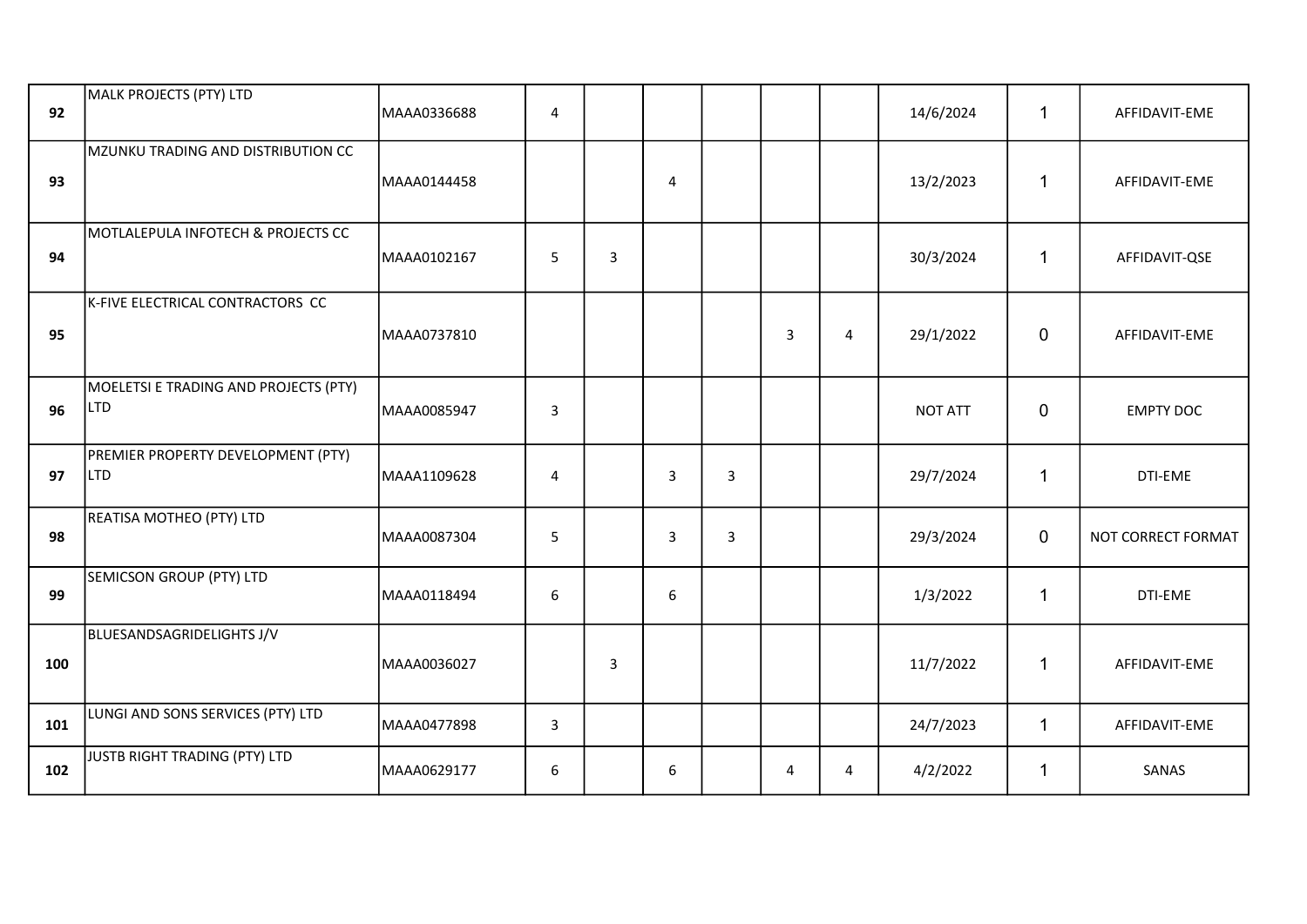| 103 | ZERBACRAFT (PTY) LTD                              | MAAA0624465 |                |   | 6            |              |                                                 |                | 04/04/2024 | $\mathbf{1}$ | SANAS                  |
|-----|---------------------------------------------------|-------------|----------------|---|--------------|--------------|-------------------------------------------------|----------------|------------|--------------|------------------------|
| 104 | ADD LOVE (PTY) LTD                                | MAAA0608216 |                |   | 6            |              |                                                 |                | 03/05/2021 | $\mathbf 1$  | DTI                    |
| 105 | SHITOLO WASTE MANAGEMENT SERVICES                 | MAAA0181392 |                |   | 5            | $\mathbf{3}$ |                                                 | $\overline{3}$ | 10/04/2022 | $\mathbf{1}$ | SWORN AFFIDAVIT        |
| 106 | <b>MTTP CONSTRUCTION</b>                          | MAAA0056809 |                |   | 6            |              |                                                 |                | 04/11/2022 | 1            | SANAS                  |
| 107 | <b>REAL MOVES TRADING</b>                         | MAAA0073025 | $\overline{3}$ |   |              |              |                                                 |                | 24/07/2023 | $\mathbf{1}$ | DTI                    |
| 108 | <b>BON2 CONSTRUCTION &amp; PROJECTS (PTY) LTD</b> | MAAA0544811 |                |   | $\mathbf{3}$ |              |                                                 |                | 19/04/2024 | 1            | DTI                    |
| 109 | <b>BULA MAHLO TRADING AND PROJECTS</b>            | MAAA0098103 | $\sqrt{6}$     | 4 | 6            | $\mathbf{3}$ | $\overline{4}$                                  | $\overline{4}$ | 07/07/2023 | $\mathbf{1}$ | <b>SWORN AFFIDAVIT</b> |
| 110 | MATIKO CONSTRUCTION CC                            | MAAA0508738 |                |   |              |              | DID NOT INDICATE LEVEL OF WORK TO BE REGESTIRED |                | 10/04/2022 | 1            | SANAS                  |
| 111 | SMARTMOVE HOLDINGS (PTY) LTD                      | MAAA0909864 | $\mathsf 3$    |   |              |              |                                                 |                | 04/01/2024 | $\mathbf{1}$ | SWORN AFFIDAVIT        |
| 112 | PUSOPELEGO PROJECTS (PTY) LTD                     | MAAA0583100 | 4              | 3 | 3            | 3            | 3                                               | $\mathbf{3}$   | 06/12/2024 | $\mathbf{1}$ | SWORN AFFIDAVIT        |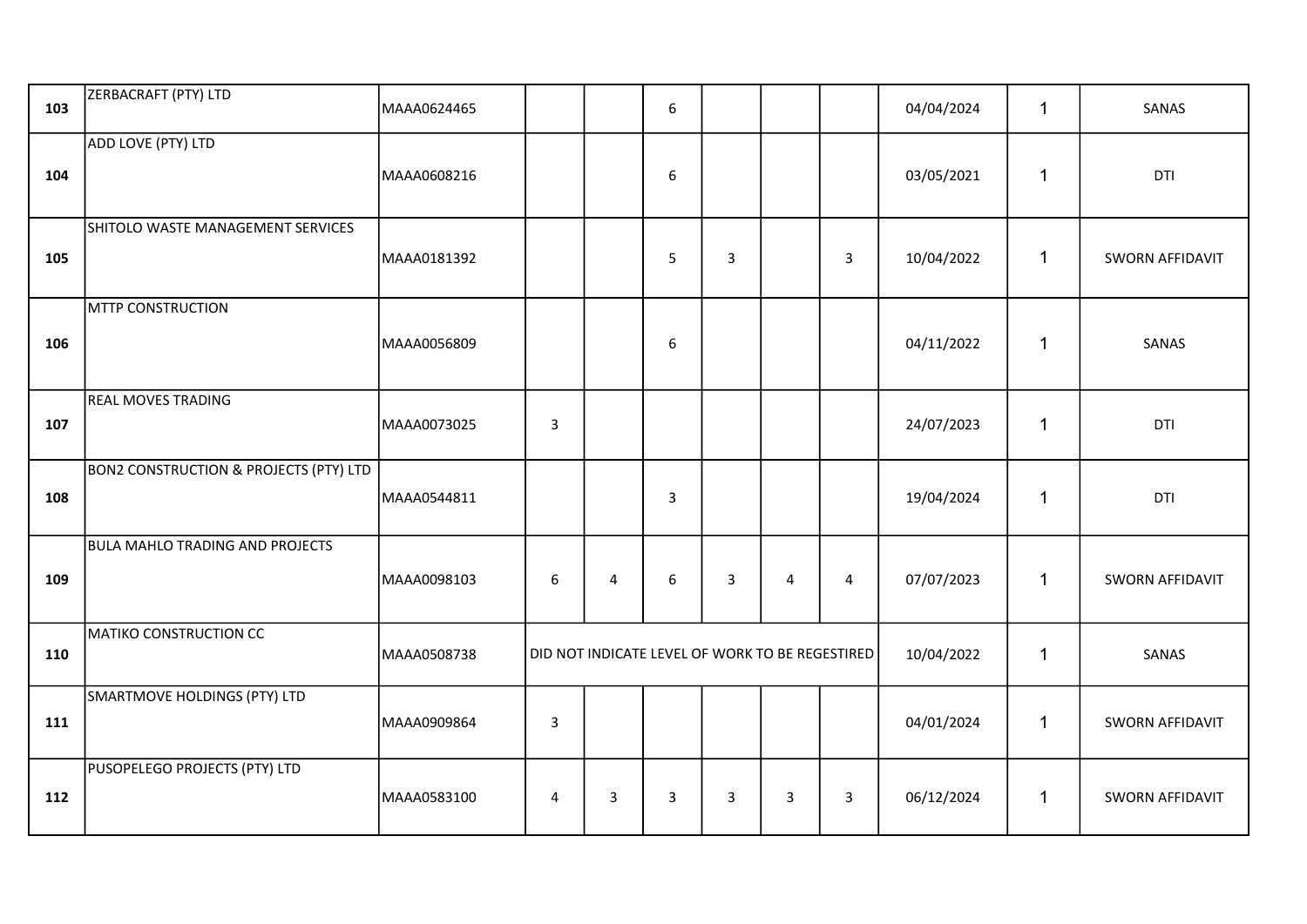| 113 | DELA CASA TRADING TO1              | MAAA0052683 | $\overline{3}$ |   |                         |  | 30/04/2022 | $\mathbf{1}$ | SWORN AFFIDAVIT |
|-----|------------------------------------|-------------|----------------|---|-------------------------|--|------------|--------------|-----------------|
| 114 | IKAGENG LESEDI TRADING ENTERPRISE  | MAAA0028289 | $\overline{3}$ | 3 |                         |  | 28/27/2023 | $\mathbf{1}$ | SWORN AFFIDAVIT |
| 115 | METIS ENGINEERING                  | MAAA0139149 | $\mathbf{3}$   |   | 6                       |  | 12/03/2022 | $\mathbf{1}$ | SWORN AFFIDAVIT |
| 116 | <b>VENAQUA HOLDINGS PTY LTD</b>    | MAAA0082232 | $5\phantom{.}$ |   | 6                       |  | 15/02/2024 | $\mathbf 0$  | SWORN AFFIDAVIT |
| 117 | MURE CONSTRUCTION                  | MAAA0552965 |                |   | $\mathbf{3}$            |  | 04/01/2024 | $\mathbf{1}$ | SWORN AFFIDAVIT |
| 118 | MERISMA TRADING ENTERPRISE PTY LTD | MAAA0370574 | 6              |   |                         |  | 31/05/2024 | $\mathbf{1}$ | SANAS           |
| 119 | BATSINI (PTY) LTD                  | MAAA0044326 | 4              |   |                         |  | 21/11/2024 | $\mathbf{1}$ | DTI             |
| 120 | LC RAMAROU CONSTRUCTION            | MAAA0073859 | 6              |   |                         |  | 01/12/2024 | $\mathbf{1}$ | SWORN AFFIDAVIT |
| 121 | THAP3LOM GENERAL TRADING CC        | MAAA0153760 |                |   | 5                       |  | 14/11/2022 | $\mathbf{1}$ | SWORN AFFIDAVIT |
| 122 | ANALOG (PTY) LTD                   | MAAA0922428 |                |   | $\overline{\mathbf{4}}$ |  | 03/06/2023 | $\mathbf{1}$ | SWORN AFFIDAVIT |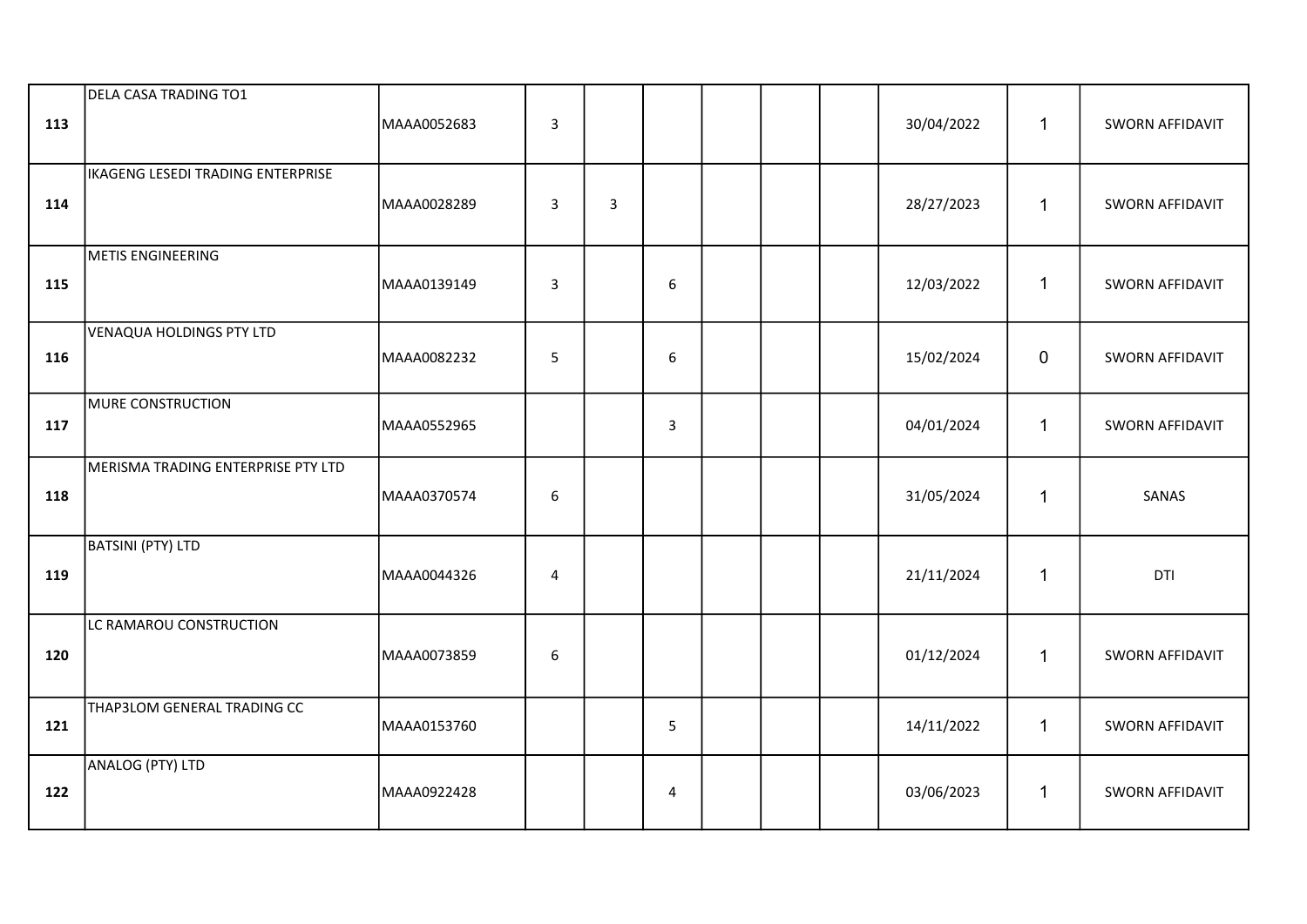| 123 | LEZMIN 1204 CC                                 | MAAA0071212 | $6\phantom{1}$          |   |                  |   | 30/09/2024 | $\mathbf{1}$ | SANAS           |
|-----|------------------------------------------------|-------------|-------------------------|---|------------------|---|------------|--------------|-----------------|
| 124 | KUMANI PROJECTS                                | MAAA0190616 | $\overline{\mathbf{3}}$ |   | 5                |   | 05/11/2022 | $\mathbf{1}$ | SWORN AFFIDAVIT |
| 125 | DITSHIMEGA PROJECTS AND TRAINING               | MAAA0158185 | $6\phantom{1}$          |   | $\boldsymbol{6}$ |   | 10/08/2023 | $\mathbf{1}$ | SANAS           |
| 126 | KHAMANYANA NGHONI TRADING<br><b>ENTERPRISE</b> | MAAA0597258 |                         |   |                  | 3 | 10/05/2024 | $\mathbf{1}$ | SWORN AFFIDAVIT |
| 127 | THEHELLONG DEVELOPMENT SERVICES                | MAAA0098203 | $\boldsymbol{6}$        |   | $6\phantom{1}$   |   | 20/08/2024 | $\mathbf{1}$ | SWORN AFFIDAVIT |
| 128 | MODA WOMEN PROJECTS (PTY) LTD                  | MAAA0452171 | 6                       | 6 | $6\,$            |   | 08/10/2022 | $\mathbf{1}$ | SANAS           |
| 129 | INSIG CONSULTANCY AND PROJECTS                 | MAAA0204711 |                         |   | 6                |   | 28/05/2022 | $\mathbf{1}$ | SANAS           |
| 130 | FM INFRASTRUCTURE (PTY) LTD                    | MAAA0459473 | 6                       |   | 6                |   | 17/07/2023 | $\mathbf{1}$ | SANAS           |
| 131 | <b>PRIDOP</b>                                  | MAAA0216189 | 6                       | 4 | $\overline{4}$   |   | 15/07/2022 | $\mathbf{1}$ | SWORN AFFIDAVIT |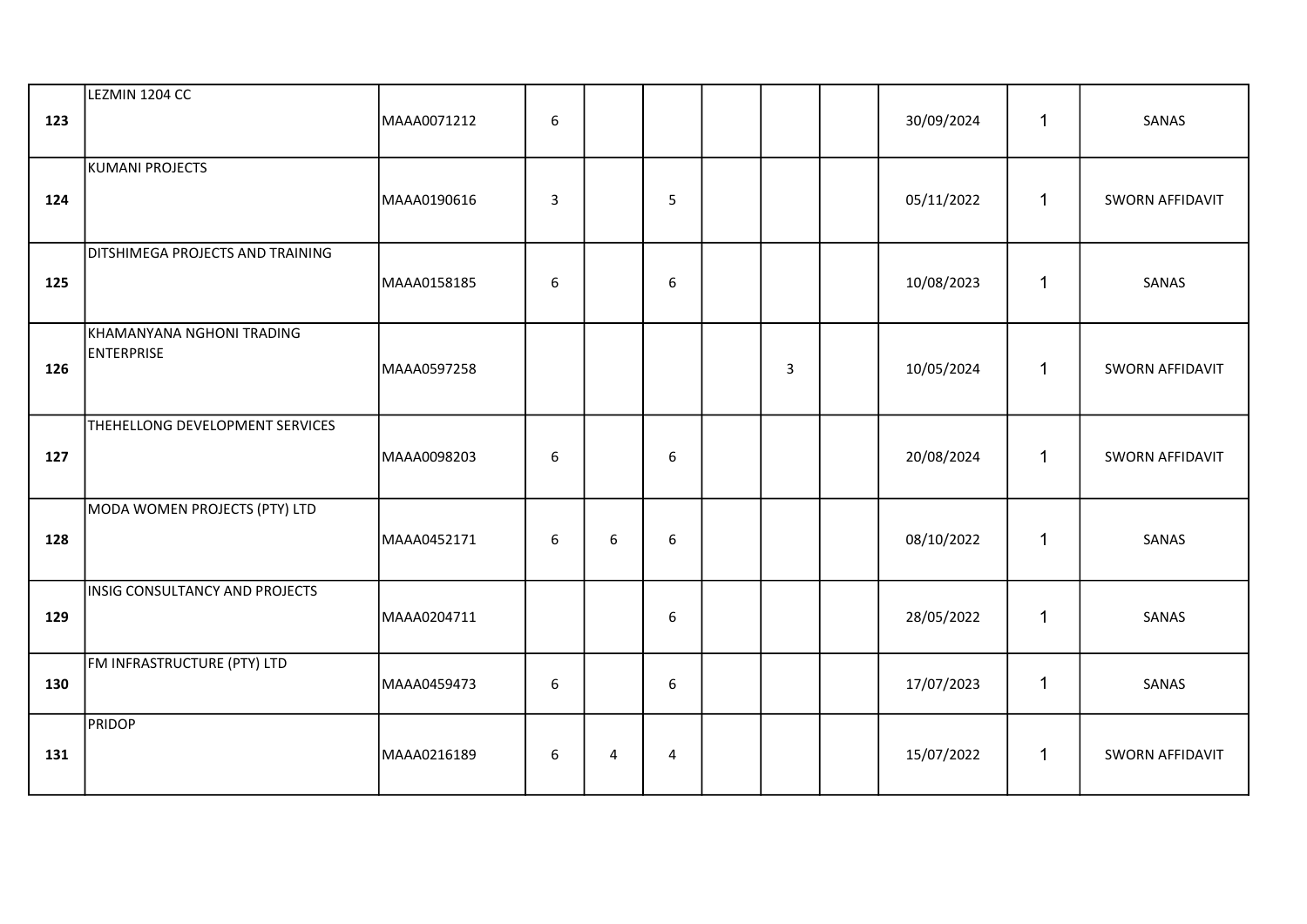| 132 | DEROMZA CONSTRUCTION AND PROJECTS | MAAA0170173 | 5              |                |  |                | 06/02/2023 | $\mathbf{1}$ | <b>SWORN AFFIDAVIT</b>       |
|-----|-----------------------------------|-------------|----------------|----------------|--|----------------|------------|--------------|------------------------------|
| 133 | MOYA WA AFRIKA TRADING            | MAAA0116712 | $\overline{4}$ |                |  |                | 09/07/2022 | $\mathbf 1$  | SWORN AFFIDAVIT              |
| 134 | <b>GIRMAN THANDINKOSI TRADING</b> | MAAA0033504 | $\overline{5}$ |                |  |                | 24/01/2025 | $\mathbf 0$  | SWORN AFFIDAVIT-EME<br>& QSE |
| 135 | <b>DBN PROJECTS (PTY) LTD</b>     | MAAA0736677 |                |                |  | $\overline{3}$ | 23/12/2023 | $\mathbf{1}$ | SWORN AFFIDAVIT              |
| 136 | TSITELLO (PTY) LTD                | MAAA0818800 | 3              | $\overline{3}$ |  |                | 08/07/2023 | $\mathbf{1}$ | SWORN AFFIDAVIT              |
| 137 | THATO YA LESEDI TRADING (PTY) LTD | MAAA0451488 | 3              |                |  |                | 16/09/2023 | $\mathbf{1}$ | SWORN AFFIDAVIT              |
| 138 | LUMIZI (PTY) LTD                  | MAAA0566996 |                | $\overline{4}$ |  |                | 02/02/2024 | $\mathbf 1$  | SANAS                        |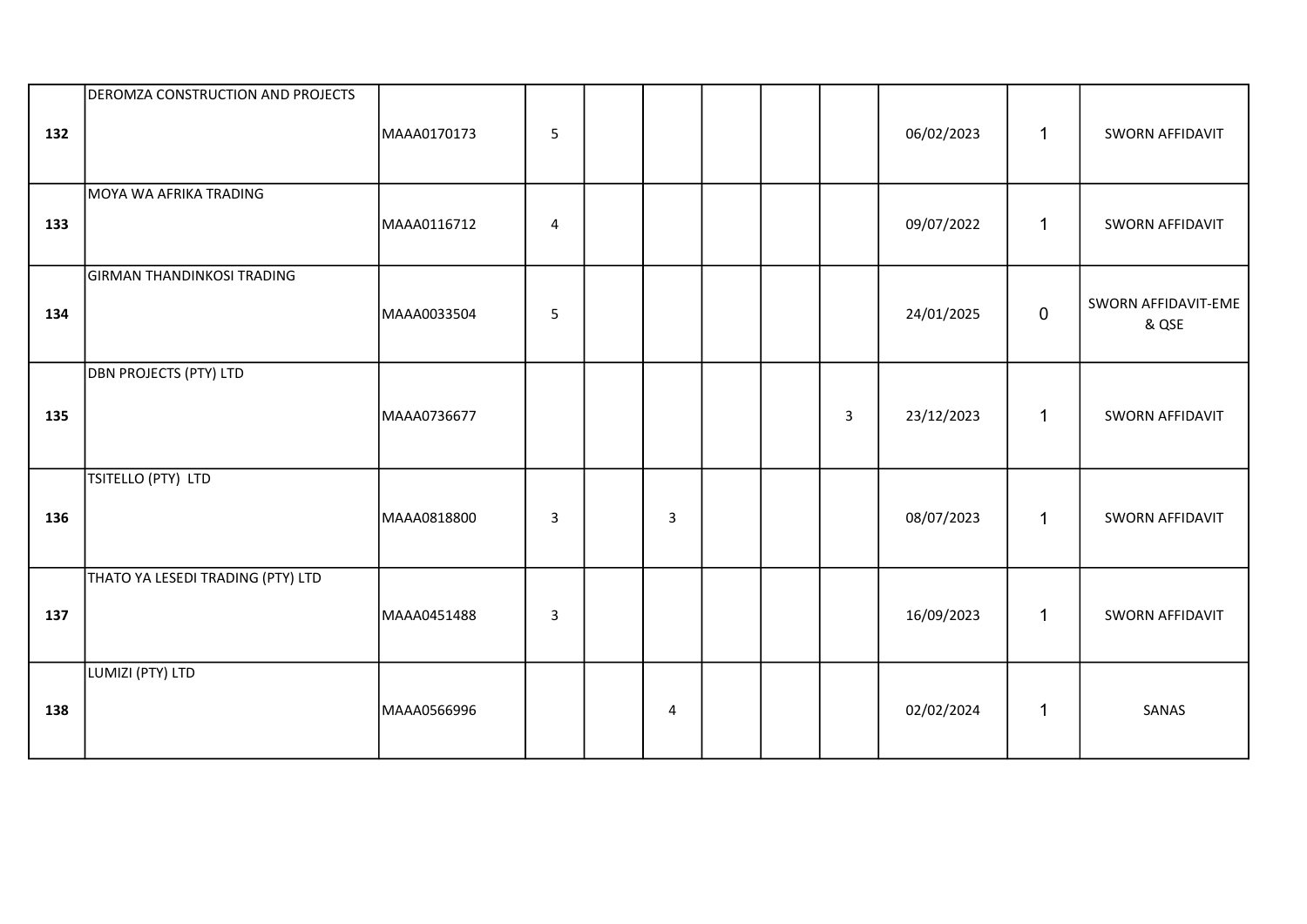| 139 | GOCHI TRADING                              | MAAA0032329 |                  | 6              |                |   |   |   | 26/09/2022 | $\mathbf{1}$ | SANAS                  |
|-----|--------------------------------------------|-------------|------------------|----------------|----------------|---|---|---|------------|--------------|------------------------|
| 140 | GAP-FILL (PTY) LTD                         | MAAA0477183 | 4                |                | $\overline{4}$ |   | 4 | 4 | 08/10/2023 | $\mathbf 1$  | <b>SWORN AFFIDAVIT</b> |
| 141 | <b>ATLEHANG PROPERTY DEVELOPMENT TRUST</b> | MAAA0157105 | $\mathbf{3}$     |                |                |   |   |   | 17/09/2022 | $\mathbf{1}$ | <b>SWORN AFFIDAVIT</b> |
| 142 | MOKE CONSTRUCTION AND PROJECTS             | MAAA0011374 | $\boldsymbol{6}$ |                |                |   |   |   | 21/12/2023 | $\mathbf{1}$ | <b>SWORN AFFIDAVIT</b> |
| 143 | J T ISIHLANGU GENERAL TRADING              | MAAA0007944 | 6                |                | 6              |   |   |   | 10/09/2024 | $\mathbf 1$  | SWORN AFFIDAVIT        |
| 144 | <b>SEKONYELA HOME BUILDERS</b>             | MAAA0095466 |                  |                |                | 3 |   |   | 12/03/2022 | $\mathbf{1}$ | SWORN AFFIDAVIT        |
| 145 | MG KOBEQO TRADING                          | MAAA0023416 | 6                | $\overline{3}$ | $\overline{3}$ |   |   |   | 13/02/2023 | $\mathbf 1$  | <b>SWORN AFFIDAVIT</b> |
| 146 | TSHEPO E MATLA PROJECTS (PTY) LTD          | MAAA0138858 | $\overline{4}$   |                |                |   |   |   | 18/12/2024 | 0            | SWORN AFFIDAVIT        |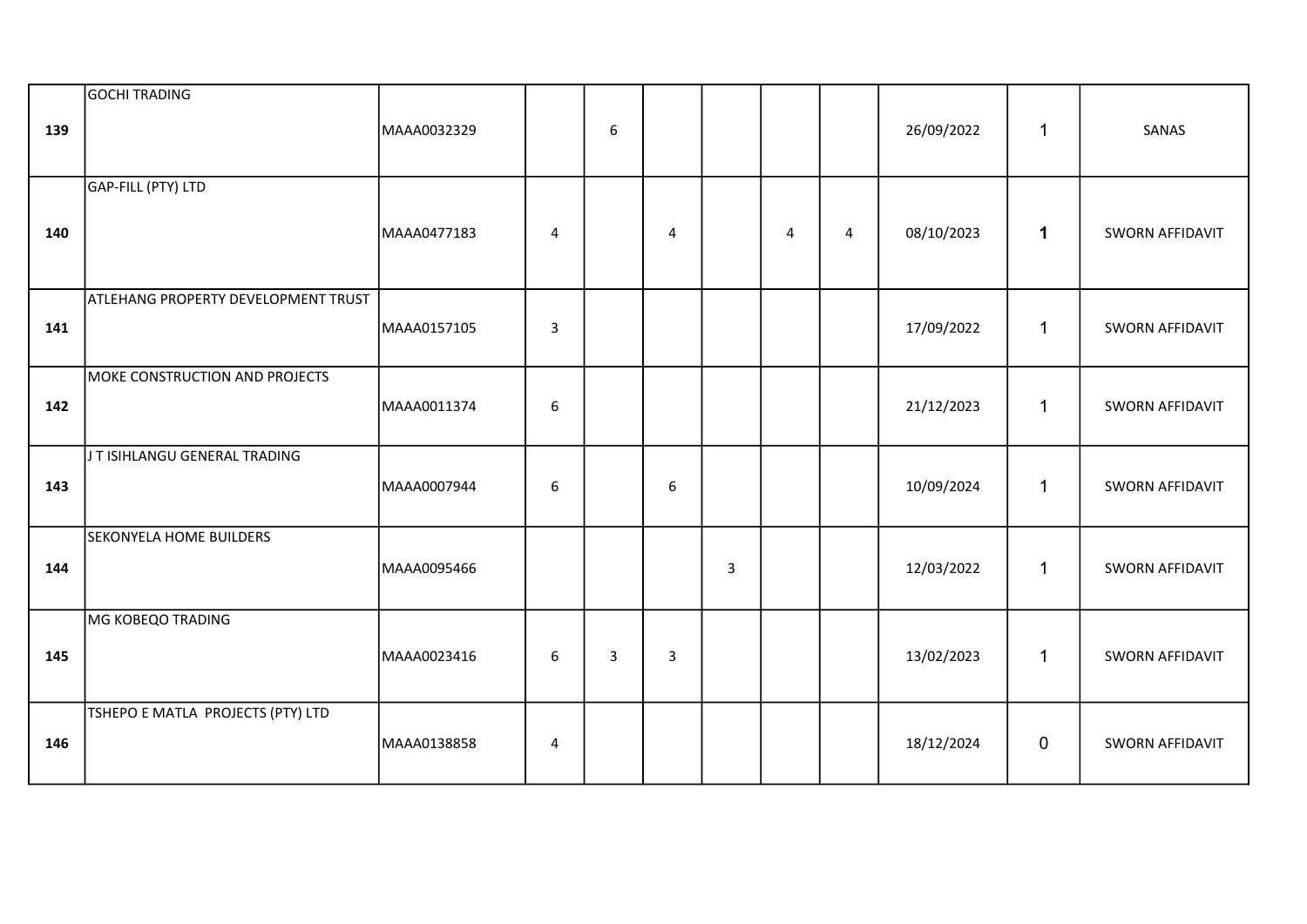| 147 | THE BRIGHT FUTURE 412                                       | MAAA0097076 | 6              | 6              | 6              | $\overline{3}$ | 3 | $\overline{3}$ | 12/02/2022 | $\mathbf{1}$ | SWORN AFFIDAVIT |
|-----|-------------------------------------------------------------|-------------|----------------|----------------|----------------|----------------|---|----------------|------------|--------------|-----------------|
| 148 | HLCB HOLDINGS (PTY) LTD                                     | MAAA0055935 | $\overline{4}$ |                |                |                |   |                | 20/07/2024 | $\mathbf{1}$ | SWON AFFIDAVIT  |
| 149 | YEYEYE LAN TRADING ENTERPRISE                               | MAAA0463836 |                |                | 5              |                |   | $\overline{3}$ | 22/07/2022 | $\mathbf{1}$ | SWORN AFFIDAVIT |
| 150 | NDHLAMBILI'S CONSTRUCTION AND<br><b>PROJECTS</b>            | MAAA0000337 | 5              |                |                |                |   |                | 16/10/2022 | $\mathbf{1}$ | SWORN AFFIDAVIT |
| 151 | THENGA HOLDINGS (PTY) LTD                                   | MAAA0090039 |                |                |                |                |   | $\overline{4}$ | 29/01/2022 | $\mathbf{1}$ | SANAS           |
| 152 | RARA N PHAPZ                                                | MAAA0092620 | $\overline{4}$ | $\overline{4}$ | $\overline{4}$ |                |   |                | 19/02/2024 | 1            | SANAS           |
| 153 | RYNON TRADING AND PROJECTS CC                               | MAAA0459193 | 6              |                | 6              |                |   |                | 04/02/2022 | $\mathbf{1}$ | SWORN AFFIDAVIT |
| 154 | MABALANE A SEVEN CONSTRUCTION AND<br>PROJECTS 102 (PTY) LTD | MAAA0378446 | 4              |                | 4              |                |   |                | 10/04/2024 | $\mathbf{1}$ | SWORN AFFIDAVIT |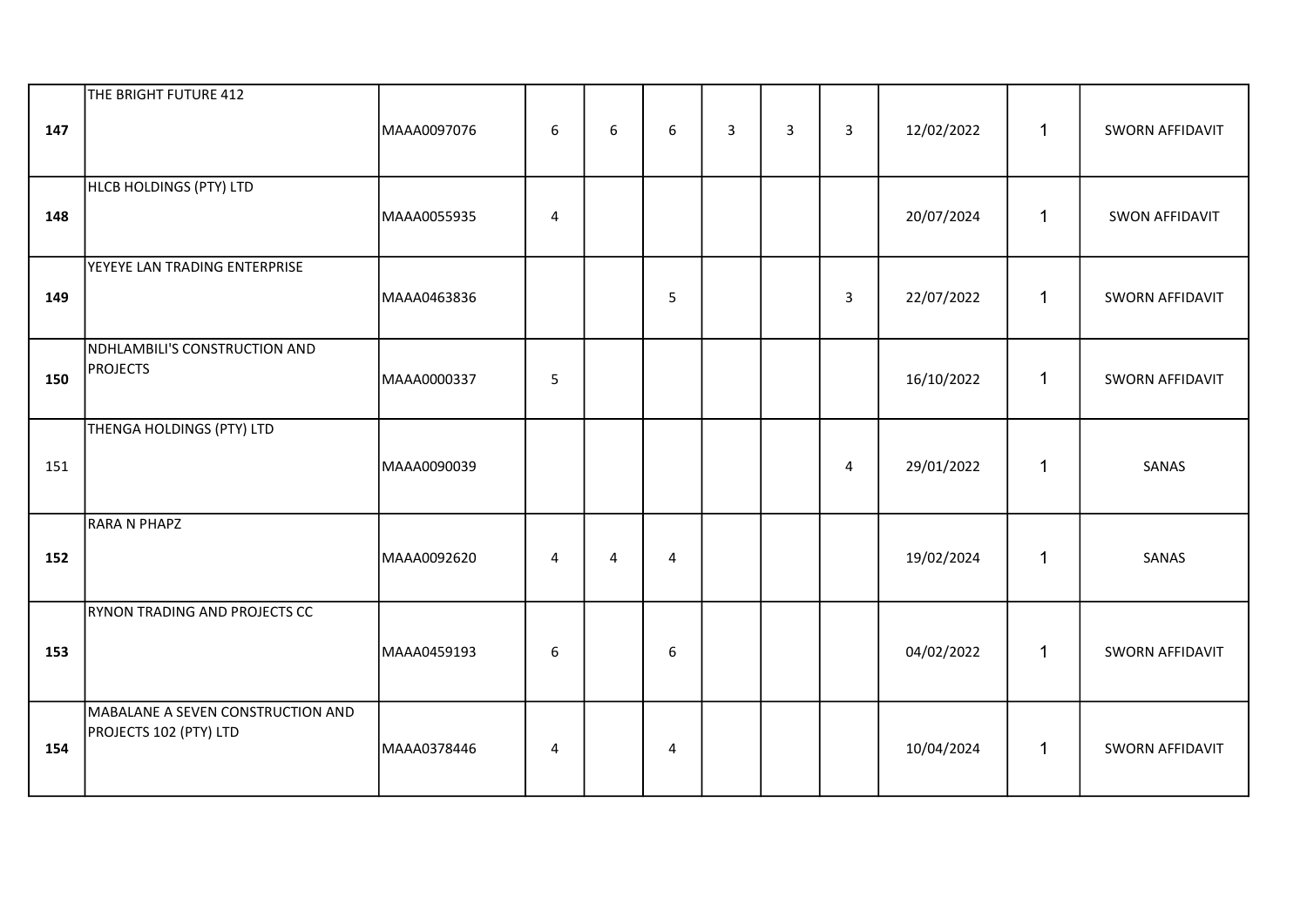| 155         | SPALY WHOLESALE AND RETAIL                           | MAAA0085654 | $\overline{3}$ |   |                |   |  | 22/10/2023 | $\mathbf 0$  | SWORN AFFIDAVIT        |
|-------------|------------------------------------------------------|-------------|----------------|---|----------------|---|--|------------|--------------|------------------------|
| 156-<br>170 | <b>BATHO RALANG MESEBETSI CONSTRUCTION</b>           | MAAA0080962 | $\overline{3}$ |   |                | 3 |  | 27/09/2024 | $\mathbf{1}$ | SWORN AFFIDAVIT        |
| 157         | KAYCON WORKS AND TRADING (PTY) LTD                   | MAAA0413810 | $\overline{3}$ |   |                |   |  | 30/08/2024 | $\mathbf 0$  | NOT ATTACHED           |
| 158         | PHOKENG RESIDENTATIAL DEVELOPERS                     | MAAA0145926 | 6              |   | 6              |   |  | 17/04/2022 | $\mathbf{1}$ | SWORN AFFIDAVIT        |
| 159         | CALANDRA TRADING 536 CC                              | MAAA0151884 |                | 3 |                |   |  | 08/07/2023 | $\mathbf{1}$ | SWORN AFFIDAVIT        |
| 160         | <b>NODOLI CONSTRUCTION</b>                           | MAAA0131047 | 5              |   | $\overline{4}$ |   |  | 30/09/2023 | $\mathbf 0$  | <b>SWORN AFFIDAVIT</b> |
| 161         | <b>WALAGA CONSTRUCTION</b>                           | MAAA0137780 |                |   | $\mathsf{3}$   |   |  | 23/01/2022 | $\mathbf 0$  | SWORN AFFIDAVIT        |
| 162         | VESTROMIX CIVIL AND CONSTRUCTION (PTY)<br><b>LTD</b> | MAAA0384128 | 5              |   |                |   |  | 17/01/2023 | $\mathbf{1}$ | DTI                    |
| 163         | MOSA CONSULTING                                      | MAAA0357611 | $\overline{4}$ | 4 | $\overline{4}$ |   |  | 12/07/2024 | $\mathbf{1}$ | SWORN AFFIDAVIT        |
| 164         | COSMO BROS (PTY) LTD                                 | MAAA0083550 | 6              |   |                |   |  | 05/08/2022 | $\mathbf 1$  | SANAS                  |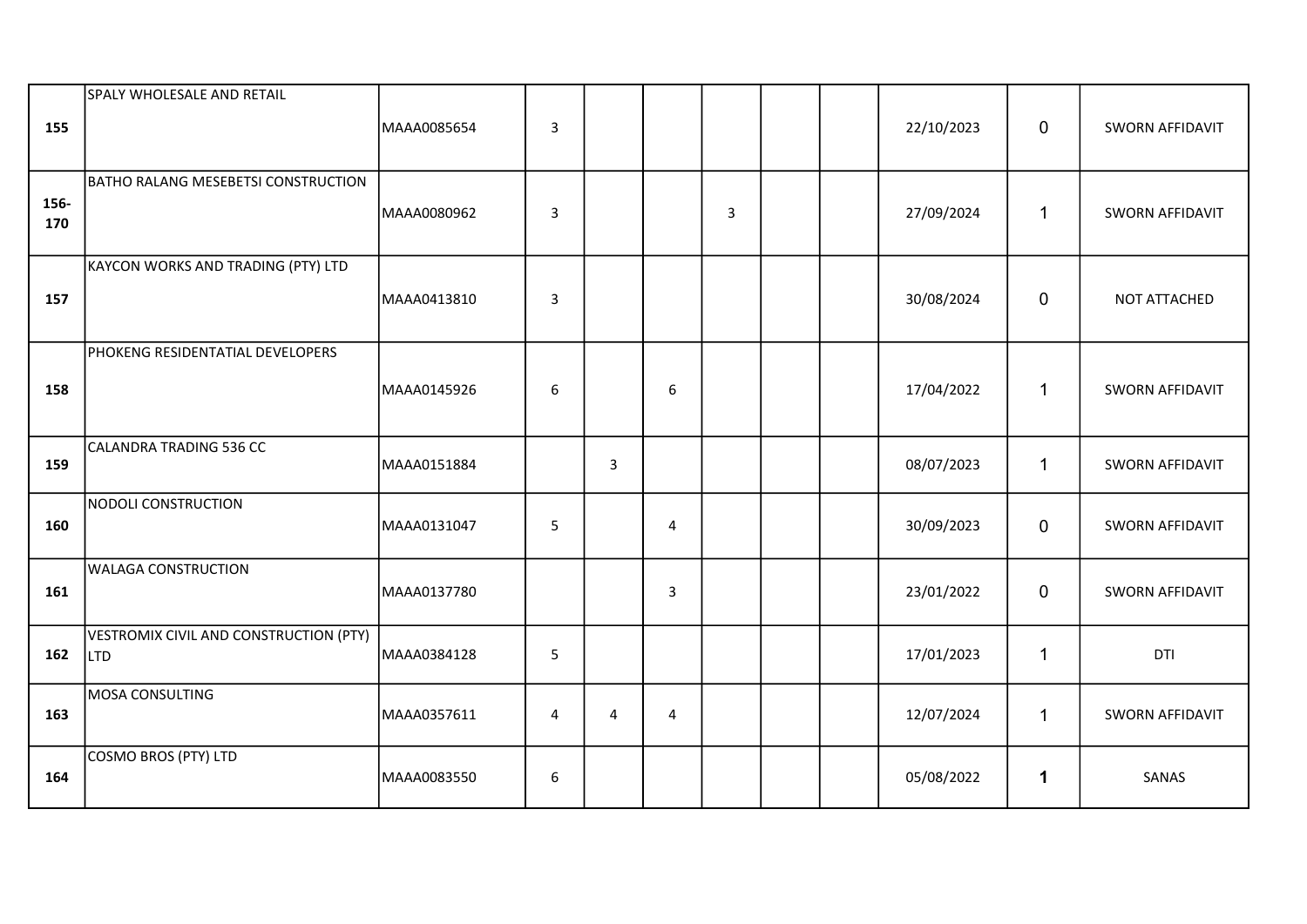| 165                   | NDOZI MULTI PROJECTS CC                        | MAAA0589135 | 5 |   |   |                |                |                | 24/02/2024 | $\mathbf 1$    | DTI                    |
|-----------------------|------------------------------------------------|-------------|---|---|---|----------------|----------------|----------------|------------|----------------|------------------------|
| 166                   | ANNAANDQUEEN TRADING                           | MAAA0159072 |   |   |   |                |                |                | 19/09/2023 | $\mathbf{1}$   | DTI                    |
| 167                   | NKOSIYABO GENERAL TRADING                      | MAAA0078540 | 3 |   |   |                |                |                | 20/01/2025 | $\mathbf{1}$   | <b>SWORN AFFIDAVIT</b> |
| $168 -$<br>169<br>186 | TJAWE CONSTRUCTION (PTY) LTD                   | MAAA0201651 | 4 |   | 4 |                |                |                | 17/08/2023 | $\overline{2}$ | SANAS                  |
| 171                   | LETLAMA WOMANS PROJECTS CC                     | MAAA0163155 | 5 |   |   |                |                |                |            | $\mathbf 0$    | CERTIFICATE            |
| 172                   | MATHELEMOSA TRADING AND PROJECTS CC            | MAAA0023337 |   |   | 6 | $\overline{4}$ | $\overline{4}$ |                | 27/01/2024 | $\mathbf{1}$   | SANAS                  |
| 173                   | SWITCH UP INVESTMENT (PTY) LTD                 | MAAA0404618 |   |   |   | 3              |                |                | 29/05/2025 | $\mathbf 1$    | <b>SWORN AFFIDAVIT</b> |
| 174                   | <b>WAGASHA CONSTRUCTION &amp; FOOD SERVICE</b> | MAAA0087110 | 6 |   | 6 |                |                |                | 30/04/2022 | $\mathbf{1}$   | <b>SWORN AFFIDAVIT</b> |
| 175                   | <b>DEVOMIX CONSTRACTION (PTY) LTD</b>          | MAAA0419557 | 6 |   | 6 |                |                | 4              | 31/03/2023 | $\mathbf 1$    | <b>SWORN AFFIDAVIT</b> |
| 176                   | <b>TANTALASI PROJECTS CC</b>                   | MAAA0378763 | 6 |   |   |                |                |                | 29/05/2023 | $\mathbf{1}$   | <b>SWORN AFFIDAVIT</b> |
| 177                   | REAL DEAL INVESTORS PTY LTD                    | MAAA0079184 | 5 |   | 5 |                |                |                | 29/10/2024 | $\mathbf{1}$   | <b>SWORN AFFIDAVIT</b> |
| 178                   | MANTELANE CONSTRUCTION                         | MAAA0232862 | 6 |   | 6 |                |                | $\overline{4}$ | 12/06/2022 | $\mathbf{1}$   | SANAS                  |
| 179                   | <b>VHUYANI - NCABANE TRADING</b>               | MAAA0102453 | 6 | 6 | 6 |                |                |                | 26/08/2024 | $\mathbf 1$    | SANAS                  |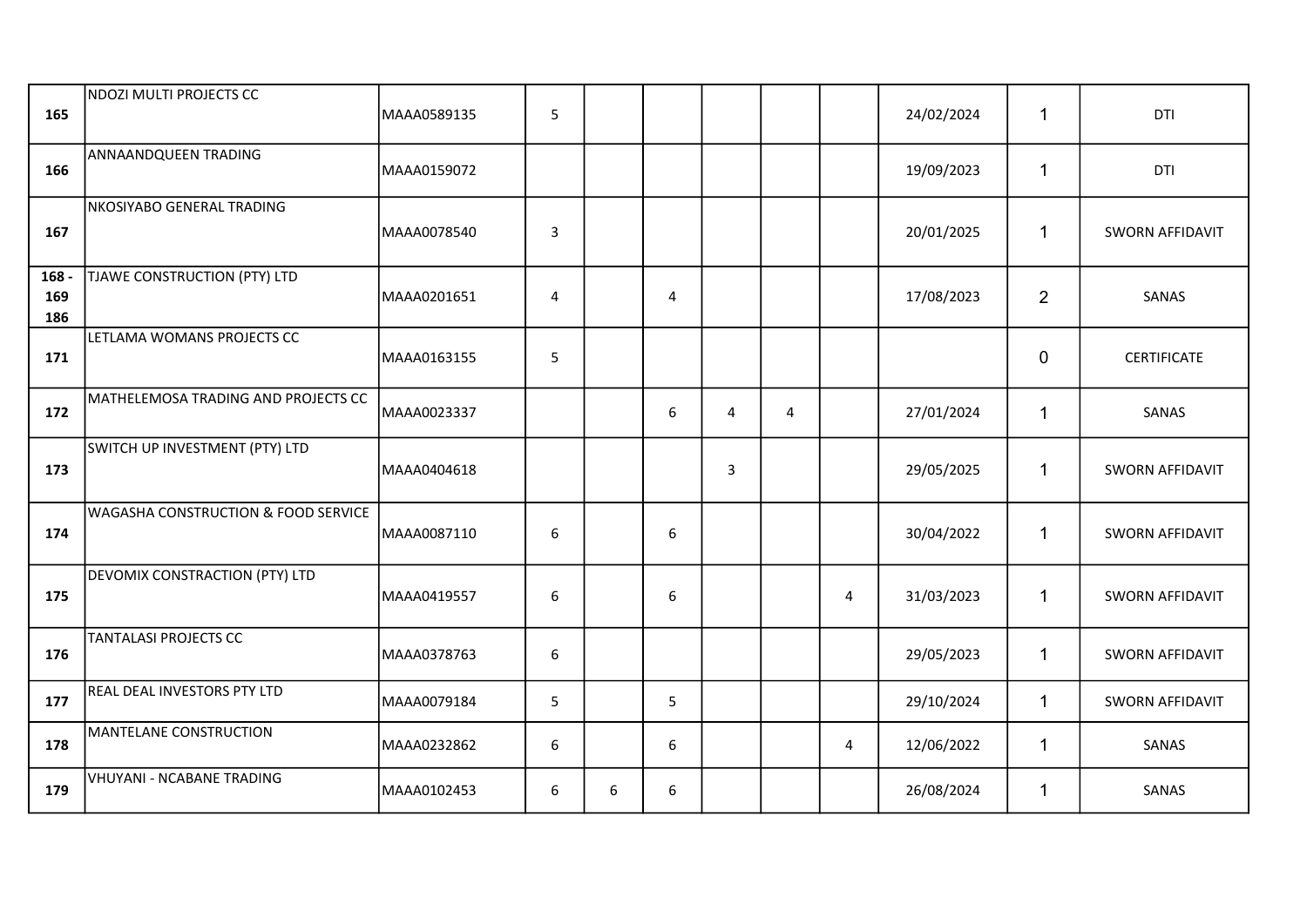| 180 | BENDALO HOLDING (PTY) LTD            | MAAA0402644 | 6                       |                |   |   |                         |                | 26/08/2023   | $\mathbf{1}$   | <b>SWORN AFFIDAVIT</b>                         |
|-----|--------------------------------------|-------------|-------------------------|----------------|---|---|-------------------------|----------------|--------------|----------------|------------------------------------------------|
| 181 | EAGLE J (PTY) LTD                    | MAAA0781092 | $\overline{\mathbf{4}}$ |                |   |   |                         |                | 25/06/2022   | $\mathbf{1}$   | <b>SWORN AFFIDAVIT</b>                         |
| 182 | ASAPI 1109 CC                        | MAAA0897005 |                         |                | 3 |   |                         |                | 19/03/2023   | $\mathbf 0$    | <b>WRONG BBEE</b><br><b>CERTIFICATE FORMAT</b> |
| 183 | OURKINGDOM ENGENEERING               | MAAA0129018 |                         |                | 6 |   | $\overline{\mathbf{4}}$ | $\pmb{4}$      | 19/03/2022   | $\mathbf{1}$   | SWORN AFFIDAVIT                                |
| 184 | NEMBS PROJECTS (PTY) LTD             | MAAA0636183 | 5                       | 6              | 6 |   |                         |                | 20/09/2024   | $\mathbf{1}$   | <b>SWORN AFFIDAVIT</b>                         |
| 185 | AFINITO (PTY) LTD                    | MAA0099902  |                         |                |   | 3 |                         |                | 16/11/2024   | $\mathbf{1}$   | <b>SWORN AFFIDAVIT</b>                         |
| 187 | BEST ENOUGH TRADING AND PROJECTS 535 | MAAA0015032 | 6                       | 5              | 5 |   |                         | 5              | 12/07/2024   | $\mathbf 1$    | <b>SWORN AFFIDAVIT</b>                         |
| 188 | INTSIKA GENERAL TRADING WORKS        | MAAA0096089 | 3                       |                |   |   |                         |                | 19/04/2024   | $\mathbf{1}$   | <b>SWORN AFFIDAVIT</b>                         |
| 189 | <b>KENTHA CONSTRUCTION (PTY) LTD</b> | MAAA0078573 | 5                       |                |   |   |                         |                | 25/10/2024   | $\mathbf{1}$   | <b>SWORN AFFIDAVIT</b>                         |
| 190 | SLEBALO TRADING (PTY) LTD            | MAAA0540854 |                         | $\overline{3}$ |   |   |                         |                | 11/12/2023   | $\mathbf{1}$   | <b>SWORN AFFIDAVIT</b>                         |
| 191 | NOKZI TRADING ENTERPRICES            | MAAA0161053 | 6                       | 5              | 6 |   |                         | $\overline{4}$ | NOT ATTACHED | 0              | NOT ATTACHED                                   |
| 192 | MAHAPELA HOLDINGS                    | MAAA0013531 |                         |                | 4 |   |                         |                | 05/08/2023   | $\mathbf{1}$   | <b>SWORN AFFIDAVIT</b>                         |
| 193 | REBAONE ELECTRICAL AND CONSTRUCTION  | MAA0233768  |                         |                | 5 |   | 4                       |                | 08/10/2022   | $\overline{2}$ | SANAS                                          |
| 194 | LEROPRO (PTY) LTD                    | MAAA0517846 | 5                       |                | 5 |   |                         | 4              | 03/04/2024   | $\mathbf{1}$   | <b>SWORN AFFIDAVIT</b>                         |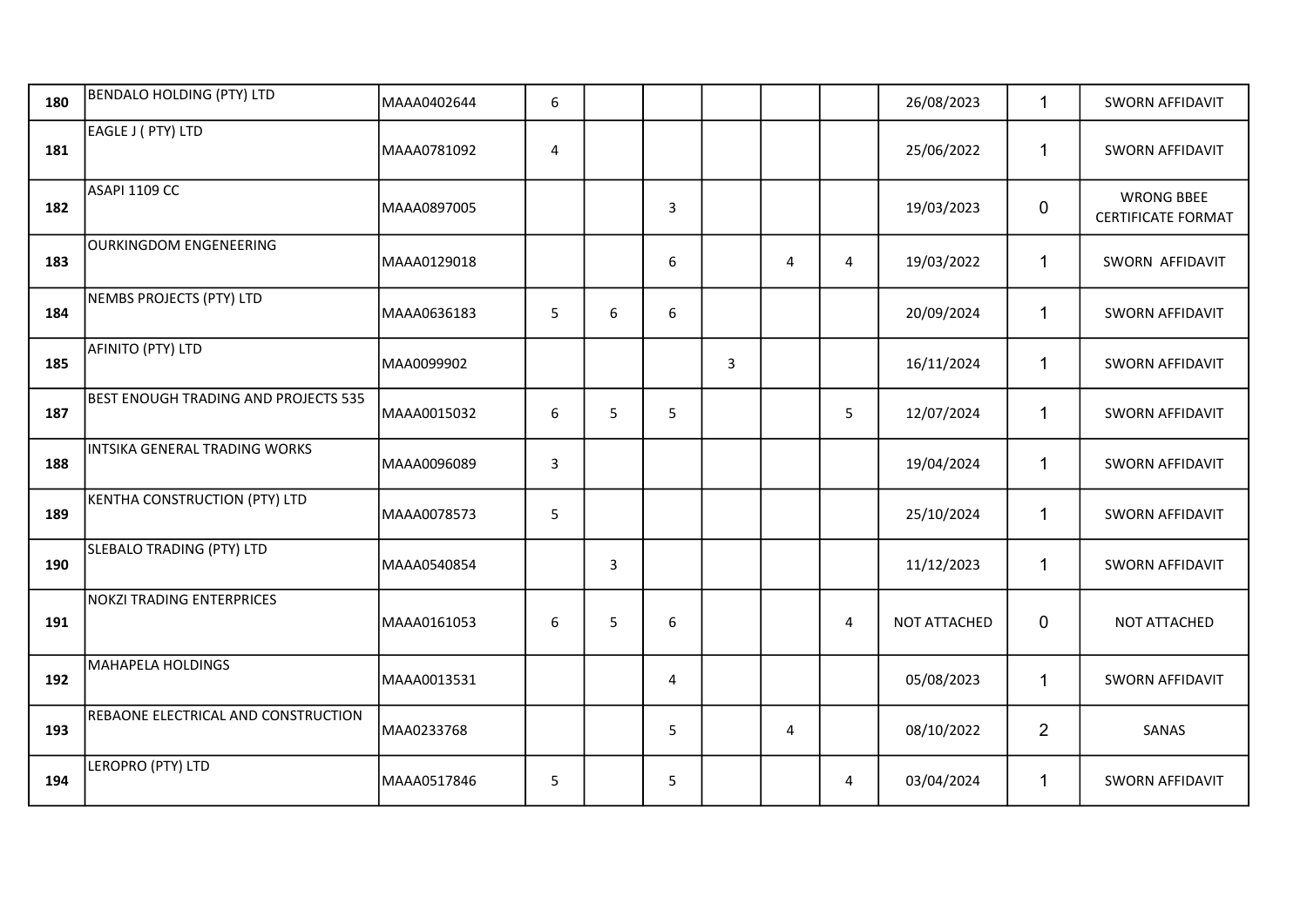| 195 | SIBAMU BUILDING CONTRACTOR                          | MAAA0337365 |                  |                                          |                   |   |   | 05/03/2023 | $\mathbf 1$                               | <b>SWORN AFFIDAVIT</b> |
|-----|-----------------------------------------------------|-------------|------------------|------------------------------------------|-------------------|---|---|------------|-------------------------------------------|------------------------|
| 196 | TASKALFA GROUP (PTY) LTD                            | MAAA0102583 | 6                | 5                                        | 5                 |   |   | 11/09/2022 | $\mathbf{1}$                              | SWORN AFFIDAVIT        |
| 197 | LUSODE CONSTRUCTION                                 | MAAA0109197 | 5                |                                          |                   |   |   | 08/06/2024 | $\mathbf{1}$                              | <b>SWORN AFFIDAVIT</b> |
| 198 | DAINAH AND JOYCE BUSINESS ENTERPRISES               | MAAA0480737 | 6                |                                          | 6                 |   |   | 17/08/2023 | $\mathbf 1$                               | SANAS                  |
| 199 | SEBATA-SEBATANA                                     | MAAA0460116 |                  | 5                                        |                   |   |   | 26/08/2023 | $\mathbf{1}$                              | <b>SWORN AFFIDAVIT</b> |
| 200 | TSWELLANGPELE CONSULTING AND<br><b>CONSTRUCTION</b> | MAAA0064773 |                  |                                          |                   | 3 |   | 22/12/2024 | $\mathbf 1$                               | <b>SWORN AFFIDAVIT</b> |
| 201 | <b>BOLENG TRADING (PTY) LTD</b>                     | MAAA0586968 |                  |                                          |                   |   | 3 | 07/03/2024 | $\mathbf{1}$                              | SANAS-QSE              |
| 202 | <b>BASH CARRIERS (PTY) LTD</b>                      | MAAA0148147 | 6                |                                          | 6                 |   |   | 22/08/2022 | $\overline{2}$                            | SANAS-QSE              |
| 203 | <b>NEW IDEAS PROMOTIONS</b>                         | MAAA0073751 |                  | DID NOT INDICATE THE LEVEL OF WORK TO BE | <b>REGISTERED</b> |   |   |            | <b>NOT</b><br><b>INDICA</b><br><b>TED</b> | <b>SWORN AFFIDAVIT</b> |
| 204 | <b>CAPITAL SHIP TRADING 624</b>                     | MAAA0475965 |                  |                                          | 4                 |   |   | 22/05/2022 | 1                                         | SWORN AFFIDAVIT-EME    |
| 205 | KHETHANG MAKHETHA CONSTRUCTION                      | MAAA0336572 | 3                |                                          |                   |   |   | 17/09/2022 | $\mathbf 0$                               | SWORN AFFIDAVIT-QSE    |
| 206 | LEVETICUS STEEL AND BUILDING<br><b>CONSTRUCTION</b> | MAAA0130367 | $\boldsymbol{6}$ |                                          |                   |   |   | 08/11/2022 | $\mathbf 1$                               | SWORN AFFIDAVIT-EME    |
| 207 | TOTOBELA TRADING AND PROJECTS CC                    | MAAA0161454 | 6                |                                          |                   |   |   | 14/11/2022 | $\mathbf 0$                               | <b>ACCOUNTANT</b>      |
| 208 | <b>RMG KHOMO TRADING</b>                            | MAAA0380058 | 3                |                                          | 3                 |   |   | 01/09/2023 | 1                                         | SWORN AFFIDAVIT-EME    |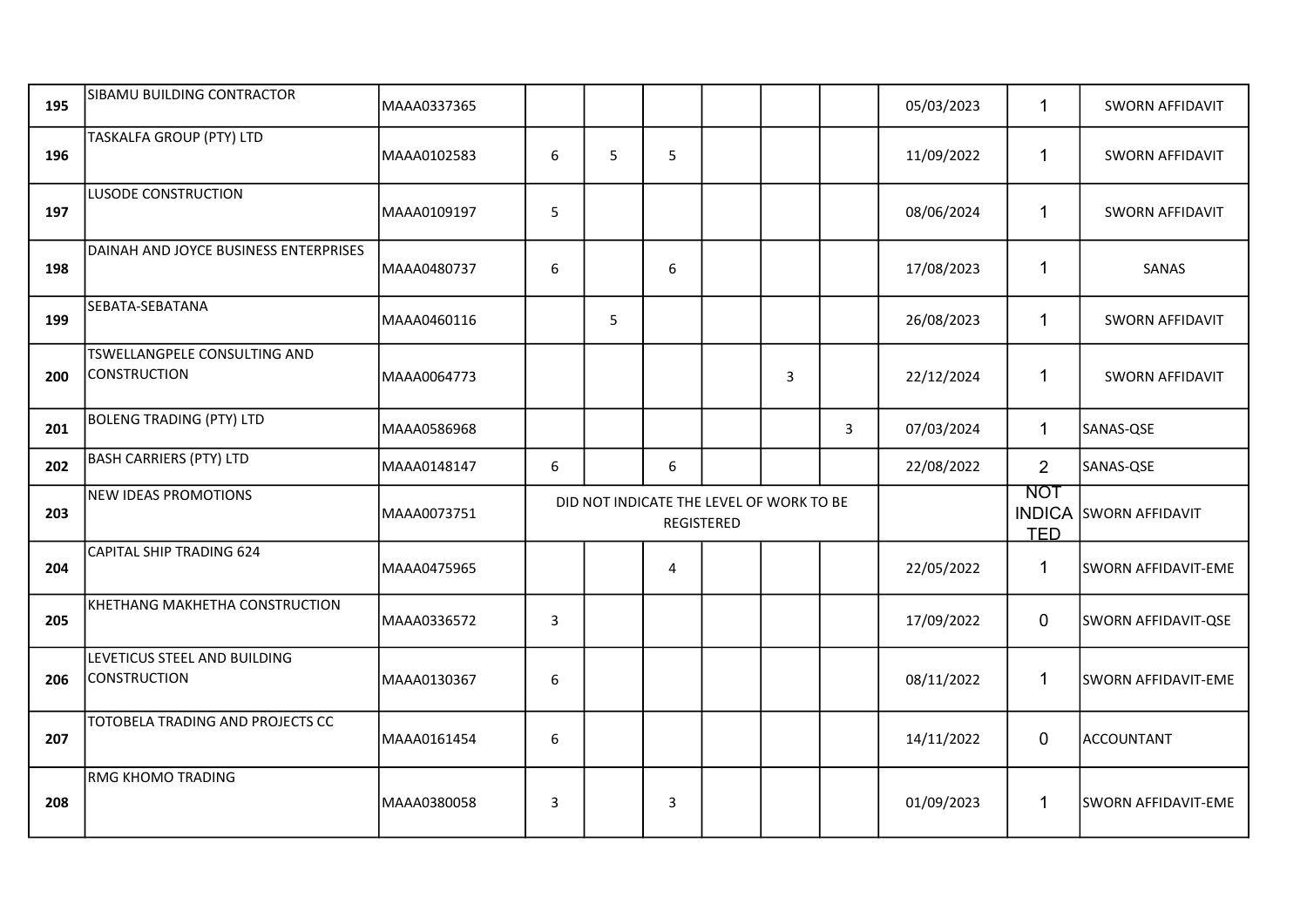| 209 | MASAILOR CONSTRUCTIONS (PTY)LTD        | MAAA0411849 | 6 |   |   |   |   | 01/04/2023            | $\mathbf{1}$ | <b>SWORN AFFIDAVIT</b> |
|-----|----------------------------------------|-------------|---|---|---|---|---|-----------------------|--------------|------------------------|
| 210 | <b>TSOTSOTSO TRADING ENTERPRISE</b>    | MAAA0007652 | 3 |   |   |   |   | 14/04/2024            | 1            | SWORN AFFIDAVIT-EME    |
| 211 | MAMGI TRADING AND TRADING              | MAAA0202016 |   |   | 3 |   |   | 09/04/2022            | $\mathbf{1}$ | SWORN AFFIDAVIT-EME    |
| 212 | MALINDO CIVIL AND CONSTRUCTION PTY LTD | MAAA0215467 | 6 |   | 6 |   |   | 01/08/2022            | $\mathbf{1}$ | SWORN AFFIDAVIT-EME    |
| 213 | LUNIKA INVESTMENTS (PTY) LTD           | MAAA0169883 |   |   | 6 |   |   | 22/04/2022            | $\mathbf{1}$ | SANAS-QSE              |
| 214 | TB @ WORK (PTY) LTD                    | MAAA0142095 | 4 |   | 4 |   |   | 01/02/2022            | $\mathbf{1}$ | <b>DTI</b>             |
| 215 | <b>CRAWSFOR ENGINEERING PROJECTS</b>   | MAAA0050130 |   |   | 6 |   |   | 26/09/2022            | $\mathbf{1}$ | SWORN AFFIDAVIT-EME    |
| 216 | SE-RE-LE-TENG TRADING CC               | MAAA0639588 | 3 |   |   |   |   | 02/09/2019EXPIRE<br>D | 0            | SWORN AFFIDAVIT-EME    |
| 217 | MAGAZA BUILDING AND MAINTENANCE CC     | MAAA0073936 | 4 |   |   |   |   | 21/12/2023            | $\mathbf 0$  | <b>WRONG FORMAT</b>    |
| 218 | IMVELAPHI TRADING ENTERPRISES          | MAAA0064854 | 3 |   |   |   |   | 05/11/2023            | $\mathbf{1}$ | SWORN AFFIDAVIT-EME    |
| 219 | NTC GENERAL TRADING (PTY) LTD          | MAAA0135850 | 4 | 3 | 4 | 3 | 3 | 12/07/2024            | $\mathbf{1}$ | SWORN AFFIDAVIT-EME    |
| 220 | KB AFRI PROJECTS(PTY)LTD               | MAAA0069234 | 5 |   |   |   |   | 20/03/2024            | $\mathbf{1}$ | SWORN AFFIDAVIT-EME    |
| 221 | SET GROW CIVILS (PTY)LTD               | MAAA0755341 | 6 |   | 6 |   |   | 12/07/2024            | $\mathbf{1}$ | SWORN AFFIDAVIT-EME    |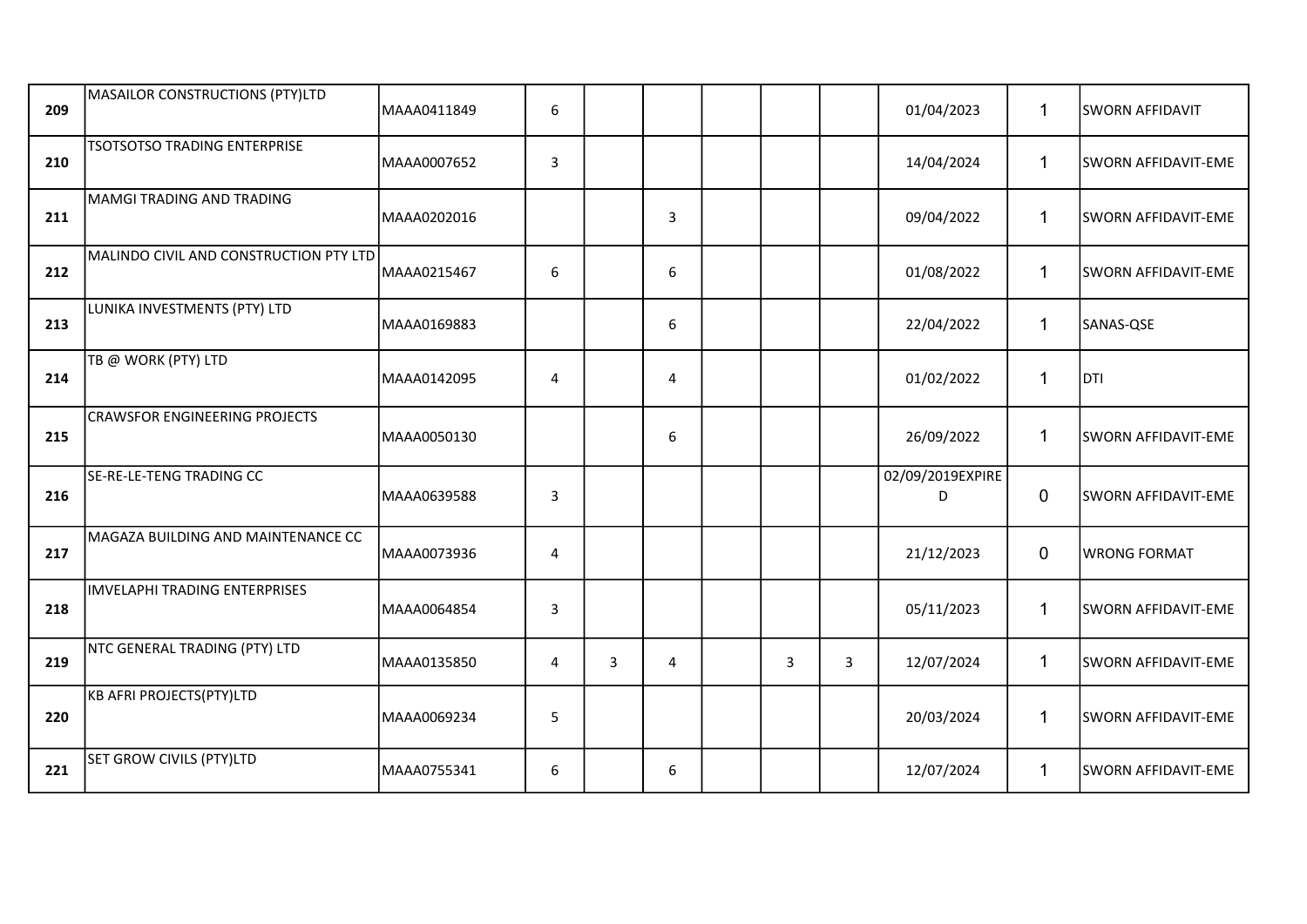| 222                      | <b>AZANAP TRADING</b>                                      | MAAA0428008  |              |   |   |   | $\mathbf{3}$ | 17/07/2023 | $\mathbf{1}$ | <b>SWORN AFFIDAVIT-EME</b> |
|--------------------------|------------------------------------------------------------|--------------|--------------|---|---|---|--------------|------------|--------------|----------------------------|
| 223                      | MW GUMEDE ROOF AND TILES<br><b>CONSTRUCTIONS</b>           | MAAA0610130  | $\mathbf{3}$ |   |   |   |              | 18/01/2025 | $\mathbf{1}$ | <b>SWORN AFFIDAVIT-EME</b> |
| 224                      | MBONGISENI GENERAL SERVICES                                | lMAAA0462580 | 5            | 3 | 5 |   |              | 30/10/2024 | $\mathbf{1}$ | DTI                        |
| 225                      | VAALDES CONSTRUCTION AND PROJECTS 6<br><sub>CC</sub>       | MAAA0070290  | 4            |   |   |   |              | 26/08/2023 | $\mathbf{1}$ | SWORN AFFIDAVIT-EME        |
| 226/22<br>$\overline{7}$ | SKYTEE (PTY)LTD                                            | MAAA0210791  | 5            |   | 5 |   |              | 03/06/2022 | $\mathbf{1}$ | <b>SWORN AFFIDAVIT-EME</b> |
| 228                      | MAFATSENG TRADING AND PROJECTS 1 CC                        | MAAA0453613  |              |   | 6 |   |              | 11/02/2024 | $\mathbf{1}$ | <b>DTI</b>                 |
| 229                      | IMBUMBA PLANT HIRE(PTY)LTD                                 | MAAA0060056  | 4            |   | 4 |   |              | 10/12/2023 | $\mathbf{1}$ | <b>DTI</b>                 |
| 230                      | TEBKNAN INVESTMENTS (PTY) LTD                              | MAAA0476838  | $\mathbf{3}$ | 3 | 3 | 3 |              | 27/11/2023 | $\mathbf{1}$ | <b>SWORN AFFIDAVIT-EME</b> |
| 231                      | <b>NEWGLO TRADING</b>                                      | MAAA0034660  |              |   | 4 |   |              | 07/08/2024 | $\mathbf{1}$ | SWORN AFFIDAVIT-EME        |
| 232                      | MAPHOLI MEGA PROJECTS (PTY)LTD                             | MAAA0709465  | $\mathbf{3}$ |   |   |   |              | 25/10/2024 | $\mathbf{1}$ | DTI                        |
| 233                      | <b>MBAMI PROJECTS</b>                                      | MAAA0579168  | 4            |   |   |   |              | 28/07/2024 | $\mathbf{1}$ | SWORN AFFIDAVIT-EME        |
| 234                      | TUMAHOLE SERIVCES                                          | MAAA0361386  | $\mathbf{3}$ |   |   |   |              | 17/10/2022 | $\mathbf{1}$ | SWORN AFFIDAVIT-EME        |
| 235                      | LEROKA TRADING ENTERPRISE                                  | MAAA0619749  | 5            |   |   |   |              | 23/06/2023 | 0            | SWORN AFFIDAVIT-EME        |
| 236                      | MAHOGANY MAINTENANCE AND SUPPLIER<br><b>AND INVESTMENT</b> | MAAA0449551  | $\mathbf{3}$ |   |   |   |              | 20/09/2024 | $\mathbf{1}$ | SWORN AFFIDAVIT-EME        |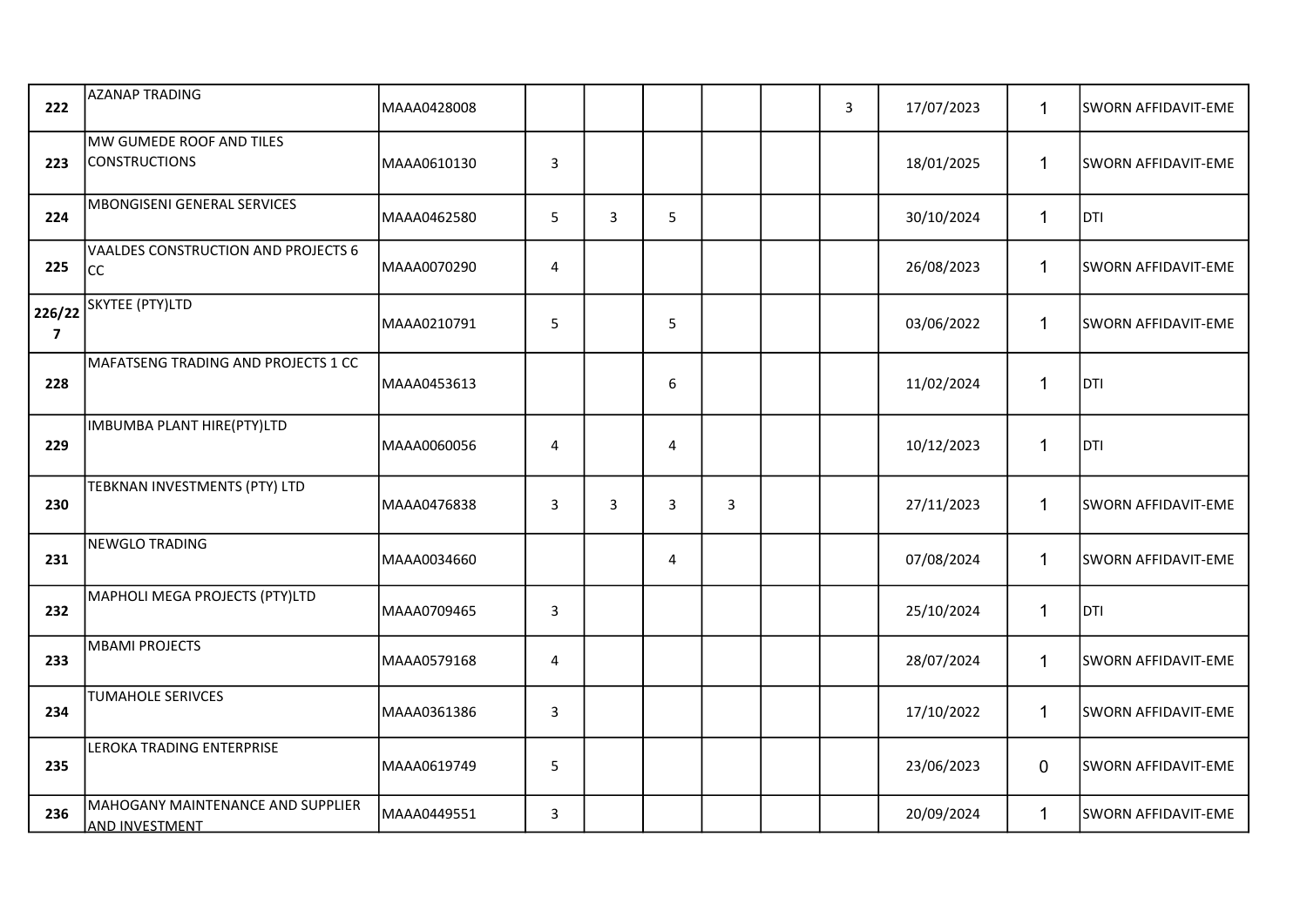| 237 | BAIPATI CIVIL AND ELECTRICAL CONTRACTOR       | MAAA0324556 | 4            | 3              |                |   |   |   | 24/07/2023 | $\mathbf{1}$   | SWORN AFFIDAVIT-EME |
|-----|-----------------------------------------------|-------------|--------------|----------------|----------------|---|---|---|------------|----------------|---------------------|
| 238 | TEBOGO BUSINESS TRUST (PTY)LTD                | MAAA0358820 | 6            |                | 6              |   |   |   | 23/05/2022 | $\mathbf{1}$   | SWORN AFFIDAVIT-EME |
| 239 | MBUNANA BUILDING CONTRUCTION CC               | MAAA0399346 | 4            |                | 4              |   |   |   | 17/01/2023 | $\mathbf 1$    | SWORN AFFIDAVIT-EME |
| 240 | LHT TRADING (PTY)LTD                          | MAAA0343195 |              |                | 3              |   |   |   | 04/03/2022 | $\mathbf 1$    | SWORN AFFIDAVIT-EME |
| 241 | <b>SEKONYELA HOME BUILDERS</b>                | MAAA0095466 |              |                | 3              |   |   |   | 12/03/2022 | $\mathbf 1$    | SWORN AFFIDAVIT-EME |
| 242 | ZIZAMELESIZWE TRADING ENTERPRISE CC           | MAAA0309362 | 6            | $\overline{4}$ | 6              | 4 |   |   | 26/08/2022 | $\mathbf{1}$   | SANAS-QSE           |
| 243 | <b>GASELA MST PROJECTS</b>                    | MAAA0001481 | 6            |                | 6              |   |   | 3 | 31/08/2024 | 1              | SWRON AFFIDAVIT-EME |
| 244 | MKT SERVICES GROUP (PTY)LTD                   | MAAA0216669 | $\mathbf{3}$ |                |                |   |   |   | 25/03/2023 | $\mathbf 1$    | SWORN AFFIDAVIT-EME |
| 245 | LEBO TEBO TRADING AND PROJECTS                | MAAA0070283 | 6            | $\overline{4}$ | 6              |   | 4 | 4 | 04/11/2022 | $\overline{2}$ | SANAS-QSE           |
| 246 | NTHABBY TRADING                               | MAAA0097314 |              |                | $\overline{4}$ |   |   |   | 27/02/2023 | 1              | SWORN AFFIDAVIT-EME |
| 247 | KGARA GROUP (PTY)LTD                          | MAAA0384001 |              |                | 6              |   |   |   | 27/01/2023 | $\mathbf{1}$   | SWORN AFFIDAVIT-EME |
| 248 | EQELENI CONSTRUCTION AND PROJECTS<br>(PTY)LTD | MAAA0613739 | 3            |                | 3              |   |   |   | 23/08/2024 | $\mathbf 1$    | SWORN AFFIDAVIT-EME |
| 249 | LULO INVESTMENTS (PTY)LTD                     | MAAA0507883 | 5            |                | 5              |   |   |   | 14/11/2023 | $\mathbf 0$    | NOT ACCORDING       |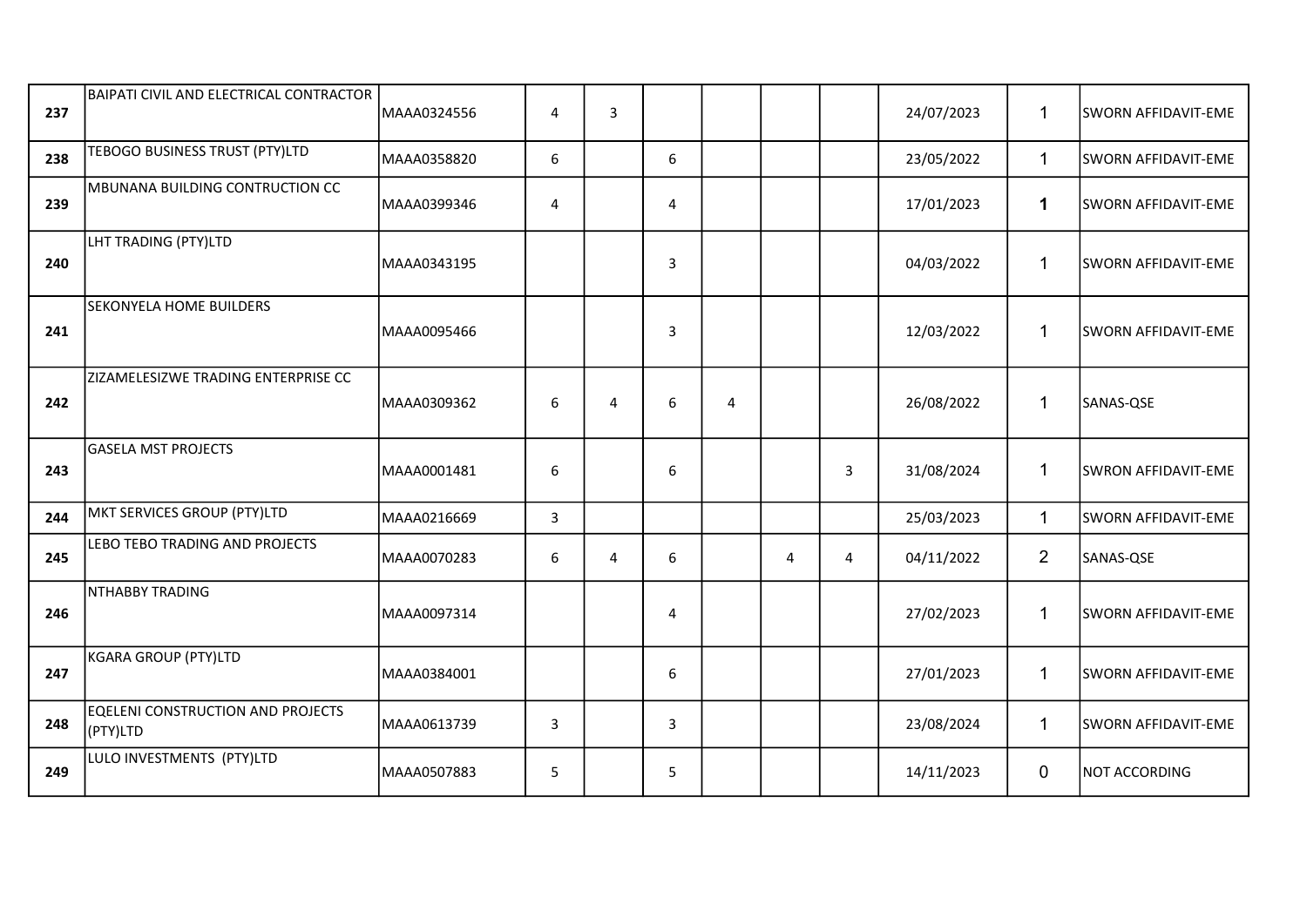| 250                               | <b>ROYAL MAN TRADING AND PROJECTS</b> | MAAA0141511 | $\overline{3}$   |   | $\overline{3}$ |  | 18/11/2024 | $\mathbf{1}$ | SWORN AFFIDAVIT-EME        |
|-----------------------------------|---------------------------------------|-------------|------------------|---|----------------|--|------------|--------------|----------------------------|
| 251                               | G-MERV TRADING (PTY)LTD               | MAAA0336901 | 3                |   |                |  | 14/08/2022 | $\mathbf{1}$ | SWORN AFFIDAVIT-EME        |
| 252                               | <b>GRANDFORCE PROJECTS</b>            | MAAA0069987 | $\boldsymbol{6}$ |   | 6              |  | 04/03/2024 | $\mathbf{1}$ | <b>DTI</b>                 |
| 253                               | MUTHATHE TRADING AND PROJECTS         | MAAA009531  | 4                | 3 | 6              |  | 28/04/2024 | $\mathbf{1}$ | SWORN AFFIDAVIT-EME        |
| 254                               | <b>RO SWIKA PROJECTS CC</b>           | MAAA0028304 | 6                |   | 6              |  | 11/09/2022 | $\mathbf{1}$ | SWORN AFFIDAVIT-EME        |
| 255                               | SIHLE CIVIL AND PROJECT DEVELOPMENT   | MAAA0131961 |                  |   | 6              |  | 12/02/2024 | $\mathbf{1}$ | SANAS-QSE                  |
| 256/25<br>$\overline{\mathbf{z}}$ | TTTB SUPPLYING AND CONSTRUCTION       | MAAA0071492 | 6                |   | 6              |  | 06/02/2024 | $\mathbf{1}$ | SANAS-QSE                  |
| 258                               | <b>MABOKO BUSINESS CONSULTANTS</b>    | MAAA0022552 |                  |   | 6              |  | 18/03/2022 | $\mathbf 0$  | <b>SWORN AFFIDAVIT-EME</b> |
| 259                               | IKGWANTELLE CONSTRUCTION CC           | MAAA0198979 |                  |   | $\overline{4}$ |  | 14/01/2022 | $\mathbf 1$  | SWORN AFFIDAVIT-EME        |
| 260                               | PS TRADING AND PROJECTS               | MAAA0333543 | $\mathbf{3}$     |   | 3              |  | 26/02/2022 | $\mathbf 1$  | SWORN AFFIDAVIT-EME        |
| 261                               | <b>BOTANI CONSTRUCTION</b>            | MAAA0057056 |                  |   | 6              |  | 16/01/2024 | $\mathbf{1}$ | SANAS-QSE                  |
| 262                               | VUTA HOLDINGS (PTY)LTD                | MAAA0916036 |                  |   | 6              |  | 18/01/2025 | $\mathbf{1}$ | SWORN AFFIDAVIT-EME        |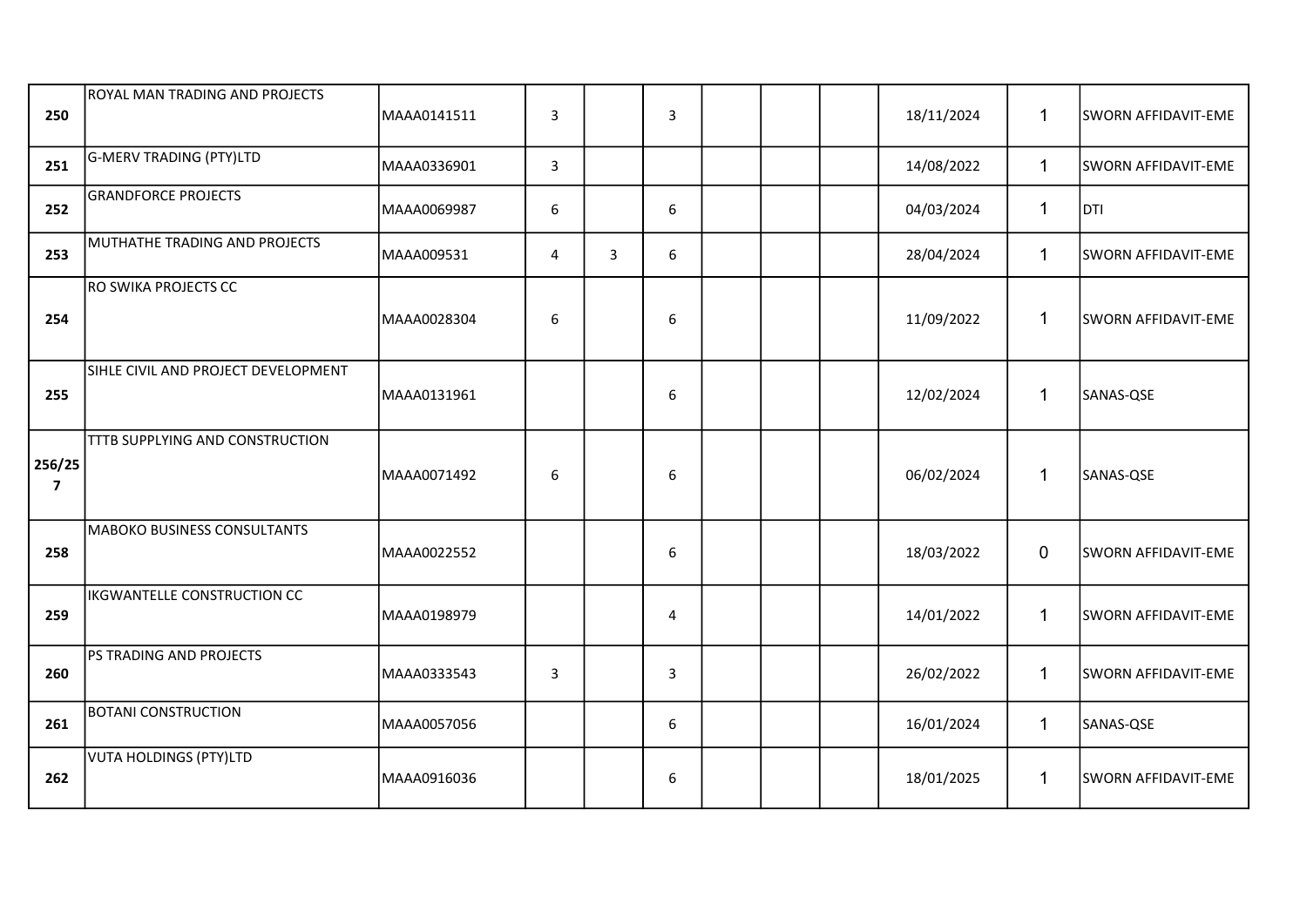| 263 | BBM ELECTRIC AND ELECTRONIICAL                                       | MAAA0156081  |   |                |   |                | 3 | 30/08/2024 | $\mathbf{1}$   | SWORN AFFIDAVIT-EME      |
|-----|----------------------------------------------------------------------|--------------|---|----------------|---|----------------|---|------------|----------------|--------------------------|
| 264 | WHY WE WAIT TRADING PROJECTS                                         | MAAA0398410  |   | $\overline{4}$ |   |                |   | 26/03/2023 | $\mathbf 1$    | DTI-EME                  |
| 265 | <b>BONGANI MANCI PROJECT SOLUTIONS</b>                               | MAAA0588401  | 4 |                |   |                |   | 02/11/2023 | $\mathbf{1}$   | DTI-EME                  |
| 266 | <b>CALVIN &amp; FAMILY PROPERTIES &amp;</b><br><b>DEVELOPMENT CC</b> | MAAA0340857  |   |                | 6 |                |   | 14/11/2023 | $\mathbf{1}$   | SWORN AFFIDAVIT - QSE    |
| 267 | HI - TECH REFRIGERATION (PTY) LTD                                    | MAAA0356166  |   |                |   | 4              |   | 24/04/2024 | $\overline{2}$ | SANAS-QSE                |
| 268 | <b>JMD PROJECT MANAGEMENT</b>                                        | MAAA0407711  | 6 |                |   |                |   | 08/09/2024 | $\mathbf{1}$   | SWORN AFFIDAVIT - EME    |
| 269 | EBENEZA AND SUVUYILE MULTI - PURPOSE<br><b>AND PROJECTS</b>          | MAAA0923130  | 4 |                |   |                |   | 18/07/2024 | $\mathbf{1}$   | SWORN AFFIDAVIT - QSE    |
| 270 | <b>KUJE PROJECTS</b>                                                 | MAAA0181708  | 5 | 3              | 4 |                |   | 29/05/2022 | $\mathbf{1}$   | SWORN AFFIDAVIT - EME    |
| 271 | <b>ONZA CONSTRUCTION (PTY) LTD</b>                                   | MAAAA0021767 |   |                |   | $\overline{4}$ |   | 13/09/2024 | $\mathbf{1}$   | SWORN AFFIDAVIT - EME    |
| 272 | EBENEZA AND SUVUYILE MULTI - PURPOSE<br><b>AND PROJECTS</b>          | MAAAA0923130 |   |                | 4 |                |   | 18/07/2024 | $\overline{0}$ | <b>SWORN AFFIDAVIT -</b> |
| 273 | LH MAFU TRADING ENTERPISE CC                                         | MAAA0019877  | 3 | $\overline{3}$ | 3 |                |   | 17/05/2023 | $\mathbf{1}$   | DTI - EME                |
| 274 | FFC GENERAL TRADING                                                  | MAAA0375106  | 5 |                |   |                |   | 01/08/2022 | $\mathbf{1}$   | <b>SWORN AFFIDAVIT</b>   |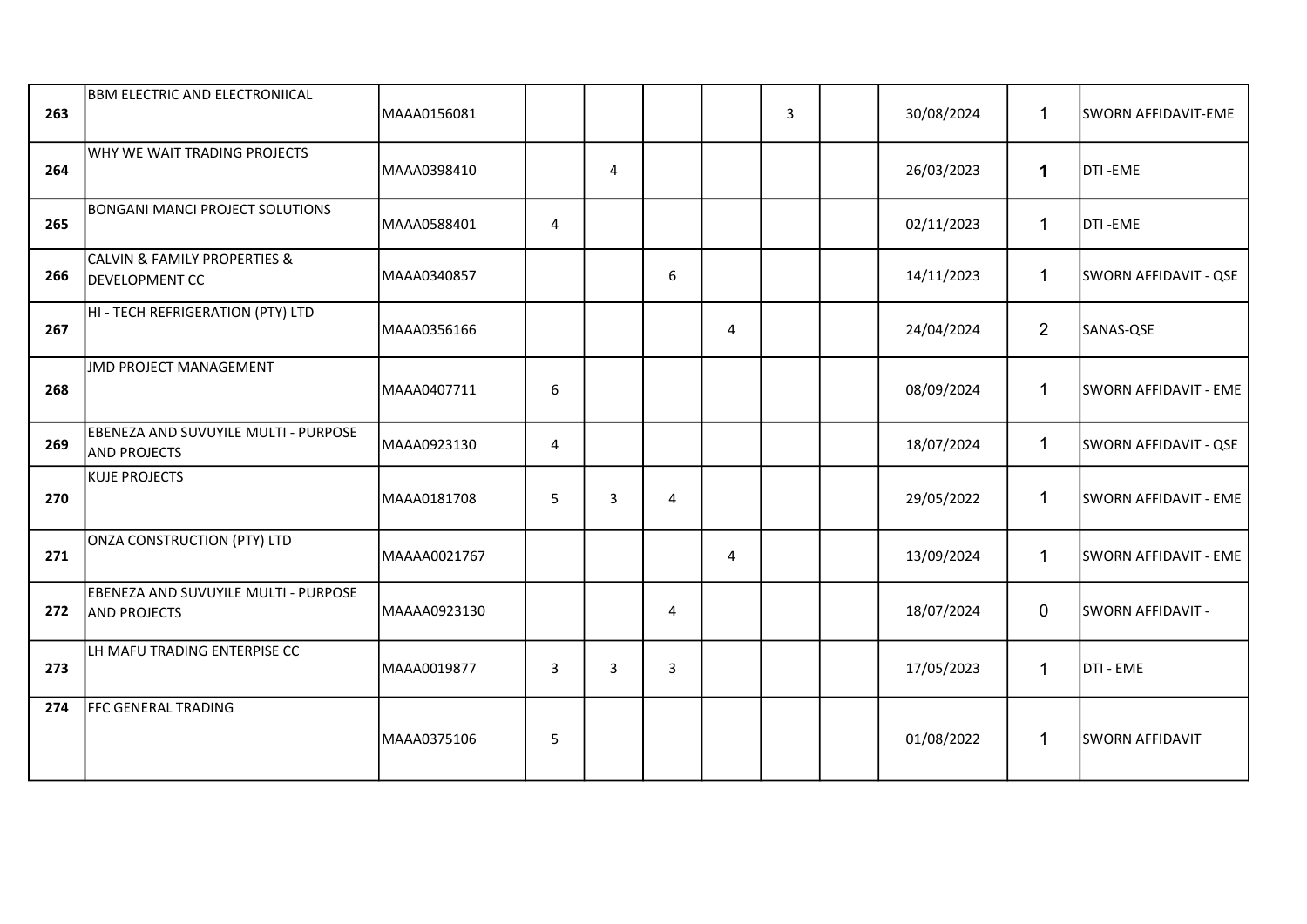| 275 | K2 CIVIL AND CONSTRUCTION                        | MAAA0367902 | $\overline{3}$   |   |                                           |   |   | 12/03/2023 | $\mathbf{1}$   | SWORN AFFIDAVIT - EME   |
|-----|--------------------------------------------------|-------------|------------------|---|-------------------------------------------|---|---|------------|----------------|-------------------------|
| 276 | <b>BULANG PROJECTS</b>                           | MAAA0482472 | $\boldsymbol{6}$ |   | 6                                         |   |   | 12/07/2024 | $\mathbf{1}$   | SWORN AFFIDAVIT - EME   |
| 277 | LESHOME PROJECTS PTY LTD                         | MAAA0531814 | $\overline{3}$   |   |                                           |   |   | 27/05/2024 | $\mathbf{1}$   | SWORN AFFIDAVIT -EME    |
| 278 | <b>RADM CONSTRUCTION</b>                         | MAAA0101392 |                  |   | NOT INDICATE LEVEL OF WORK TO BE REGISTED |   |   | 05/11/2022 | $\mathbf{1}$   | SWORN AFFIDAVIT - EME   |
| 279 | <b>URBAN PLAN CONSULT</b>                        | MAAA0054719 | 6                |   |                                           |   |   | 19/03/2022 | $\mathbf{1}$   | SWRON AFFIDAVIT-EME     |
| 280 | KHULANI BONGWANE (PTY) LTD                       | MAAA0018061 | 5                |   | 5                                         |   |   | 26/08/2023 | $\mathbf{1}$   | SWORN AFFIDAVIT - EME   |
| 281 | SEBUSHI SOMO CONSTRUCTION AND<br><b>PROJECTS</b> | MAAA0087691 | 6                |   | 5                                         |   | 4 | 11/12/2023 | $\overline{2}$ | SANAS                   |
| 282 | KHOBELA CONSTRUCTION PROJECTS CC                 | MAAA0336465 | 6                | 6 | 6                                         |   | 4 | 04/11/2023 | $\mathbf{1}$   | SWORN AFFIDAVIT - EME   |
| 283 | SIFIKILE BUSINESS ENTERPRISE CC                  | MAAA0531270 | 6                | 6 | 6                                         |   | 4 | 24/07/2024 | $\overline{2}$ | SANAS                   |
| 284 | <b>MOKCO TRADING (PTY)LTD</b>                    | MAAA0498002 |                  |   | 3                                         | 4 | 4 | 15/03/2024 | $\mathbf{1}$   | SWORN AFFIDAVIT-EME     |
| 285 | NOLWANDLE ME TRADING ENTERPRISE                  | MAAA0554420 | 4                |   |                                           |   |   | 24/01/2023 | $\mathbf{1}$   | <b>SWORN AFFIDAVIT-</b> |
| 286 | <b>DEBA MAINTENANCE ENTERPRISES</b>              | MAAA0015567 | $\overline{4}$   |   |                                           |   |   | 04/05/2024 | $\overline{0}$ | <b>SWORN AFFIDAVIT</b>  |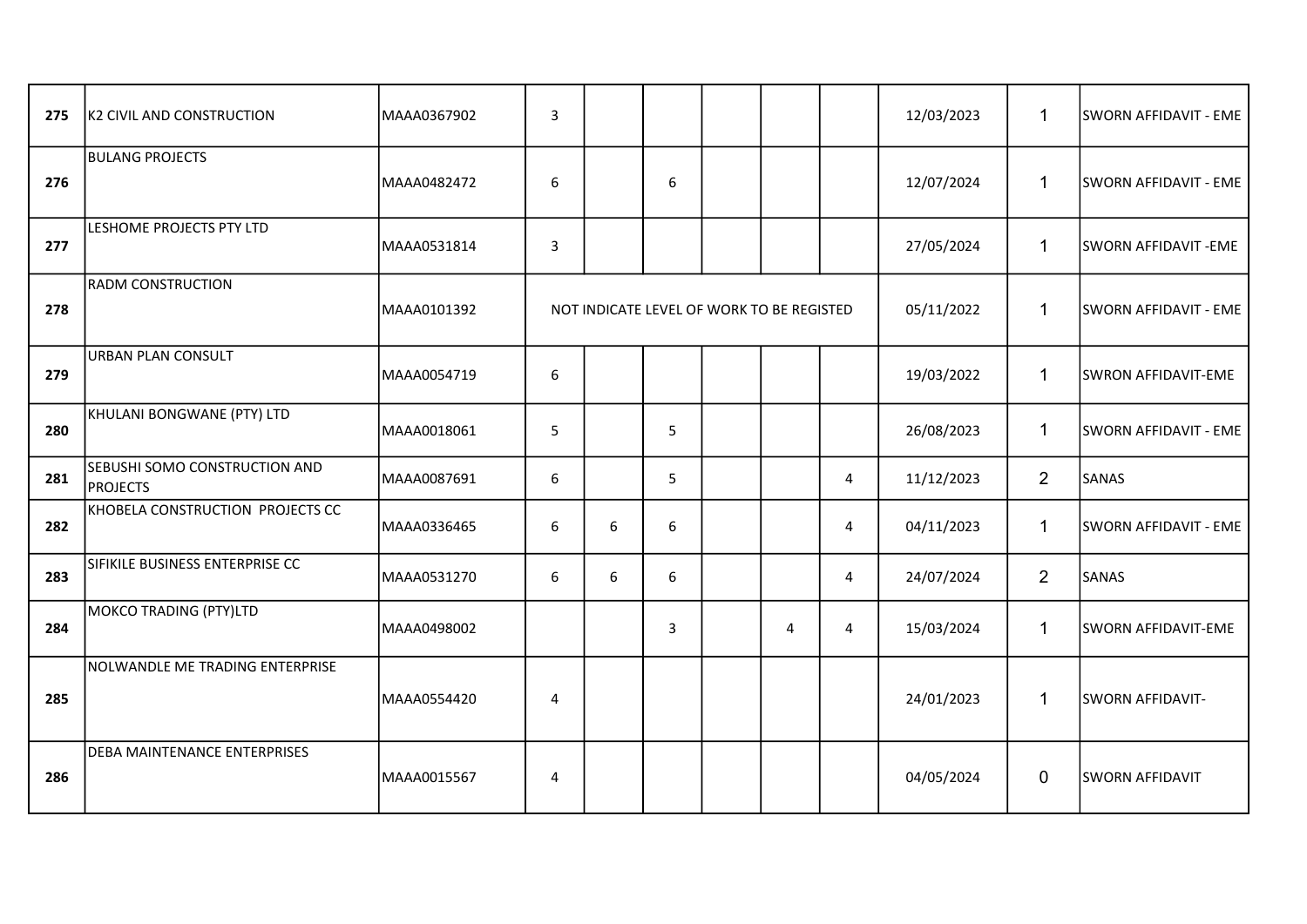| 287 | <b>BABOLEKA TRADING</b>                                 | MAAA0106939 | 3              |                                            | $\overline{3}$ |   | 27/07/2024                  | $\mathbf{1}$ | SWORN AFFIDAVIT-EME        |
|-----|---------------------------------------------------------|-------------|----------------|--------------------------------------------|----------------|---|-----------------------------|--------------|----------------------------|
| 288 | <b>AVK CIVIL CONTRACTORS (PTY)LTD</b>                   | MAAA0945728 | $\mathsf{3}$   |                                            |                |   | 23/07/2023                  | $\mathbf{1}$ | SWORN AFFIDAVIT-EME        |
| 289 | ALINALLE TRADING AND PROJECTS                           | MAAA0516328 | 4              |                                            | $\overline{4}$ |   | 26/03/2024                  | $\mathbf{1}$ | SWORN AFFIDAVIT-EME        |
| 290 | ALCARI 326                                              | MAAA0019805 |                | NOT INDICATED LEVEL OF WORK TO BE REGISTED |                |   | 31/07/2021<br><b>EPIRED</b> | $\mathbf{1}$ | SWORN AFFIDAVIT-EME        |
| 291 | <b>ROCKET PROJECTS</b>                                  | MAAA0748001 | $\mathsf{3}$   |                                            |                |   | 03/01/2025                  | $\mathbf{1}$ | SWORN AFFIDAVIT-EME        |
| 292 | MOKIBELO INVESTMENT HOLDINGS                            | MAAA0035865 |                | NOT INDICATED LEVEL OF WORK TO BE REGISTED |                |   | 05/08/2023                  | $\mathbf{1}$ | SANAS-EME                  |
| 293 | MAMELO TRADING 512                                      | MAAA0471681 | $\overline{3}$ |                                            |                |   | 07/10/2023                  | $\mathbf{1}$ | SWORN AFFIDAVIT-EME        |
| 294 | <b>SOLARIS PROJECTS CC</b>                              | MAAA0109795 | 4              |                                            |                |   | 04/11/2023                  | $\mathbf{1}$ | <b>SWORN AFFIDAVIT-EME</b> |
| 295 | M VERSE (PTY)LTD                                        | MAAA0601599 | 6              |                                            | 6              | 4 | 12/08/2022                  | $\mathbf{1}$ | <b>SWORN AFFIDAVIT-EME</b> |
| 296 | COSMO BROS (PTY)LTD                                     | MAAA0083550 |                |                                            | 5              |   | 05/08/2022                  | $\mathbf{1}$ | SANAS-QSE                  |
| 297 | MJ PHULANE CONSTRUCTION CATERING AND<br><b>CLEANING</b> | MAAA0238002 | 3              | 4                                          |                |   | 23/03/2023                  | $\mathbf{1}$ | SWORN AFFIDAVIT-EME        |
| 298 | LSW CIVIL AND CONSTRUCTION                              | MAAA0054740 |                | NOT INDICATED LEVEL OF WORK TO BE REGISTED |                |   | 17/08/2023                  | $\mathbf{1}$ | <b>SWORN AFFIDAVIT-EME</b> |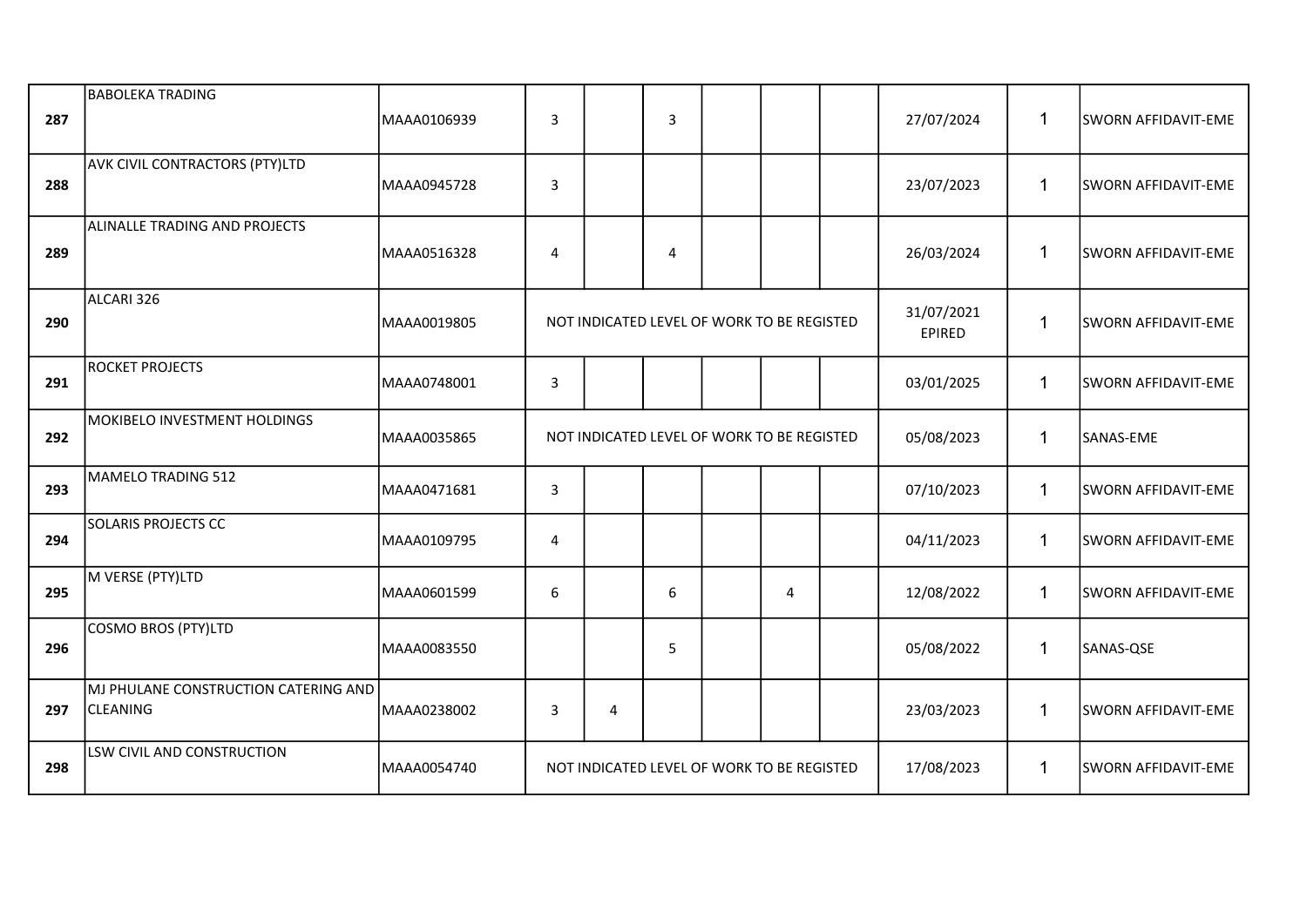| 299 | SUPER BANELE TRADING ENTERPRISE                            | MAAA0465610 |                | $\mathbf{3}$   |   |                | 06/01/2025 | $\mathbf{1}$   | SWORN AFFIDAVIT-EME        |
|-----|------------------------------------------------------------|-------------|----------------|----------------|---|----------------|------------|----------------|----------------------------|
| 300 | MACHABACHABA CONSTRUCTION                                  | MAAA0218948 | 6              |                |   |                | 06/02/2023 | $\mathbf{1}$   | <b>SWORN AFFIDAVIT</b>     |
| 301 | <b>DZIVHA CIVILS</b>                                       | MAAA0356847 | $\overline{4}$ | $\overline{4}$ |   |                | 09/05/2022 | $\overline{2}$ | SANAS-EME                  |
| 302 | OBHEJANE PROJECTS (PTY) LTD                                | MAAA0495235 | $\mathbf{3}$   | 6              |   | $\overline{3}$ | 24/03/2024 | $\mathbf{1}$   | SANAS-EME                  |
| 303 | <b>BATHO BATSHO BA KOPANE TRADING</b><br><b>ENTERPRISE</b> | MAAA0089551 |                | 5              |   |                | 04/06/2024 | $\mathbf{1}$   | SWORN AFFIDAVIT-EME        |
| 304 | IQEMBU CONSULTING (PTY) LTD                                | MAAA0080250 |                | 6              |   |                | 18/09/2024 | $\mathbf{1}$   | <b>SWORN AFFIDAVIT-QSE</b> |
| 305 | NZH TRANSPORT (PTY) LTD                                    | MAAA0213198 | 3              |                |   |                | 27/01/2023 | $\mathbf{1}$   | SWORN AFFIDAVIT-EME        |
| 306 | BENYMAX HUB (PTY) LTD T/A BENYMAX<br><b>CIVILS</b>         | MAAA0412119 | 6              | 6              |   |                | 13/05/2022 | $\mathbf{1}$   | SANAS-QSE                  |
| 307 | TSHEPANG CONTRACTORS AND TRADING<br>(PTY) LTD              | MAAA0317852 | 6              |                |   |                | 11/09/2022 | $\mathbf{1}$   | SWORN AFFIDAVIT-EME        |
| 308 | <b>BABATSANA (PTY) LTD</b>                                 | MAAA0216181 | 4              | $6\phantom{1}$ |   |                | 16/03/2024 | $\mathbf{1}$   | <b>SWORN AFFIDAVIT-EME</b> |
| 309 | SETLHARE GROUP (PTY) LTD                                   | MAAA0156383 | 3              |                | 4 | $\overline{3}$ | 20/07/2023 | $\mathbf{1}$   | SWORN AFFIDAVIT-EME        |
| 310 | <b>BAITHUSI TRADING JV</b>                                 |             |                |                |   |                |            |                |                            |
| 311 | SENATLA CIVILS (PTY) LTD                                   | MAAA0945751 |                | 5              |   |                | 28/10/2023 | $\mathbf{1}$   | DTI-EME                    |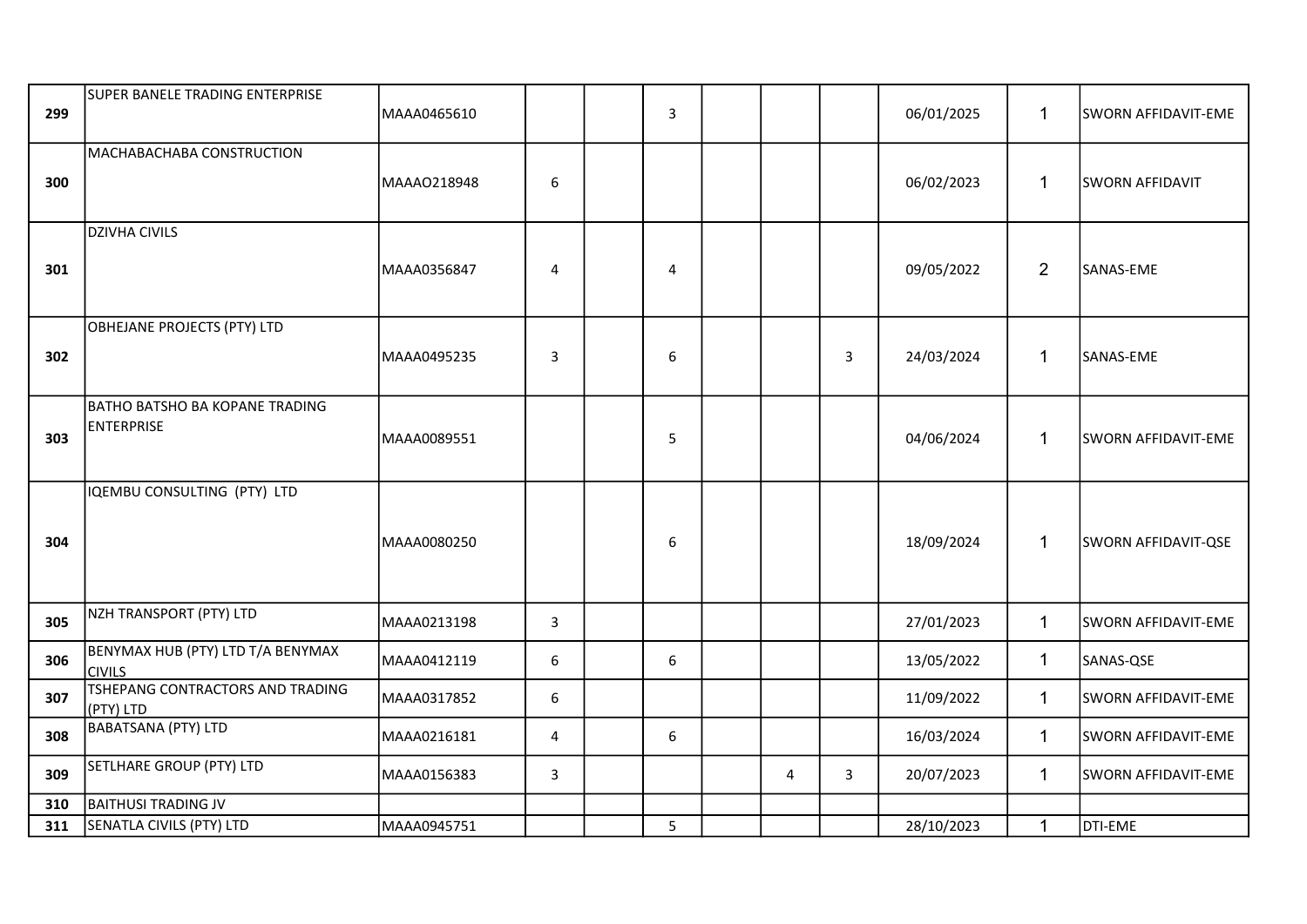| 312 | ZENITH DEVELOPMENT SERVICES                               | MAAA0512608 |   | 3 |                                    |  |   | 09/10/2023 | $\mathbf 1$             | <b>SWORN AFFIDAVIT-EME</b>                                   |
|-----|-----------------------------------------------------------|-------------|---|---|------------------------------------|--|---|------------|-------------------------|--------------------------------------------------------------|
| 313 | NNC PROPERTIES (PTY) LTD                                  | MAAA0509122 |   |   | 6                                  |  |   | 01/06/2024 |                         | SANAS-EME                                                    |
| 314 | <b>NEW ERA GROUP</b>                                      | MAAA0269702 |   |   | $\overline{3}$                     |  |   | 24/01/2024 | $\overline{1}$          | DTI-EME                                                      |
| 315 | MUNOMO CONSTRUCTION & GENERAL<br>TRADING (PTY) LTD        | MAAA0022830 | 4 |   |                                    |  |   | 13/08/2023 | 1                       | <b>SWORN AFFIDAVIT-EME</b>                                   |
| 316 | SJ GLOBAL CONSTRUCTION                                    | MAAA0140774 | 6 |   |                                    |  |   | 25/11/2023 |                         | <b>SANAS</b>                                                 |
| 317 | MILIMBO TRADING & PROJECTS                                | MAAA0087126 | 3 |   | 6                                  |  |   | 29/05/2022 |                         | SANAS-EME                                                    |
| 318 | <b>MPENDOLU CONSTRUCTION PROJECTS</b>                     | MAAA0276449 | 5 |   | 6                                  |  |   | 26/08/2022 |                         | <b>SANAS - EME</b>                                           |
| 319 | <b>BEST VIEW (PTY) LTD</b>                                | MAAA0931665 |   | 4 |                                    |  |   | 15/09/2023 | $\mathbf 1$             | SWORN AFFIDAVIT-EME                                          |
| 320 | <b>TECHNOMOBILE</b>                                       | MAAA0203115 |   |   | 4                                  |  | 4 | 10/01/2025 | 1                       | SWORN AFFIDAVIT-QSE                                          |
| 321 | <b>ESTAMOS JUMTOS MINING SERVICES (PTY)</b><br><b>LTD</b> | MAAA0444061 |   |   | <b>CLASS OF WORK NOT INDICATED</b> |  |   |            | 1                       | SWORN AFFIDAVIT-QSE                                          |
| 322 | <b>SWITCH UP INVESTMENTS</b>                              | MAAA0404618 | 4 |   |                                    |  |   | 29/05/2025 | 1                       | <b>SWORN AFFIDAVIT-EME</b>                                   |
| 323 | RATLHOGO CONSTRUCTION & PROJECT                           | MAAA0097006 | 5 |   | 5                                  |  |   | 02/07/2022 | $\mathbf{1}$            | SWORN AFFIDAVIT-EME                                          |
| 324 | LEBZ HOLDINGS (PTY) LTD                                   | MAAA0603044 | 5 |   | 5                                  |  |   | 19/03/2022 |                         | SWORN AFFIDAVIT-QSE                                          |
| 325 | <b>TECHNOMOBILE CC</b>                                    | MAAA0203115 |   |   | 4                                  |  |   | 10/1/2025  | $\overline{1}$          | AFFIDAVIT-QSE                                                |
| 326 | SIMPHIWE BUILD & DÉCOR                                    | MAAA0146810 | 3 | 3 |                                    |  |   | 18/02/2022 | 1                       | DTI-EME                                                      |
| 327 | KHULILE PROJECTS                                          | MAAA0485887 | 4 |   |                                    |  |   | 25/08/2024 | 1                       | SWORN AFFIDAVIT-EME                                          |
| 328 | MKHABELA SHEQ CONSULTING SERVICES                         | MAAA0763968 | 6 |   | 6                                  |  |   | 01/07/2024 | $\overline{\mathbf{A}}$ | DTI-EME                                                      |
| 329 | MNYUKU BUSINESS ENTERPRISES                               | MAAA0625992 |   |   | 6                                  |  |   | 08/06/2024 |                         | SWORN AFFIDAVIT-QSE                                          |
| 330 | <b>DK PROJECT ENTERPRISES</b>                             | MAAA0793132 | 5 |   | 5                                  |  |   | 23/10/2024 | $\overline{\mathbf{A}}$ | SANAS-EME                                                    |
| 331 | <b>4MLK TRADING ENTERPRISE</b>                            | MAAA0090094 |   | 4 |                                    |  |   | 13/08/2023 |                         | DTI-EME                                                      |
| 332 | KWANANG TRADING                                           | MAAA0127127 | 6 |   | 3                                  |  |   | 31/07/2023 | 1                       | DTI-EME                                                      |
| 333 | DITHUNGTHUNG CONSTRUCTION                                 | MAAA0950135 |   |   | $\overline{4}$                     |  |   | 26/10/2024 | 1                       | SWORN AFFIDAVIT-QSE                                          |
| 334 | MBUNANA BUILDING CONSTRUCTION                             | MAAA0399346 |   |   | 4                                  |  |   | 17/01/2023 | $\mathbf 1$             | lsworn affidavit-eme                                         |
| 335 | KODUMELA THATA TRADING (PTY) LTD                          | MAAA0306372 |   | 5 |                                    |  |   | 22/11/2024 | $\overline{0}$          | <b>FORMAT OF SWORN</b><br><b>AFFIDAVIT NOT</b><br>RECOGNISED |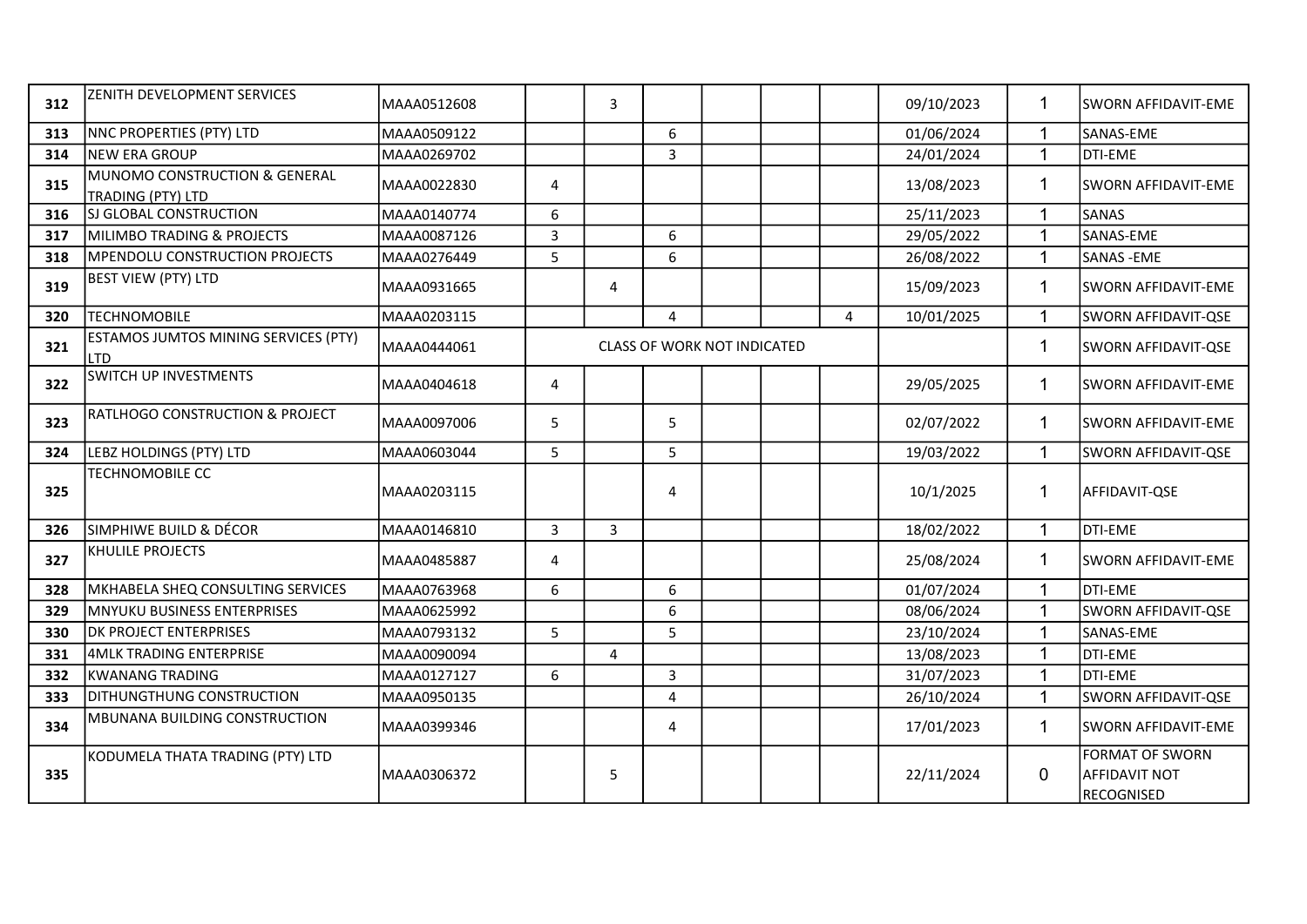| 336 | MN & MM TRADING ENTERPRISE        | MAAA0283542 | 6     | 3 | 5 |                                   |   |   | 11/03/2024 | $\mathbf{1}$   | SWORN AFFIDAVIT-EME      |
|-----|-----------------------------------|-------------|-------|---|---|-----------------------------------|---|---|------------|----------------|--------------------------|
| 337 | <b>GRANDCON (PTY) LTD</b>         | MAAA0088823 | 5     | 4 | 3 |                                   |   |   | 23/10/2023 | 1              | DTI-EME                  |
| 338 | <b>UZAMILE TRADING</b>            | MAAA0706090 |       |   | 6 |                                   |   |   | 25/02/2023 | $\mathbf{1}$   | SANAS-QSE                |
| 339 | <b>MAHWELL TRADING</b>            | MAAA0201997 |       |   | 5 |                                   |   |   | 04/10/2024 | $\mathbf 1$    | <b>ACCOUNTANT FORMAT</b> |
| 340 | JONGINKOSI TRADING AND PROJECTS   | MAAA0006389 |       |   |   | MORE THAN ONE TICK PER CIDB CLASS |   |   | 16/10/2023 | 1              | <b>ACCOUNTANT FORMAT</b> |
| 341 | KHUM DEVELOPMENT (PTY) LTD        | MAAA0805745 | 5     |   |   |                                   |   |   | 19/11/2022 | $\mathbf 1$    | SWORN AFFIDAVIT-EME      |
| 342 | SEDMO GENERAL TRADING (PTY) LTD   | MAAA0538588 | 4     |   |   |                                   |   |   | 08/11/2022 | $\mathbf 1$    | <b>DTI-EME</b>           |
| 343 | PVK SOLUTIONS                     | MAAA0146835 | 3     |   | 5 |                                   |   |   | 11/09/2022 | $\overline{1}$ | SWORN AFFIDAVIT-EME      |
| 344 | NDUVHO CONSTRUCTION CC            | MAAA0448185 | 6     |   |   |                                   |   |   | 26/09/2023 | $\mathbf{1}$   | SWORN AFFIDAVIT - QSE    |
| 345 | MALIELE CONSTRUCTION CC           | MAAA0216410 | 4     |   |   |                                   |   |   | 27/02/2023 | $\overline{1}$ | SWORN AFFIDAVIT-EME      |
| 346 | MOKGETHWA PROJECTS 2013 (PTY) LTD | MAAA0523764 | $3$ ? |   |   |                                   |   | 3 | 17/07/2022 | $\mathbf{1}$   | SWORN AFFIDAVIT - EME    |
| 347 | <b>HI-TECH REFRIGERATION</b>      | MAAA0356166 |       |   |   |                                   | 3 |   | 24/04/2024 | $\overline{2}$ | SANAS-QSE                |
| 348 | HI-TECH REFRIGERATION             | MAAA0356166 |       |   |   |                                   | 4 |   | 24/04/2024 | $\overline{2}$ | SANAS-QSE                |
| 349 | MPUMELELO DLABA (PTY) LTD         | MAAA0507162 | 4     |   |   |                                   |   |   | 12/03/2023 | 1              | AFFIDAVIT-EME            |
| 350 | MOLATEBO CONSTRUCTION (PTY) LTD   | MAAA0319971 | 6     | 5 |   |                                   |   |   | 18/03/2022 | 1              | SANAS-QSE                |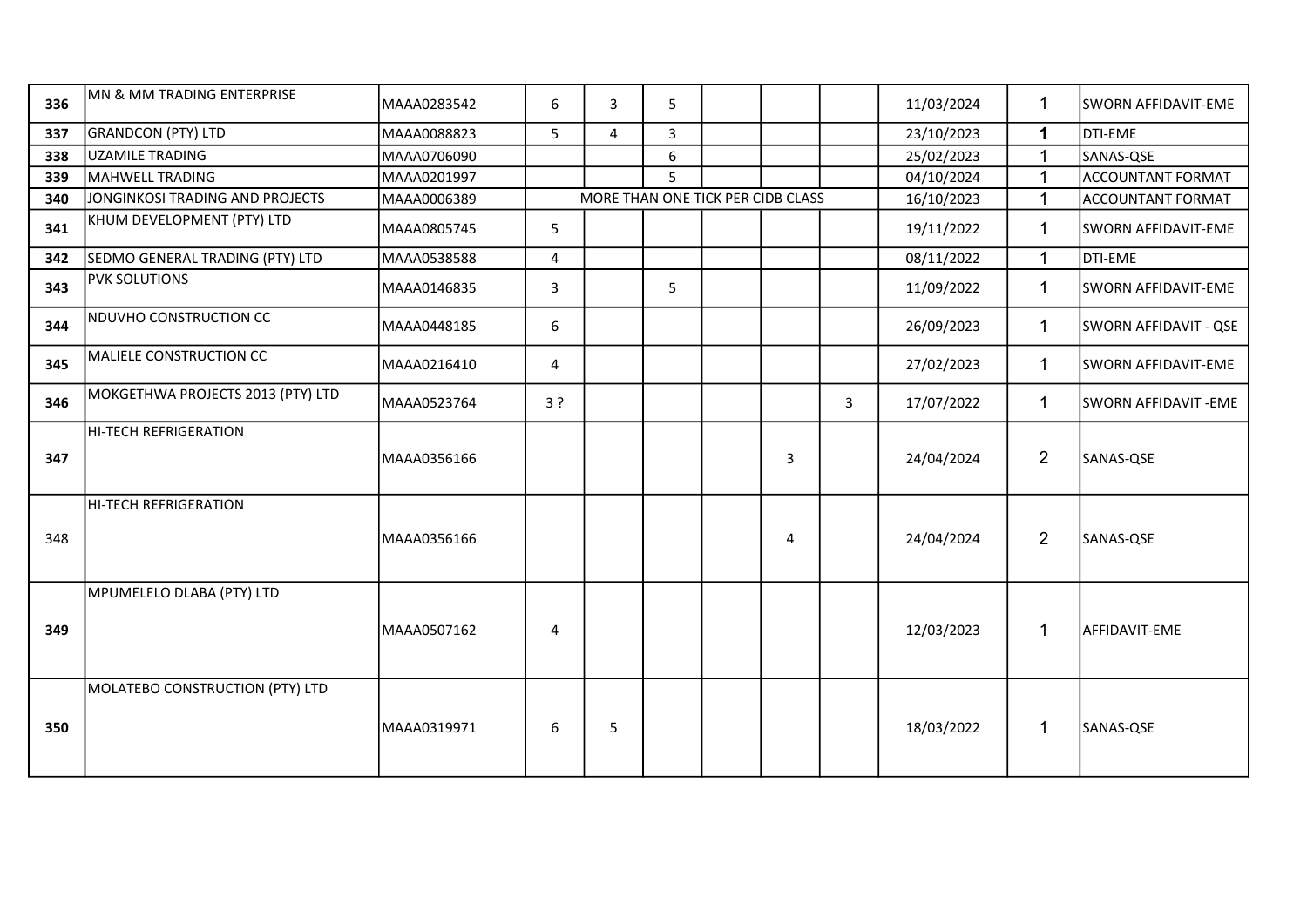| 351 | MAZOWE PROJECTS                                          | MAAA0229485 | $\overline{\mathbf{3}}$ |   |  | 23/01/2023 | $\mathbf 0$  | <b>ACCOUNTANT FORMAT</b> |
|-----|----------------------------------------------------------|-------------|-------------------------|---|--|------------|--------------|--------------------------|
| 352 | CENTRAL BRIDGE TRADING 389 T/A DJ<br><b>CONSTRUCTION</b> | MAAA0162645 | 6                       |   |  | 09/04/2022 | $\mathbf{1}$ | AFFIDAVIT-EME            |
| 353 | AMANYANNDZENI (PTY) LTD                                  | MAAA0132421 | 6                       |   |  | 03/12/2022 | $\mathbf{1}$ | AFFIDAVIT-QSE            |
| 354 | NKHESEBO SOLUTIONS                                       | MAAA0267745 |                         | 6 |  | 08/11/2022 | $\mathbf{1}$ | SANAS                    |
| 355 | SEFAKO ENGINEERING (PTY) LTD                             | MAAA0325123 | 6                       |   |  | 12/02/2022 | $\mathbf{1}$ | SANAS                    |
| 356 | REBONE BUSINESS ENTERPRISE CC                            | MAAA0369886 |                         | 6 |  | 26/02/2022 | $\mathbf{1}$ | DTI-EME                  |
| 357 | SLEBALO TRADING (PTY) LTD                                | MAAA0540854 | $\overline{3}$          |   |  | 11/12/2023 | $\mathbf{1}$ | AFFIDAVIT-EME            |
| 358 | CONCOST CONSULTING                                       | MAAA0176347 | 4                       |   |  | 11/11/2023 | $\mathbf{1}$ | AFFIDAVIT-QSE            |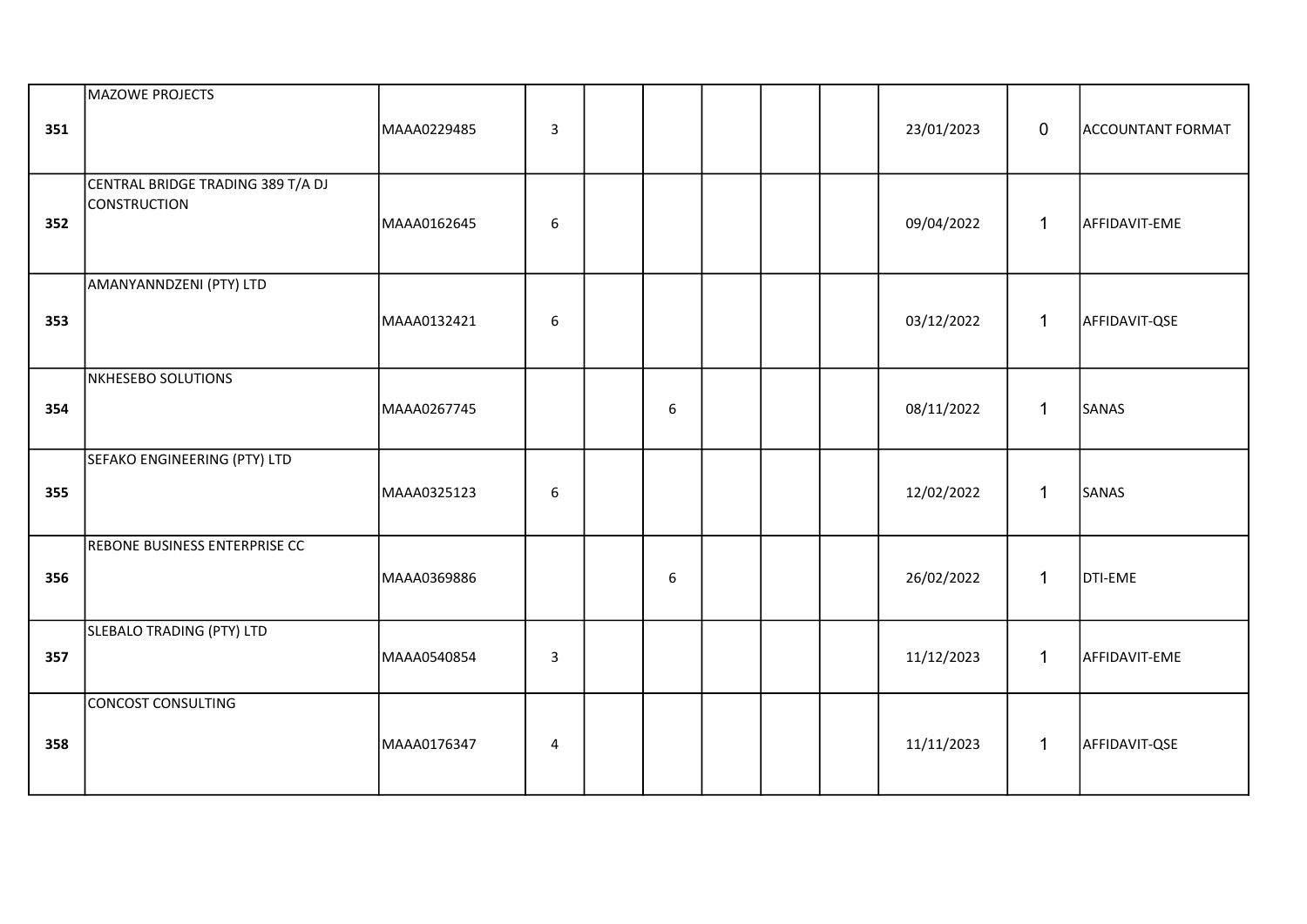| 359 | MON REAHOLA CONSTRUCTION      | MAAA0018670 | 5              |   |                         |    |                | 21/04/2023 | $\mathbf{1}$ | AFFIDAVIT-EME   |
|-----|-------------------------------|-------------|----------------|---|-------------------------|----|----------------|------------|--------------|-----------------|
| 360 | YOUR TECHNICAL AIR COOLING    | MAAA0019377 | 5              |   |                         |    | $\overline{4}$ | 18/01/2025 | $\mathbf{1}$ | AFFIDAVIT-QSE   |
| 361 | <b>BLUEBLOOD EQUITY CC</b>    | MAAA0475911 | 3?             |   |                         | 3? |                | 25/02/2024 | $\mathbf{1}$ | AFFIDAVIT-EME   |
| 362 | KRA DEVELOPERS (PTY) LTD      | MAAA0345166 |                |   | NO CLASS OF WORK MARKED |    |                | 26/09/2022 | $\mathbf{1}$ | DTI-EME         |
| 363 | <b>GULF SA ENGINEERING</b>    | MAAA1108305 | $\overline{4}$ |   | 4                       |    |                | 06/12/2024 | $\mathbf{1}$ | AFFIDAVIT - EME |
| 364 | THANDIMA TRADING ENTERPRISE   | MAAA0478638 | $\overline{3}$ | 3 | 3                       |    |                | 25/11/2023 | $\mathbf{1}$ | AFFIDAVIT - EME |
| 365 | <b>BNM CIVIL CONSTRUCTION</b> | MAAA0089255 | $\sqrt{4}$     |   |                         |    |                | 01/09/2024 | $\mathbf{1}$ | AFFIDAVIT - EME |
| 366 | YIMISA PROJECTS               | MAAA0932508 |                |   | 6                       |    |                | 25/11/2023 | $\mathbf{1}$ | AFFIDAVIT-EME   |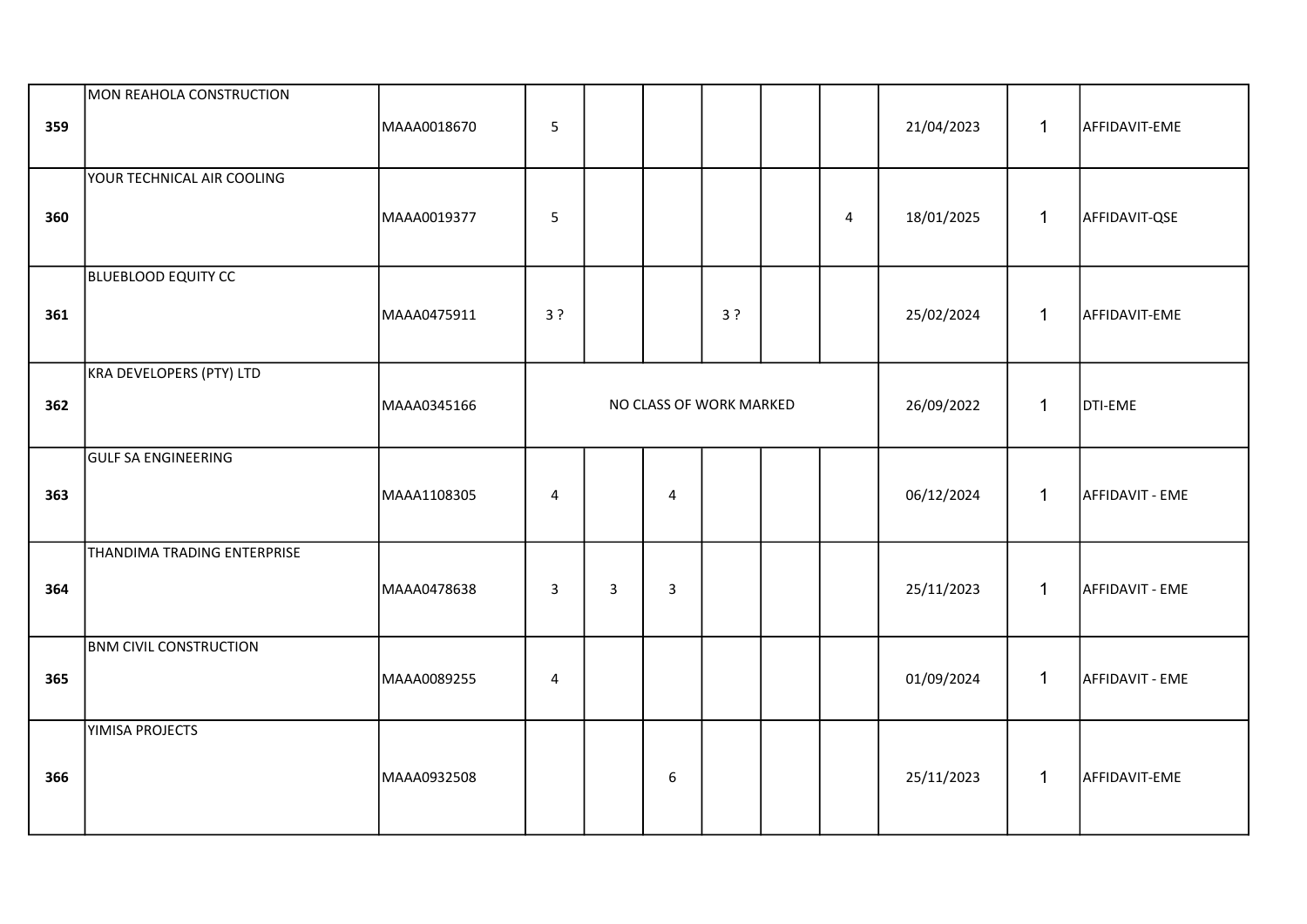| 367 | <b>TCM MOHOKARE</b>                       | MAAA0332171 |                |   | 3   |  | 30/07/2024 | $\mathbf 1$  | AFFIDAVIT-EME |
|-----|-------------------------------------------|-------------|----------------|---|-----|--|------------|--------------|---------------|
| 368 | <b>SHOBA PROJECTS</b>                     | MAAA0601423 | $5\phantom{.}$ |   |     |  | 10/06/2022 |              | 1 SANAS-QSE   |
| 369 | MSK CONSTRUCTION                          | MAAA0216818 | 6              |   |     |  | 10/06/2022 | $\mathbf{1}$ | SANAS         |
| 370 | <b>ATISA BOKGABANE TRADING</b>            | MAAA0157868 | $\overline{5}$ |   |     |  | 16/02/2024 | $\mathbf 1$  | AFFIDAVIT-EME |
| 371 | MATELA CIVIL & CONSTRUCTION               | MAAA0127524 | 5              |   |     |  | 12/11/2023 | $\mathbf{1}$ | AFFIDAVIT-QSE |
| 372 | <b>DRWNIQUE'S CONSTRUCTIONS</b>           | MAAA0477403 |                | 3 |     |  | 20/12/2022 | $\mathbf{1}$ | AFFIDAVIT-EME |
| 373 | MOON AND EARTH TRADING AND PROJECTS       | MAAA0372813 | 4              |   | 4 ? |  | 02/08/2024 | $\mathbf{1}$ | AFFIDAVIT-EME |
| 374 | MORIBO WA AFRICA TRADING ENTERPRISE<br>33 | MAAA0087688 | 6              |   | 6   |  | 03/12/2022 | $\mathbf{1}$ | AFFIDAVIT-EME |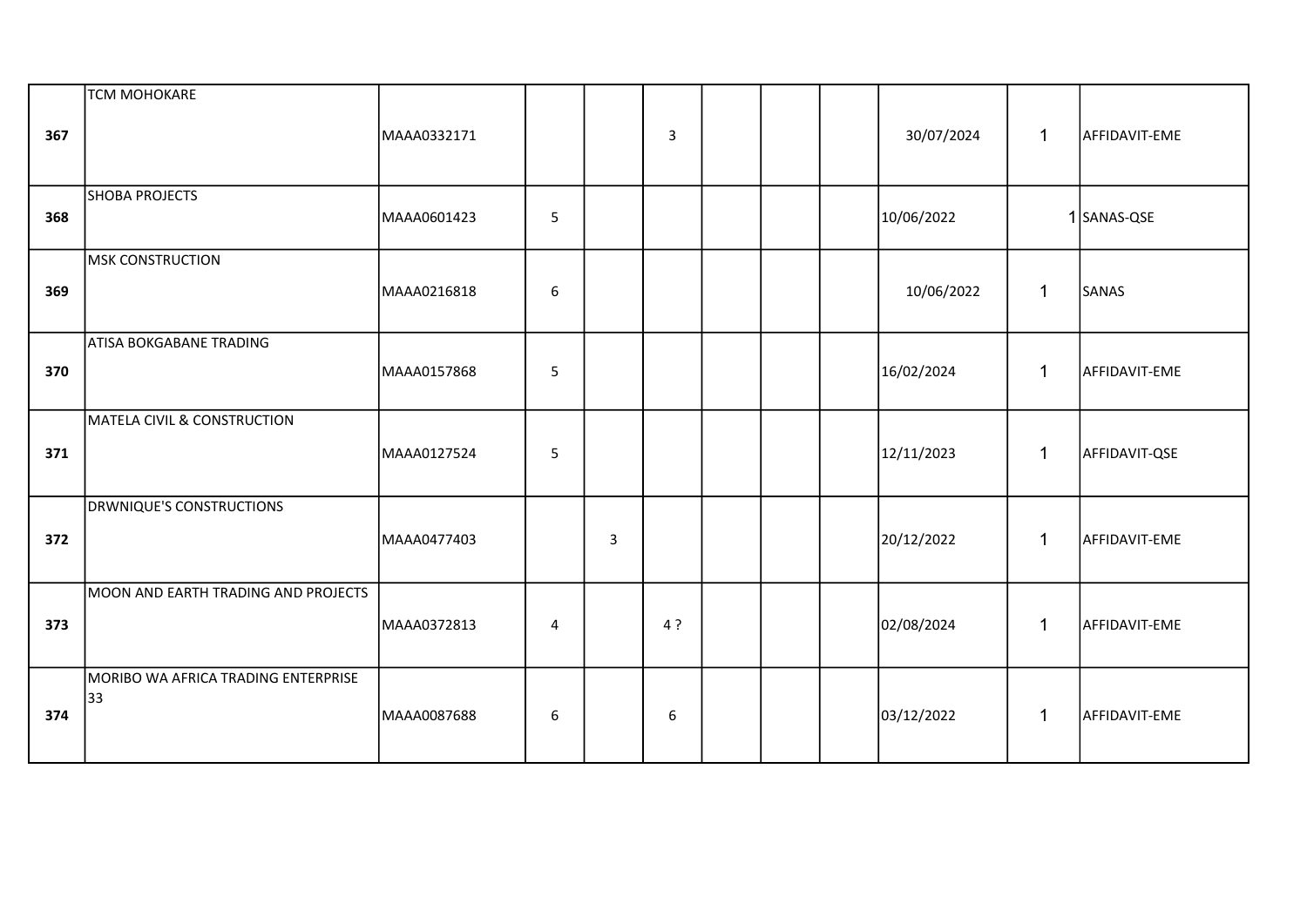| 375 | MULISA PROJECTS                 | MAAA0064860                                                                          | 6                                                                                 |   |   |  |    |  | 26/02/2022 | $\mathbf{1}$ | SANAS-QSE     |
|-----|---------------------------------|--------------------------------------------------------------------------------------|-----------------------------------------------------------------------------------|---|---|--|----|--|------------|--------------|---------------|
| 376 | KHENSYTITECH TRAINING           | MAAA0593658                                                                          |                                                                                   |   |   |  | 3? |  | 05/10/2024 | $\mathbf{1}$ | DTI-EME       |
| 377 | IMPERIAL CROWN TRADING 480      | MAAA0157047                                                                          | 6                                                                                 |   | 6 |  |    |  | 26/10/2023 | $\mathbf{1}$ | SANAS-QSE     |
| 378 | <b>AMASHENGE HOLDINGS</b>       | MAAA0983631                                                                          | 4                                                                                 |   |   |  |    |  | 25/11/2024 | $\mathbf{1}$ | AFFIDAVIT-EME |
| 379 | KITLANANG COURIER AND PROJECTS  | NOTHING COMPLETED OR SIGNED. NO SUPPORTING DOCUMENTS. ONLY THE COMPANY NAME ON SBD 1 |                                                                                   |   |   |  |    |  |            |              |               |
| 380 | SEEPA LETOUTOU TRADING          | MAAA0076621                                                                          |                                                                                   | 5 | 3 |  |    |  | 27/06/2021 | $\mathbf{1}$ | AFFIDAVIT-QSE |
| 381 | LEPHUNYANE LOGISTICS & PROJECTS | MAAA0163075                                                                          | NO CLASS OF WORK MARKED<br>$\mathbf{1}$<br>10/12/2024<br><b>ACCOUNTANT FORMAT</b> |   |   |  |    |  |            |              |               |
| 382 | SPAANCER GENERAL TRADING        | MAAA0143743                                                                          | 6                                                                                 |   | 6 |  |    |  | 11/06/2022 | $\mathbf{1}$ | AFFIDAVIT-EME |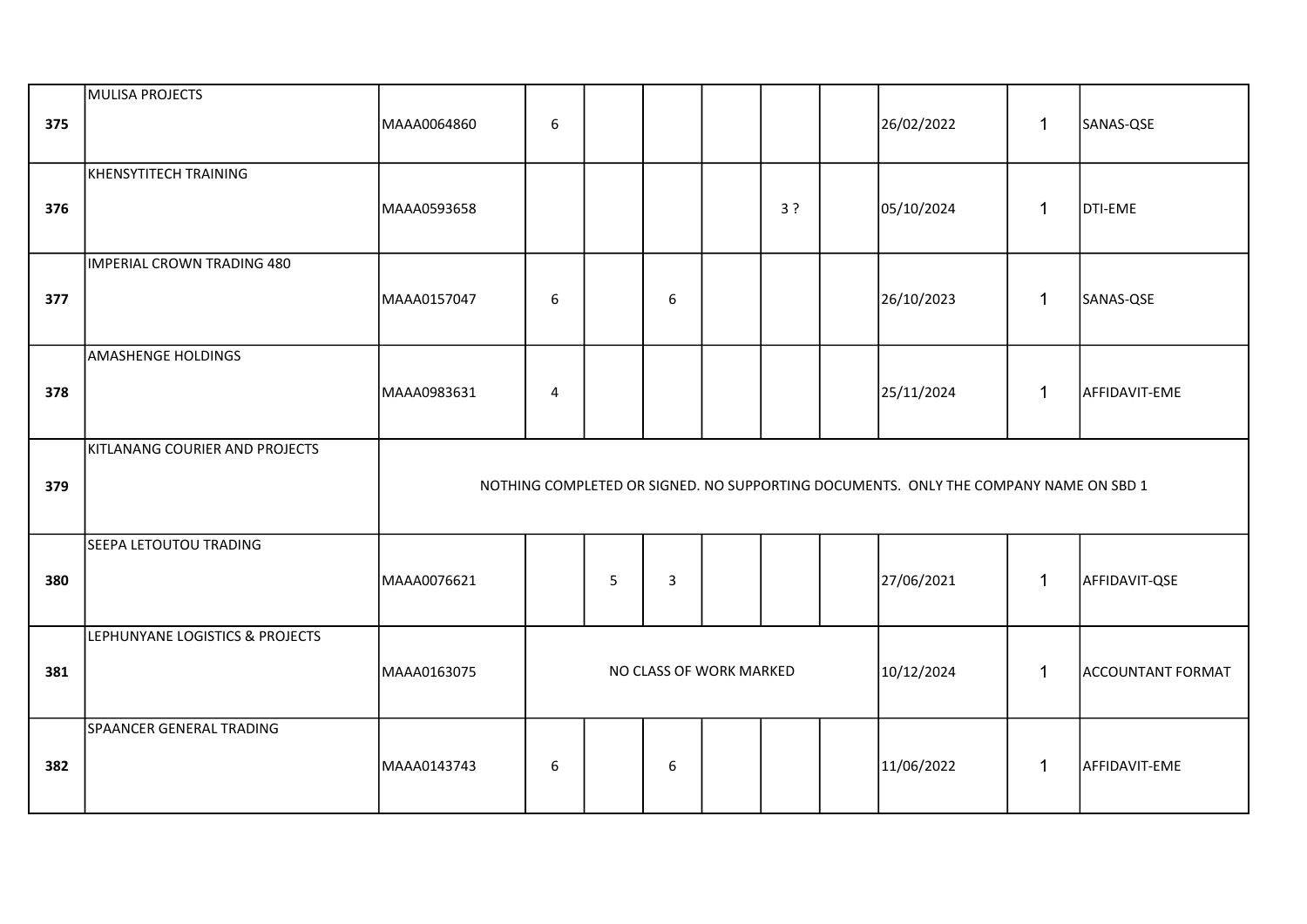| 383 | LAZTAINMENT GENERAL TRADE            | MAAA0704086 |                |   | 3              |                         |   | 15/11/2024 | $\mathbf{1}$ | DTI-EME       |
|-----|--------------------------------------|-------------|----------------|---|----------------|-------------------------|---|------------|--------------|---------------|
| 384 | <b>CAPOTEX TRADING ENTERPRISE</b>    | MAAA0008741 | 6              |   | 6              |                         | 4 | 04/09/2024 | $\mathbf{1}$ | SANAS         |
| 385 | <b>GCP CONSTRUCTIONS</b>             | MAAA0097968 | $\overline{3}$ |   | $\overline{4}$ |                         |   | 26/08/2023 | $\mathbf{1}$ | AFFIDAVIT-EME |
| 386 | SANDERS LETSOALO BUILDING CONTRACTOR | MAAA0255838 | 5              |   |                |                         |   | 12/03/2023 | $\mathbf{1}$ | AFFIDAVIT-EME |
| 387 | LESWAO FACILITIES MANAGEMENT         | MAAA0412367 |                |   |                | NO CLASS OF WORK MARKED |   | 17/01/2023 | $\mathbf{1}$ | AFFIDAVIT-QSE |
| 388 | PEGAS TRADING                        | MAAA0422119 | 4              | 3 | $\mathbf{3}$   |                         |   | 22/10/2022 | $\mathbf{1}$ | AFFIDAVIT-EME |
| 389 | VUTIVI TECHNOLOGIES                  | MAAA0184996 |                |   | $\overline{4}$ |                         |   | 25/01/2025 | $\mathbf{1}$ | AFFIDAVIT-EME |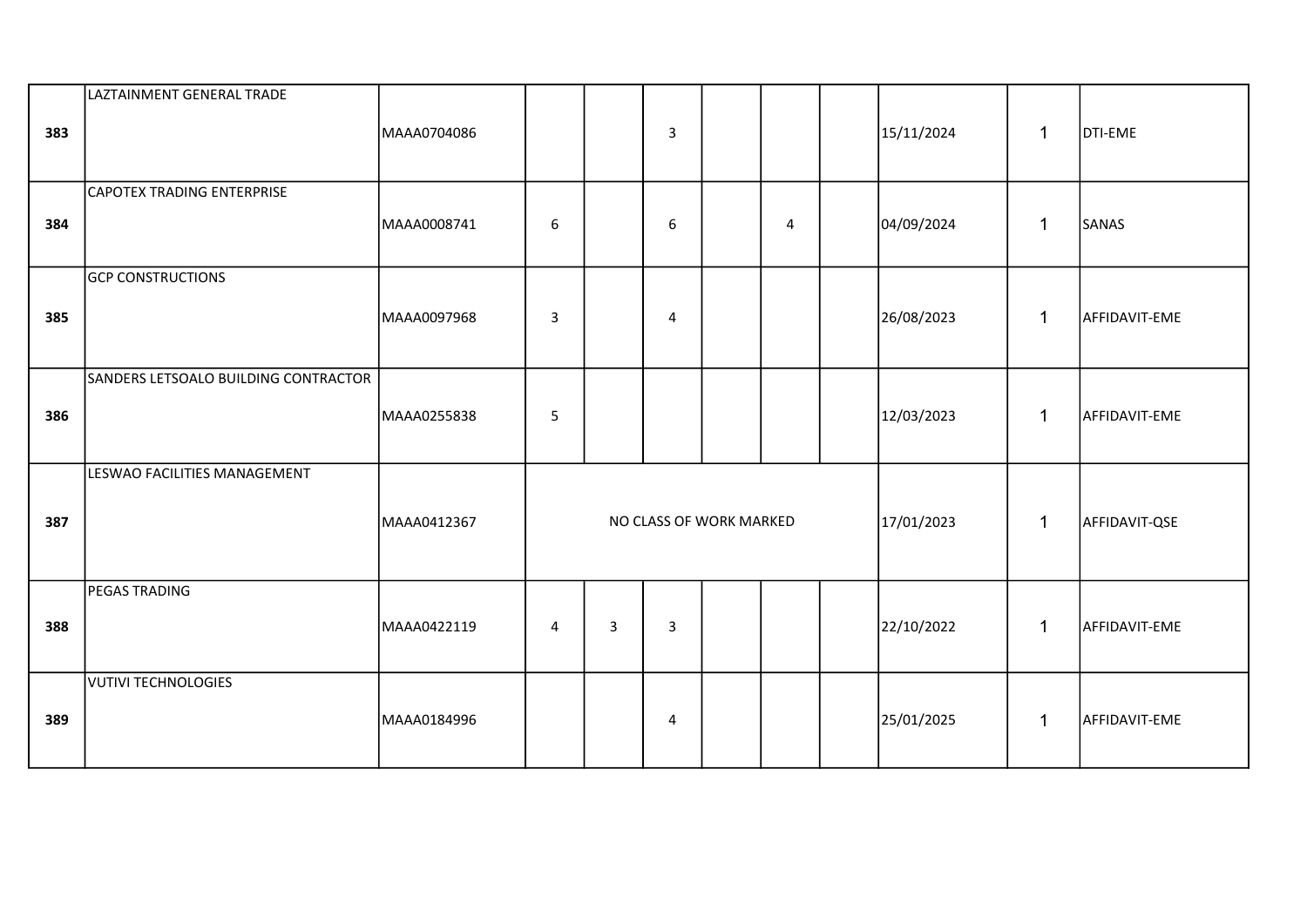|             | MAMBAMBA CIVILS                                   |              |                         |   |              |   |   |                |            |                |                        |
|-------------|---------------------------------------------------|--------------|-------------------------|---|--------------|---|---|----------------|------------|----------------|------------------------|
| 390         |                                                   | MAAA0165997  |                         |   | 6            |   |   |                | 17/02/2024 | $\overline{2}$ | <b>SANAS</b>           |
|             |                                                   |              |                         |   |              |   |   |                |            |                |                        |
|             | MPULUZANA TRADING                                 |              |                         |   |              |   |   |                |            |                |                        |
|             |                                                   |              |                         |   |              |   |   |                |            |                |                        |
| 391         |                                                   | MAAA002581   | $\overline{4}$          |   | 5            |   |   |                | 18/05/2023 | $\overline{2}$ | SANAS-QSE              |
|             |                                                   |              |                         |   |              |   |   |                |            |                |                        |
| 392         | MOLOKO OMOTJHA TRADING (PTY) LTD                  | MAAA0086095  | 3                       |   |              |   |   |                | 24/07/2023 | $\mathbf{1}$   | AFFIDAVIT-EME          |
| 393         | MAGICITA PROJECTS (PTY) LTD                       | MAAA0163407  | $\overline{\mathbf{4}}$ |   |              |   |   |                | 28/08/2021 | 0              | NOT CORRECT FORMAT     |
| 394         | RAMASHU SUPPLY AND SERVICES                       | MAAA00069350 | 6                       | 5 | 6            |   |   |                | 20/03/2024 | $\mathbf{1}$   | <b>SWORN AFFIDAVIT</b> |
| 395         | MOLOKO OMOTJHA TRADING (PTY) LTD                  | MAAA0086095  |                         |   | 6            |   |   |                | 24/07/2023 | $\mathbf{1}$   | <b>SWORN AFFIDAVIT</b> |
| 396         | LEANE CONSTRUCTION SOLUTIONS (PTY) LTD            | MAAA0089144  | $\mathsf{3}$            |   |              | 3 | 3 |                | 26/03/2023 | $\mathbf{1}$   | <b>SWORN AFFIDAVIT</b> |
| 397         | RENANAO CONSTRUCTION (PTY) LTD                    | MAAA0093539  | $\overline{4}$          |   |              |   |   |                | 07/09/2024 | $\mathbf{1}$   | DTI                    |
| 398         | NTSARIMA ENTERPRISE (PTY) LIMITED                 | MAAA0196923  | $\overline{3}$          |   |              |   |   |                | 11/30/2024 | $\pmb{0}$      | NOT CORRECT FORMAT     |
| 399         | SQUARE ONE CONSTRUCTION AND<br>DEVELOPMENT        | MAAA0870259  |                         | 5 |              |   |   |                | 01/02/2023 | $\overline{2}$ | SANAS                  |
| 400         | NCHAPU HOLDINGS (PTY) LTD                         | MAAA0968391  |                         | 3 |              | 3 | 3 | 3              | 04/10/2024 | $\mathbf 1$    | <b>SWORN AFFIDAVIT</b> |
| 401         | HI-TECH REFRIGERATION (PTY) LTD                   | MAAA0356166  |                         |   |              |   |   | 3              | 24/04/2024 | $\overline{2}$ | SANAS                  |
| 402         | MBOMBELA INTERGRATED WASTE                        | MAAA0149286  |                         |   |              |   |   |                | 04/07/2022 | $\mathbf 1$    | <b>SWORN AFFIDAVIT</b> |
|             | MANAGEMENT SERVICES (PTY) LTD                     |              |                         |   |              |   |   |                |            |                |                        |
| 403         | MAZOWE PROJECTS                                   | MAAA0229485  |                         |   | 5            |   |   |                | 05/11/2023 | $\mathbf 0$    | NOT CORRECT FORMAT     |
| 404         | MNT GROUP (PTY) LTD                               | MAAA0585063  | $\mathsf{3}$            |   |              |   |   |                | 23/11/2023 | $\mathbf{1}$   | <b>SWORN AFFIDAVIT</b> |
| 405/40<br>6 | RIENDZORINENE CONSTRUCTION                        | MAAA0413059  | 6                       |   | 6            |   |   | 4              | 09/07/2022 | $\mathbf{1}$   | <b>SWORN AFFIDAVIT</b> |
| 407         | THABO KE MOSEBETSI GENERAL TRADING                | MAAA0842960  |                         |   | 4            |   |   |                | 19/03/2024 | $\mathbf 0$    | <b>SWORN AFFIDAVIT</b> |
| 9           | 408/40 SKOBA CONSTRUCTION (PTY) LTD               | MAAA0991922  | 5                       |   |              |   |   |                | 29/07/2023 | $\mathbf{1}$   | SANAS                  |
| 410         | ICEBERG GROUP (PTY) LTD                           | MAAA0319319  | $\boldsymbol{6}$        |   |              |   |   |                | 30/01/2022 | $\mathbf{1}$   | SANSAS                 |
| 411         | <b>BKM STEEL WORKS AND CONSTRUCTION</b>           | MAAA0128783  | 6                       |   | $\mathsf{3}$ |   |   |                | 01/08/2022 | $\mathbf 1$    | <b>SWORN AFFIDAVIT</b> |
| 412         | NOREZANI INVESTMENTS                              | MAAA0956264  | 4                       |   | 4            |   |   | 4              | 19/11/2024 | $\mathbf{1}$   | <b>SWORN AFFIDAVIT</b> |
| 413         | MASSTON CONSTRUCTION PROJECTS (PTY)<br><b>LTD</b> | MAAA0661561  |                         | 6 |              |   |   |                | 14/12/2024 | $\mathbf{1}$   | <b>SWORN AFFIDAVIT</b> |
| 414         | NTALO INVESTMENTS CC                              | MAAA0013792  |                         |   | 6            |   |   |                | 24/03/2024 | 0              | <b>NO</b>              |
| 415         | MICROZONE TRADING 1345 (PTY) LTD                  | MAAA0101458  |                         |   |              |   |   | $\overline{3}$ | 17/01/2023 | $\mathbf{1}$   | DTI                    |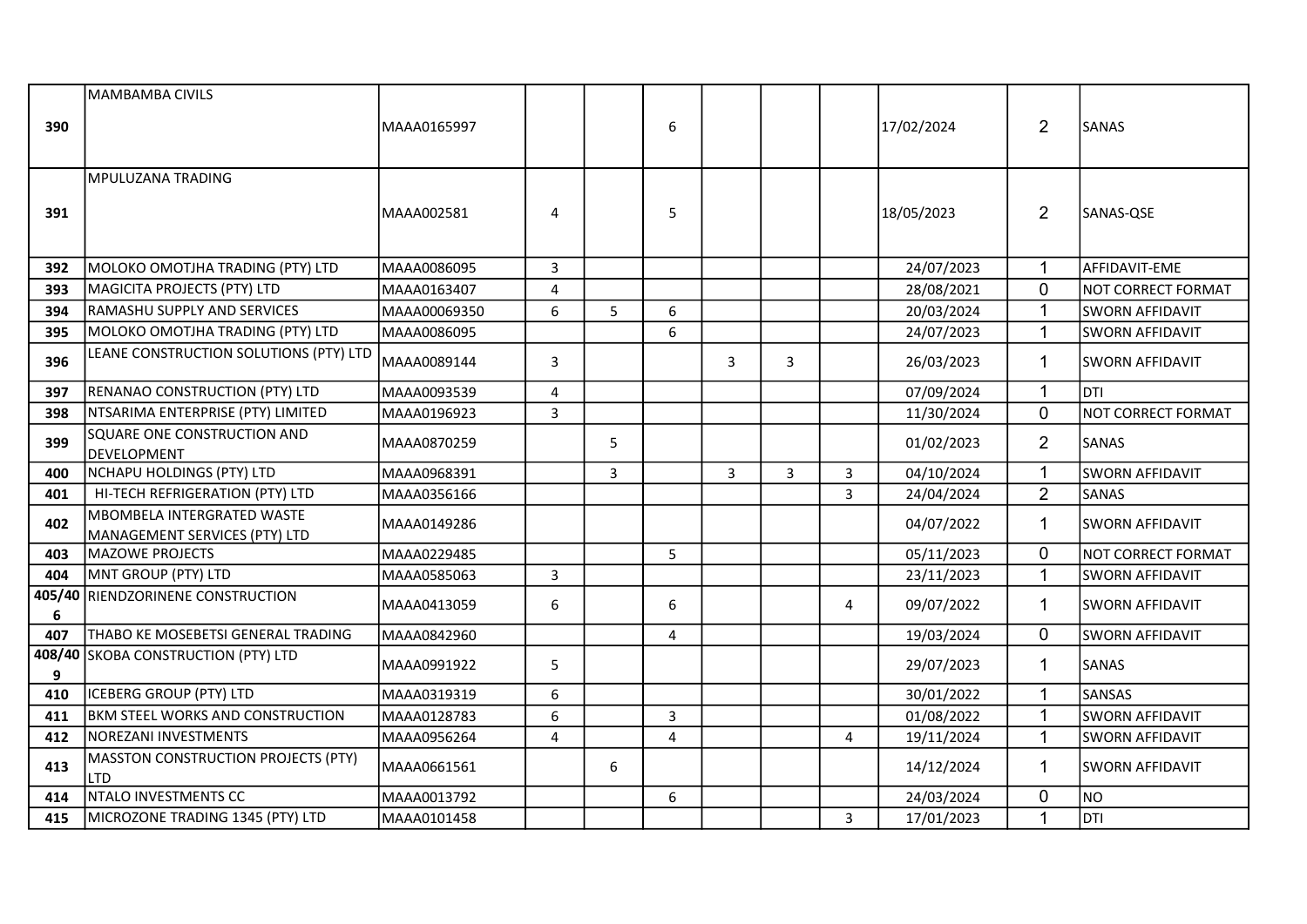| 416 | TVJ PLANT AND EQUIPMENT                                      | MAAA0544562  |   |                       | 5            |   |   |   | 28/10/2024 |                | <b>SAIBA</b>          |
|-----|--------------------------------------------------------------|--------------|---|-----------------------|--------------|---|---|---|------------|----------------|-----------------------|
| 417 | <b>RATO LA RONA TRADING</b>                                  | MAAA0212777  |   |                       |              |   |   |   | 05/11/2024 | $\overline{0}$ | N/A                   |
| 418 | MINTIRHO BUSINESS ENTERPRISE                                 | MAAA0055358  | 6 |                       |              |   |   |   | 15/11/2024 | $\overline{1}$ | <b>SANAS</b>          |
| 419 | <b>ZAHOEK TRADING</b>                                        | MAAA0391703  | 5 |                       |              |   |   |   | 26/04/2024 | $\mathbf 1$    | SWORN AFFIDAVIT - EME |
| 420 | RAMPANA TRADING CC                                           | MAAA0094611  |   | $\boldsymbol{\Delta}$ | 3            |   |   |   | 14/11/2023 | 1              | AFFIDAVIT-EME         |
| 421 | RAKITLA CONSTRUCTION CC                                      | MAAA0091099  | 6 | 6                     | 6            |   |   |   | 29/09/2023 | 1              | AFFIDAVIT-EME         |
| 422 | MICROZONE TRADING 1345 (PTY) LTD                             | MAAA0101458  | 6 |                       |              |   |   |   | 17/01/2023 | $\mathbf 1$    | DTI                   |
| 423 | S & B CARPENTERS (PTY) LTD                                   | MAAA0098216  | 6 |                       |              |   |   |   | 04/04/2024 | $\overline{2}$ | AFFIDAVIT-EME         |
| 424 | MANYONI AND GIJA INVESTMENTS                                 | MAAA0853240  |   |                       | 6            |   |   |   | 01/02/2024 | $\mathbf{1}$   | DTI                   |
| 8   | 425/42 MCHILITENI FOFOTA INVESTMENTS (PTY) LTD               | MAAA0705944  |   |                       | 3            |   |   |   | 14/10/2022 | 1              | DTI - EME             |
| 426 | PLEXIPHON 213 CC                                             | MAAA0209125  | 3 |                       |              |   |   |   | 01/03/2022 |                | AFFIDAVIT-EME         |
| 427 | MANYAKA TRADING (PTY) LTD                                    | MAAA0089948  | 6 |                       |              |   |   |   | 03/07/2024 | $\overline{1}$ | AFFIDAVIT-QSE         |
| 429 | <b>DINGA BUSINESS SOLUTION CC</b>                            | MAAA0404052  | 5 |                       | 5            |   |   |   | 21/10/2024 | 1              | AFFIDAVIT - QSE       |
| 430 | <b>SEKONYELA HOME BUILDERS</b>                               | MAAA0095466  |   | $\overline{3}$        |              |   |   |   | 12/03/2022 | $\mathbf{1}$   | AFFIDAVIT-EME         |
| 431 | <b>T AND R CONSULTANCY AND SERVICES</b>                      | MAAA0032675  | 4 |                       |              |   |   |   | 29/05/2022 | 1              | AFFIDAVIT-EME         |
| 432 | BONAMINI TRADING ENTERPRISE (PTY) LTD                        | MAAA0436775  | 4 |                       |              |   |   | 3 | 15/07/2024 | $\mathbf{1}$   | AFFIDAVIT-EME         |
| 433 | ONE LINE PROJECT SOLUTIONS                                   | MAAA0101814  |   |                       |              |   |   | 4 | 24/02/2024 |                | DTI - EME             |
| 434 | <b>BLUESTONE DEVELOPERS SA</b>                               | MAAA1036854  | 3 |                       |              |   |   |   | 20/04/2024 |                | AFFIDAVIT-EME         |
| 435 | <b>TSWELLANGPELE CONSULTING &amp;</b><br><b>CONSTRUCTION</b> | MAAA0064773  |   |                       |              |   | 4 |   | 22/12/2024 | 1              | AFFIDAVIT-EME         |
| 436 | MICHCON PROJECTS AND CONSULTING (PTY)<br>LTD                 | MAAA1064081  |   |                       | 4            |   |   |   | 16/04/2024 | $\mathbf{1}$   | AFFIDAVIT-EME         |
| 437 | <b>BT PROJECTS (PTY) LTD</b>                                 | MAAA0079178  | 6 | 6                     |              |   | 4 |   | 11/09/2022 | $\mathbf{1}$   | AFFIDAVIT-QSE         |
| 438 | KEM PROPERTIES DEVELOPMENT                                   | MAAA0182167  | 4 |                       | $\mathbf{1}$ |   |   |   | 29/01/2024 | $\overline{2}$ | AFFIDAVIT-EME         |
| 439 | DANKIEBABA TRADING                                           | MAAA0093760  |   |                       |              |   |   |   | 19/10/2023 | $\mathbf{1}$   | DTI - EME             |
| 440 | FPC 639 CONSTRUCTION AND CIVIL WORKS<br>(PTY) LTD            | MAAA0360689  |   |                       | 6            |   |   |   | 18/02/2023 | $\mathbf 1$    | AFFIDAVIT-EME         |
| 441 | LURANGA TRADING ENTERPRISE                                   | MAAA0182985  | 4 |                       | 6            | 4 | 4 | 4 | 20/10/2023 | $\overline{1}$ | AFFIDAVIT-EME         |
| 442 | AGATTU TRADING 186                                           | IMAAA0100884 |   | 6                     | 6            |   |   | 4 | 20/02/2024 | $\mathbf{1}$   | AFFIDAVIT-<br>QSE     |
| 443 | DOWN LOW CONSTRUCTION AND PROJECTS<br>32                     | MAAA0026049  |   |                       | 4            |   |   |   | 30/07/2023 | $\mathbf 1$    | AFFIDAVIT-QSM         |
| 444 | ULAKHE TRADING (PTY) LTD                                     | MAAA0096257  | 6 |                       |              |   |   |   | 13/02/2024 |                | <b>SANAS</b>          |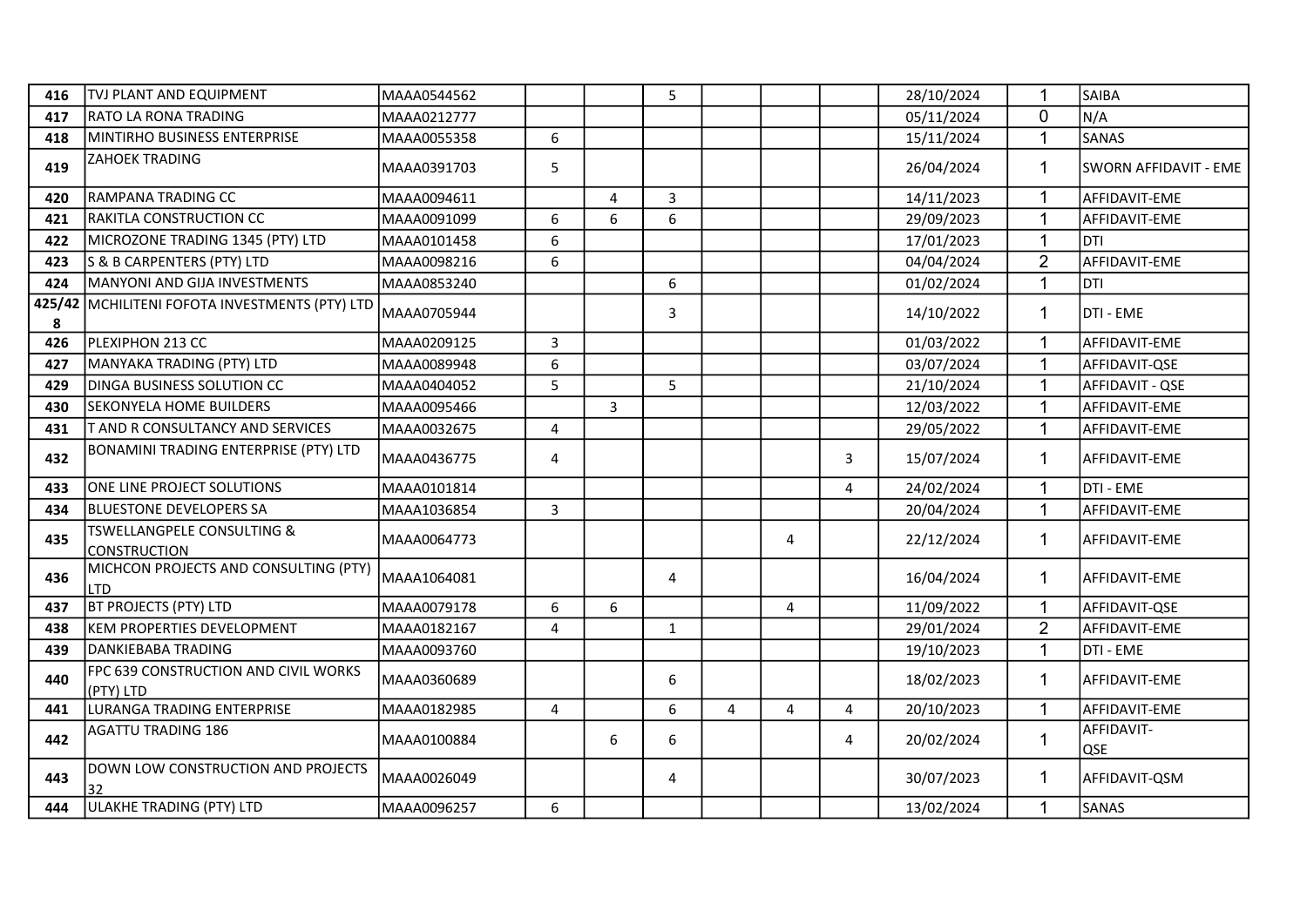| 445 | <b>KEENDOM CIVILS</b>                              | MAAA0154467 | 6 |   |   |   |   |   | 04/04/2022 | 1            | AFFIDAVIT                                |
|-----|----------------------------------------------------|-------------|---|---|---|---|---|---|------------|--------------|------------------------------------------|
| 446 | <b>BABULOKI GENERAL TRADING (PTY) LTD</b>          | MAAA0528705 |   |   | 5 |   |   |   | 18/04/2023 | $\mathbf{1}$ | AFFIDAVIT-<br><b>EME</b>                 |
| 447 | <b>EMISEBENI TRADING</b>                           | MAAA0246767 | 6 |   | 5 |   |   |   | 22/10/2023 | $\mathbf{1}$ | AFFIDAVIT-<br><b>EME</b>                 |
| 448 | JAYCEED HOLDING (PTY) LTD                          | MAAA0740084 |   |   | 4 |   |   |   | 07/10/2022 | $\mathbf{1}$ | DTI-EME                                  |
| 449 | INTSIKA GENERAL WORKS (PTY) LTD                    | MAAA0096039 | 3 |   |   |   |   |   | 19/04/2024 | $\mathbf{1}$ | AFFIDAVIT-<br><b>EME</b>                 |
| 450 | <b>FAZELLENE TRADING 34</b>                        | MAAA0809197 | 6 | 6 |   |   |   |   | 04/08/2022 | $\mathbf{1}$ | AFFIDAVIT-<br><b>EME</b>                 |
| 451 | RASGRO (PTY) LTD                                   | MAAA0378981 | 3 | 4 | 5 |   |   |   | 28/04/2024 | $\mathbf{1}$ | AFFIDAVIT-<br><b>EME</b>                 |
| 452 | CHIPANE CLEANING AND CONSTRUCTION CC               | MAAA0017339 |   |   | 6 |   |   |   | 08/05/2024 | 1            | DTI-<br><b>EME</b>                       |
| 453 | SOUTHROP PROJECTS (PTY) LTD                        | MAAA0169257 | 4 |   |   |   |   |   | 20/07/2023 | $\mathbf 1$  | AFFIDAVIT-<br><b>QSE</b>                 |
| 454 | LUSELO PROJECTS (PTY) LTD                          | MAAA0188280 | 4 |   | 6 | 4 | 4 | 4 | 29/05/2022 | $\mathbf{1}$ | AFFIDAVIT-<br><b>EME</b>                 |
| 455 | OLANGA TRADING AND PROJECTS CC                     | MAAA0540102 | 4 |   |   |   |   |   | 17/05/2024 | $\mathbf 1$  | DTI-<br><b>EME</b>                       |
| 456 | <b>BLX ENGINEERING SERVICES</b>                    | MAAA0092243 |   |   |   |   | 4 |   | 02/02/2024 | $\mathbf{1}$ | AFFIDAVIT-<br><b>EME</b>                 |
| 457 | R A L CORPORATION                                  | MAAA0138076 | 4 |   |   |   |   |   | 27/08/2022 | $\mathbf{1}$ | AFFIDAVIT-<br><b>QSE</b>                 |
| 458 | KEEP IT REACTIVE TRADING AND PROJECTS<br>(PTY) LTD | MAAA1111278 | 4 |   | 4 |   |   |   | 18/11/2024 | 1            | <b>BEE PAGE 1 NOT</b><br><b>ATTACHED</b> |
| 459 | <b>RINGO CONSTRUCTION</b>                          | MAAA0091276 |   |   | 4 |   |   |   | 04/04/2023 | $\mathbf{1}$ | AFFIDAVIT-<br><b>EME</b>                 |
| 460 | KHETHA BUILDING CONSTRUCTION AND<br>PROJECTS       | MAAA0170627 |   |   | 6 |   |   |   | 28/09/2023 | $\mathbf{1}$ | AFFIDAVIT-<br><b>EME</b>                 |
| 461 | NKURISO DEVELOPMENT PROJECTS                       | MAAA0302394 | 6 |   | 6 |   |   |   | 05/11/2022 | $\mathbf{1}$ | AFFIDAVIT-<br><b>QSE</b>                 |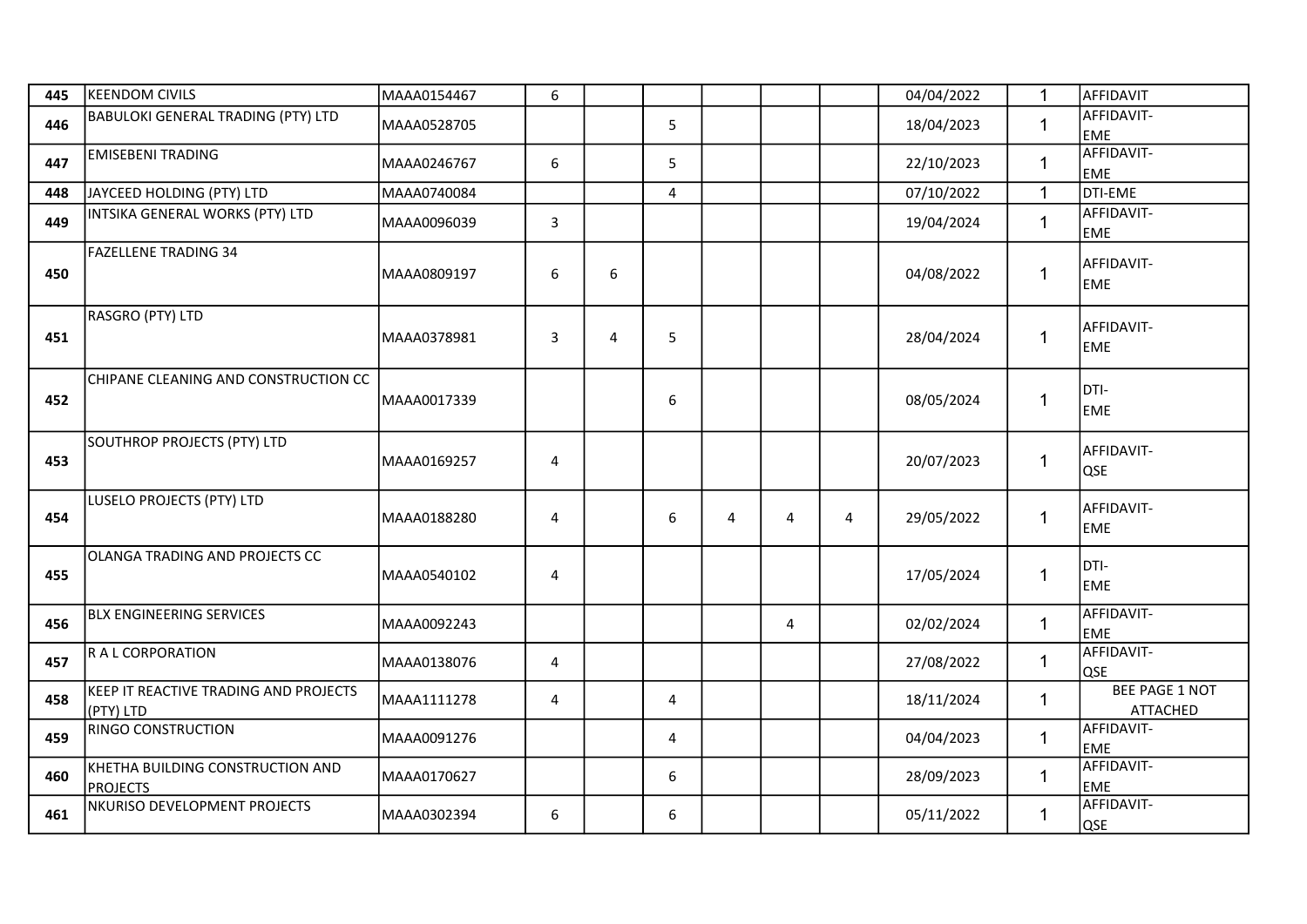| 462 | <b>CIVILS SOLUTIONS TRADING</b>       | MAAA0884026  |   |                |                                    |                |                | $\mathbf{3}$   | 31/08/2023 | $\mathbf{1}$                                        | AFFIDAVIT-<br><b>EME</b>         |
|-----|---------------------------------------|--------------|---|----------------|------------------------------------|----------------|----------------|----------------|------------|-----------------------------------------------------|----------------------------------|
| 463 | <b>ENVISION GROWTH</b>                | lMAAA0487421 | 3 |                |                                    |                |                |                | 17/02/2024 | $\mathbf{1}$                                        | AFFIDAVIT-<br><b>EME</b>         |
| 464 | POLOLLO TRADING 634CC                 | MAAA0545932  | 6 |                | 6                                  |                | 4              | $\overline{4}$ | 07/03/2022 | $\mathbf{1}$                                        | AFFIDAVIT-<br><b>EME</b>         |
| 465 | THE JOINT CIVILS (PTY) LTD            | MAAA0703147  |   |                | 6                                  |                |                |                | 29/1/2022  | $\mathbf{1}$                                        | <b>SANAS</b>                     |
| 466 | SEBATSI (PTY) LTD                     | MAAA0408295  |   |                | 6                                  |                |                |                | 28/8/2024  | 0                                                   | NOT THE CORRECT<br><b>FORMAT</b> |
| 467 | TSHEPO BATHONG TRADING CC             | MAAA0347362  | 6 |                |                                    |                |                |                | 22/7/2022  | $\mathbf{1}$                                        | AFFIDAVIT-<br><b>EME</b>         |
| 468 | NOMABHUNGA'S HOLDINGS                 | MAAA0423178  | 3 | $\overline{3}$ | 3                                  | 3              |                |                | 18/3/2024  | $\mathbf{1}$                                        | AFFIDAVIT-<br><b>EME</b>         |
| 469 | SOUTHROP PROJECTS (PTY) LTD           | MAAA0169257  |   |                | 4                                  |                |                |                | 20/7/2023  | 0 DID<br><b>NOT</b><br>INDICATE EME<br><b>LEVEL</b> | AFFIDAVIT-                       |
| 470 | GARENYATSWE GENERAL TRADING (PTY) LTD | MAAA0533503  | 3 |                |                                    |                |                |                | 10/4/2024  | $\mathbf{1}$                                        | AFFIDAVIT-<br><b>EME</b>         |
| 471 | <b>PALEIT TRADING SOLUTIONS</b>       | MAAA0338983  | 4 |                | 5                                  |                |                |                | 21/12/2023 | $\mathbf{1}$                                        | <b>AFFIDAVIT EME</b>             |
| 472 | <b>ASPIRE GLOBAL</b>                  | MAAA0918861  | 3 |                | 4                                  |                |                |                | 03/07/2023 | $\mathbf{1}$                                        | <b>DTI EME</b>                   |
| 473 | MANDISON (PTY) LTD                    | MAAA0386186  |   |                | 4                                  |                |                |                | 10/12/2024 | $\mathbf{1}$                                        | <b>AFFIDAVIT EME</b>             |
| 474 | WSM (PTY) LTD                         | MAAA0522909  |   | 6              |                                    |                |                |                | 14/10/2023 | $\mathbf{1}$                                        | AFFIDAVIT QSE                    |
| 475 | NHF GROUP (PTY) LTD                   | MAAA0395537  |   |                | 4                                  |                |                |                | 15/02/2024 | $\mathbf{1}$                                        | <b>AFFIDAVIT EME</b>             |
| 476 | CYTONEX (PTY) LTD                     | lMAAA0146869 |   |                | <b>CLASS OF WORK NOT INDICATED</b> |                |                |                | 19/10/2023 | 1                                                   | <b>AFFIDAVIT EME</b>             |
| 477 | <b>EXXARO CONSTRUCTION (PTY) LTD</b>  | MAAA0014518  | 5 | $\overline{4}$ | 3                                  |                |                | $\overline{3}$ | 16/06/2022 | $\mathbf{1}$                                        | AFFIDAVIT QSE                    |
| 478 | MATSHOTA TRADING ENTERPRISE           | MAAA0001570  | 6 |                | 6                                  |                |                |                | 23/07/2022 | $\mathbf 1$                                         | <b>DTI EME</b>                   |
| 479 | <b>RANTOA SERVICE PROVIDERS</b>       | MAAA0003320  | 6 |                | 6                                  |                |                |                | 17/04/2024 | $\mathbf{1}$                                        | SANAS                            |
| 480 | INKWALI TRADING CC                    | MAAA0214136  | 5 |                |                                    | $\overline{4}$ |                |                | 16/11/2024 | $\mathbf{1}$                                        | <b>AFFIDAVIT EME</b>             |
| 481 | KHOZILE TRADING ENTERPRISES           | MAAA0462580  | 4 |                |                                    |                | $\overline{4}$ |                | 01/03/2022 | $\mathbf{1}$                                        | DTI EME                          |
| 482 | <b>THE THREE BUILDERS</b>             | MAAA0383618  | 6 |                |                                    |                |                |                | 10/08/2024 | $\mathbf{1}$                                        | <b>AFFIDAVIT EME</b>             |
| 483 | SESA PROPERTIES AND INVESTMENT GROUP  | MAAA0766364  |   | 3              |                                    |                |                |                | 27/02/2022 | 1                                                   | <b>AFFIDAVIT EME</b>             |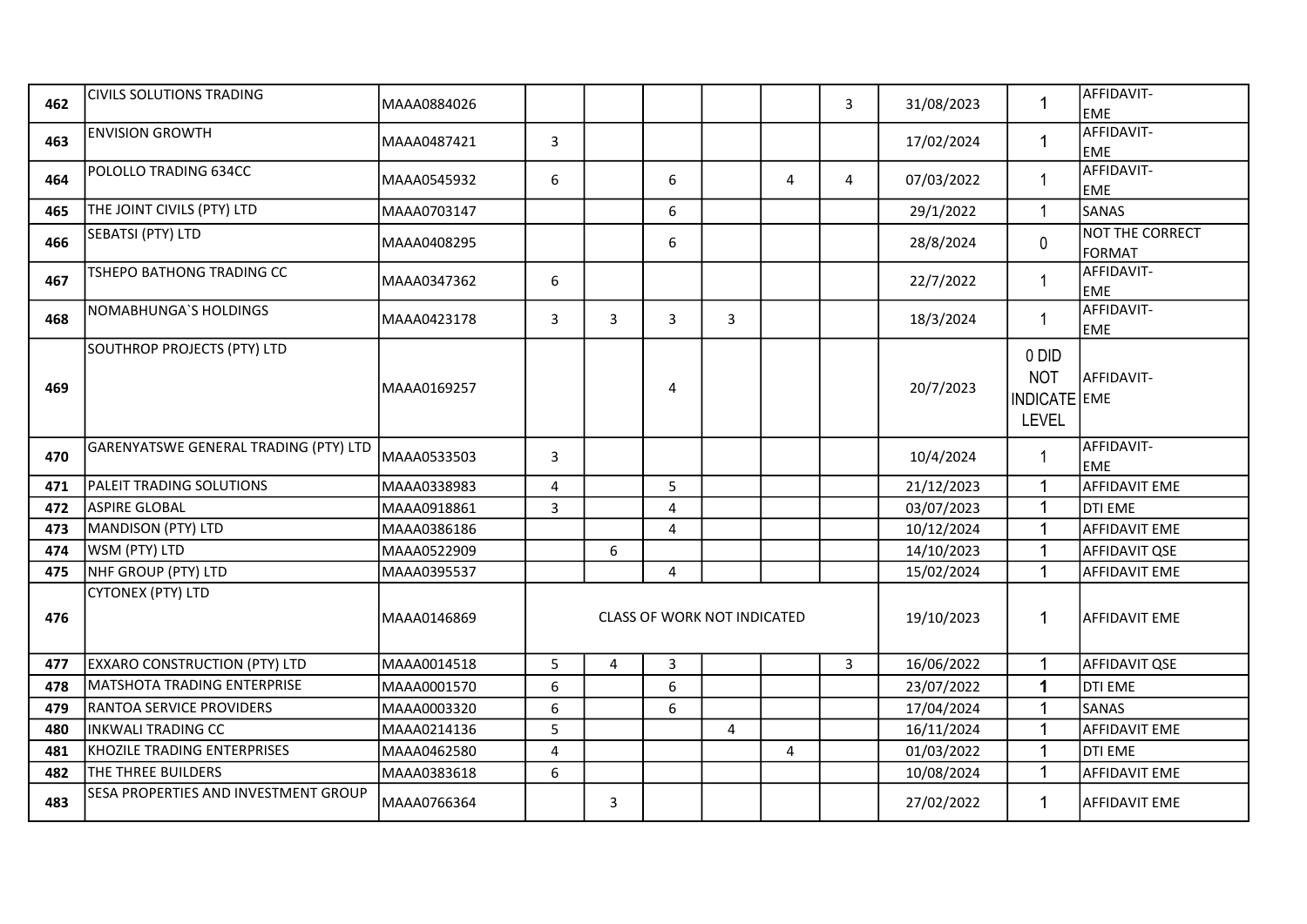| 484            | JUNOX 212 CC                                             | MAAA0679657 | 5                |   | 4              |   |                         |                | 12/02/2023 | $\mathbf{1}$   | <b>AFFIDAVIT EME</b> |
|----------------|----------------------------------------------------------|-------------|------------------|---|----------------|---|-------------------------|----------------|------------|----------------|----------------------|
| 485            | MAMELLO TRADING 876 (PTY) LTD                            | MAAA0245311 | 6                |   |                |   |                         |                | 29/11/2024 | $\overline{2}$ | AFFIDAVIT QSE        |
| 486            | ORATILE SP DEVELOPMENTS                                  | MAAA0013285 | $\boldsymbol{6}$ | 3 | 6              |   |                         |                | 09/07/2022 | $\mathbf{1}$   | AFFIDAVIT-EME        |
| 487            | <b>BOLLE TECHNOLOGIES</b>                                | MAAA0020451 |                  |   |                |   | $\overline{\mathbf{4}}$ | $\overline{4}$ | 30/08/2024 | $\mathbf{1}$   | DTI-EME              |
| 488            | MONOMPE INVESTMENT GROUP (PTY) LTD                       | MAAA0653945 | $\overline{4}$   |   |                |   |                         |                | 05/12/2021 | $\mathbf{1}$   | AFFIDAVIT-EME        |
| 489            | <b>BENIXO UTILITY SERVICES</b>                           | MAAA0096594 | $\overline{4}$   |   | $\overline{4}$ |   |                         |                | 14/12/2023 | $\mathbf{1}$   | AFFIDAVIT-EME        |
| $490 +$<br>492 | VUTIVI BYA HLAMULA CONSTRUCTION (PTY)<br>L <sub>TD</sub> | MAAA0471777 |                  |   |                |   | $\overline{4}$          |                | 27/11/2023 | $\mathbf{1}$   | AFFIDAVIT-EME        |
| 491            | <b>EARLY MOON TRADING 465 CC</b>                         | MAAA0005773 | 3                |   |                |   |                         |                | 30/06/2023 | $\mathbf{1}$   | AFFIDAVIT-EME        |
| 493            | SETLAMA TRADING (PTY) LTD T/A JRK<br><b>CONSTRUCTION</b> | MAAA0429644 | $\mathbf{3}$     |   | 3              | 3 |                         |                | 20/07/2023 | $\mathbf{1}$   | AFFIDAVIT-EME        |
| 494            | <b>PMM CONSTRUCTION</b>                                  | MAAA0128073 | 5                |   |                |   |                         |                | 18/09/2024 | $\mathbf{1}$   | AFFIDAVIT-EME        |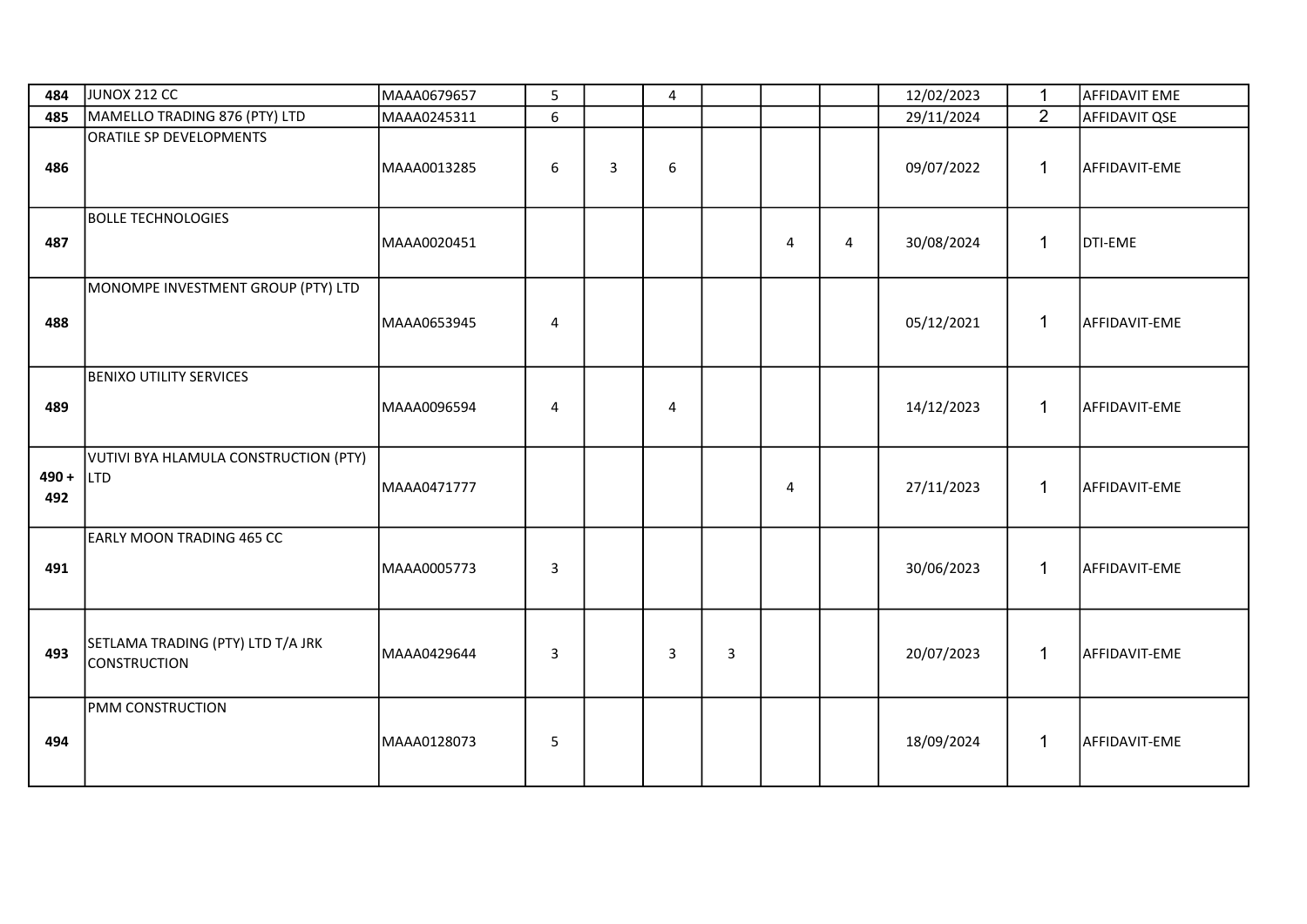| 495 | NEMANASHE CIVILS CC                           | MAAA0085699 | 5 |   |                  |                | 22/06/2023 | $\mathbf{1}$ | DTI-EME       |
|-----|-----------------------------------------------|-------------|---|---|------------------|----------------|------------|--------------|---------------|
| 496 | DAVIES AND SONS ELECTRICAL                    | MAAA0158984 |   |   |                  | $\overline{4}$ | 21/10/2024 | $\mathbf{1}$ | DTI-EME       |
| 497 | MALAPANE PROPERTY SERVICES AND<br>DEVELOPMENT | MAAA0062924 | 6 | 5 | $\boldsymbol{6}$ |                | 07/09/2023 | $\mathbf{1}$ | AFFIDAVIT-EME |
| 498 | MICROZONE TRADING 1345 (PTY) LTD              | MAAA0101458 |   |   | 6                |                | 17/01/2023 | $\mathbf{1}$ | DTI-EME       |
| 499 | NAMCON CONSTRUCTION                           | MAAA0023928 | 6 |   | 6                |                | 17/10/2023 | $\mathbf{1}$ | AFFIDAVIT-EME |
| 500 | AFRICAN CIVILS                                | MAAA1119148 |   |   | $6\phantom{1}$   |                | 02/08/2024 | $\mathbf{1}$ | AFFIDAVIT-EME |
| 501 | MILLS CREATION HUB (PTY) LTD                  | MAAA0089853 |   |   | 3                |                | 26/03/2023 | $\mathbf{1}$ | DTI-EME       |
| 502 | <b>BRANCOWORKS (PTY) LTD</b>                  | MAAA0150456 |   |   | $\overline{4}$   |                | 26/03/2023 | $\mathbf{1}$ | AFFIDAVIT-EME |
| 503 | <b>TSS3 HOLDINGS</b>                          | MAAA0609899 | 4 |   |                  |                | 12/07/2024 | $\mathbf{1}$ | AFFIDAVIT-EME |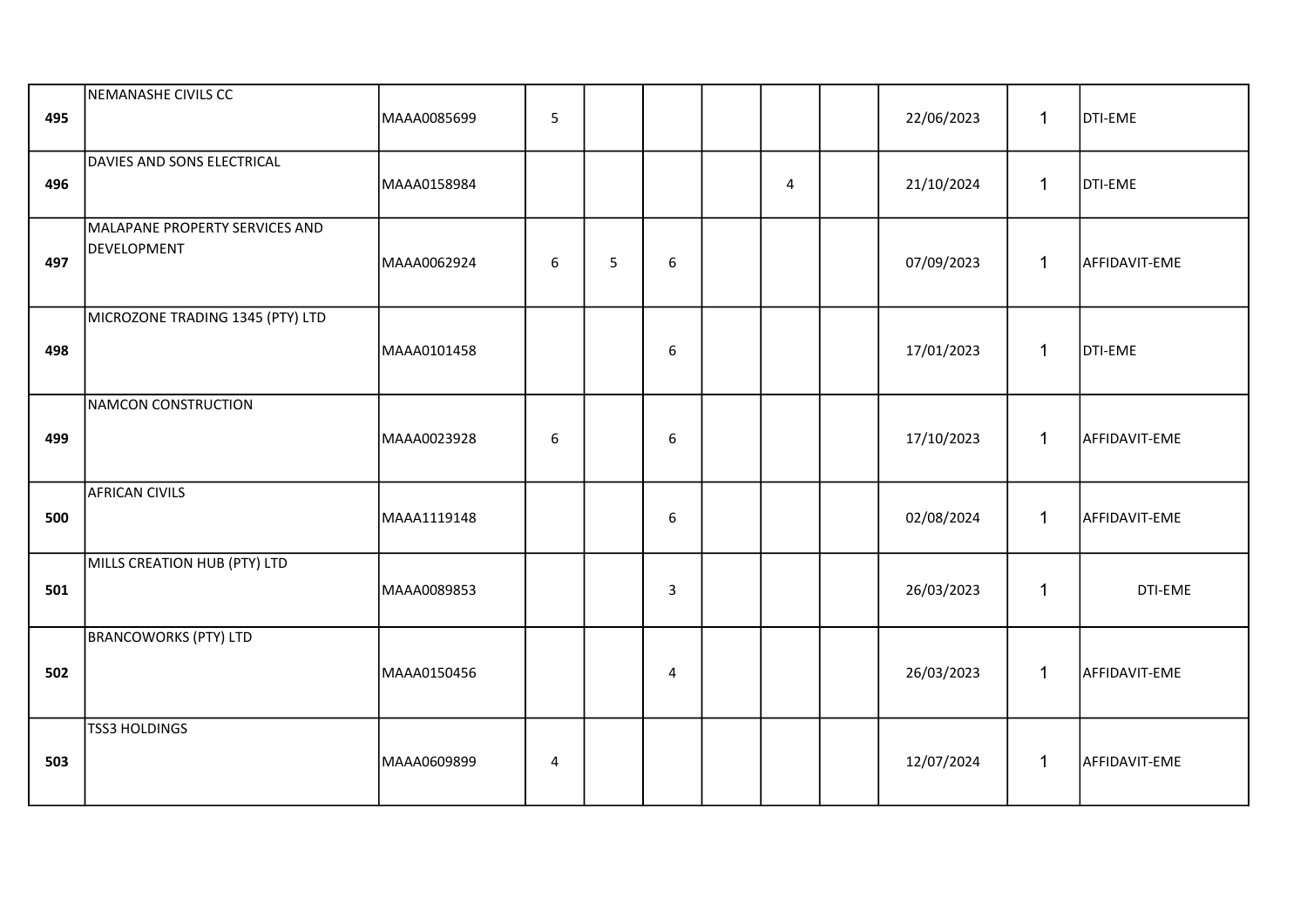| 504         | MAKHETHE CONSTRUCTION AND TRADING  | MAAA0159664 | $\overline{\mathbf{3}}$ |                |                |   |              | 01/07/2022 | $\mathbf{1}$   | AFFIDAVIT-EME                                      |
|-------------|------------------------------------|-------------|-------------------------|----------------|----------------|---|--------------|------------|----------------|----------------------------------------------------|
| 505         | CLEOMASH HOLDINGS (PTY) LTD        | MAAA0099288 | $\overline{3}$          |                | $\overline{3}$ |   |              | 24/03/2024 | $\mathbf{1}$   | AFFIDAVIT-EME                                      |
| 506         | QAVANI BUILDING AND CIVILS         | MAAA0389045 |                         | $\overline{3}$ |                |   |              | 14/04/2023 | $\mathbf{1}$   | <b>SANAS NOT ORIGINAL</b><br><b>AND NOT SIGNED</b> |
| 507         | MATELA CIVIL AND CONSTRUCTION WORK | MAAA0127524 |                         | 6              |                |   |              | 12/11/2023 | $\mathbf{1}$   | AFFIDAVIT-EME                                      |
| 508&52<br>9 | CABANI CONSULTING AND TRADING      | MAAA0092574 |                         |                |                |   | $\mathbf{3}$ | 17/07/2023 | $\mathbf{1}$   | AFFIDAVIT-EME                                      |
| 509         | RICHU TRADING AND ENTERPRISE       | MAAA0011957 | $\overline{4}$          |                |                |   |              | 17/04/2024 | $\mathbf{1}$   | AFFIDAVIT-EME                                      |
| 510         | AFRILINK BUILDING AND CIVILS       | MAAA0323315 | 6                       | 6              |                |   |              | 14/04/2023 | $\overline{2}$ | <b>SANAS</b>                                       |
| 511         | <b>GM SPARTAN CONSTRUCTION</b>     | MAAA0133399 | 4                       | 6              |                | 3 |              | 11/10/2024 | $\mathbf{1}$   | AFFIDAVIT-EME                                      |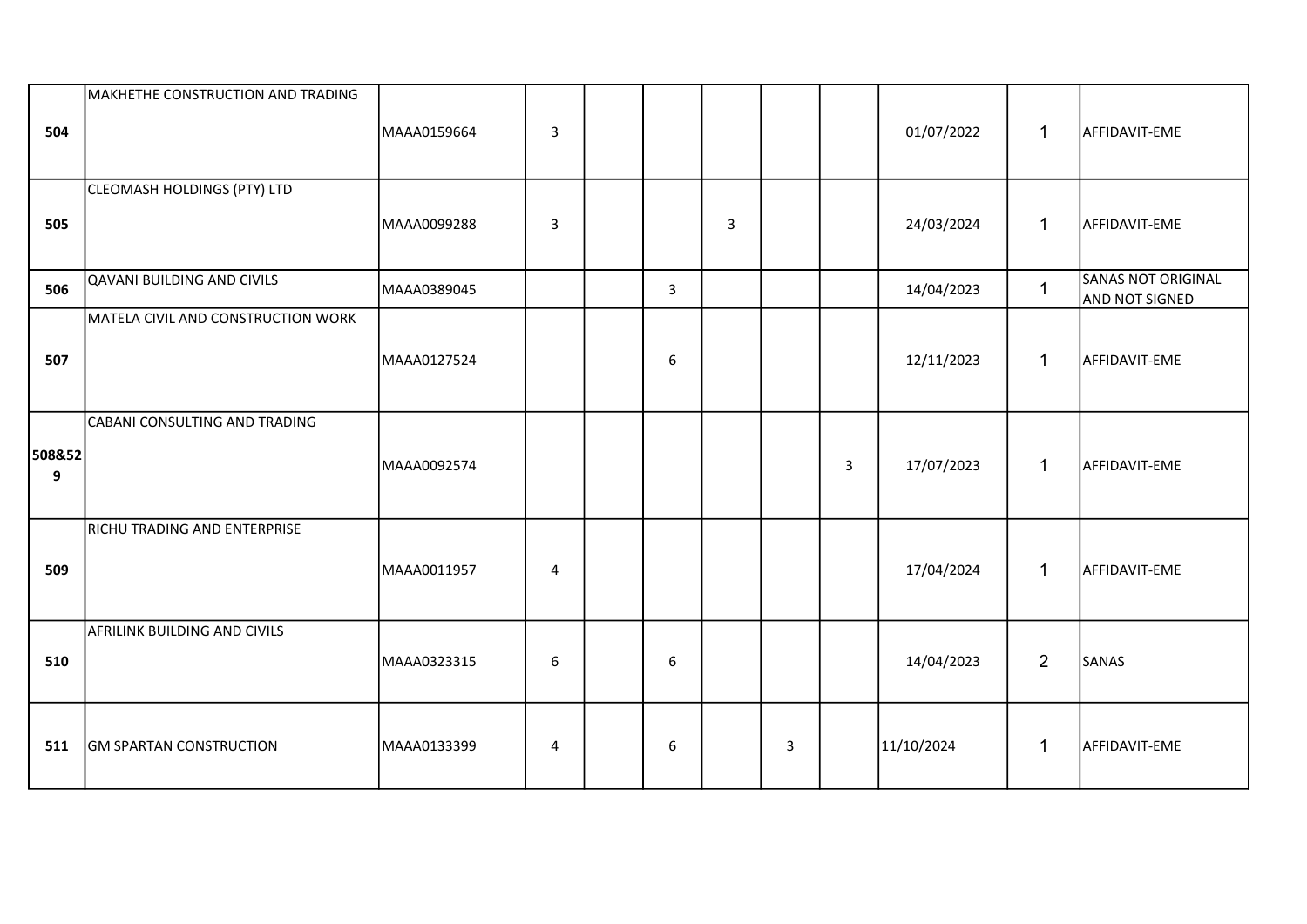| 512 | CASTLEHILL TRADING 314CC                        | MAAA0139930 |              |                | 4              |   |   |                | 28/24/2024 | $\mathbf{1}$ | AFFIDAVIT-EME                     |
|-----|-------------------------------------------------|-------------|--------------|----------------|----------------|---|---|----------------|------------|--------------|-----------------------------------|
| 513 | DIKOPO CONSTRUCTION (PTY) LTD                   | MAAA0064360 |              |                | 6              |   |   |                | 01/11/2022 | $\mathbf{1}$ | AFFIDAVIT-EME A COPY<br>OF A COPY |
| 514 | SETIA ENGINEERING & PROJECTS (PTY) LTD          | MAAA0359538 | $\mathbf{3}$ |                |                |   | 3 |                | 01/08/2023 | $\mathbf{1}$ | AFFIDAVIT- EME                    |
| 515 | STAR OF LIFE EMERGENCY TRADING CC               | MAAA0435667 | 6            |                | 6              |   |   |                | 17/09/2022 | $\mathbf{1}$ | SANAS                             |
| 516 | AHA-SECHABA CONSTRUCTION AND<br><b>PROJECTS</b> | MAAA0132904 |              |                | 6              |   |   |                | 09/04/2022 | $\mathbf{1}$ | AFFIDAVIT-EME A COPY<br>OF A COPY |
| 517 | MONOKOTSHWAI MAINTENANCE SERVICES               | MAAA0090551 | 6            | $\overline{4}$ |                | 4 | 4 | $\overline{4}$ | 14/11/2022 | $\mathbf{1}$ | AFFIDAVIT-EME                     |
| 518 | <b>BASADI CIVIL CONSTRUCTION</b>                | MAAA0078919 | $\mathbf{3}$ |                |                |   |   |                | 31/07/2024 | $\mathbf{1}$ | DTI - EME                         |
| 519 | NALDOSPEX                                       | MAAA0557352 | 5            |                | $\overline{3}$ |   |   |                | 09/09/2023 | $\mathbf{1}$ | AFFIDAVIT-EME                     |
| 520 | <b>CUSH DEVELOPMENTS</b>                        | MAAA0333505 | 4            |                | 5              |   |   |                | 18/05/2023 | $\mathbf{1}$ | SANAS                             |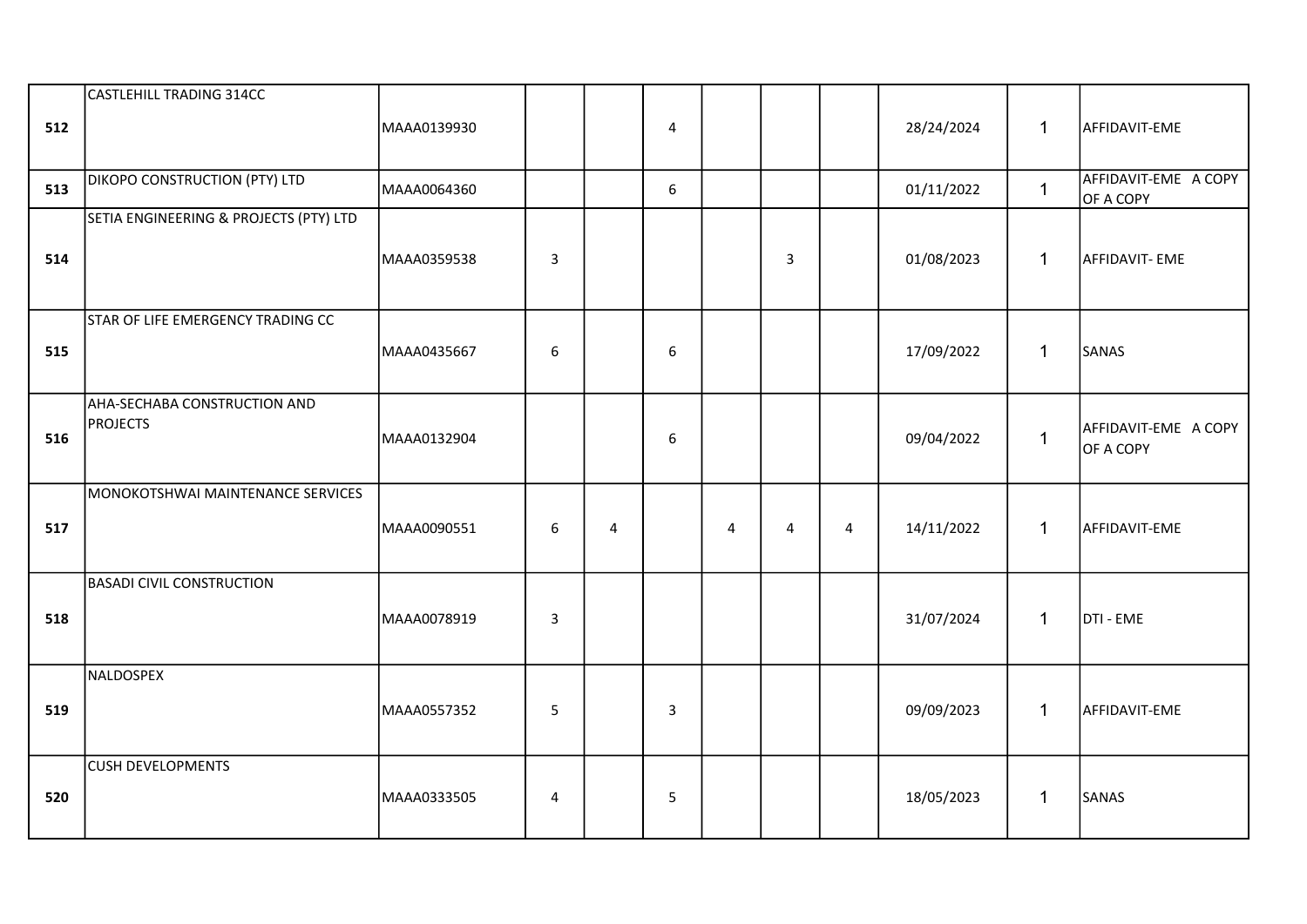| 521         | WMS PROPERTIES AND CONSTRUCTION    | MAAA0517472 | 4              | 3            | $\overline{4}$   |             |            |                             | 07/10/2023 | $\mathbf{1}$ | DTI - EME                         |
|-------------|------------------------------------|-------------|----------------|--------------|------------------|-------------|------------|-----------------------------|------------|--------------|-----------------------------------|
| 522         | XILOMBE BUSUNESS ENTERPRISE        | MAAA0108297 |                |              |                  |             |            |                             | 01/08/2022 | $\mathbf{1}$ | AFFIDAVIT                         |
| 523         | LIZEMACO TRADING AND PROJECTS      | MAAA0064685 |                | 4            | 5                |             |            |                             | 14/05/2022 | $\mathbf{1}$ | AFFIDAVIT-QSE                     |
| 524         | TEHO FACILITY MANAGEMENT           | MAAA0774420 | 5              |              |                  |             |            |                             | 19/11/2023 | $\mathbf{1}$ | SANAS                             |
| 525         | SESH TRADING (PTY) LTD             | MAAA0736931 | $\overline{4}$ |              |                  |             |            |                             | 09/04/2022 | $\mathbf{1}$ | AFFIDAVIT-EME                     |
| 526         | WATHINT-IMBOKOTO CC                | MAAA0080644 | $\overline{3}$ |              |                  |             |            |                             | 18/01/2025 | $\mathbf{1}$ | AFFIDAVIT-EME A COPY<br>OF A COPY |
| 527         | AMKELO 533 CC                      | MAAA0082643 | <b>CIBD</b>    | <b>CLASS</b> | OF               | <b>WORK</b> | <b>NOT</b> | <b>SUBMIT</b><br><b>TED</b> | 18/08/2024 | $\mathbf{1}$ | AFFIDAVIT-EME A COPY<br>OF A COPY |
| 528         | <b>WAX ENGINEERING CONSULTANTS</b> | MAAA0089561 |                |              | $\boldsymbol{6}$ |             |            |                             | 19/06/2022 | $\mathbf{1}$ | AFFIDAVIT-EME A COPY<br>OF A COPY |
| 530&<br>531 | P WISE PROJECTS CC                 | MAAA0099520 |                |              | 6                |             |            |                             | 09/05/2022 | $\mathbf{1}$ | SANAS                             |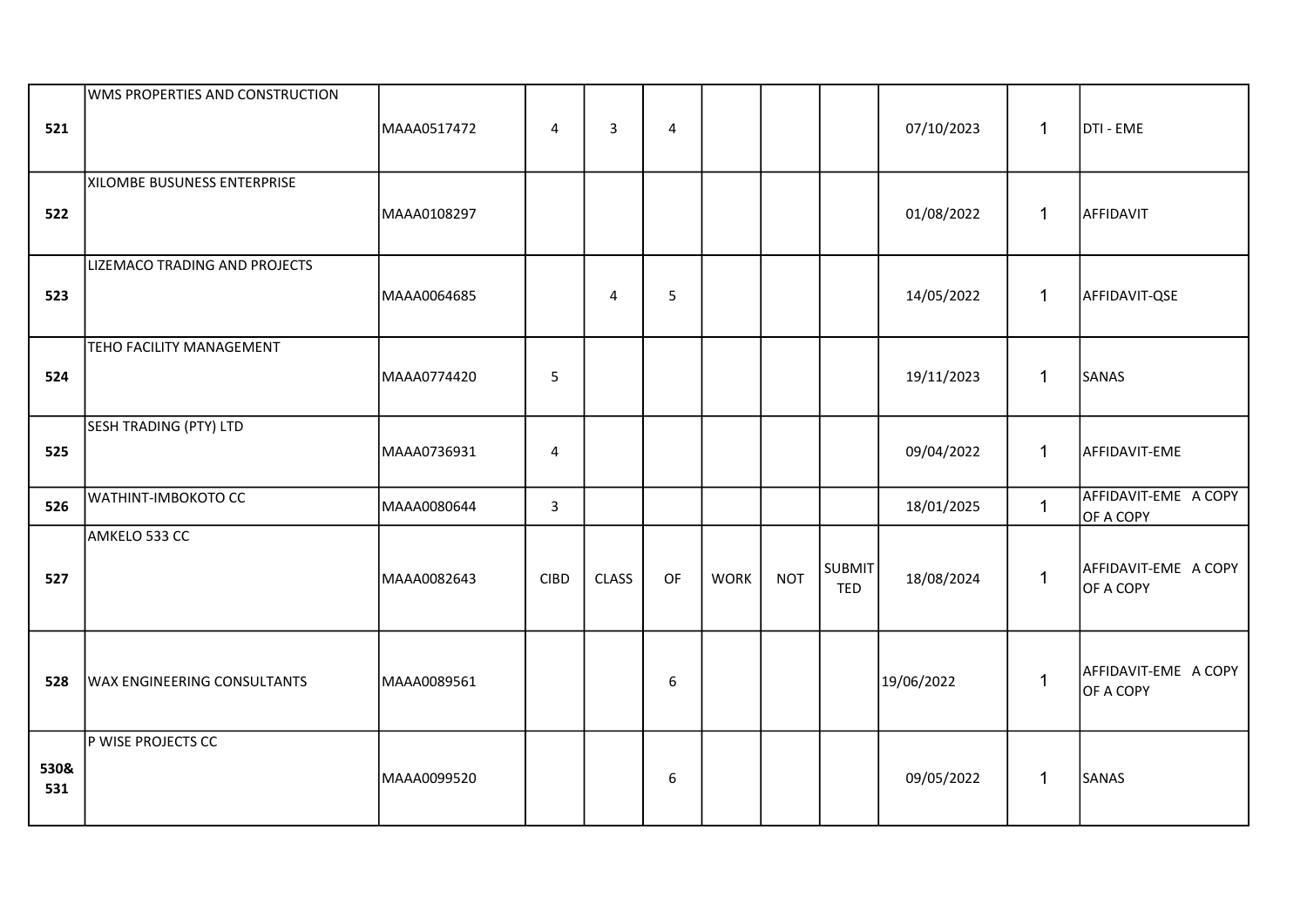| 532 | CORE PROFESSIONAL PROJECTS         | MAAA0360640  | $\mathbf{3}$     |              |              |             |            |                             | 24/07/2023 | $\mathbf{1}$ | AFFIDAVIT-EME  |
|-----|------------------------------------|--------------|------------------|--------------|--------------|-------------|------------|-----------------------------|------------|--------------|----------------|
| 533 | NETWORTH MULTIDISCIPLINARY PTY LTD | MAAA0461318  | $\mathbf{3}$     | 4            | $\mathbf{3}$ |             |            |                             | 26/08/2023 | $\mathbf{1}$ | <b>DTI-EME</b> |
| 534 | ALOMNA CONSTRUCTION AND PLANT HIRE | MAAAA0112886 | $\boldsymbol{6}$ |              |              |             |            |                             | 14/04/2024 | $\mathbf 1$  | SANAS          |
| 535 | CHERRY CONSTRUCTION.               | MAAA0546039  | <b>CIDB</b>      | <b>CLASS</b> | OF           | <b>WORK</b> | <b>NOT</b> | <b>INDICAT</b><br><b>ED</b> | 10/11/2023 | $\mathbf{1}$ | AFFIDAVIT-EME  |
| 536 | <b>MOXAN CONSTRUCTION</b>          | MAAA0100405  | $\overline{5}$   |              | 5            |             |            |                             | 08/11/2022 | $\mathbf{1}$ | DTI-EME        |
| 537 | SIMON MAY (PTY) LTD                | MAAA1019458  | $\mathbf{3}$     | 3            |              |             | 4          | $\overline{4}$              |            | $\mathbf 1$  | <b>DTI-EME</b> |
| 538 | <b>VNK CIVIL CONTRACTORS</b>       | MAAA0364402  | $\mathbf{3}$     |              | $\sqrt{4}$   |             |            |                             | 26/11/2022 | $\mathbf{1}$ | AFFIDAVIT-EME  |
| 539 | LOUIS WILLIES                      | MAAAA0153099 | $\overline{3}$   |              |              |             |            |                             | 29/01/2025 | $\mathbf 1$  | AFFIDAVIT-EME  |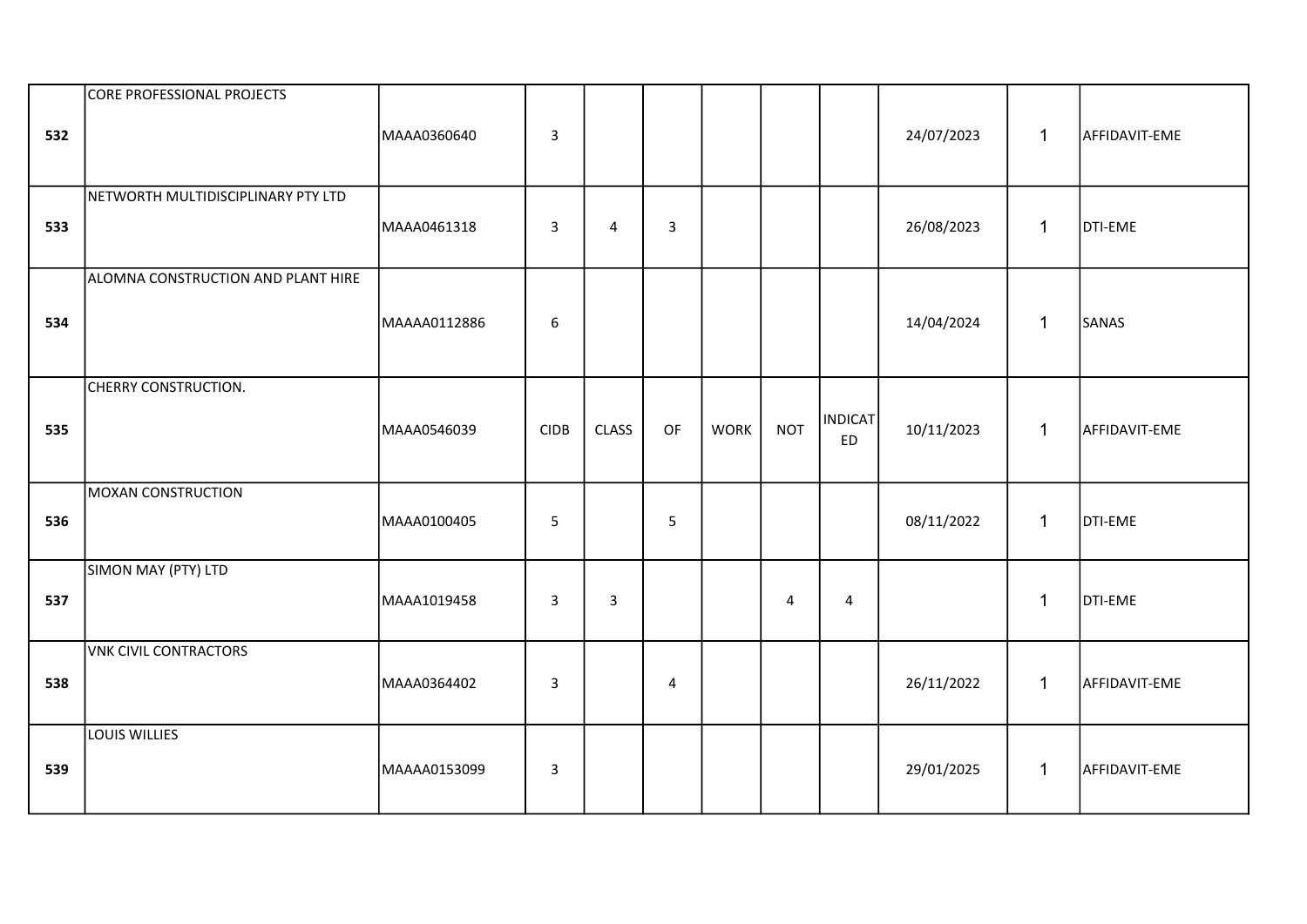| 540 | DZATA PROPERTY DEVELOPMENT                                    | MAAA0589505 | $6\phantom{1}$ | 6 | 6 |  | $\overline{4}$ | 06/02/2024 | $\mathbf{1}$ | AFFIDAVIT-EME |
|-----|---------------------------------------------------------------|-------------|----------------|---|---|--|----------------|------------|--------------|---------------|
| 541 | <b>BUKULU SUPPLIERS</b>                                       | MAAA0800912 | 5              |   |   |  |                | 14/05/2022 | $\mathbf{1}$ | AFFIDAVIT-EME |
| 542 | OKUHLE PROJECT MANAGEMENT PTY LTD                             | MAAA0159838 |                |   | 5 |  |                | 21/12/2023 | $\mathbf 0$  | AFFIDAVIT     |
| 543 | REABUSA CONSTRUCTION AND SUPPLIES.                            | MAAA0141618 | 5              |   |   |  |                | 15/10/2023 | $\mathbf{1}$ | DTI-EME       |
| 544 | KUSHONGA KA MATSATSI TRADING AND<br>PROJECTS (PTY) LTD        | MAAA0042301 | $\overline{4}$ |   |   |  |                | 14/09/2023 | $\mathbf{1}$ | AFFIDAVIT-EME |
| 545 | MAONO CONSTRUCTION AND PROPERTY<br><b>DEVELOPMENT PTY LTD</b> | MAAA015622  | 6              |   | 6 |  |                | 01/04/2022 | $\mathbf{1}$ | SANAS         |
| 546 | TM CONSORTIUM (PTY) LTD                                       | MAAA0415174 |                |   | 4 |  | 4              | 11/03/2023 | $\mathbf 0$  | AFFIDAVIT-EME |
| 547 | LINDIVUYI MULTI SOLUTIONS (PTY) LTD                           | MAAA0354727 | 5              |   | 5 |  |                | 12/02/2022 | $\mathbf{1}$ | AFFIDAVIT-EME |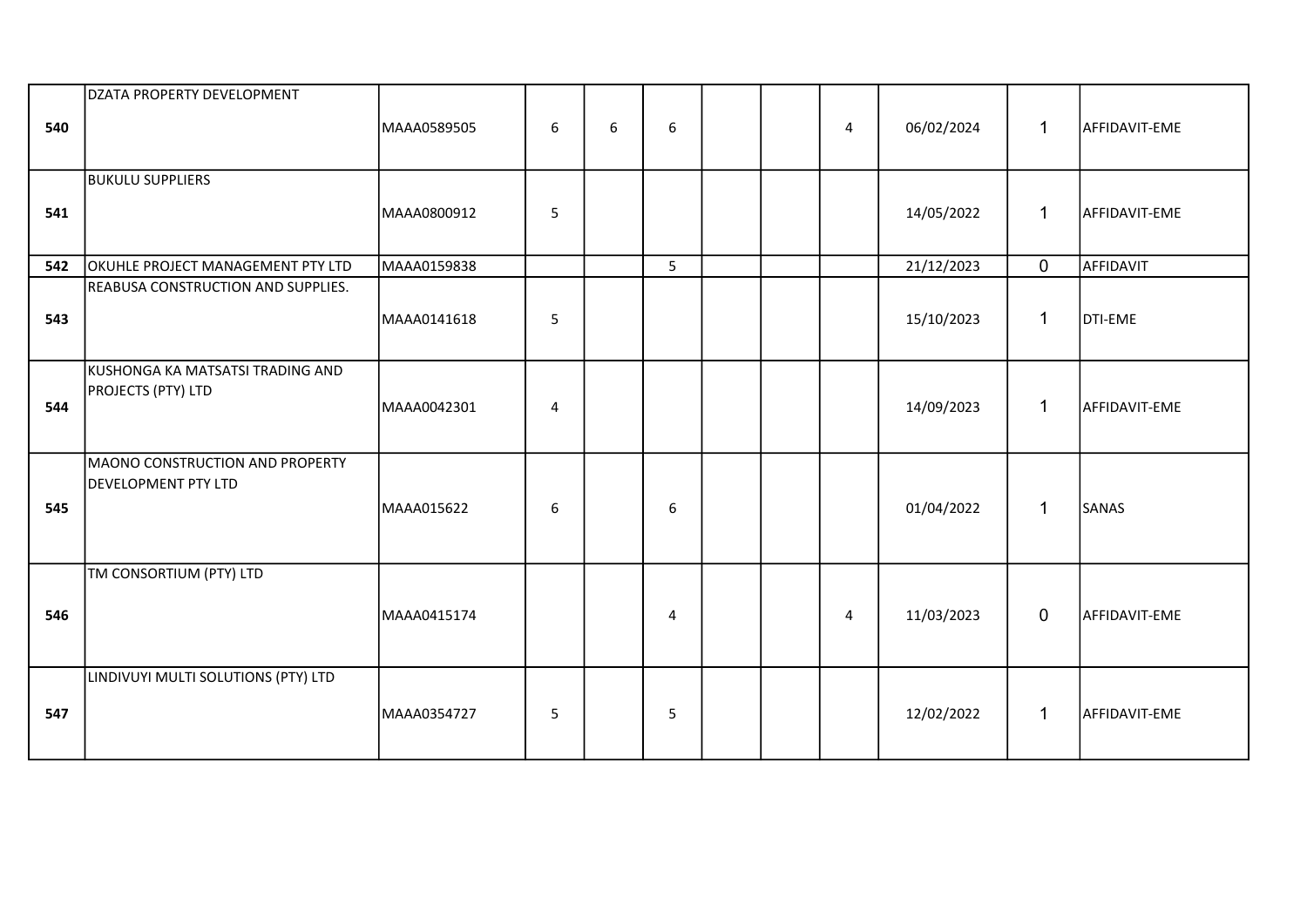| 548 | YOUNG PEERS TRADING & PROJECTS (PTY)<br>LTD | MAAA0137153 |   |   | 4              |                |              | 01/10/2023 | $\mathbf 1$  | AFFIDAVIT-EME |
|-----|---------------------------------------------|-------------|---|---|----------------|----------------|--------------|------------|--------------|---------------|
| 549 | RAMPERV CONSULTING (PTY) LTD                | MAAA0732321 |   |   |                | $\overline{4}$ | $\mathbf{3}$ | 11/04/2022 | $\mathbf{1}$ | AFFIDAVIT-EME |
| 550 | <b>T STAR TRADING CC</b>                    | MAAA0477844 |   |   | $\overline{4}$ |                |              | 28/06/2023 | $\mathbf{1}$ | AFFIDAVIT-EME |
| 551 | MAPHOLI MEGA PROJECTS (PTY) LTD             | MAAA0709465 |   |   | 3?             |                |              | 25/10/2024 | $\mathbf{1}$ | DTI-EME       |
| 552 | SOLETHU INFRASTRUCTURE PROJECTS             | MAAA0110313 |   |   |                | $\overline{4}$ |              | 11/10/2023 | $\mathbf{1}$ | SANAS         |
| 553 | SICELIMPILO CONTRACTORS                     | MAAA0170522 | 6 | 6 | 6              |                |              | 09/06/2024 | $\mathbf{1}$ | AFFIDAVIT-EME |
| 554 | LAELO DEVELOPMENT PROJECTS                  | MAAA0303067 | 5 | 3 | 5              |                |              | 26/09/2022 | $\mathbf{1}$ | SANAS         |
| 555 | DZWA DEVELOPMENTS PROJECTS                  | MAAA0147468 |   | 6 | 6              |                |              | 15/10/2022 | $\mathbf 0$  | AFFIDAVIT     |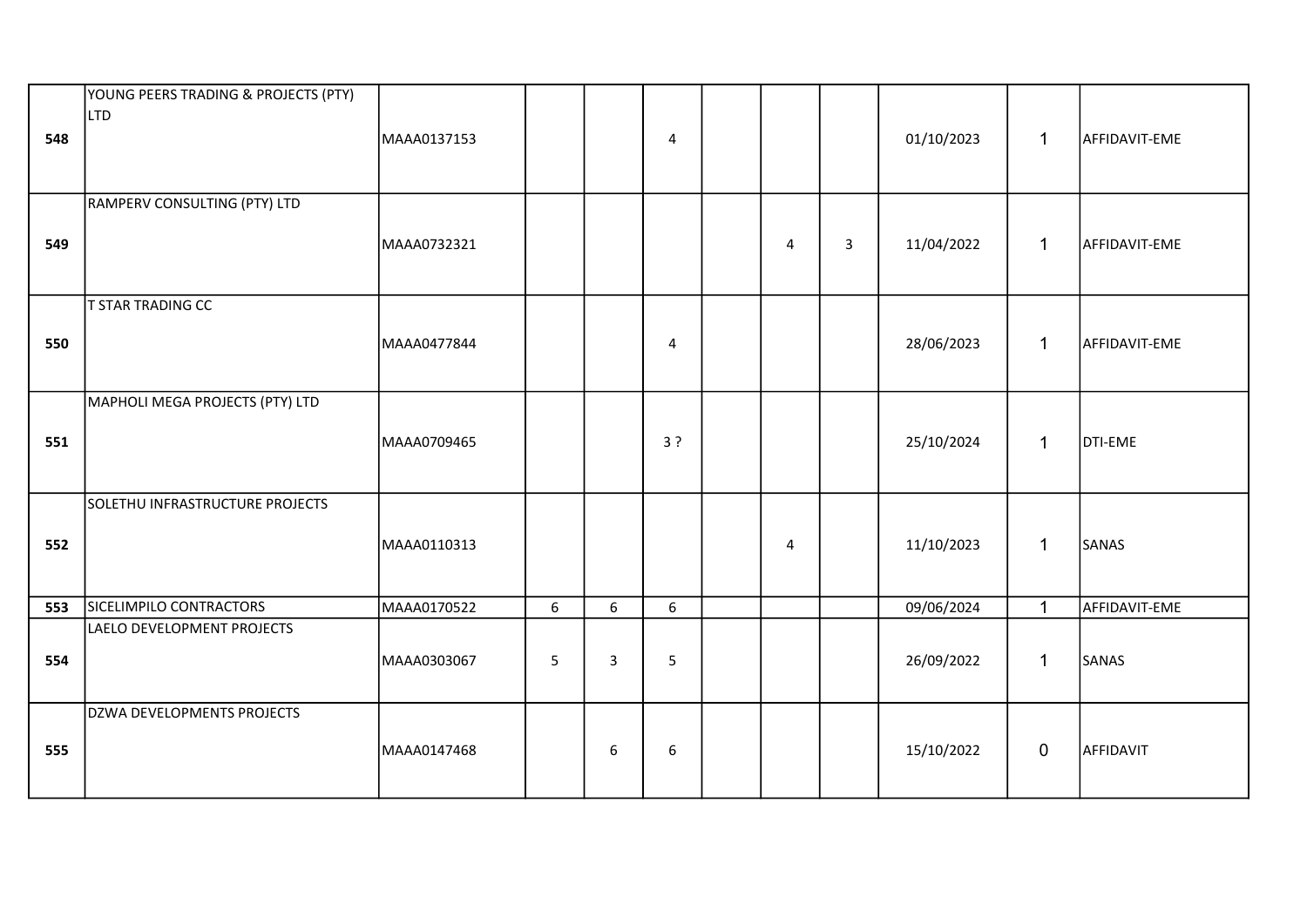| 556 | <b>RUSBRO ENGINEERING WORKS</b>          | MAAA0854312 |   |   |                  |                | $\overline{4}$ | 06/04/2023 | $\mathbf{1}$   | AFFIDAVIT     |
|-----|------------------------------------------|-------------|---|---|------------------|----------------|----------------|------------|----------------|---------------|
| 557 | ZIPHO ZETHO PTY LTD                      | MAAA0181148 |   |   | $\boldsymbol{6}$ |                |                | 17/08/2023 | $\mathbf{1}$   | SANAS         |
| 558 | DOWN LOW CONSTRUCTION AND PROJECTS<br>63 | MAAA0005725 |   |   | $\mathbf{3}$     |                |                | 31/01/2025 | $\mathbf{1}$   | AFFIDAVIT-EME |
| 559 | LOMBEZ PROJECTS & AK SECURITY SERVICES   | MAAA0080791 | 6 | 5 |                  |                |                | 20/03/2024 | $\overline{0}$ | AFFIDAVIT     |
| 560 | <b>KMX CONSTRUCTION AND PROJECTS</b>     | MAAA0169114 |   |   |                  | $\overline{3}$ |                | 09/12/2023 | $\mathbf{1}$   | AFFIDAVIT-EME |
| 561 | <b>TANTALASI PROJECTS</b>                | MAAA0378763 |   |   | 3                |                |                | 29/05/2023 | $\mathbf{1}$   | AFFIDAVIT-EME |
| 562 | MABOKELE CONSTRUCTION AND PROJECTS       | MAAA0484022 | 5 |   |                  |                |                | 18/01/2025 | 100%           | AFFIDAVIT-EME |
| 563 | KASHORT CONSULTING                       | MAAA0504986 | 4 |   | 5                |                |                | 20/07/2023 | $\mathbf{1}$   | DTI-EME       |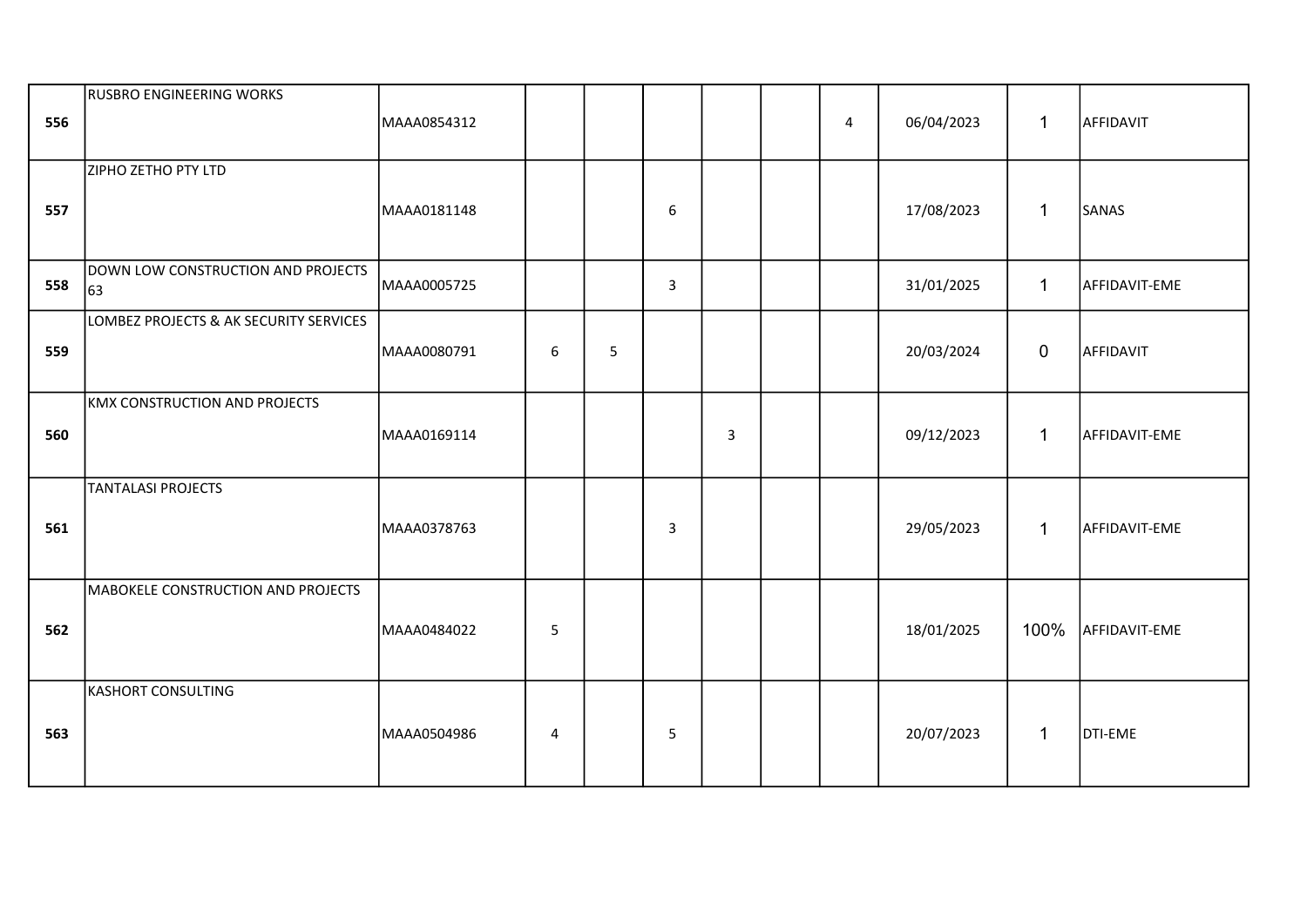| 564 | KWEEN N TEE                            | MAAA0131185 | $\overline{3}$ | 3 |            |                         |                |                | 14/01/2025 | $\mathbf{1}$ | AFFIDAVIT-EME |
|-----|----------------------------------------|-------------|----------------|---|------------|-------------------------|----------------|----------------|------------|--------------|---------------|
| 565 | <b>BENE TECH</b>                       | MAAA0099303 |                |   | $\sqrt{4}$ | 3                       |                |                | 25/08/2024 | $\mathbf{1}$ | DTI-EME       |
| 566 | <b>AFICA PROJECTS</b>                  | MAAA0475908 | $\overline{4}$ |   | 5          |                         | $\overline{3}$ | $\overline{4}$ | 27/10/2024 | $\mathbf{1}$ | DTI-EME       |
| 567 | SIYAKUBABAZA TRADING                   | MAAA0210123 | $\mathsf{3}$   |   |            |                         |                |                | 03/08/2024 | $\mathbf 1$  | DTI-EME       |
| 568 | QUANTUM LEAP INVESTMENTS 656 (PTY) LTD | MAAA0121646 | 5              |   | 5          |                         |                | 4              | 04/11/2023 | $\mathbf{1}$ | SANAS         |
| 569 | BRUNO HLEKANE SUPPLIERS CC             | MAAA0202962 | $\overline{4}$ |   |            |                         |                |                | 28/08/2024 | $\mathbf{1}$ | AFFIDAVIT-EME |
| 570 | MCCGRI MULTISERVICES (PTY) LTD         | MAAA0283043 |                |   |            |                         |                | $\overline{4}$ | 31/01/2023 | $\mathbf{1}$ | AFFIDAVIT-EME |
| 571 | MOILALEHLAKA INVESTMENT                | MAAA0320167 |                | 4 |            | $\overline{\mathbf{4}}$ |                | $\overline{4}$ | 29/01/2022 | $\mathbf{1}$ | AFFIDAVIT-EME |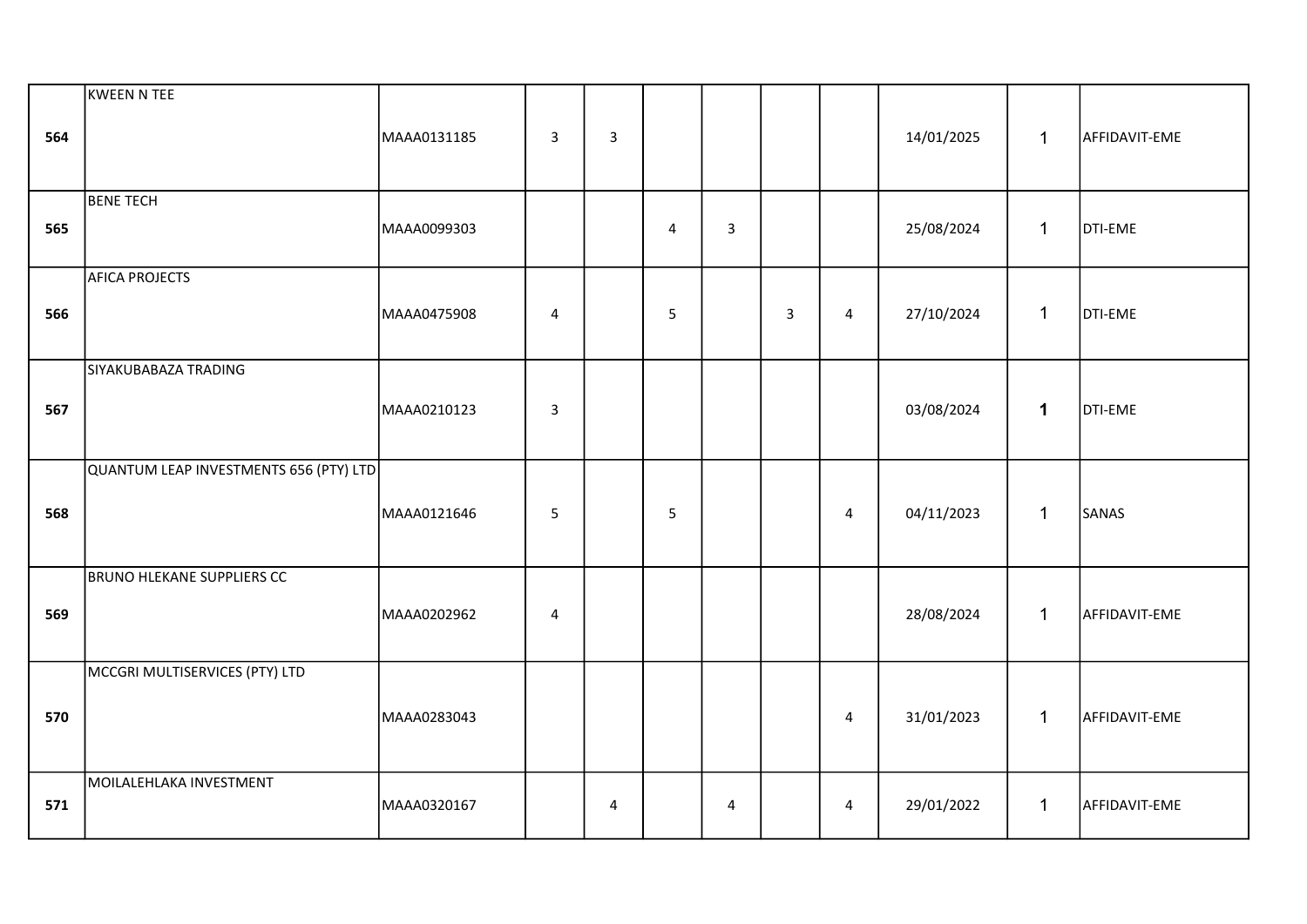| 572 | <b>TIRM PTY LTD</b>                          | MAAA1052377 | $\mathsf{3}$   |              |   |   |  | 17/05/2024 | $\mathbf 1$  | DTI-EME       |
|-----|----------------------------------------------|-------------|----------------|--------------|---|---|--|------------|--------------|---------------|
| 573 | MBD PROJECTS                                 | MAAA0360108 | 5              |              |   |   |  | 27/09/2022 | $\mathbf{1}$ | AFFIDAVIT-EME |
| 574 | <b>WHITE EMALAHLENI TRADING</b>              | MAAA0014121 | $\overline{3}$ | 3            |   |   |  | 25/02/2023 | $\mathbf{1}$ | AFFIDAVIT-EME |
| 575 | MCCGRI MULTISERVICES (PTY) LTD               | MAAA0283043 | 4              |              |   |   |  | 31/01/2023 | $\mathbf{1}$ | AFFIDAVIT-EME |
| 576 | SKY BATIMENT AND PROJECTS (PTY) LTD          | MAAA0476444 | $\overline{3}$ | 3            |   | 3 |  | 09/10/2023 | $\mathbf{1}$ | AFFIDAVIT-EME |
| 577 | <b>REBENOM TRADING</b>                       | MAAA0077864 | $\overline{3}$ |              |   |   |  | 04/06/2023 | $\mathbf{1}$ | AFFIDAVIT-EME |
| 578 | KAMOHELO AND BOKAMOSO<br><b>CONSTRUCTION</b> | MAAA0110134 |                |              | 5 |   |  | 07/01/2024 | $\mathbf{1}$ | AFFIDAVIT-EME |
| 579 | ZERO COM CONSTRUCTION AND ENGINEERS          | MAAA0126644 |                | $\mathbf{3}$ | 6 |   |  | 27/08/2023 | $\mathbf{1}$ | AFFIDAVIT-EME |
| 580 | ZACKS BUSINESS ENTERPRISE                    | MAAA0100427 |                |              | 6 |   |  | 28/07/2024 | $\mathbf{1}$ | SANAS         |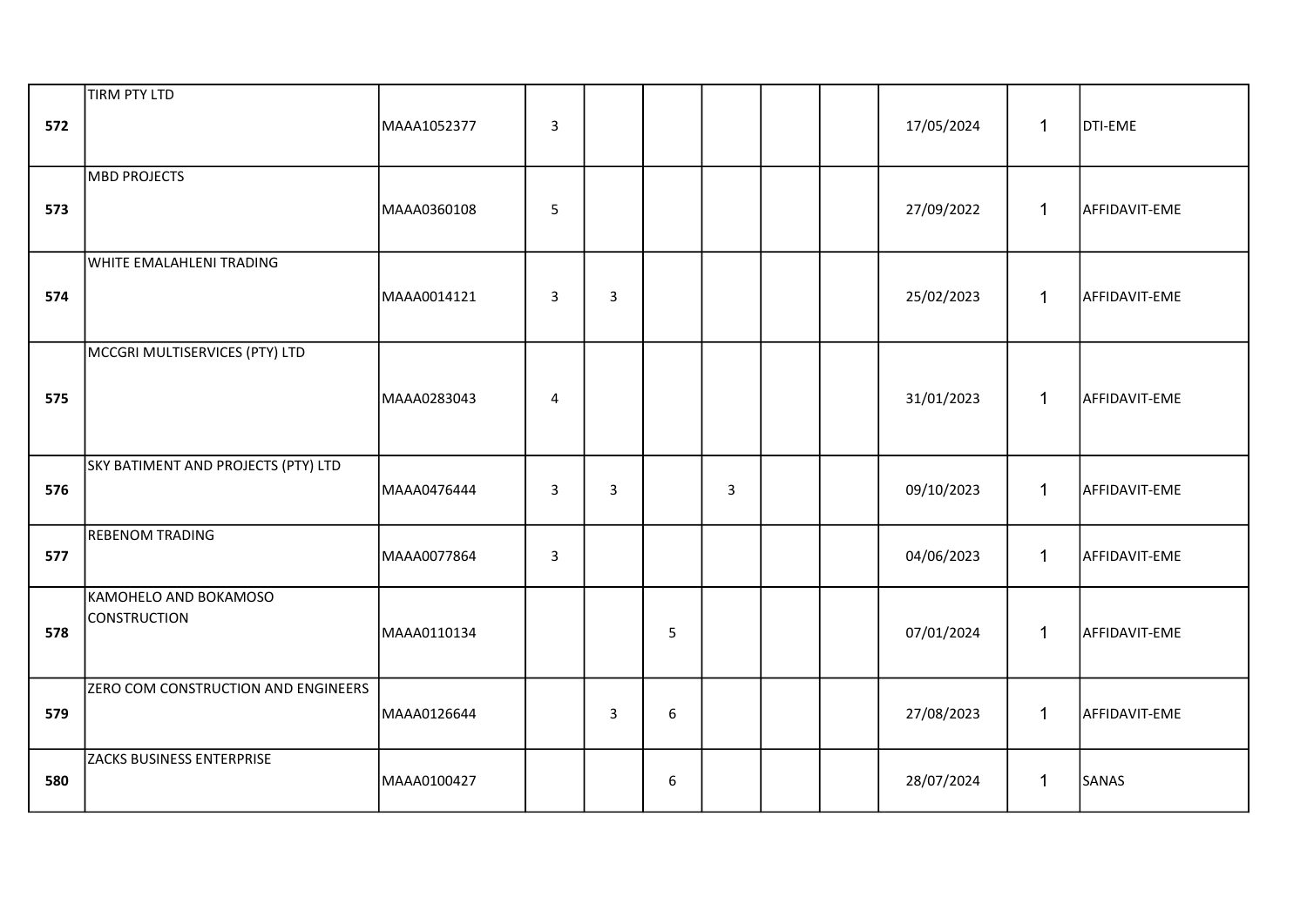| 581 | <b>KEVCON PROJECTS</b>               | MAAA0083919 |                         |                | 5              |                |                |   | 29/07/2022 | $\mathbf{1}$   | AFFIDAVIT-EME |
|-----|--------------------------------------|-------------|-------------------------|----------------|----------------|----------------|----------------|---|------------|----------------|---------------|
| 582 | MTK INVESTMENT                       | MAAA0156103 | $\overline{\mathbf{3}}$ |                | $\overline{3}$ |                | 3              | 3 | 23/03/2023 | $\mathbf{1}$   | DTI-EME       |
| 583 | <b>BAILE TRADING PTY</b>             | MAAA0131349 |                         |                | 6              |                |                |   |            | $\overline{2}$ | SANAS         |
| 584 | MASHMOYO TRADING ENTERPRISE          | MAAA0099565 | 3                       |                |                | 3              |                |   | 15/03/2024 | $\mathbf{1}$   | AFFIDAVIT-EME |
| 585 | TARCRON PROJECTS (PTY) LTD           | MAAA0252422 | 4                       | $\overline{4}$ | 4              | $\overline{4}$ | $\overline{4}$ | 4 | 04/07/2022 | $\mathbf{1}$   | SANAS         |
| 586 | AKWENI GROUP PROPERTY SOLUTIONS      | MAAA0910127 | $\boldsymbol{6}$        |                |                |                |                |   | 25/06/2024 | $\mathbf{1}$   | AFFIDAVIT-EME |
| 587 | SGIGIGANE INVESTMENTS                | MAAA0318316 | 6                       |                | 6              |                |                |   | 14/10/2024 | $\mathbf{1}$   | AFFIDAVIT-EME |
| 588 | WW CIVILS AND CONSTRUCTION (PTY) LTD | MAAA0419816 | 6                       |                |                |                |                |   | 19/01/2025 | $\mathbf{1}$   | DTI-EME       |
| 589 | <b>AMILE PROJECTS</b>                | MAAA0479543 |                         |                |                |                | $\overline{4}$ |   | 02/12/2023 | $\mathbf{1}$   | AFFIDAVIT-EME |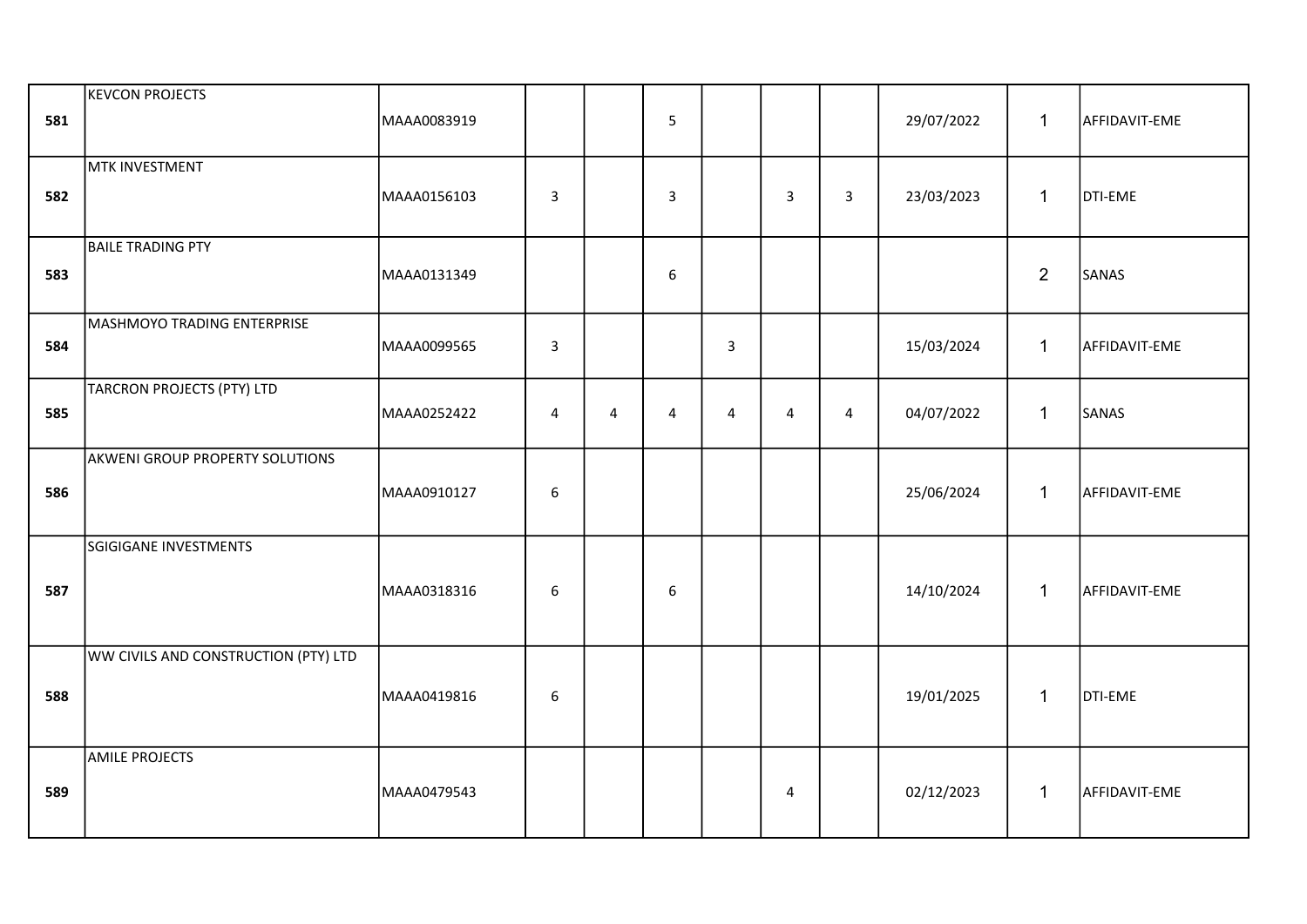| 590 | <b>DERCA PTY LTD</b>                            | MAAA0007570 | $\boldsymbol{6}$ | 6 | 6            | 4 | $\overline{4}$ | $\overline{4}$ | 01/09/2023 | $\mathbf 1$  | AFFIDAVIT-EME |
|-----|-------------------------------------------------|-------------|------------------|---|--------------|---|----------------|----------------|------------|--------------|---------------|
| 591 | NHLANGULELA CONSTRUCTION AND<br><b>PROJECTS</b> | MAAA0107064 |                  |   | 6            |   |                |                | 08/06/2023 | $\mathbf{1}$ | SANAS         |
| 592 | MONOKOTSHWAI MAINTENANCE SERVICES               | MAAA0090551 | $\boldsymbol{6}$ |   |              | 4 | $\overline{4}$ | 5              | 14/11/2022 | $\mathbf{1}$ | AFFIDAVIT-EME |
| 593 | KATEMO GENERAL TRADING                          | MAAA0116790 | $\overline{4}$   |   |              |   |                | $\mathbf{3}$   | 16/02/2024 | $\mathbf{1}$ | DTI-EME       |
| 594 | <b>GETZEMAN PROJECTS</b>                        | MAAA1107686 | 5                |   |              |   |                | 4              | 13/08/2024 | $\mathbf{1}$ | AFFIDAVIT-EME |
| 595 | KANO PRE-CONS                                   | MAAA0436159 |                  |   | 3            |   |                |                | 16/09/2023 | $\mathbf{1}$ | AFFIDAVIT-EME |
| 596 | <b>KEBUZI HOLDINGS (PTY) LTD</b>                | MAAA0521685 |                  |   | $\mathsf{3}$ |   |                |                | 23/07/2022 | $\mathbf{1}$ | AFFIDAVIT-EME |
| 597 | AMILE PROJECTS (PTY) LTD                        | MAAA0479543 | 4                |   |              |   |                |                | 02/12/2023 | $\mathbf{1}$ | AFFIDAVIT-EME |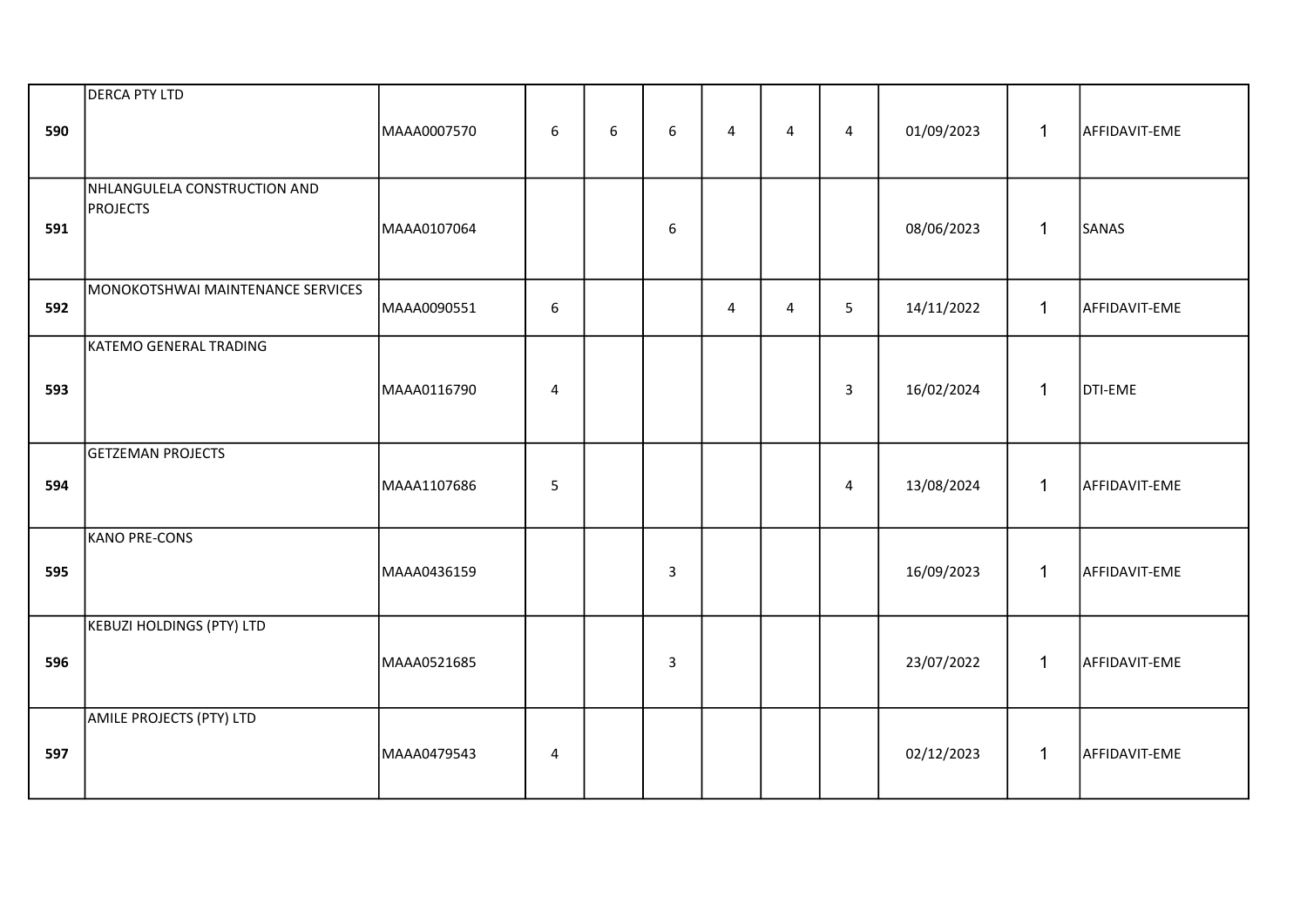| 598         | <b>AMAHLE BUILDING AND RENOVATIONS</b>        | MAAA0085437 |                  | $\overline{3}$ |    |             |            |                             | 14/04/2023 | $\mathbf{1}$ | AFFIDAVIT-EME |
|-------------|-----------------------------------------------|-------------|------------------|----------------|----|-------------|------------|-----------------------------|------------|--------------|---------------|
| 599         | <b>THODI PROJECTS MANAGEMENT</b>              | MAAA0569624 | $\boldsymbol{6}$ |                |    |             |            |                             | 28/11/2022 | $\mathbf{1}$ | AFFIDAVIT-EME |
| 600<br>&601 | LIFESHIELD HOME SECURITY AND PROJECTS.        | MAAA0157266 |                  |                | 6  |             |            |                             | 17/01/2023 | $\mathbf{1}$ | AFFIDAVIT-EME |
| 602         | MMALLALE BUSINESS ENTERPRISE                  | MAAA0026662 | 6                |                |    |             |            |                             | 12/10/2024 | $\mathbf{1}$ | AFFIDAVIT-EME |
| 603         | RENEKHUMO DEVELOPERS                          | MAAA0128531 | $\boldsymbol{6}$ |                |    |             |            |                             | 11/09/2022 | $\mathbf{1}$ | AFFIDAVIT-EME |
| 604         | PHUMAPHI HOLDINGS                             | MAAA0092099 | 5                |                |    |             |            |                             | 17/01/2025 | $\mathbf{1}$ | AFFIDAVIT-EME |
| 605         | NJUNGA CONSTRUCTION AND PROJECT<br>MANAGEMENT | MAAA0160821 | <b>CIBD</b>      | <b>CLASS</b>   | OF | <b>WORK</b> | <b>NOT</b> | <b>INDICAT</b><br><b>ED</b> | 24/09/2024 | $\mathbf{1}$ | AFFIDAVIT-EME |
| 606         | <b>SEED PROJECTS (PTY) LTD</b>                | MAAA0093147 | 4                |                | 4  |             |            | $\overline{4}$              | 06/06/2022 | $\mathbf{1}$ | AFFIDAVIT-EME |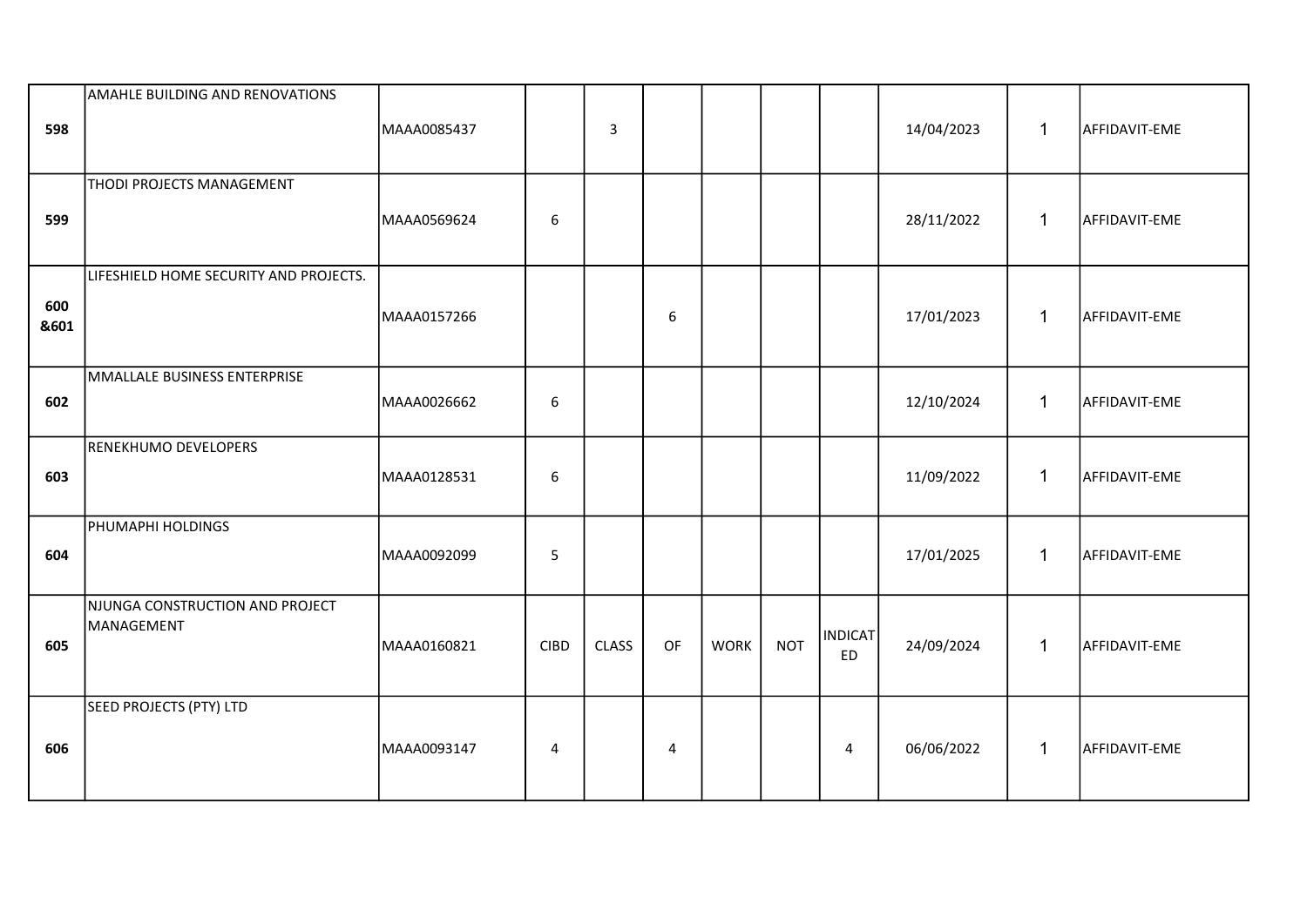|     | ACCURATE STRUCTURE (PTY)LTD                        |             |                  |   |                |  |            |              |                      |
|-----|----------------------------------------------------|-------------|------------------|---|----------------|--|------------|--------------|----------------------|
| 607 |                                                    | MAAA0811271 | $\boldsymbol{6}$ |   |                |  | 18/05/2024 | $\mathbf{1}$ | <b>AFFIDAVIT QSE</b> |
|     |                                                    |             |                  |   |                |  |            |              |                      |
| 608 | N BUQINDLELA TRADING                               | MAAA0019611 |                  |   | 4              |  | 01/09/2023 | $\mathbf{1}$ | <b>AFFIDAVIT EME</b> |
| 609 | AVA GROUP (PTY) LTD                                | MAAA0644954 | $\overline{3}$   |   |                |  | 09/01/2024 | $\mathbf{1}$ | <b>AFFIDAVIT EME</b> |
| 610 | AFRISEC STRATEGIC SOLUTIONS (PTY) LTD              | MAAA0128593 |                  | 6 |                |  | 12/03/2022 | 4            | AFFIDAVIT EME        |
| 611 | AKANI CORPORATE SOLUTIONS CC                       | MAAA0315485 | 6                |   | 6              |  | 15/10/2023 | $\mathbf{1}$ | <b>AFFIDAVIT QSE</b> |
| 612 | YOUNG PEERS TRADING & PROJECTS (PTY)<br><b>LTD</b> | MAAA0137153 | $\overline{3}$   |   |                |  | 01/10/2023 | $\mathbf{1}$ | <b>AFFIDAVIT EME</b> |
| 613 | <b>MAHUTSO TRADING &amp; PROJECTS</b>              | MAAA0112464 | 5                |   | $\overline{4}$ |  | 16/03/2024 |              | SANAS                |
| 614 | MOON AND EARTH TRADING AND PROJECTS<br>371         | MAAA0424201 | 4                |   |                |  | 22/06/2023 | $\mathbf{1}$ | DTI EME              |
| 615 | ROSEMAB94:AM94THA CONSTRUCTION AND<br>PROJECTS     | MAAA0009394 | 6                |   |                |  | 04/11/2022 | $\mathbf{1}$ | SANAS                |
| 616 | DELTRON PROJECTS (PTY) LTD                         | MAAA0656968 | 4                |   |                |  | 20/09/2024 | $\mathbf{1}$ | SANAS QSE            |
| 617 | LEMATSHE DISTRIBUTION SERVICES                     | MAAA0099439 | 6                | 3 | $\overline{4}$ |  | 14/04/2023 | $\mathbf{1}$ | <b>AFFIDAVIT QSE</b> |
| 618 | ZHEMVELOH ENTERPRISE (PTY) LTD                     | MAAA0339737 |                  |   | 5              |  | 26/11/2022 | $\mathbf{1}$ | DTI EME              |
| 619 | <b>SELACORE INVESTMENTS</b>                        | MAAA0034924 | 6                |   | 6              |  | 01/08/2022 | $\mathbf{1}$ | SANAS                |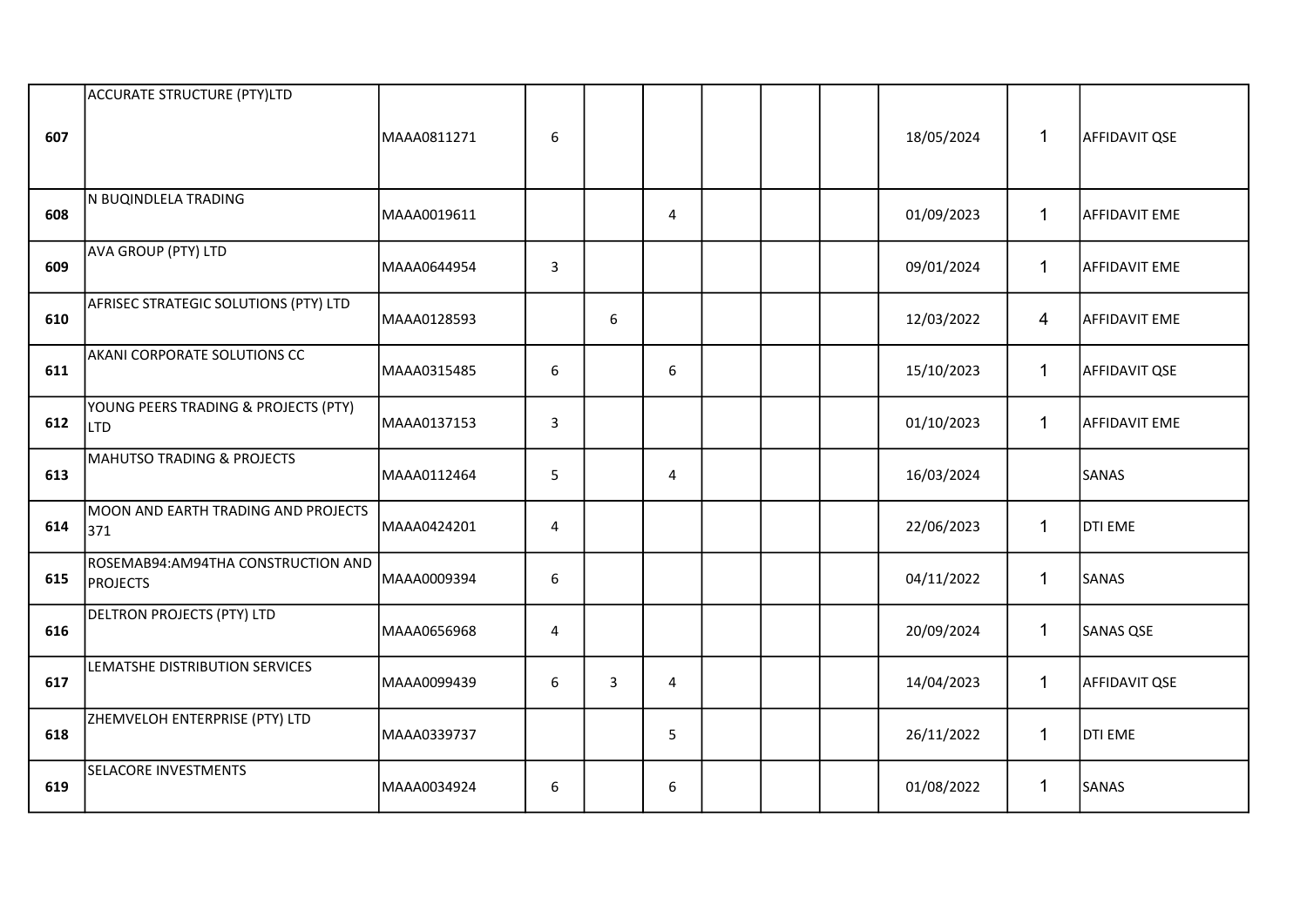| 620 | ULTIVATIVE SOLUTIONS (PTY) LTD                  | MAAA0002380 | $\overline{4}$ |   | $\overline{\mathbf{4}}$ |                |   | 05/03/2024 | $\mathbf{1}$   | <b>DTI EME</b>       |
|-----|-------------------------------------------------|-------------|----------------|---|-------------------------|----------------|---|------------|----------------|----------------------|
| 621 | <b>EENBEE PLUMBING</b>                          | MAAA0338145 |                |   |                         | 3              |   | 05/08/2023 | $\mathbf{1}$   | AFFIDAVIT            |
| 622 | AMAWAKWAKA PROJECTS (PTY) LTD                   | MAAA0155178 | 6              |   | 6                       |                |   | 06/05/2022 | $\overline{2}$ | SANAS                |
| 623 | SIGABILE TRADING AND PROJECTS (PTY) LTD         | MAAA0166739 | 3              |   |                         |                |   | 02/10/2023 | $\mathbf{1}$   | <b>AFFIDAVIT EME</b> |
| 624 | MOGUBANE PLANT AND CONTRACTORS CC               | MAAA0033345 | 6              |   | $\boldsymbol{6}$        |                |   | 13/08/2023 | $\mathbf{1}$   | <b>SANAS QSE</b>     |
| 625 | ULUNJE 287                                      | MAAA0227231 | $\overline{4}$ | 4 | 4                       |                |   | 06/04/2024 | $\mathbf{1}$   | AFFIDAVIT EME        |
| 626 | VIWO PROJECTS (PTY) LTD                         | MAAA0116283 | $\mathbf{3}$   |   |                         |                |   | 16/07/2024 | $\mathbf{1}$   | <b>AFFIDAVIT EME</b> |
| 627 | TUMZA MAMETSE TRADING AND PROJECT               | MAAA0076917 | 4              |   | 3                       | $\overline{4}$ | 4 | 12/02/2024 | $\mathbf{1}$   | <b>AFFIDAVIT EME</b> |
| 628 | MBHONYA TRADING AND PROJECTS                    | MAAA0004301 | 6              |   | 4                       |                |   |            | $\mathbf{1}$   | <b>AFFIDAVIT QSE</b> |
| 629 | LUSTY CONJOIN (PTY) LTD                         | MAAA0663784 | $\overline{4}$ |   |                         |                |   | 29/08/2022 |                |                      |
| 630 | <b>DREAMTEAM TRADING 572</b>                    | MAAA0002726 | 4              | 3 | 4                       |                |   | 26/09/2022 | $\mathbf{1}$   | <b>AFFIDAVIT EME</b> |
| 631 | MKWANE FAMILY CLUB (PTY) LTD                    | MAAA0360010 | 6              |   |                         |                |   | 14/12/2021 | $\mathbf{1}$   | AFFIDAVIT EME        |
| 632 | MASTER SPACES REAL PROJECTS (PTY) LTD           | MAAA0333136 |                |   | 3                       |                |   | 13/04/2024 | $\mathbf{1}$   | AFFIDAVIT EME        |
| 633 | REALTECH CONSTRUCTION AND PROJECTS<br>(PTY) LTD | MAAA097113  | 5              |   |                         |                |   | 09/10/2023 | $\mathbf{1}$   | DTI EME              |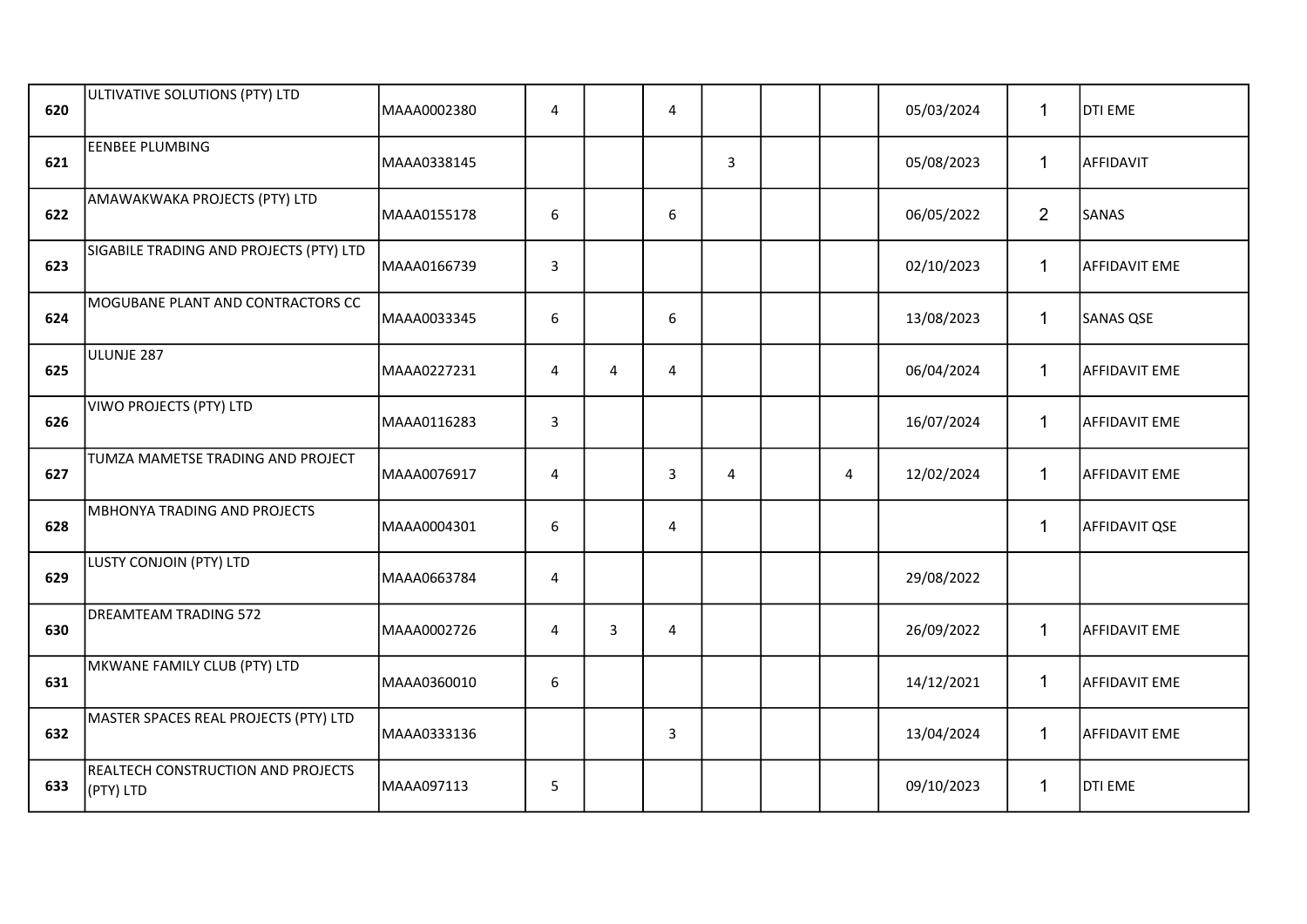| 634 | <b>GESH INVESTMENTS (PTY) LTD</b>    | MAAA0513810  | 4            |   |                                    |                |                |   | 21/02/2023 | $\mathbf{1}$   | <b>AFFIDAVIT EME</b> |
|-----|--------------------------------------|--------------|--------------|---|------------------------------------|----------------|----------------|---|------------|----------------|----------------------|
| 635 | LOMORA CONSTRUCTION & ENGINEERING CC | MAAA0433334  | 6            | 6 | 6                                  | $\overline{4}$ | 4              |   | 26/08/2022 | $\mathbf{1}$   | <b>AFFIDAVIT EME</b> |
| 636 | <b>BUSHER TRADING CC</b>             | MAAA0190384  | $\mathbf{3}$ |   |                                    |                |                |   | 23/10/2023 | $\mathbf{1}$   | <b>AFFIDAVIT EME</b> |
| 637 | <b>KKL IT SOLUTIONS AND PROJECTS</b> | MAAA0168584  | 6            |   | 6                                  |                | $\overline{4}$ |   | 04/01/2024 | $\mathbf{1}$   | SANAS                |
| 638 | AJ RAMODIKE PROJECTS CC              | MAAA0147015  |              |   | <b>CLASS OF WORK NOT INDICATED</b> |                |                |   | 07/10/2024 | $\mathbf{1}$   | <b>AFFIDAVIT EME</b> |
| 639 | <b>UNATHI TRADINGS</b>               | MAAA0173271  |              |   | CLASS OF WORK NOT INDICATED        |                |                |   | 14/12/2023 | $\mathbf{1}$   | <b>AFFIDAVIT EME</b> |
| 640 | <b>MCBEE TRADING</b>                 | MAAA0172295  |              |   | 6                                  |                |                |   | 05/03/2023 | $\overline{2}$ | SANAS                |
| 641 | <b>ICEBURG TRADING 751 CC</b>        | MAAA0080929  |              |   | 6                                  |                |                | 4 | 08/04/2024 | $\mathbf{1}$   | SANAS                |
| 642 | MATELA CIVIL AND CONSTRUCTION        | MAAA0127524  |              |   |                                    |                | 4              |   | 12/11/2023 | $\mathbf{1}$   | <b>AFFIDAVIT EME</b> |
| 643 | ZABEST CONSTRUCTION (PTY) LTD        | MAAA0016661  |              |   | CLASS OF WORK NOT INDICATED        |                |                |   | 12/07/2024 | $\mathbf{1}$   | SANAS                |
| 644 | <b>BANDE PROPERTIES (PTY) LTD</b>    | MAAAA0633803 | 6            |   | 6                                  |                |                |   | 27/11/2022 | $\mathbf 1$    | <b>AFFIDAVIT EME</b> |
| 645 | SEBEDISA GROUP                       | MAAA0356104  | 5            |   | 5                                  |                |                |   | 04/09/2024 | $\mathbf{1}$   | <b>AFFIDAVIT EME</b> |
| 646 | MM INDUSTRIES (PTY) TLD              | MAAA0005419  |              |   |                                    |                |                |   | 31/07/2024 | $\mathbf{1}$   | <b>AFFIDAVIT EME</b> |
| 647 | PHIN TRADING CC                      | MAAA0118108  | 6            |   | 6                                  |                |                |   | 30/08/2024 | $\mathbf{1}$   | <b>AFFIDAVIT QSE</b> |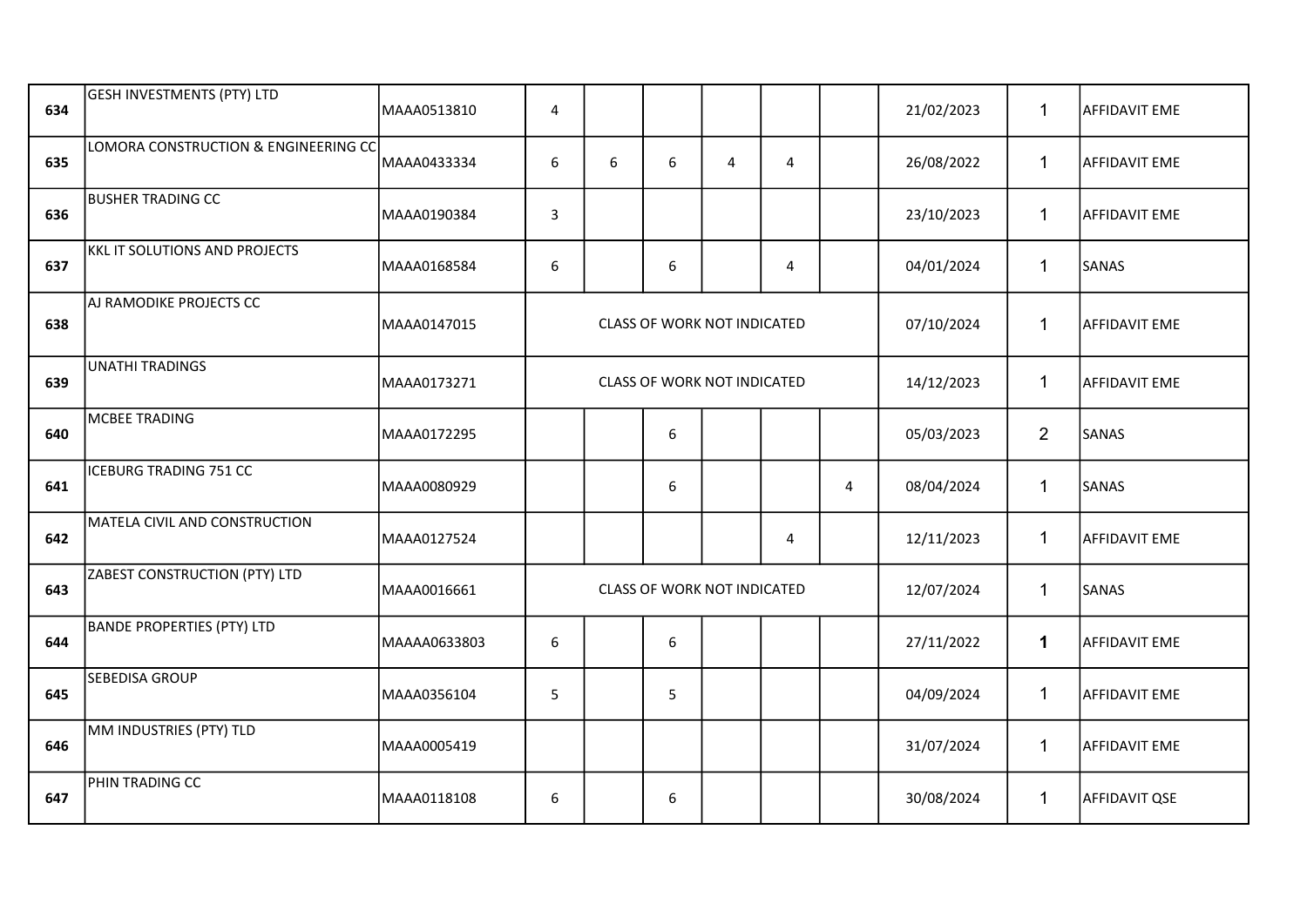| 648 | MAFENYA HOLDINGS                       | MAAA01699967 |                  | 4              |                             |                |                | 17/09/2022 | $\mathbf{0}$   | 0                    |
|-----|----------------------------------------|--------------|------------------|----------------|-----------------------------|----------------|----------------|------------|----------------|----------------------|
| 649 | JAHFAVOUR TRADING                      | MAAA0090977  | 5                | 6              |                             |                |                | 21/01/2025 | $\mathbf{1}$   | <b>AFFIDAVIT EME</b> |
| 650 | KAMOGELO PLANT HIRE CC                 | MAAA0163642  | $\sqrt{4}$       | $\overline{4}$ |                             |                |                |            | $\mathbf 1$    | <b>AFFIDAVIT EME</b> |
| 651 | MATELA CIVIL AND CONSTRUCTION          | MAAA0127524  | $\boldsymbol{6}$ |                |                             |                |                | 12/11/2023 | $\mathbf 1$    | AFFIDAVIT QSE        |
| 652 | HATSHAMA DEVELOPERS CC                 | MAAA0253793  | $\mathbf{3}$     |                |                             | 4              | $\overline{4}$ | 26/08/2023 | $\mathbf{1}$   | <b>AFFIDAVIT EME</b> |
| 653 | WRR MASTER SPECIALIST AND CIVIL        |              |                  |                |                             |                |                |            |                |                      |
| 654 | HA RE EMALLENG BASADI TRADING SERVICES | MAAA0335648  |                  |                | CLASS OF WORK NOT INDICATED |                |                | 05/08/2023 | $\mathbf{1}$   | <b>AFFIDAVIT EME</b> |
| 655 | TREECORP TRADING AND SUPPLIERS PROJECT | MAAA000590   | 3                |                |                             | $\overline{3}$ |                | 05/05/2022 |                |                      |
| 656 | SHASHE ENTERPRISE                      |              | $\overline{4}$   | 4              |                             |                |                | 16/11/2024 | 1              | AFFIDAVIT EME        |
| 657 | <b>TSUGANANG TRADING CC</b>            | MAAA0607410  | 4                |                |                             |                |                |            | -1             | DTI EME              |
| 658 | <b>BONGMOSE TRADING ENTERPRISE</b>     | MAAA0477670  | $\mathbf{3}$     |                |                             | 3              |                | 08/09/2023 | $\overline{1}$ | DTI EME              |
| 659 | <b>DIM PROJECTS</b>                    | MAAA0178130  | 4                | 4              |                             |                |                |            |                | AFFIDAVIT EME        |
| 660 | <b>NEW ELITE INVESTMENT</b>            | MAAA0405875  |                  | 5              |                             |                |                | 01/08/2022 | -1             | AFFIDAVIT EME        |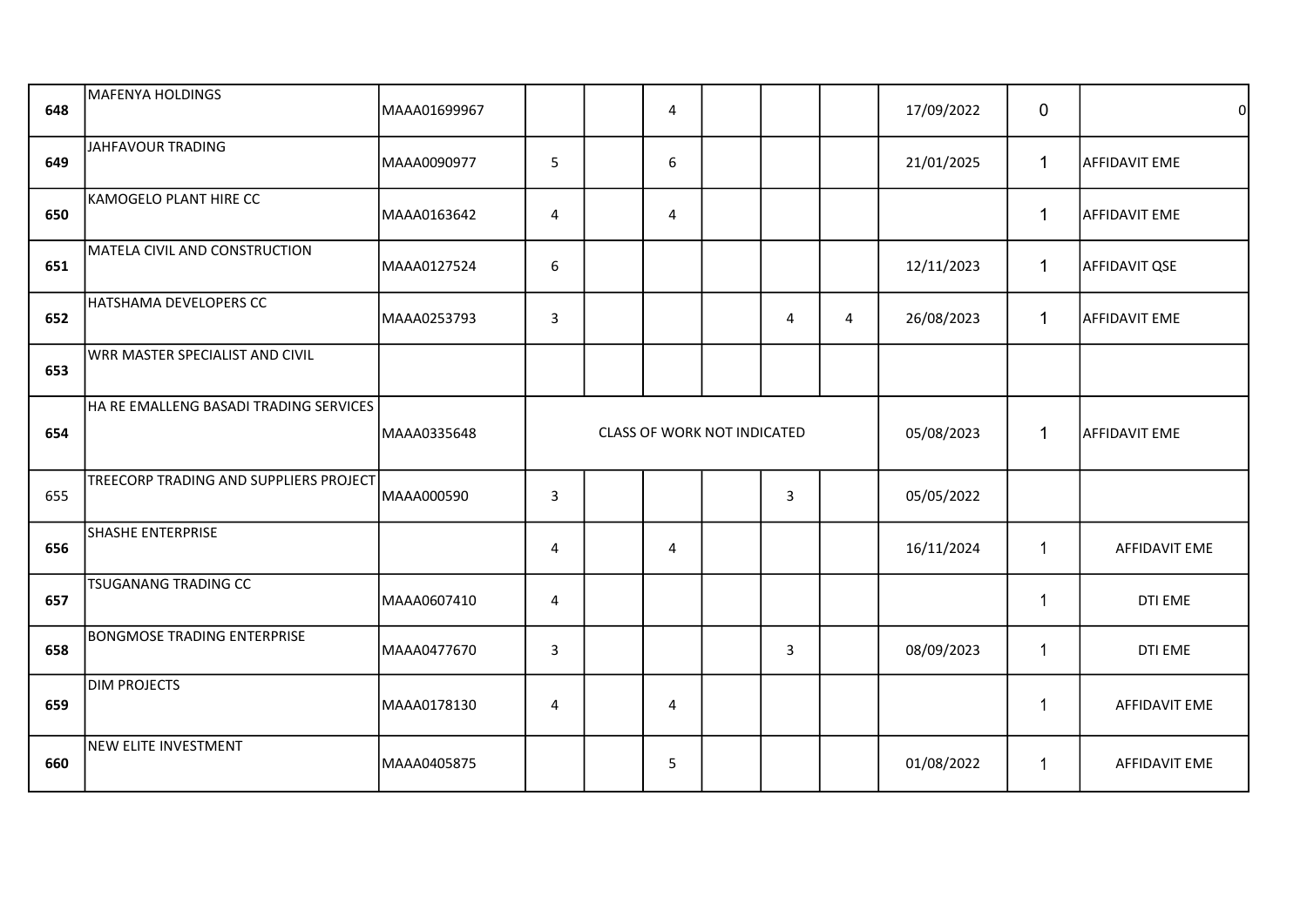| 661            | NTSHABI HOLDINGS                                  | MAAA0847122 |                  |   | 4 |  | 24/10/2022 |                | AFFIDAVIT EME        |
|----------------|---------------------------------------------------|-------------|------------------|---|---|--|------------|----------------|----------------------|
| 662            | MUNAKISI PROJECTS                                 | MAAA0419702 | $\overline{3}$   |   |   |  | 10/08/2024 | 1              | AFFIDAVIT EME        |
| 663            | TSHIYA INFRASTRUCTURE DEVELOPMENT                 | MAAA0222136 | 4                |   |   |  | 30/06/2023 | $\overline{1}$ | SANAS                |
| $664 +$<br>653 | WRR MASTER SPECIALISTS AND CIVIL                  | MAAA0148300 | 5                |   | 6 |  | 13/08/2023 | $\overline{1}$ | SANAS                |
| 665            | <b>BOLENG TRADING</b>                             | MAAA0586968 |                  |   | 6 |  | 07/03/2024 | -1             | <b>SANAS QSE</b>     |
| 666            | MHLABA HLUVUKO DEVELOPMENT AND<br><b>PROJECTS</b> | MAAA0244558 | $\boldsymbol{6}$ |   | 6 |  | 19/02/2025 | $\overline{1}$ | AFFIDAVIT EME        |
| 667            | <b>BOTLOKWA HOLDINGS</b>                          | MAAA0176450 |                  |   | 6 |  | 15/04/2022 | 1              | AFFIDAVIT QSE        |
| 668            | OWETHU CONSTRUCTION                               | MAAA0624921 | 3                |   | 3 |  | 03/03/2024 | $\overline{1}$ | <b>AFFIDAVIT EME</b> |
| 669            | <b>EVOCIOUS TRADING AND PROJECTS</b>              | MAAA0548764 | $\overline{4}$   |   | 3 |  | 17/02/2024 |                |                      |
| 670            | <b>TEN2LO SOLUTION</b>                            | MAAA0481155 | $\mathsf{3}$     | 3 |   |  | 24/11/2023 | -1             | AFFIDAVIT EME        |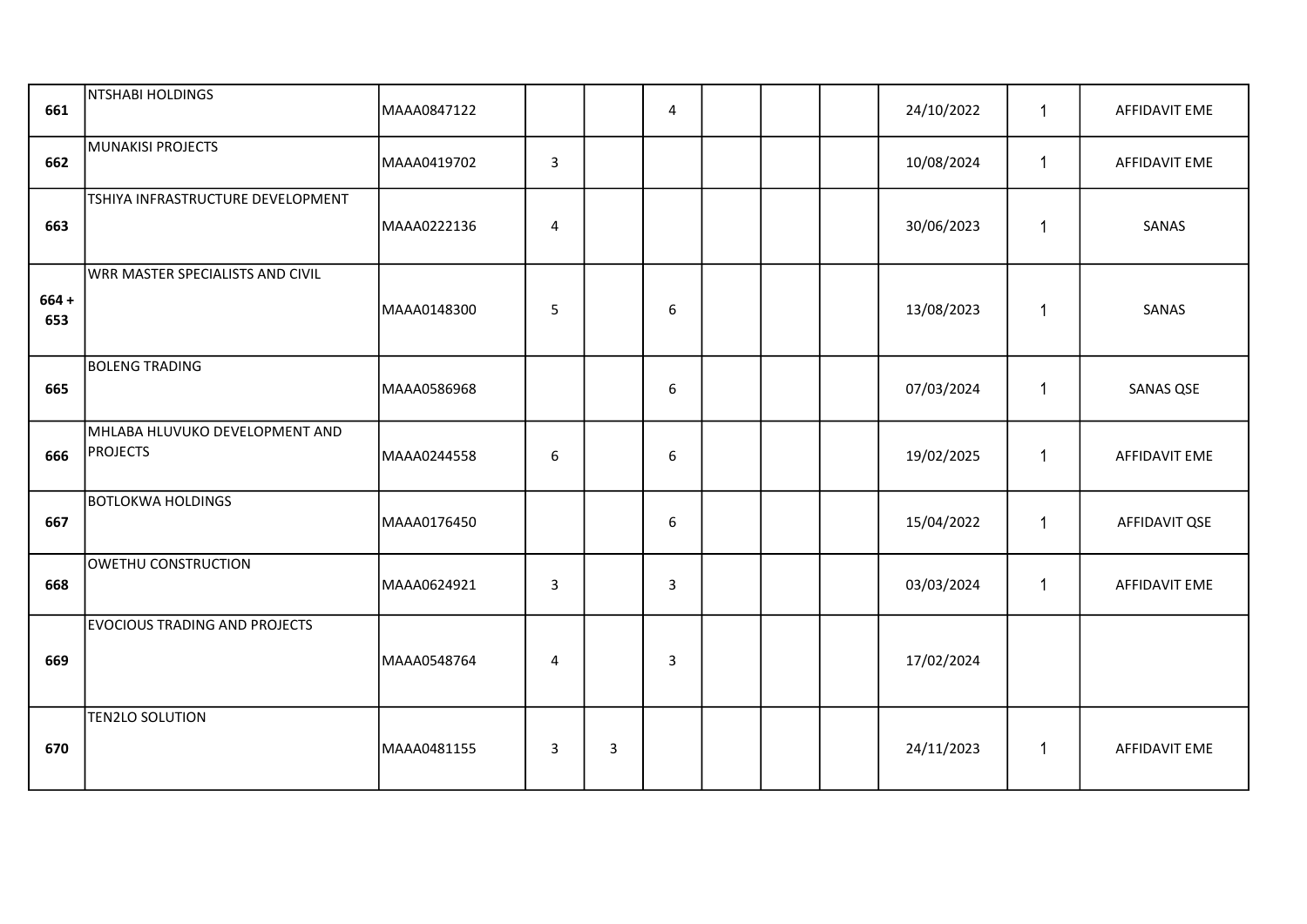| 671 | MTK 3 TRADING AND PROJECTS         | MAAA0124362              | $\overline{\mathbf{4}}$ |   | $\overline{4}$   |  | $\mathbf{3}$ | 04/11/2022                                | 1              | AFFIDAVIT EME        |
|-----|------------------------------------|--------------------------|-------------------------|---|------------------|--|--------------|-------------------------------------------|----------------|----------------------|
| 672 | KMN ENGINEERING (PTY) LTD          | MAAA0343220              | $\mathsf{3}$            |   |                  |  |              | 24/08/2024                                | $\mathbf{1}$   | AFFIDAVIT EME        |
| 673 | URBAN PLAN CONSULT                 | MAAA0054719              |                         |   | $\boldsymbol{6}$ |  |              | 19/03/2022                                | 1              | AFFIDAVIT QSE        |
| 674 | P WISE PROJECTS CC                 | MAAA0099520              | $\boldsymbol{6}$        |   |                  |  |              | 29/05/2022                                | $\overline{1}$ | SANAS                |
| 675 | <b>WEIRD INDUSTRIES CC</b>         | MAAA0043606              |                         |   | $\boldsymbol{6}$ |  |              | 26/11/2023                                | 1              | AFFIDAVIT QSE        |
| 676 | KEMPO PROJECTS                     | MAAA0116261              | 4                       |   |                  |  |              | 04/01/2024                                | 1              | <b>AFFIDAVIT EME</b> |
| 678 | NQENGELELE SITHWATHWA CONSTRUCTION | MAAA0345224              | $\overline{4}$          | 3 | 3                |  |              | 12/03/2024                                | 1              | <b>AFFIDAVIT EME</b> |
| 679 | <b>TJAKA CONTRACTORS</b>           | <b>CSD FORMS NOT ATT</b> |                         |   |                  |  |              | <b>CIDB LETTER NOT</b><br><b>ATTACHED</b> |                |                      |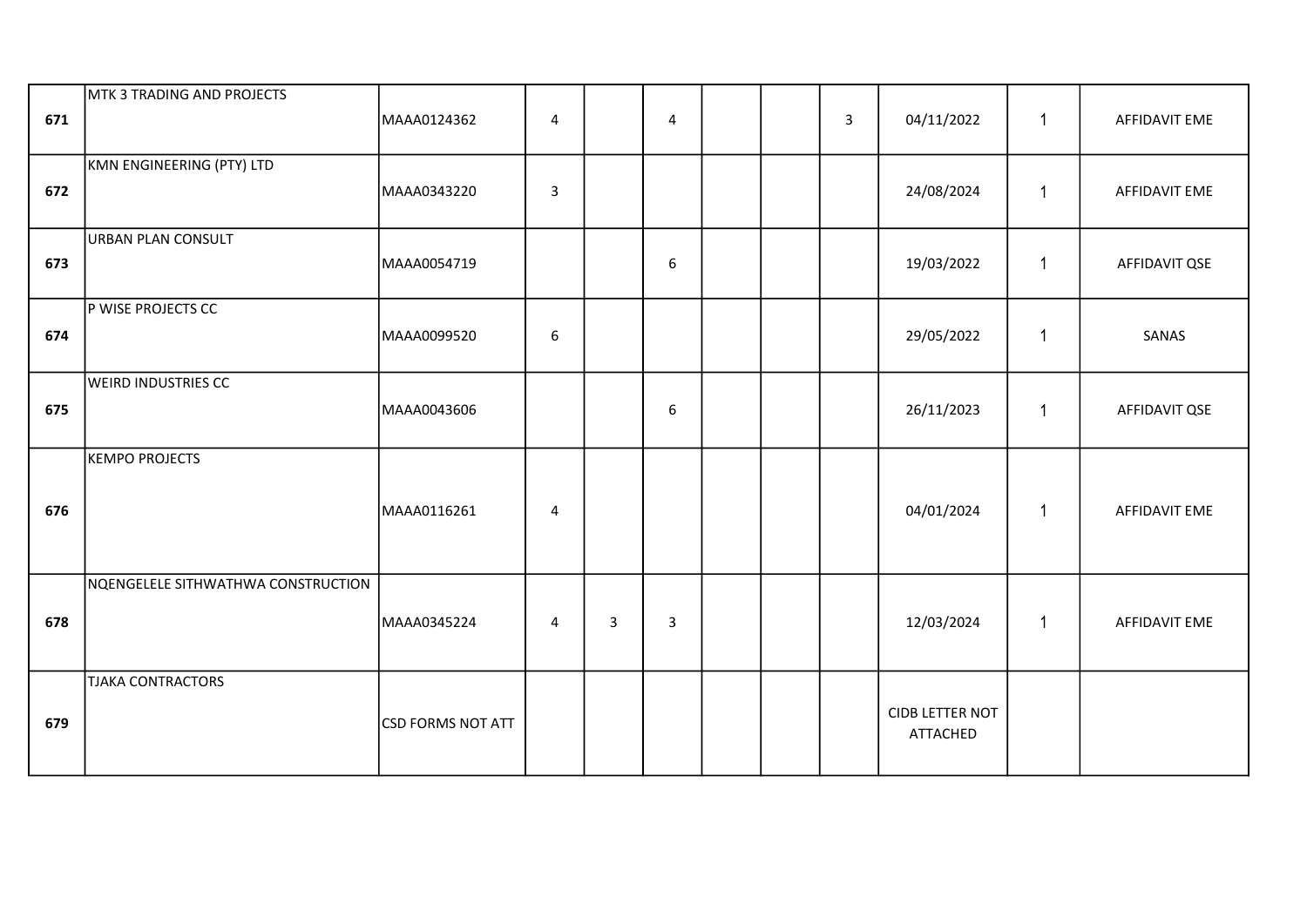| 680 | MMAKGOSE GROUP                                        | MAAA009940  | 6                |   |                  |                                    |   |                         | 03/12/2022 | $\overline{1}$ | SANAS         |
|-----|-------------------------------------------------------|-------------|------------------|---|------------------|------------------------------------|---|-------------------------|------------|----------------|---------------|
| 681 | <b>BATELINE INVESTMENT</b>                            | MAAA0194826 | $\boldsymbol{6}$ |   | 6                |                                    |   | $\overline{\mathbf{4}}$ | 25/03/2025 | $\overline{1}$ | SANAS QSE     |
| 682 | PULSE CIVIL WORKS                                     | MAAA0351654 |                  |   |                  | <b>CLASS OF WORK NOT INDICATED</b> |   |                         | 21/08/2022 | $\overline{2}$ | SANAS         |
| 683 | MATCHUME CONSTRUCTION SOLUTIONS                       | MAAA0201664 | 3                |   |                  |                                    |   |                         | 09/04/2024 | $\mathbf 1$    | AFFIDAVIT EME |
| 684 | EVELYN ROSE                                           | MAAA0013468 |                  |   |                  | <b>CLASS OF WORK NOT INDICATED</b> |   |                         | 06/02/2023 | $\overline{1}$ | AFFIDAVIT EME |
| 685 | HI TECH REFRIGERATION (PTY) LTD                       | MAAA0356166 |                  |   |                  |                                    |   | $\overline{4}$          | 24/04/2024 | $\overline{2}$ | SANAS         |
| 686 | TBS MANAGEMENT CONSULTANTS AND<br><b>PROJECTS</b>     | MAAA0101002 | $\boldsymbol{6}$ | 6 | $\boldsymbol{6}$ |                                    | 4 | 4                       | 13/02/2023 | $\overline{1}$ | AFFIDAVIT QSE |
| 687 | <b>BUHLE THANDEKA TRANSPORT AND</b><br><b>TRADING</b> | MAAA0137814 | $\boldsymbol{6}$ |   |                  |                                    |   |                         | 17/09/2022 | $\overline{1}$ | SANAS         |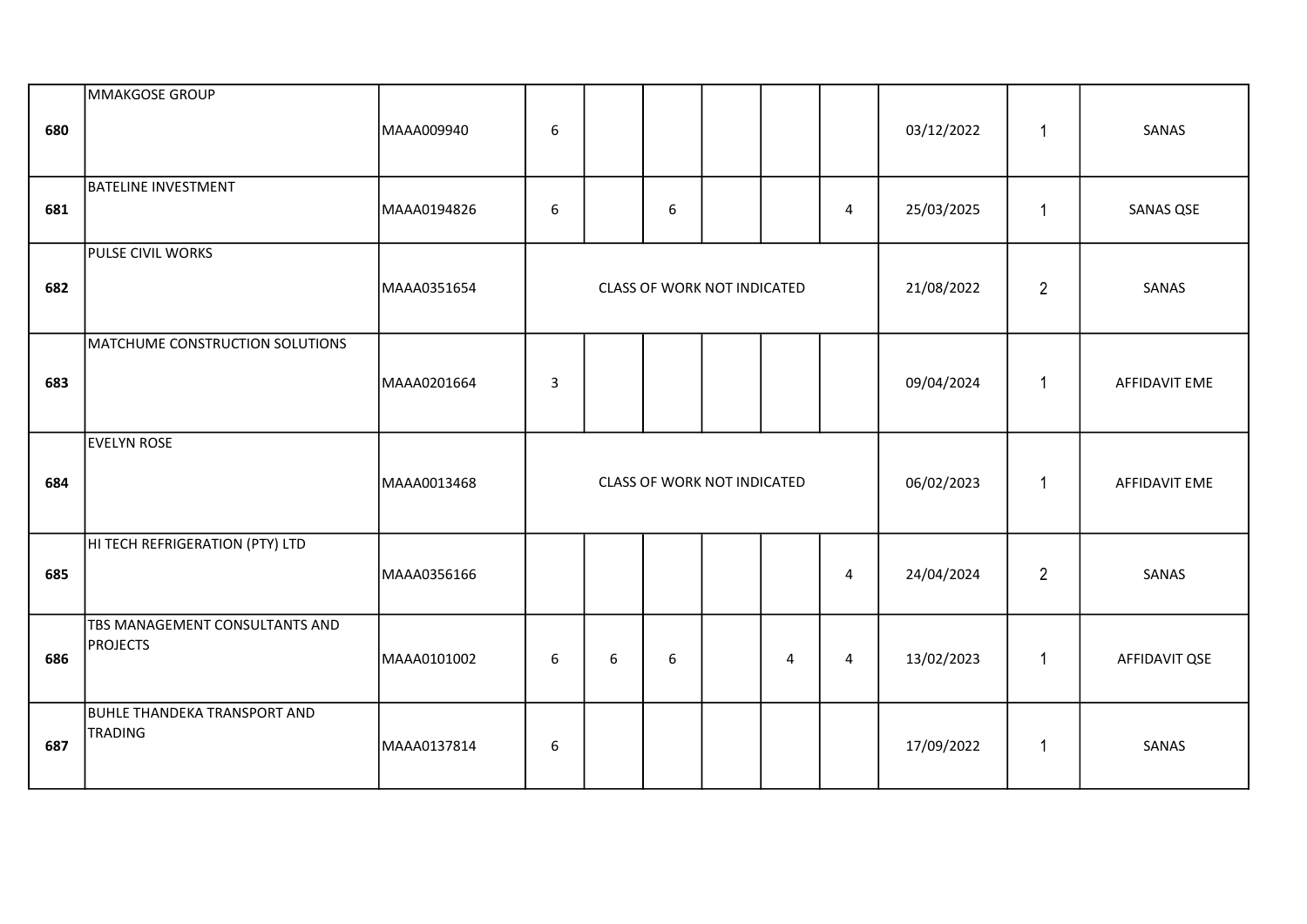| 688 | JV NTULI TRANSPORT AND TRADING                           | MAAA0137814 | $\boldsymbol{6}$ |                  |   |   | 19/02/2022 | $\mathbf{1}$   | SANAS                |
|-----|----------------------------------------------------------|-------------|------------------|------------------|---|---|------------|----------------|----------------------|
| 689 | ONGI GENERAL TRADING                                     | MAAA0365570 |                  | 6                | 4 | 4 | 08/11/2022 | $\mathbf{1}$   | SANAS QSE            |
| 690 | <b>ALL STAR INDUSTRIES</b>                               | MAAA0126457 | 6                | $\boldsymbol{6}$ |   |   | 11/01/2024 | $\mathbf{1}$   | AFFIDAVIT EME        |
| 691 | NDOSI OFFICE HOLDINGS                                    | MAAA0331096 | 6                | 6                |   |   | 25/06/2024 | $\overline{2}$ | SANAS QSE            |
| 692 | MASHININI ENTERPRISE TRUST                               | MAAA0190435 |                  | 6                |   |   | 08/06/2024 | $\overline{2}$ | SANAS                |
| 693 | <b>RYNON TRADING AND PROJECTS CC</b>                     | MAAA0459193 |                  | 6                |   |   | 04/02/2022 | $\mathbf{1}$   | <b>AFFIDAVIT EME</b> |
| 694 | NKHULULEKO PROJECT MANAGEMENT AND<br><b>CONSTRUCTION</b> | MAAA0091804 | 5                | 6                |   |   | 21/06/2023 | $\mathbf{1}$   | SANAS                |
| 695 | DOUBLE RING TRADING                                      | MAAA0308552 |                  | 6                |   |   | 08/07/2023 | $\mathbf{1}$   | SANAS                |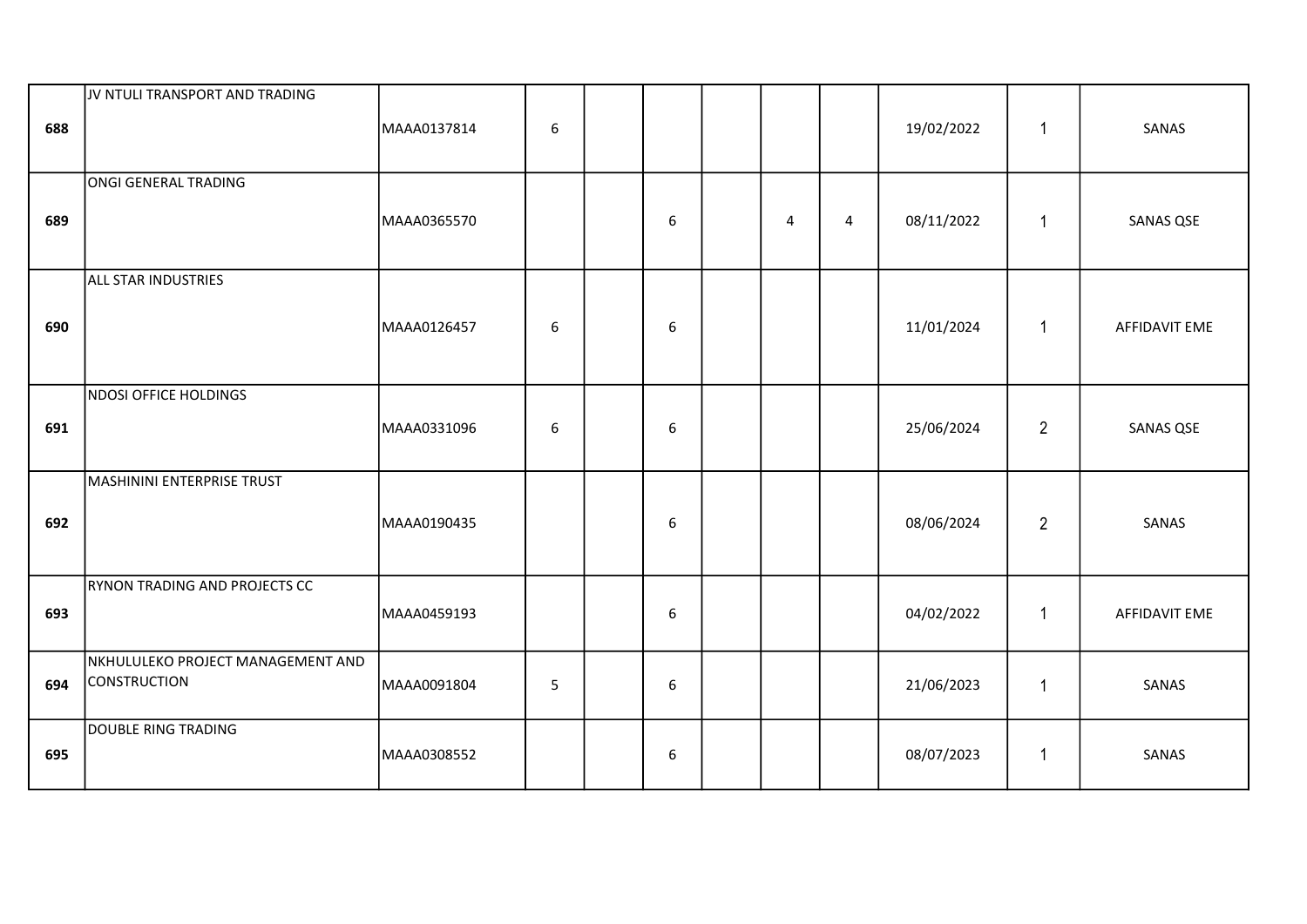| 696 | UMZULU TRADING ENTERPRISE                   | MAAA0157087  |                  | 5  |                                   |                |              |                | 02/09/2022 | 1            | SANAS                |
|-----|---------------------------------------------|--------------|------------------|----|-----------------------------------|----------------|--------------|----------------|------------|--------------|----------------------|
| 697 | NEOKING TRADING CC                          | MAAA0130897  |                  | 5  |                                   |                |              |                | 01/11/2023 | $\mathbf{1}$ | AFFIDAVIT QSE        |
| 698 | NEOWAN (PTY) LTD                            | MAAA0005981  | 6                |    |                                   |                |              |                | 18/10/2024 | $\mathbf 1$  | DTI EME              |
| 699 | <b>BA BIYA GEOMATICS AND CIVILS TRADING</b> | lMAAA0283324 | $\boldsymbol{6}$ |    |                                   |                |              |                | 12/03/2024 | $\mathbf{1}$ | SANAS QSE            |
| 700 | <b>ZIMPORT WATER SERVICES</b>               | MAAA0548763  |                  |    | <b>CLASS OFWORK NOT INDICATED</b> | 06/06/2024     | $\mathbf{1}$ | AFFIDAVIT EME  |            |              |                      |
| 701 | OSRT GROUP HOLDINGS                         | MAAA0012956  | 4                |    |                                   |                |              |                | 21/04/2023 | $\mathbf 1$  | SANAS-EME            |
| 702 | KINGKI ELECTRICAL CONTRACTOR                | MAAA0088413  | 6                | 6  |                                   |                | 4            | 4              | 19/06/2022 | $\mathbf 1$  | SANAS-<br><b>QSE</b> |
| 703 | ULUNTU DEVELOPERS                           | MAAA0132099  |                  |    | 4                                 |                |              |                | 06/07/2024 | $\mathbf{1}$ | SANAS-<br><b>EME</b> |
| 704 | GOLDEN RENO TRADING AND ROJECTS CC          | MAAA0109207  | $\overline{3}$   |    | 5                                 |                |              |                | 20/03/2023 | $\mathbf{1}$ | DTI-EME              |
| 705 | NGULUKUDELA DEVELOPMENT CC                  | MAAA0507487  | 5                |    | 3                                 |                | 3            | 3              | 26/08/2024 | $\mathbf{1}$ | SWORN AFFIDAVIT-EME  |
| 706 | CORPCLO 1189 CC                             | MAAA0635031  | 3                |    | 5                                 |                |              |                | 15/11/2021 | $\mathbf{1}$ | SWORN AFFIDAVIT-EME  |
| 707 | <b>EMCAF ENGINEERING (PTY) LTD</b>          | MAAA0441318  | 6                |    |                                   |                |              |                | 26/08/2023 | $\mathbf{1}$ | SANAS                |
| 708 | RAKGAJANA TRADING ENTERPRISE                | MAAA0075622  | $\mathsf{3}$     |    | 4                                 |                | 4            | $\overline{4}$ | 15/07/2024 | $\mathbf{1}$ | SWORN AFFIDAVIT-QSE  |
| 709 | <b>AYANDAN PROJECTS AND SUPPLY</b>          | MAAA0878412  | 3                |    |                                   |                |              |                | 09/03/2024 | $\mathbf{1}$ | SWORN AFFIDAVIT-EME  |
| 710 | <b>CRAVEN KOENA TRADING</b>                 | MAAA0377694  | 3                |    | 3                                 | $\overline{4}$ |              |                | 19/03/2023 | 1.           | SWORN AFFIDAVIT-EME  |
| 711 | <b>HWBL CIVILS</b>                          | MAAA0172389  | 5                |    | 4                                 |                |              |                | 29/05/2023 | $\mathbf{1}$ | SWORN AFFIDAVIT-QSE  |
| 712 | MALEBOTI CONSTRUCTION                       | MAAA0273444  | 6                | 5? | 6                                 | 3?             |              |                | 20/11/2022 | $\mathbf{1}$ | AFFIDAVIT-EME        |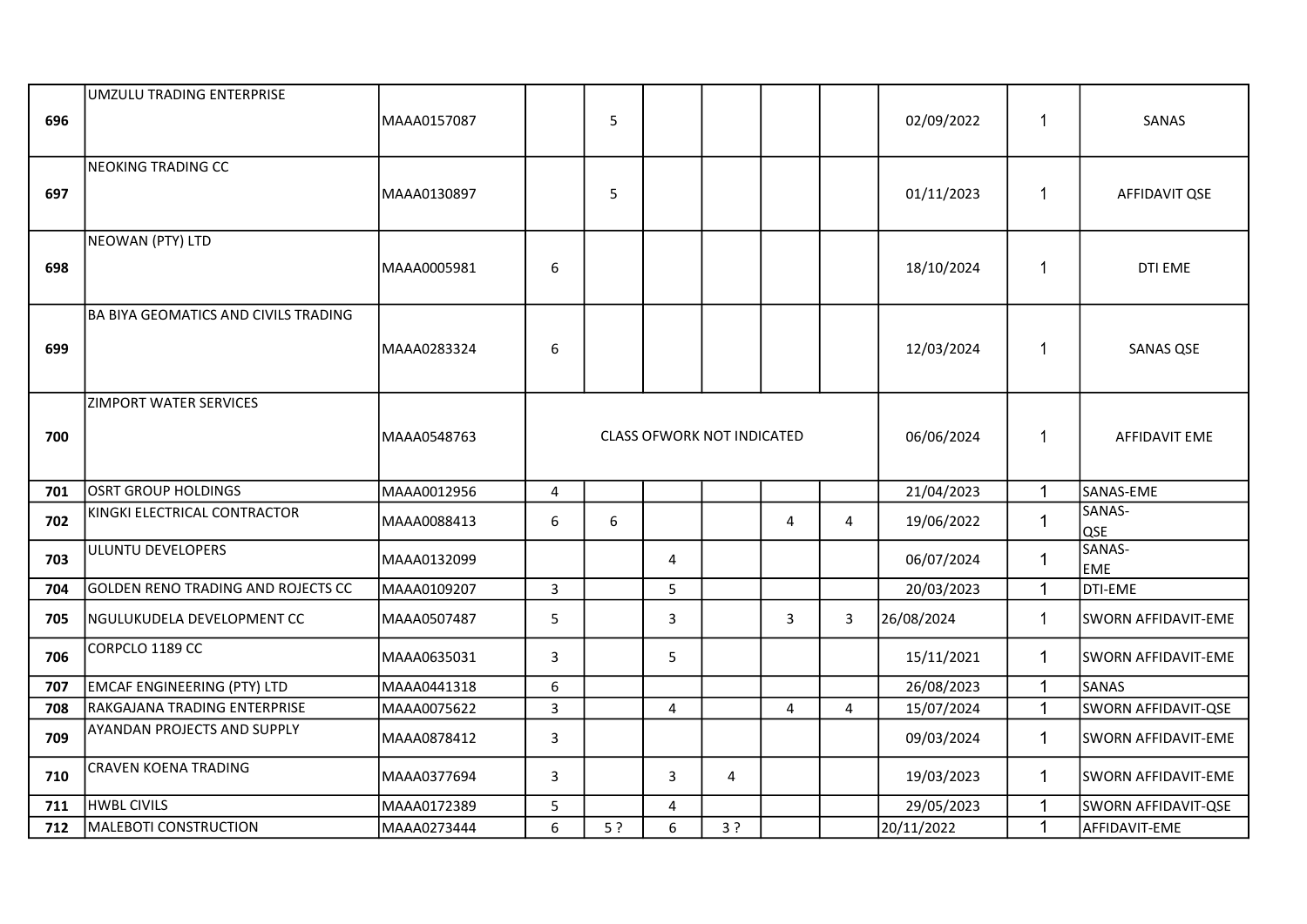| 713 | TOP ROCK CONSTRUCTION (PTY)LTD                 | MAAA0049540 | $\overline{4}$   |   |                |  | 29/11/2022 | $\overline{2}$ | SANAS-QSE      |
|-----|------------------------------------------------|-------------|------------------|---|----------------|--|------------|----------------|----------------|
| 714 | MATHOTHOKHA TRADING                            | MAAA0278709 | 6                | 5 | 6              |  | 22/10/2022 | $\mathbf{1}$   | AFFIDAVIT-EME  |
| 715 | MASESI BUILDING AND CIVIL CONSTRUCTION         | MAAA0366352 |                  |   | $\overline{4}$ |  | 16/04/2024 | $\mathbf{1}$   | AFFIDAVIT-EME  |
| 716 | VAMBANE PROJECTS (PTY) LTD                     | MAAA0664263 | $\overline{3}$   |   | 3              |  | 26/09/2024 | $\mathbf{1}$   | AFFIDAVIT-EME  |
| 717 | AMANDLOVU CONSULTANT AND SERVICES<br>(PTY) LTD | MAAA0939446 | 3                |   |                |  | 21/12/2023 | $\mathbf{1}$   | AFFIDAVIT-EME  |
| 718 | THEPE GENERAL TRADING (PTY) LTD                | MAAA0023186 | $\overline{4}$   |   |                |  | 25/02/2023 | $\mathbf{1}$   | AFFIDAVIT-EME  |
| 719 | RISHUMBA TRADING ENTERPRISE.                   | MAAA0055359 | 4                |   |                |  | 05/11/2022 | 1              | <b>DTI-EME</b> |
| 720 | MAHLOGO WA PHELADI TRADING (PTY) LTD           | MAAA0126028 | $\boldsymbol{6}$ |   |                |  | 30/09/2023 | $\mathbf{1}$   | AFFIDAVIT-EME  |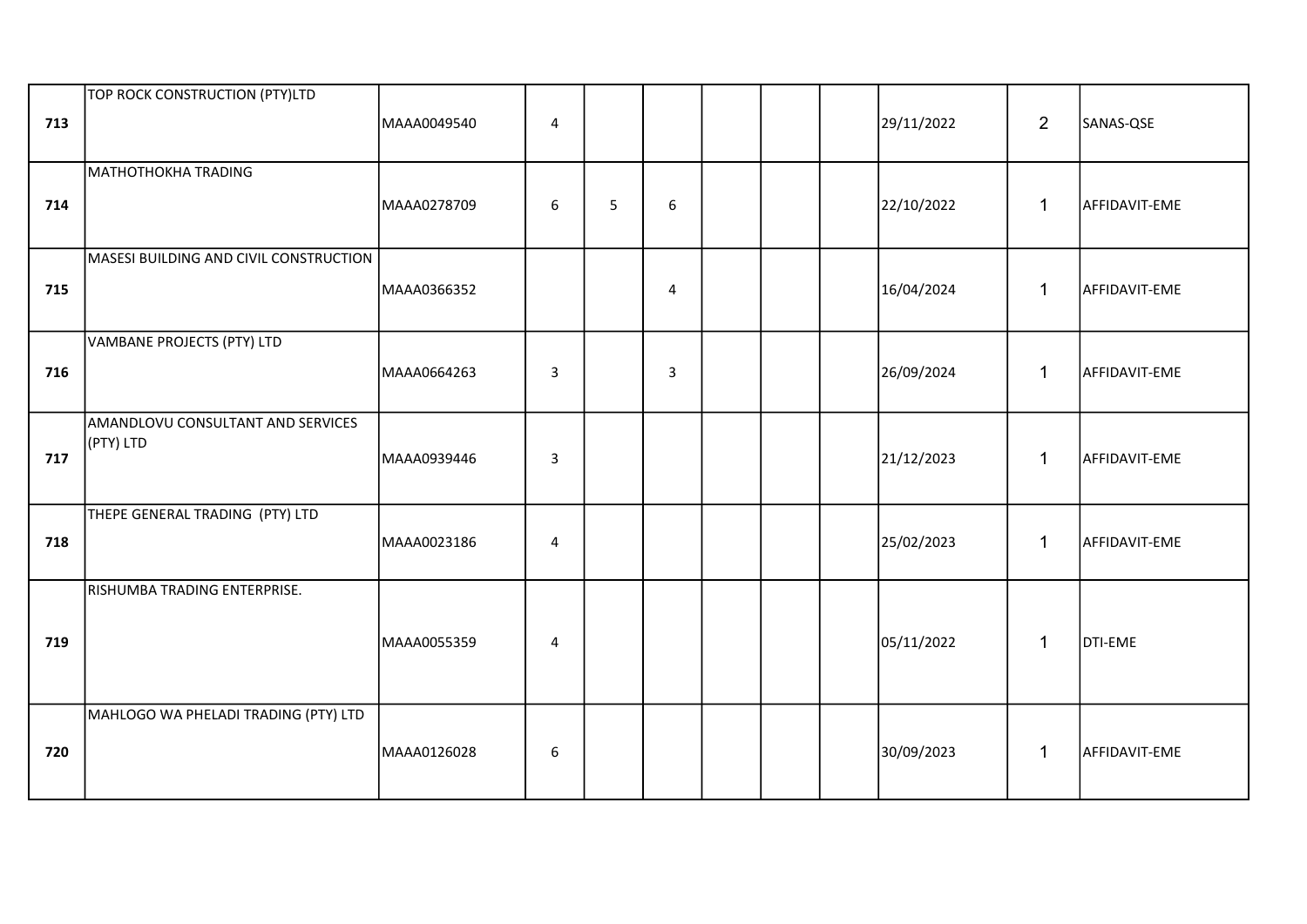| 721 | WKS HOLDINGS (PTY) LTD            | MAAA0863530 | 6              | 6                |   | 4 | 30/08/2024 | $\mathbf{1}$ | AFFIDAVIT-EME |
|-----|-----------------------------------|-------------|----------------|------------------|---|---|------------|--------------|---------------|
| 722 | LEANOGRACE CONSTRUCTION (PTY) LTD | MAAA0013133 | 5              | 5                |   |   | 08/12/2023 | $\mathbf{1}$ | DTI-EME       |
| 723 | RAPATSA CONSTRUCTION AND PROJECTS | MAAA0049083 | $\overline{4}$ |                  |   |   | 13/08/2022 | $\mathbf{1}$ | AFFIDAVIT-EME |
| 724 | BLACK EAGLE INVESTMENTS (PTY) LTD | MAAA0203115 | 5              |                  |   |   | 26/08/2023 | $\mathbf{1}$ | AFFIDAVIT-EME |
| 725 | THENGA HOLDINGS (PTY) LTD         | MAAA0090039 |                | $\boldsymbol{6}$ |   |   | 29/01/2022 | $\mathbf{1}$ | SANAS         |
| 726 | <b>GABSANE HOLDINGS</b>           | MAAA0448811 | $\mathbf{3}$   |                  |   |   | 08/09/2023 | $\mathbf{1}$ | AFFIDAVIT-EME |
| 727 | COLMAB ELECTRICAL CC              | MAAA0015755 |                |                  | 3 |   | 07/05/2022 | $\mathbf{1}$ | AFFIDAVIT-EME |
| 728 | REMOTHAMO CONSTRUCTION (PTY)LTD   | MAAA0470119 | 4              |                  |   |   | 02/08/2022 | $\mathbf{1}$ | AFFIDAVIT-EME |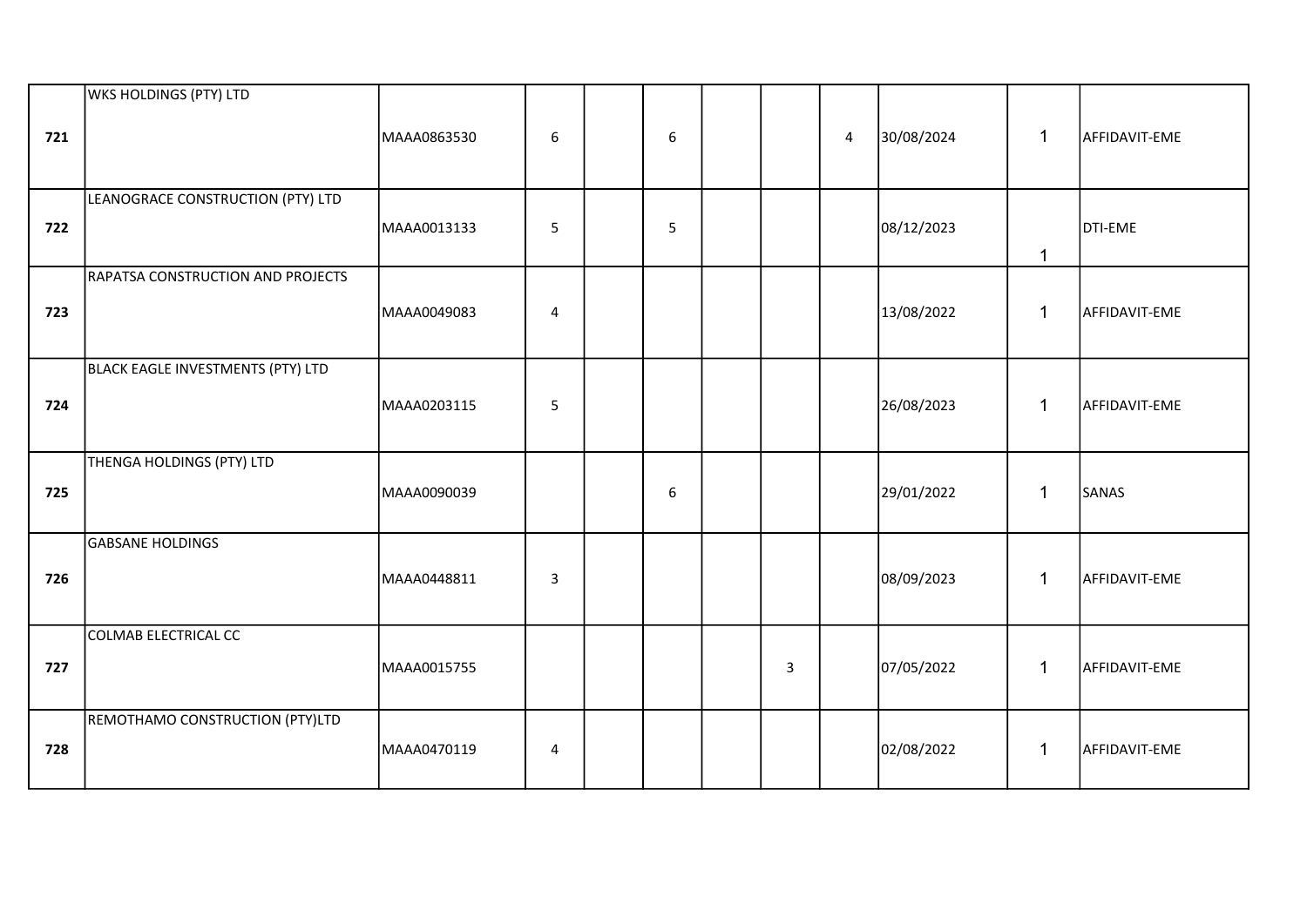| 729 | <b>BERAKHAH TRADING</b>                | MAAA0330271 | 4            |                | 5 |   |   | 19/12/2022 | $\mathbf{1}$             | AFFIDAVIT-EME               |
|-----|----------------------------------------|-------------|--------------|----------------|---|---|---|------------|--------------------------|-----------------------------|
| 730 | WOMEN ON EDGE CIVIL CONTRACTORS        | MAAA0109159 | 4            |                | 4 |   |   | 17/09/2022 | <b>NOT</b><br><b>TED</b> | <b>INDICA</b> AFFIDAVIT-EME |
| 731 | <b>BLACK CHERRY TRADING ENTERPRISE</b> | MAAA0111503 | 6            | $\overline{4}$ | 6 |   |   | 19/11/2022 | $\mathbf{1}$             | SANAS-QSE                   |
| 732 | LEAFY SPACE (PTY) LTD                  | MAAA0105428 |              |                | 6 |   |   | 28/02/2024 | $\mathbf{1}$             | SANAS-QSE                   |
| 733 | MOLEMI BECKFORD (PTY) LTD              | MAAA0330635 |              |                | 3 |   |   | 14/11/2022 | $\mathbf{1}$             | AFFIDAVIT-QSE               |
| 734 | <b>TOP TEN TECHNOLOGY</b>              | MAAA0079245 | $\mathbf{3}$ | $\mathbf{3}$   |   | 3 | 3 | 04/07/2023 | $\mathbf{1}$             | AFFIDAVIT-EME               |
| 735 | SEDTRADE (PTY) LTD                     | MAAA0000685 |              | 5              |   |   |   | 29/05/2022 | $\mathbf{1}$             | SANAS-                      |
| 736 | ROWCO 121 CC                           | MAAA0029189 | 4            |                |   |   |   | 15/10/2023 | $\mathbf{1}$             | AFFIDAVIT-EME               |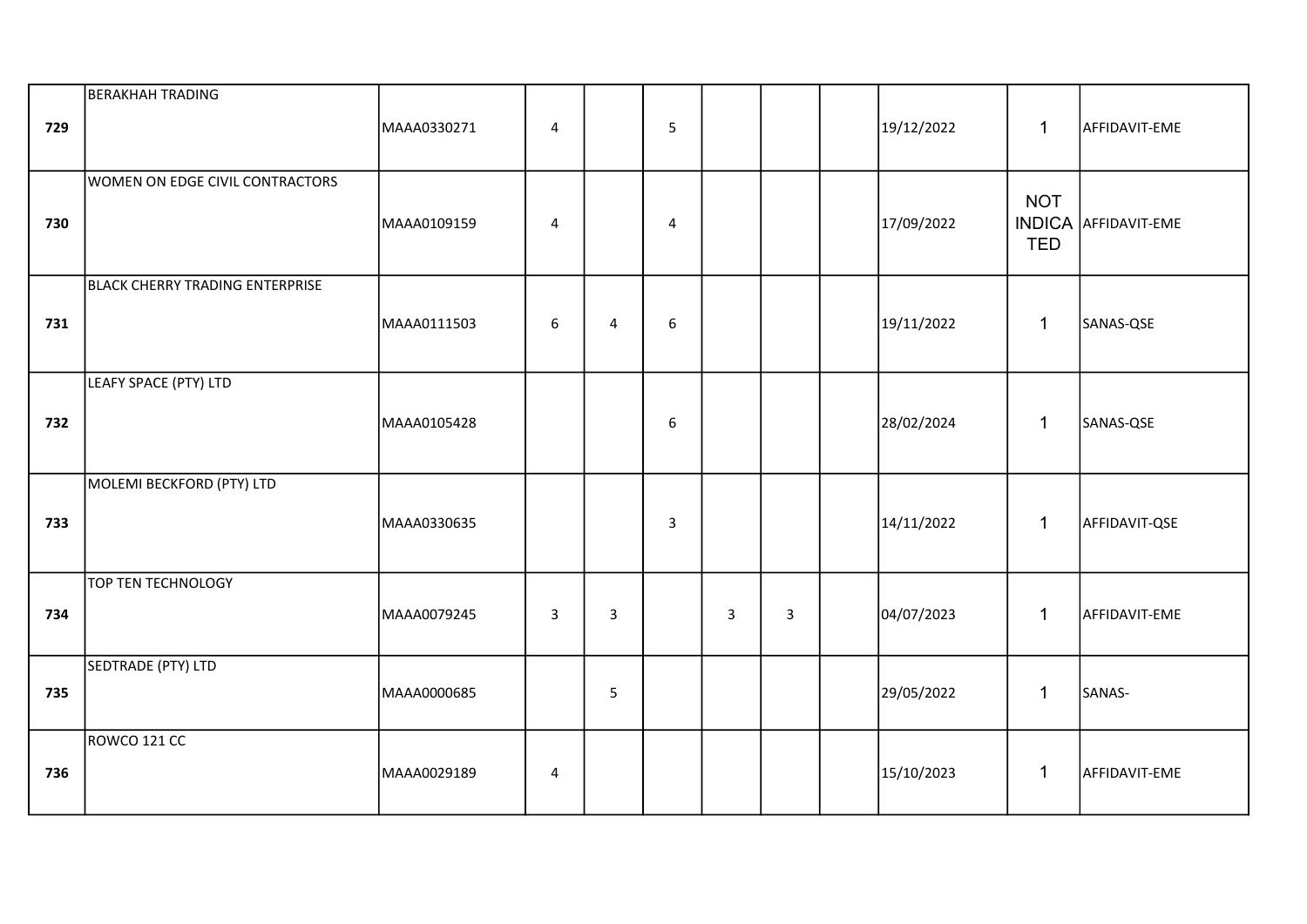| 737 | <b>SELBY CONSTRUCTION</b>                                  | MAAA0599022 | 6                       | 6 | 6  |   | 4 | 15/10/2023 | $\mathbf{1}$   | SANAS         |
|-----|------------------------------------------------------------|-------------|-------------------------|---|----|---|---|------------|----------------|---------------|
| 738 | <b>AFRIPOINT SOLUTION</b>                                  | MAAA1166921 | $\overline{4}$          |   |    |   |   | 09/10/2023 | $\mathbf{1}$   | AFFIDAVIT-EME |
| 739 | ABRAM MASHEGO CONSTRUCTION AND<br><b>MAINTENANCE WORKS</b> | MAAA0216547 |                         |   | 6  |   |   | 04/10/2024 | $\mathbf{1}$   | SANAS-        |
| 740 | 472 STUDIO CONSTRUCTION                                    | MAAA0803668 | $\overline{3}$          |   |    |   |   | 30/08/2024 | $\mathbf{1}$   | AFFIDAVIT-EME |
| 741 | NONTEMBISO PROJECTS                                        | MAAA0081463 | $\overline{\mathbf{4}}$ | 5 | 6  |   |   | 19/02/2022 | $\mathbf{1}$   | AFFIDAVIT-EME |
| 742 | PHIPHI TRADING PROJECTS                                    | MAAA0158077 | 6                       |   |    |   |   | 17/11/2023 | 1              | DTI-EME       |
| 743 | <b>SB DELIVERY SERVICES</b>                                | MAAA0032480 | 5                       |   |    |   |   | 08/10/2022 | $\overline{0}$ | DTI-EME       |
| 744 | THAKAMPHA14                                                | MAAA0821927 |                         |   | 3? |   |   | 12/09/2022 | $\mathbf{1}$   | AFFIDAVIT-EME |
| 745 | KATLI KATLI BUSINESS ENTERPRISE                            | MAAA0126035 | $\mathbf{3}$            |   |    | 3 |   | 21/04/2023 | $\mathbf{1}$   | AFFIDAVIT-QSE |
| 746 | TSHIDUMO PROJECTS                                          | MAAA0105940 | 3                       |   | 5  |   |   | 17/09/2022 | $\mathbf{1}$   | AFFIDAVIT-EME |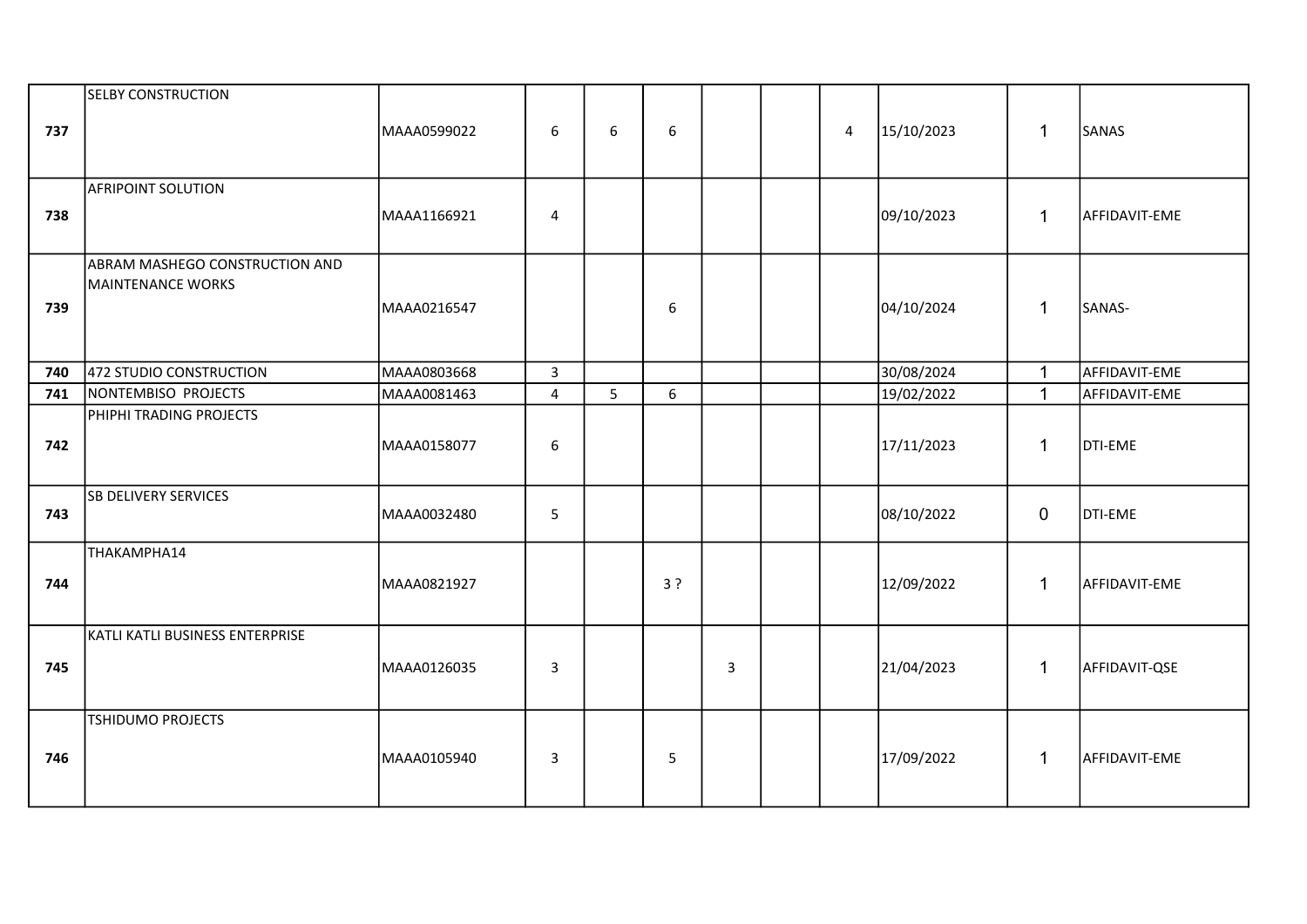| 747 | G SHEKWA TRADING ENTERPRISE                       | MAAA0141609 |                  |    | 5                               |    |  | 17/09/2022 | $\mathbf{1}$ | AFFIDAVIT-EME |
|-----|---------------------------------------------------|-------------|------------------|----|---------------------------------|----|--|------------|--------------|---------------|
| 748 | MBELENGWA CIVIL AND MECHANICAL<br><b>SERVICES</b> | MAAA0039527 | 6                | 3? |                                 | 3? |  | 22/06/2023 | $\mathbf{1}$ | AFFIDAVIT-    |
| 749 | ZABEST PROPERTIES (PTY) LTD                       | MAAA1050738 |                  | 6  |                                 |    |  | 14/05/2024 | $\mathbf 1$  | SANAS-QSE     |
| 750 | VUTA HOLDINGS (PTY) LTD                           | MAAA0916036 |                  | 6  |                                 |    |  | 18/01/2025 | $\mathbf{1}$ | AFFIDAVIT-EME |
| 751 | MIH PROJECTS (PTY) LTD                            | MAAA0165820 | $\boldsymbol{6}$ |    | 6                               |    |  | 03/11/2024 | $\mathbf{1}$ | AFFIDAVIT-QSE |
| 752 | LELOBA BRIGHT TRADING                             | MAAA0039377 |                  | 6  | $\boldsymbol{6}$                |    |  | 03/03/2024 | $\mathbf 1$  | SANAS         |
| 753 | <b>SYDWORX PROJECTS</b>                           | MAAA0040584 | 4                |    |                                 |    |  | 29/11/2024 | $\mathbf 1$  | AFFIDAVIT     |
| 754 | <b>BESTILL HOLDINGS</b>                           | MAAA0393128 |                  |    | <b>CLASS OF WORK NOT MARKED</b> |    |  | 29/05/2023 | $\mathbf{1}$ | AFFIDAVIT-QSE |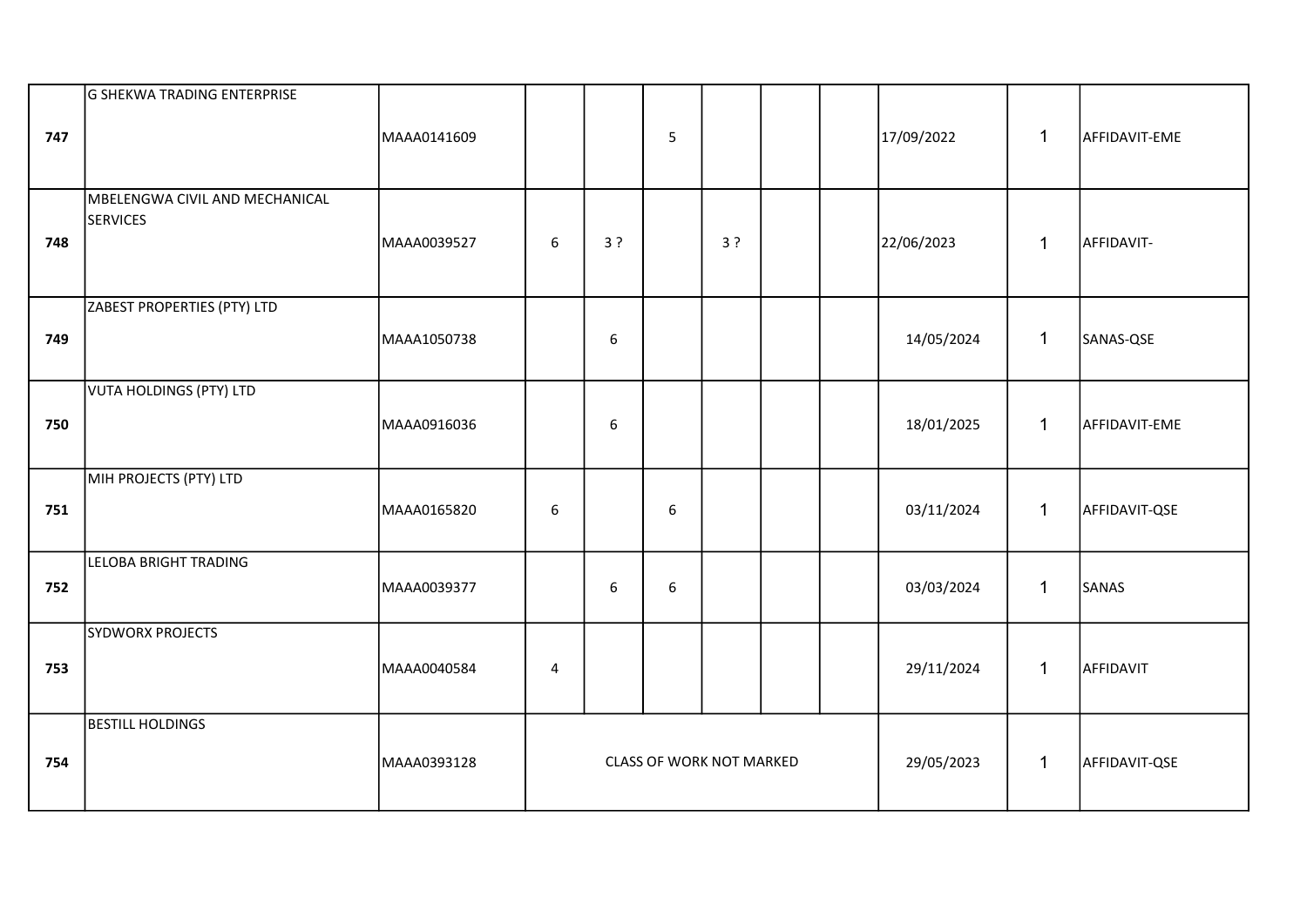| 755 | PHOLALA TRADING                           | MAAA0285864 | $\overline{\mathbf{3}}$ |   |                |   |              | 06/04/2024 | $\mathbf{1}$   | AFFIDAVIT-EME           |
|-----|-------------------------------------------|-------------|-------------------------|---|----------------|---|--------------|------------|----------------|-------------------------|
| 756 | KUARA (PTY) LTD                           | MAAA0241890 | $\mathbf{3}$            |   |                | 3 |              | 05/08/2023 | $\mathbf{1}$   | AFFIDAVIT-EME           |
| 757 | KHANYA LESEDI TRADING                     | MAAA0114201 | $\overline{4}$          | 4 |                |   |              | 11/10/2024 | $\mathbf{1}$   | AFFIDAVIT-EME           |
| 758 | BLACK EAGLE INVESTMENTS (PTY) LTD         | MAAA0437931 |                         |   |                |   | $\mathbf{3}$ | 26/08/2023 | $\mathbf{1}$   | AFFIDAVIT-EME           |
| 759 | <b>BIG 5 NEWLIFE BUILDING CONSTUCTION</b> | MAAA0101037 |                         |   | 5              |   |              | 20/08/2024 | $\overline{2}$ | SANAS                   |
| 760 | <b>BLACK CRANE PROJECTS</b>               | MAAA0880539 | 4                       |   |                |   |              | 25/06/2022 | $\mathbf{1}$   | AFFIDAVIT-EME           |
| 761 | SEBATSI (PTY) LTD                         | MAAA0408295 | $\overline{\mathbf{3}}$ |   |                |   |              | 28/08/2024 | $\mathbf{1}$   | <b>INCORRECT FORMAT</b> |
| 762 | RASKO TRADING (PTY) LTD                   | MAAA0766642 |                         |   | $\overline{4}$ |   |              | 24/04/2022 | $\mathbf{1}$   | AFFIDAVIT-EME           |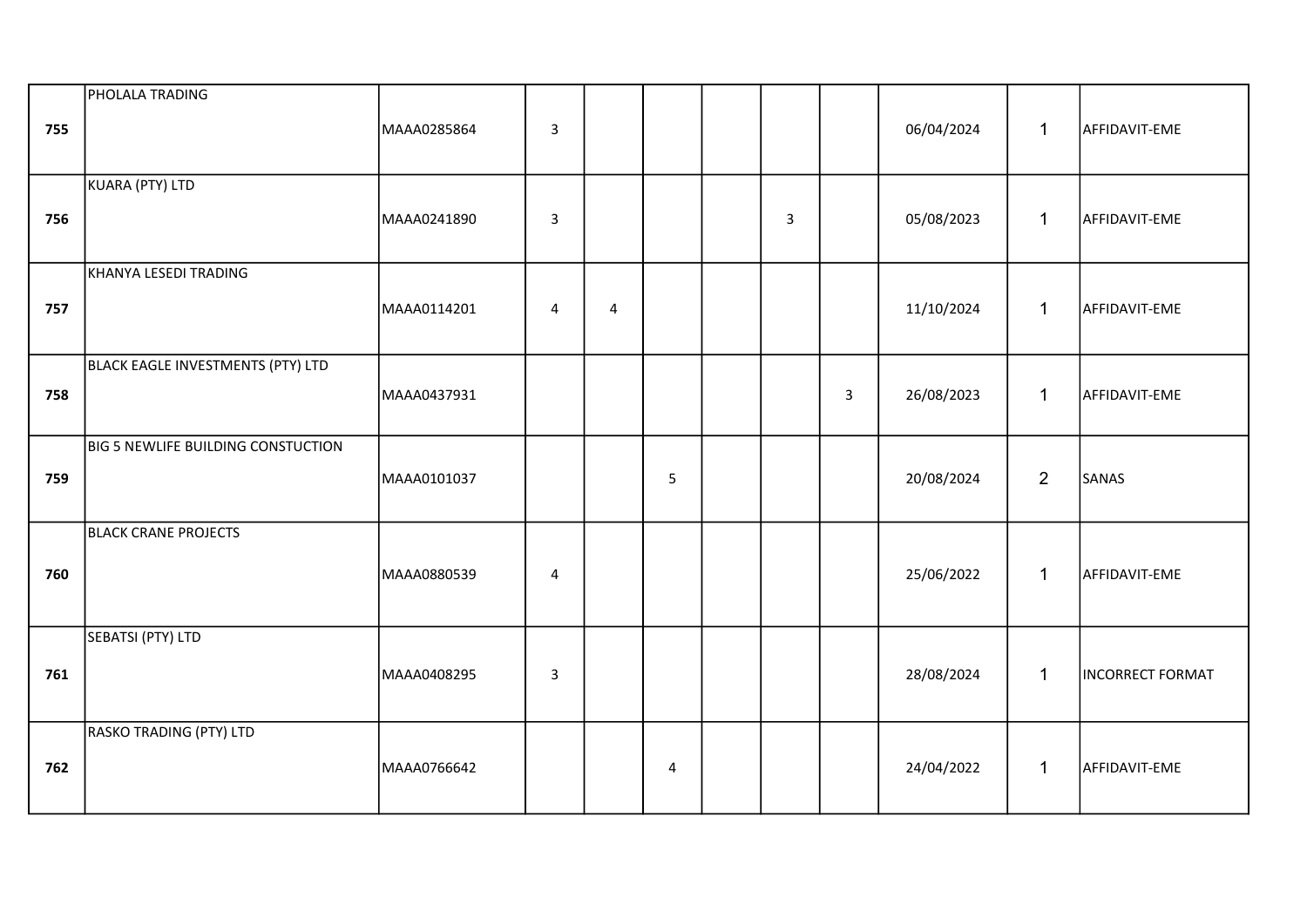| 763 | XIHLALA TRADING SOLUTION                    | MAAA0175272 | 5              |   | 4              |   |                | 09/04/2022 | $\mathbf{1}$             | AFFIDAVIT-EME               |
|-----|---------------------------------------------|-------------|----------------|---|----------------|---|----------------|------------|--------------------------|-----------------------------|
| 764 | PRO-POWER GROUP (PTY) LTD                   | MAAA0023068 |                | 5 |                |   | $\mathsf{3}$   | 11/12/2023 | $\mathbf{1}$             | SANAS                       |
| 765 | FOCUS POWER ENGINEERIING (PTY) LTD          | MAAA0318501 |                |   | $\overline{4}$ |   |                | 17/04/2024 | $\overline{2}$           | AFFIDAVIT-EME               |
| 766 | RUWACON (PTY) LTD                           | MAAA0002920 |                |   | $6\phantom{1}$ |   |                | 03/04/2024 | $\mathbf{1}$             | SANAS                       |
| 767 | LAKHENATHI GROUP (PTY) LTD                  | MAAA0496732 | $\overline{3}$ |   | $\overline{3}$ |   |                | 21/11/2023 | <b>NOT</b><br><b>TED</b> | <b>INDICA AFFIDAVIT-EME</b> |
| 768 | NHLARHU TRADING ENTERPRISE                  | MAAA0461189 | $\overline{4}$ |   | $\overline{4}$ | 3 | $\overline{3}$ | 21/02/2021 | $\mathbf{1}$             | AFFIDAVIT-EME               |
| 769 | TLHOLO A RE KOPANENG & TSHEPI LE KAMO<br>JV |             |                |   |                |   |                |            |                          |                             |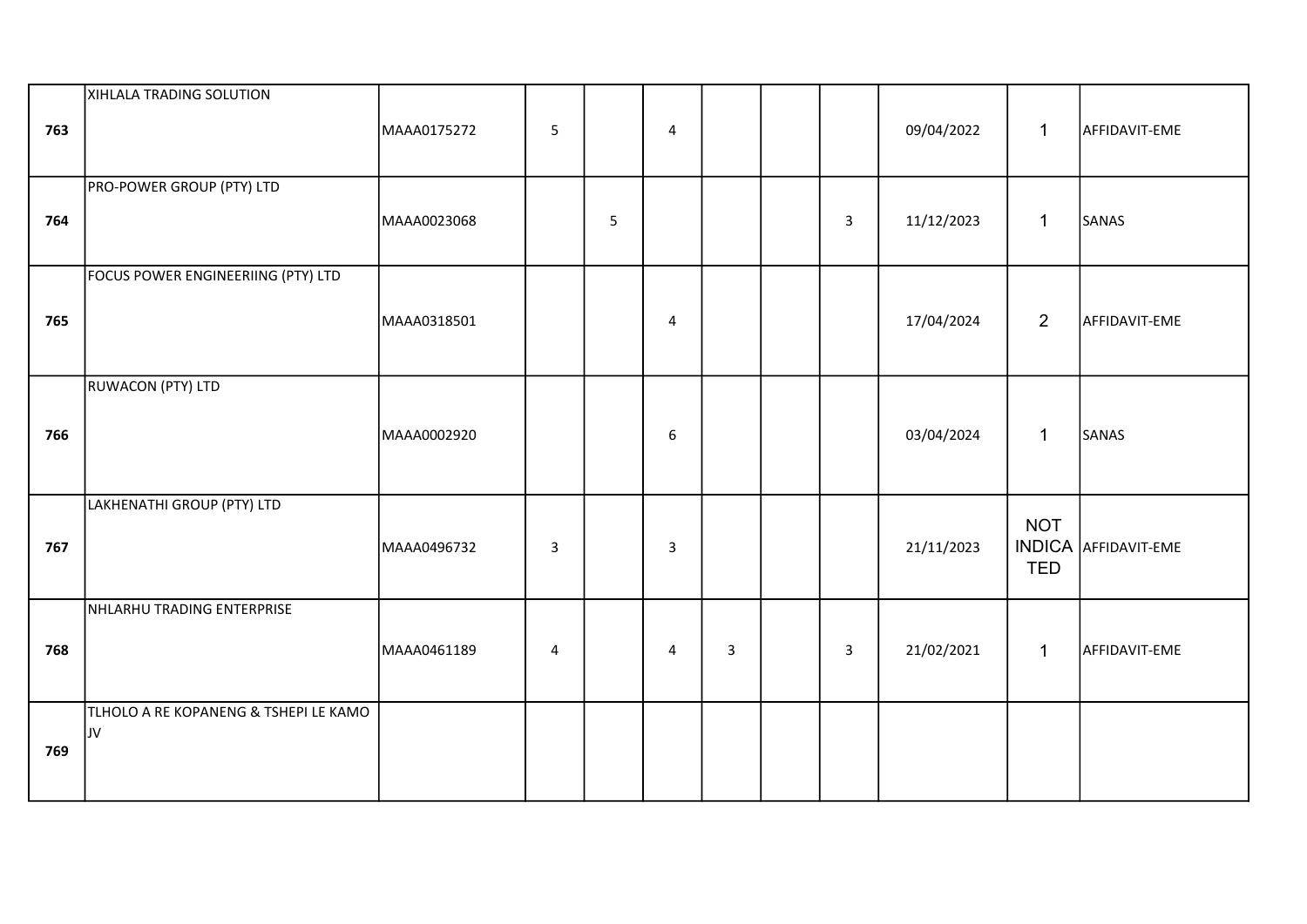| 770 | KHULE DKS TRADING ENTERPRISE                        | MAAA0062896 |                |                | $\overline{4}$ | $\overline{4}$ | 29/05/2022 | $\mathbf{1}$ | AFFIDAVIT-EME |
|-----|-----------------------------------------------------|-------------|----------------|----------------|----------------|----------------|------------|--------------|---------------|
| 771 | ANNABEL ANAJUA GROUP                                | MAAA0477073 | 6              | $6\phantom{1}$ |                | $\overline{4}$ | 15/09/2023 | $\mathbf{1}$ | SANAS-EME     |
| 772 | PULE-PILANE TRADING AND PROJECTS                    | MAAA0056699 | $\mathsf 3$    |                |                |                | 16/03/2024 | $\mathbf{1}$ | AFFIDAVIT-EME |
| 773 | IF NOT WHY NOT                                      | MAAA0128824 | $\overline{4}$ |                |                |                | 17/09/2023 | $\mathbf{1}$ | AFFIDAVIT-EME |
| 774 | PK FINANCIAL CONSULTANTS                            | MAAA0178633 | 4              |                |                |                | 28/03/2024 | $\mathbf{1}$ | AFFIDAVIT-QSE |
| 775 | <b>MASHI SOLUTIONS</b>                              | MAAA0477917 | $\overline{4}$ |                |                |                | 23/03/2024 | $\mathbf{1}$ | AFFIDAVIT-EME |
| 776 | NU ERA LOGISTICS                                    | MAAA0130144 | 6              | 6              | $\overline{4}$ | $\overline{4}$ | 17/11/2024 | $\mathbf{1}$ | AFFIDAVIT-EME |
| 777 | TLONG RE TSWELENG PELE TRADING<br><b>ENTERPRISE</b> | MAAA0142879 | $\overline{3}$ |                |                |                | 30/04/2022 | $\mathbf{1}$ | AFFIDAVIT-QSE |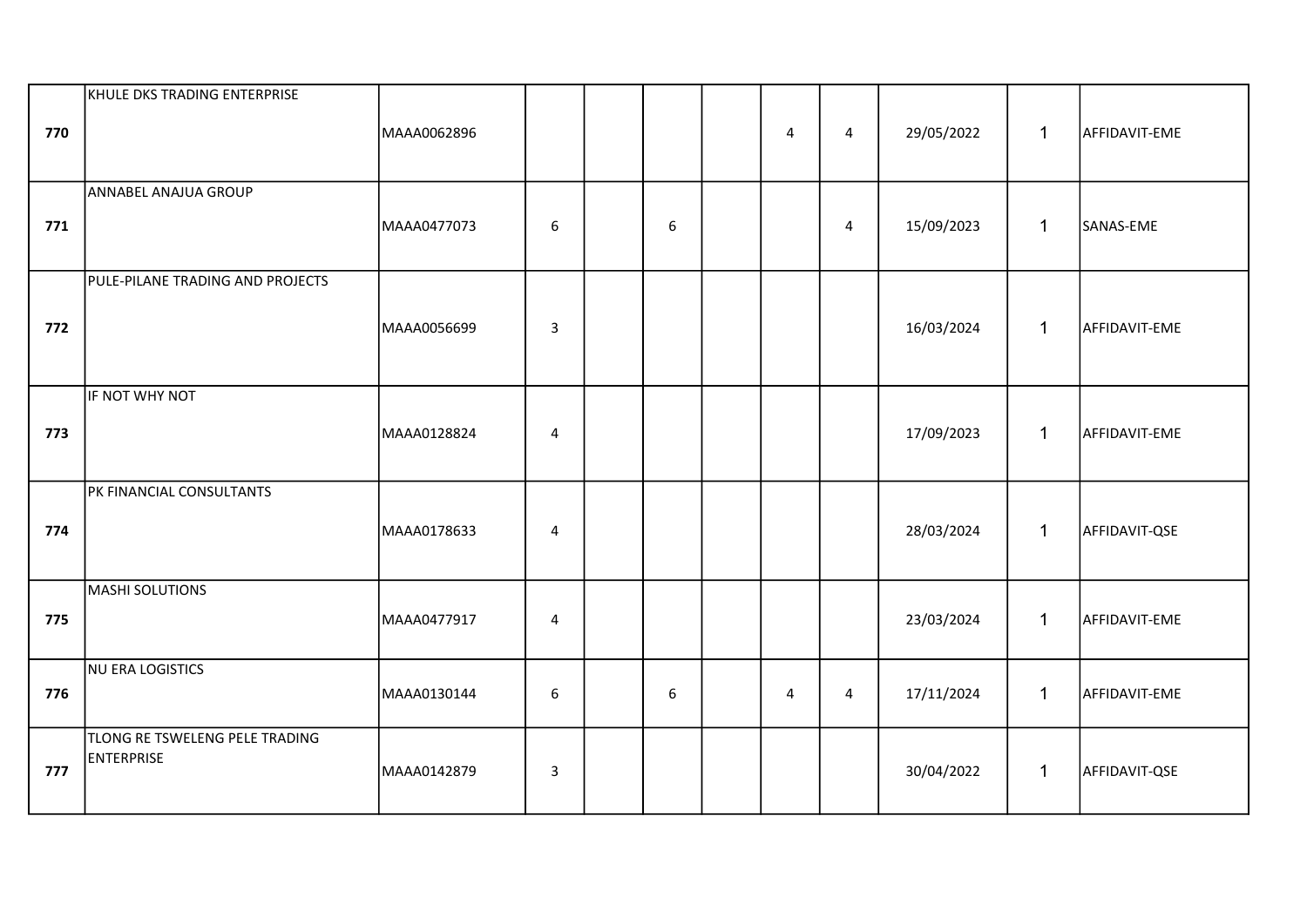|     | <b>ESINENHLANHLA LOGISTICS AND PROJECTS</b>                   |             |                  |                                    |                |    |                |                |            |                |               |
|-----|---------------------------------------------------------------|-------------|------------------|------------------------------------|----------------|----|----------------|----------------|------------|----------------|---------------|
| 778 |                                                               | MAAA0080724 | 6                |                                    |                |    |                |                | 24/02/2024 | $\mathbf{1}$   | DTI-EME       |
| 779 | MAVU-ASHU CIVIL CONSTRUCTION                                  | MAAA0033791 | 4                |                                    |                |    |                |                | 28/03/2024 | $\mathbf{1}$   | SANAS-QSE     |
| 780 | TUMAGOLE TRADING ENTERPRISE                                   | MAAA0109103 | $\overline{4}$   |                                    | $\overline{4}$ |    | $\overline{4}$ | $\overline{3}$ | 30/04/2022 | $\mathbf{1}$   | SANAS-EME     |
| 781 | RAZZMATAZZ CIVIL                                              | MAAA0003599 |                  | MARKED ON ALL LEVELS OF GB, CE, EB |                |    |                |                | 19/03/2024 | $\mathbf{1}$   | SANAS-EME     |
| 782 | SOPHY AND JACK SHOP TRAINING AND CIVIL<br><b>CONSTRUCTION</b> | MAAA0097759 | $\boldsymbol{6}$ |                                    |                |    |                |                | 17/08/2023 | $\mathbf{1}$   | AFFIDAVIT-EME |
| 783 | DS MVULENI'S CONSRN TRADING                                   | MAAA0128578 | $\mathbf{3}$     |                                    | 3              | 3? |                |                | 01/09/2023 | $\overline{4}$ | AFFIDAVIT-EME |
| 784 | MOX TRADING AND PROJECTS                                      | MAAA0588392 | 5                |                                    | 5              |    |                |                | 18/05/2022 | $\mathbf{1}$   | AFFIDAVIT-EME |
| 785 | <b>GRANITE PATTERNS TRADING AND PROJECTS</b>                  | MAAA0114376 | $\overline{4}$   | 3                                  |                |    |                |                | 12/08/2022 | $\mathbf{1}$   | AFFIDAVIT-EME |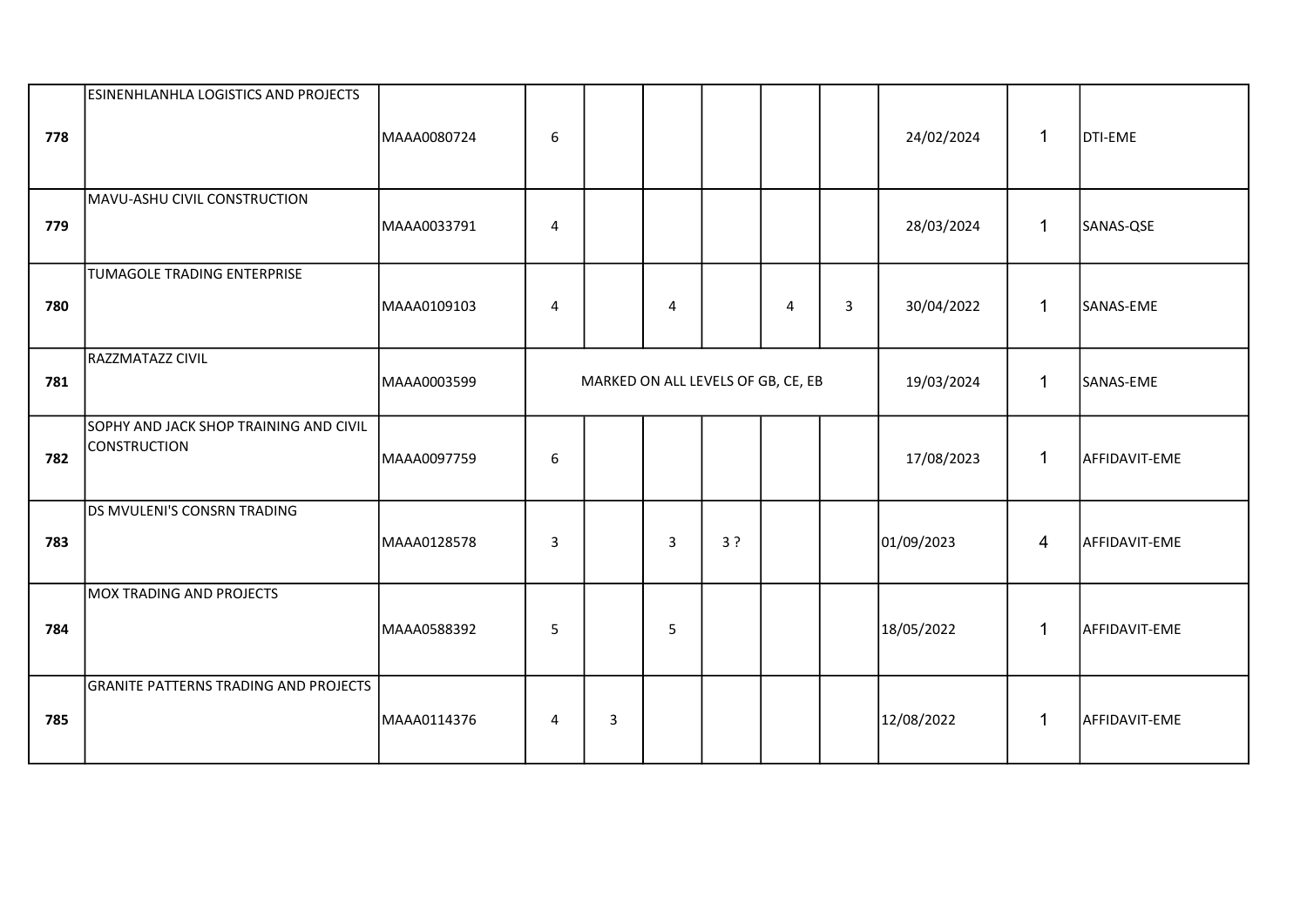| 786 | <b>TSOGA O BUNE BUILDING ENTERPRISE</b> | MAAA0109105 | $\boldsymbol{6}$ | 6 | 5                | $\overline{4}$ | 4 ?            | $\mathbf{3}$ | 04/10/2024 | $\mathbf{1}$   | AFFIDAVIT-EME |
|-----|-----------------------------------------|-------------|------------------|---|------------------|----------------|----------------|--------------|------------|----------------|---------------|
| 787 | SIPHUMBALI TRADING                      | MAAA0823956 | 3                |   | 6                |                |                |              | 26/09/2022 | $\mathbf{1}$   | SANAS-EME     |
| 788 | <b>WILMAK TRADING</b>                   | MAAA0461635 | 4                |   | $\overline{4}$   |                |                |              | 10/04/2021 | $\mathbf{1}$   | AFFIDAVIT-EME |
| 789 | UBUHLEBETHU BUSINESS ENTERPRISE         | MAAA0179301 | 6                | 6 | $\boldsymbol{6}$ |                |                |              | 12/08/2024 | $\overline{2}$ | SANAS         |
| 790 | CANDI LA VIE 833                        | MAAA0357961 |                  |   |                  |                | $\overline{4}$ |              | 21/12/2023 | $\mathbf{1}$   | AFFIDAVIT-EME |
| 791 | SELETJE CONSTRUCTION AND MANAGEMENT     | MAAA0213716 | 6                |   | 6                |                |                |              | 05/02/2024 | $\mathbf{1}$   | SANAS         |
| 792 | MOLANCO TRADING ENTERPRISE              | MAAA0002010 | 6                |   | $\boldsymbol{6}$ |                |                | $\pmb{4}$    | 30/04/2022 | $\mathbf{1}$   | AFFIDAVIT-QSE |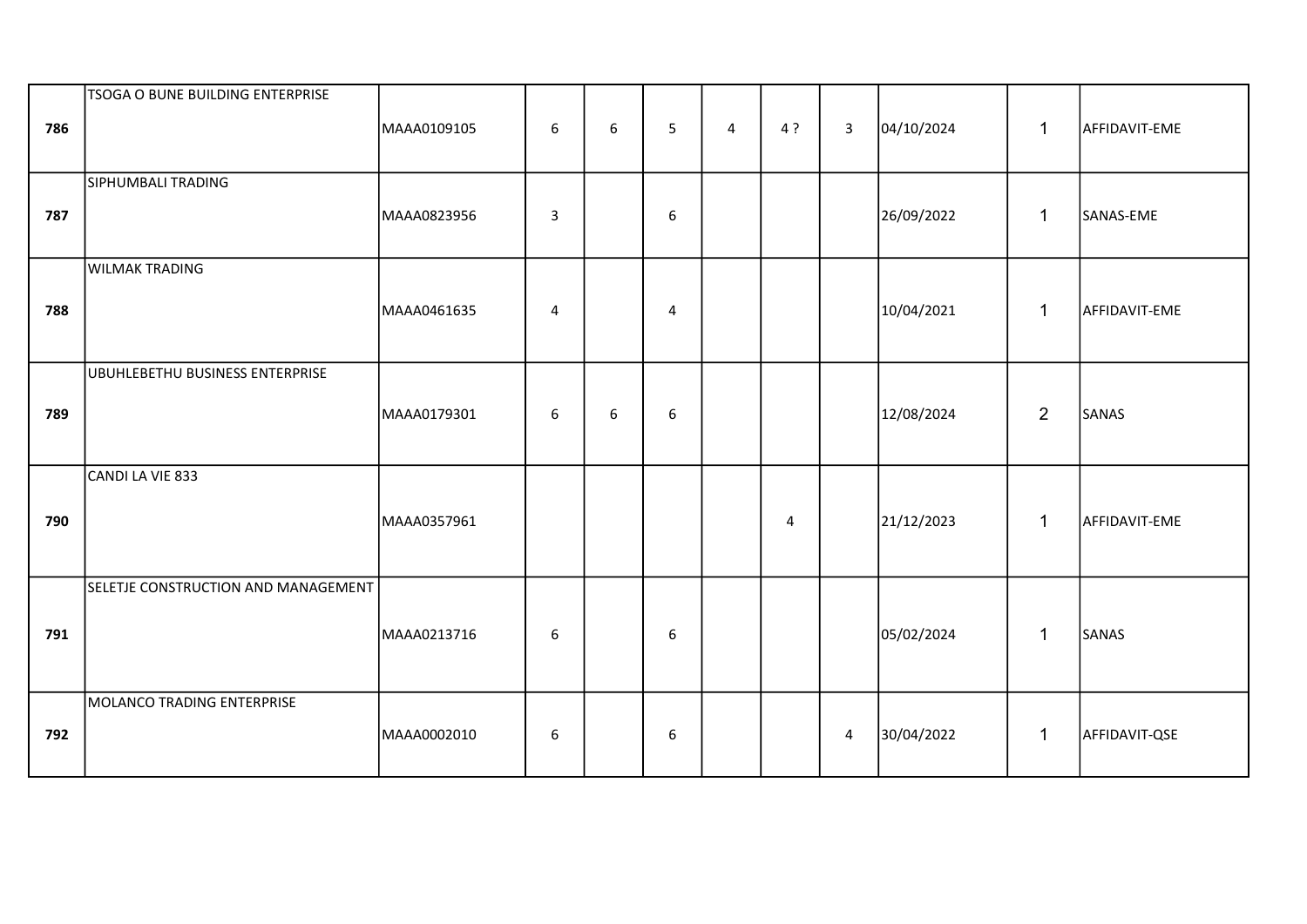| 793 | DOUBLE RING TRADING 356                      | MAAA0308552 | 5              |   |   |  | 08/07/2023 | $\mathbf{1}$   | SANAS         |
|-----|----------------------------------------------|-------------|----------------|---|---|--|------------|----------------|---------------|
| 794 | KURISANI CLEANING SECURITY AND<br>DEVELOPERS | MAAA0221411 | 4              |   |   |  | 04/11/2022 | $\mathbf{1}$   | AFFIDAVIT     |
| 795 | NDUMISO LWAZI HOLDINGS                       | MAAA0169495 | 4              |   |   |  | 19/07/2024 | $\mathbf{1}$   | AFFIDAVIT-EME |
| 796 | VEEKING PRODUCTIONS                          | MAAA0795098 | $\overline{4}$ |   |   |  | 17/07/2024 | $\mathbf{1}$   | AFFIDAVIT-EME |
| 797 | RURAL BLUE BELT                              | MAAA0681562 | 6              | 6 | 6 |  | 26/08/2023 | $\overline{2}$ | SANAS         |
| 798 | SIYALIMA CIVILS                              | MAAA0997663 | 6              |   |   |  | 26/06/2022 | $\mathbf{1}$   | SANAS         |
| 799 | SAVANT GROUP                                 | MAAA0205462 | 4              |   |   |  | 16/01/2022 | $\mathbf{1}$   | AFFIDAVIT-EME |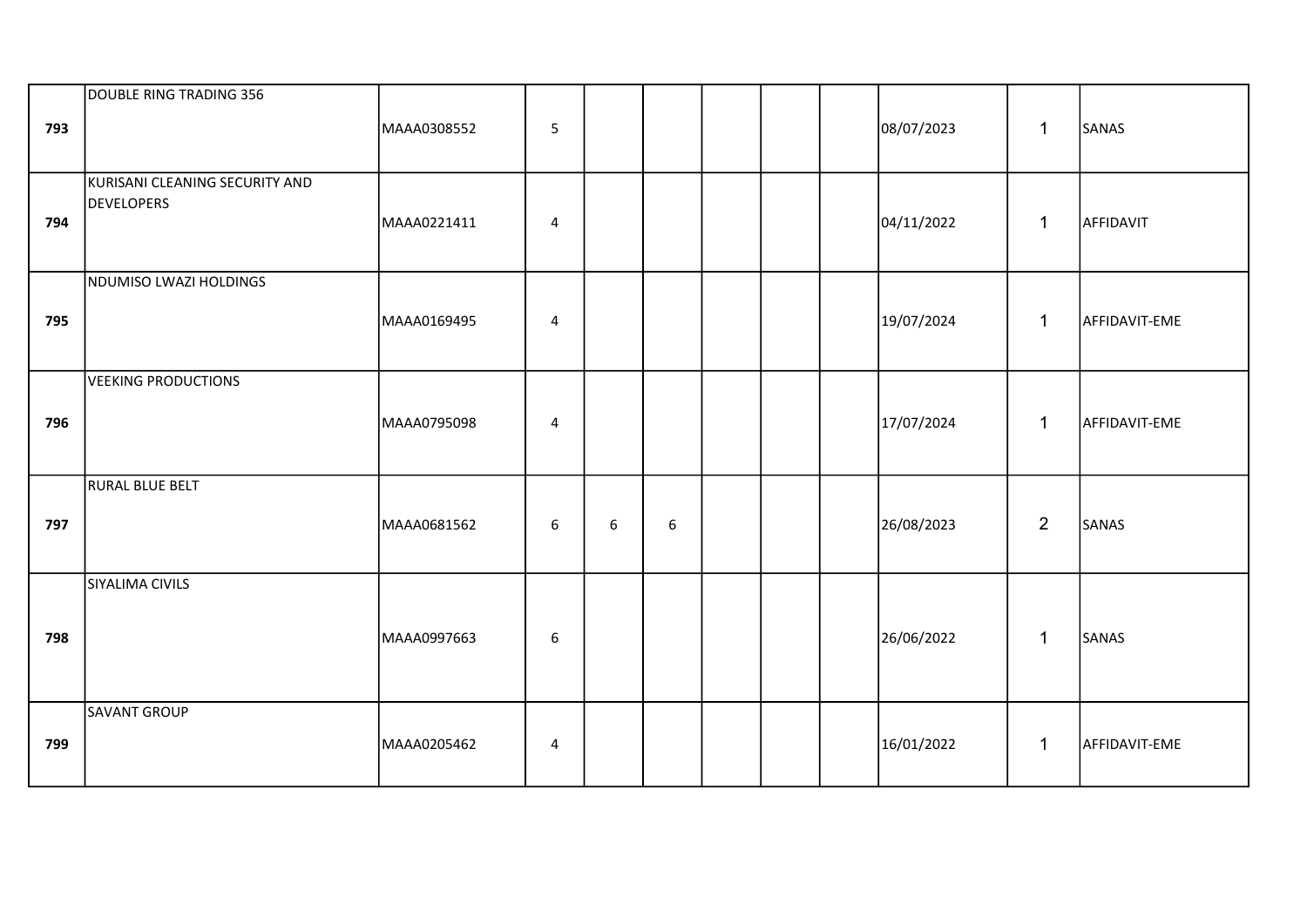| 800 | MOTSHABI KAY SOLUTIONS                          | MAAA0101633 | $\mathbf{3}$   |   |                |                |   | 18/11/2024 | 1            | AFFIDAVIT-EME              |
|-----|-------------------------------------------------|-------------|----------------|---|----------------|----------------|---|------------|--------------|----------------------------|
| 801 | POLOKO TRADING                                  | MAAA0111519 | 5              | 4 |                |                |   | 19/02/2021 | $\mathbf{1}$ | AFFIDAVIT-EME              |
| 802 | PHILTECH PROJECTS                               | MAAA0842829 |                |   |                |                | 4 | 28/10/2022 | $\mathbf{1}$ | SANAS-EME                  |
| 803 | PARVENU LINK                                    | MAAA0743424 |                |   | $\overline{4}$ |                |   | 24/07/2023 | $\mathbf{1}$ | AFFIDAVIT-EME              |
| 804 | OKUHLEKODWA TRADING AND PROJECTS 147            | MAAA0187798 | 6?             |   | 6              |                |   | 15/11/2024 | $\mathbf 1$  | <b>DTI-EME</b>             |
| 806 | SIIMANYUWA TRADING AND PROJECTS                 | MAAA0000850 | 5 <sub>1</sub> | 5 | 5              | $\overline{4}$ |   | 20/09/2024 | $\mathbf{1}$ | AFFIDAVIT-EME              |
| 807 | <b>PRUDEV TRADING ENTERPRISE</b>                | MAAA0445101 | $\mathsf{3}$   |   |                |                |   | 20/05/2024 | $\mathbf{1}$ | AFFIDAVIT-EME              |
| 808 | VUTA HOLDINGS (PTY)LTD                          | MAAA0916036 |                |   |                |                | 5 | 18/01/2025 | $\mathbf{1}$ | SWORN AFFIDAVIT-EME        |
|     |                                                 |             | $\mathbf{3}$   |   |                |                |   |            |              |                            |
| 809 | THEOJA GENERAL TRADING                          | MAAA0096786 |                |   |                |                |   | 01/06/2024 | $\mathbf{1}$ | DTI-EME                    |
| 810 | COSTRON INVESTORS AND ENTERTOUNMENT<br>(PTY)LTD | MAAA0135952 | 3              |   |                |                |   | 30/01/2024 | $\mathbf{1}$ | <b>SWORN AFFIDAVIT-EME</b> |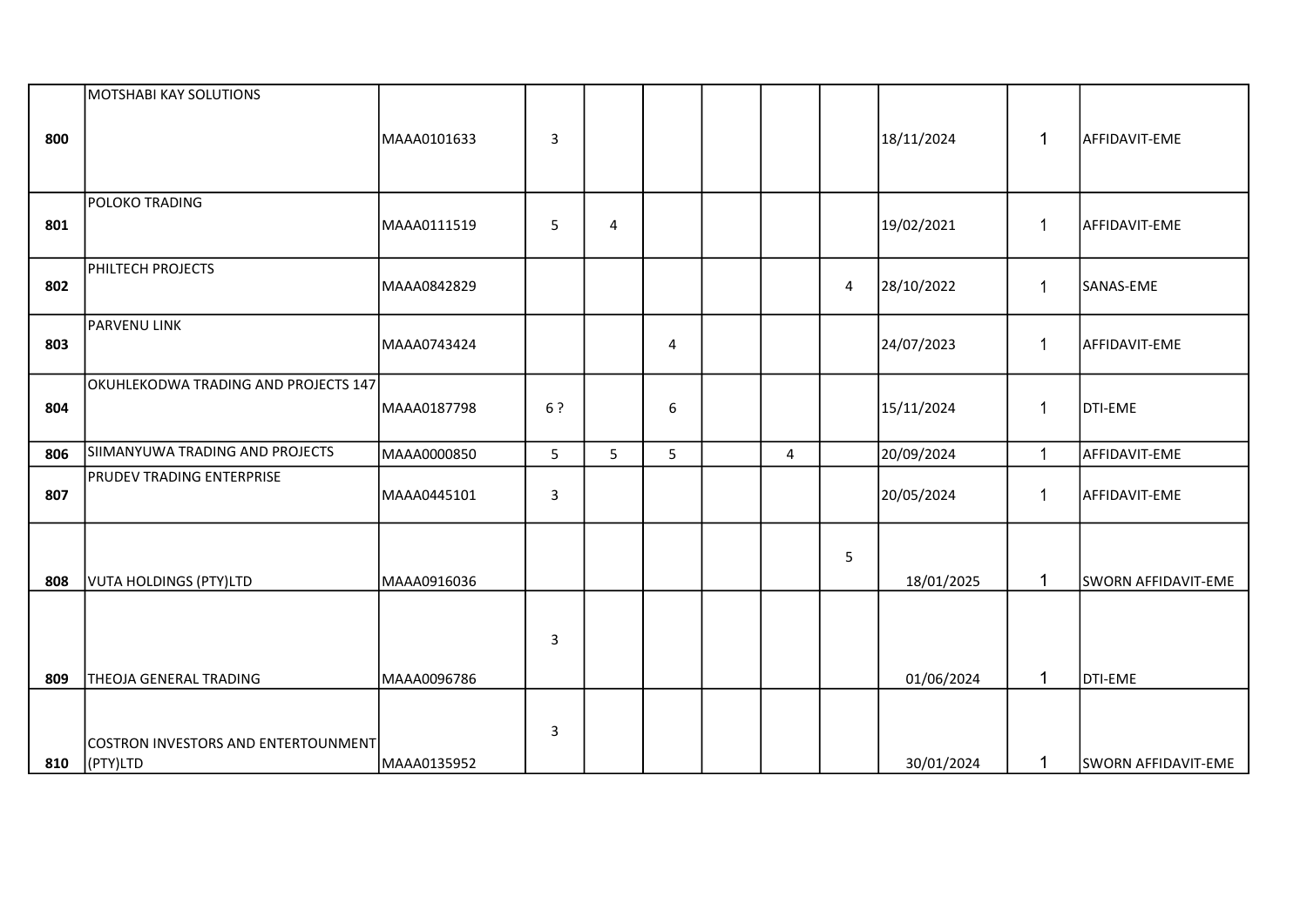| 811 | SIHLE PROPERTY DEVELOPERS AND PLANT<br>HIRE (PTY)LTD | MAAA0038951  | 6              |   | 6                                        |   |                | 14/11/2022   | $\mathbf{1}$   | SANAS-QSE           |
|-----|------------------------------------------------------|--------------|----------------|---|------------------------------------------|---|----------------|--------------|----------------|---------------------|
|     |                                                      |              |                |   |                                          |   |                |              |                |                     |
|     |                                                      |              | 6              |   | 5                                        |   | $\overline{4}$ |              |                |                     |
| 812 | MASHELENI TRADING AND PROJECTS                       | MAAA0109899  |                |   |                                          |   |                | 28/07/2024   | $\mathbf 1$    | SWORN AFFIDAVIT-QSE |
| 813 | MUNACHI (PTY)LTD                                     | NOT ATTACHED |                | 5 | 6                                        |   | 4              | NOT ATTACHED | $\overline{0}$ | NOT ATTACHED        |
|     |                                                      |              |                |   |                                          |   |                |              |                |                     |
| 814 | MAINSERVE AFRICA (PTY)LTD                            | MAAA0131490  |                |   | NOT INDICATE LEVE OF WORK TO BE REGISTED |   |                | 11/10/2024   | $\overline{2}$ | SWORN AFFIDAVIT-EME |
|     |                                                      |              |                |   |                                          |   |                |              |                |                     |
|     |                                                      |              | $\overline{4}$ |   | 5                                        |   |                |              |                |                     |
|     |                                                      |              |                |   |                                          |   |                |              |                |                     |
| 815 | <b>MYBUKO TRADING CC</b>                             | MAAA0988080  |                |   |                                          |   |                | 25/03/2023   | $\mathbf{1}$   | SANAS-QSE           |
|     |                                                      |              |                |   |                                          |   |                |              |                |                     |
|     |                                                      |              |                |   | 5                                        |   |                |              |                |                     |
|     |                                                      |              |                |   |                                          |   |                |              |                |                     |
| 816 | NEOKING TRADING CC                                   | MAAA0130897  |                |   |                                          |   |                | 01/11/2023   | $\mathbf{1}$   | SWORN AFFIDAVIT-QSE |
|     |                                                      |              |                |   |                                          |   |                |              |                |                     |
|     |                                                      |              | $\mathbf{3}$   |   |                                          |   |                |              |                |                     |
| 817 | <b>FB TRADING ENTERPRISE</b>                         | MAAA0007902  |                |   |                                          |   |                | 08/07/2023   | $\mathbf{1}$   | SWORN AFFIDAVIT-EME |
|     | RASSOL CLEAN (PTY)LTD                                |              |                |   |                                          |   |                |              |                |                     |
| 818 |                                                      | MAAA0017388  |                |   | 3                                        | 3 |                | 20/08/2024   | $\mathbf 1$    | DTI-EME             |
|     |                                                      |              |                |   |                                          |   |                |              |                |                     |
|     | <b>KIS HOLDINGS</b>                                  |              |                |   |                                          |   |                |              |                |                     |
| 819 |                                                      | MAAA0012577  | 5              | 6 | 6                                        |   | 4              | 31/01/2023   | 1              | DTI-EME             |
|     |                                                      |              |                |   |                                          |   |                |              |                |                     |
|     |                                                      |              |                |   |                                          |   |                |              |                |                     |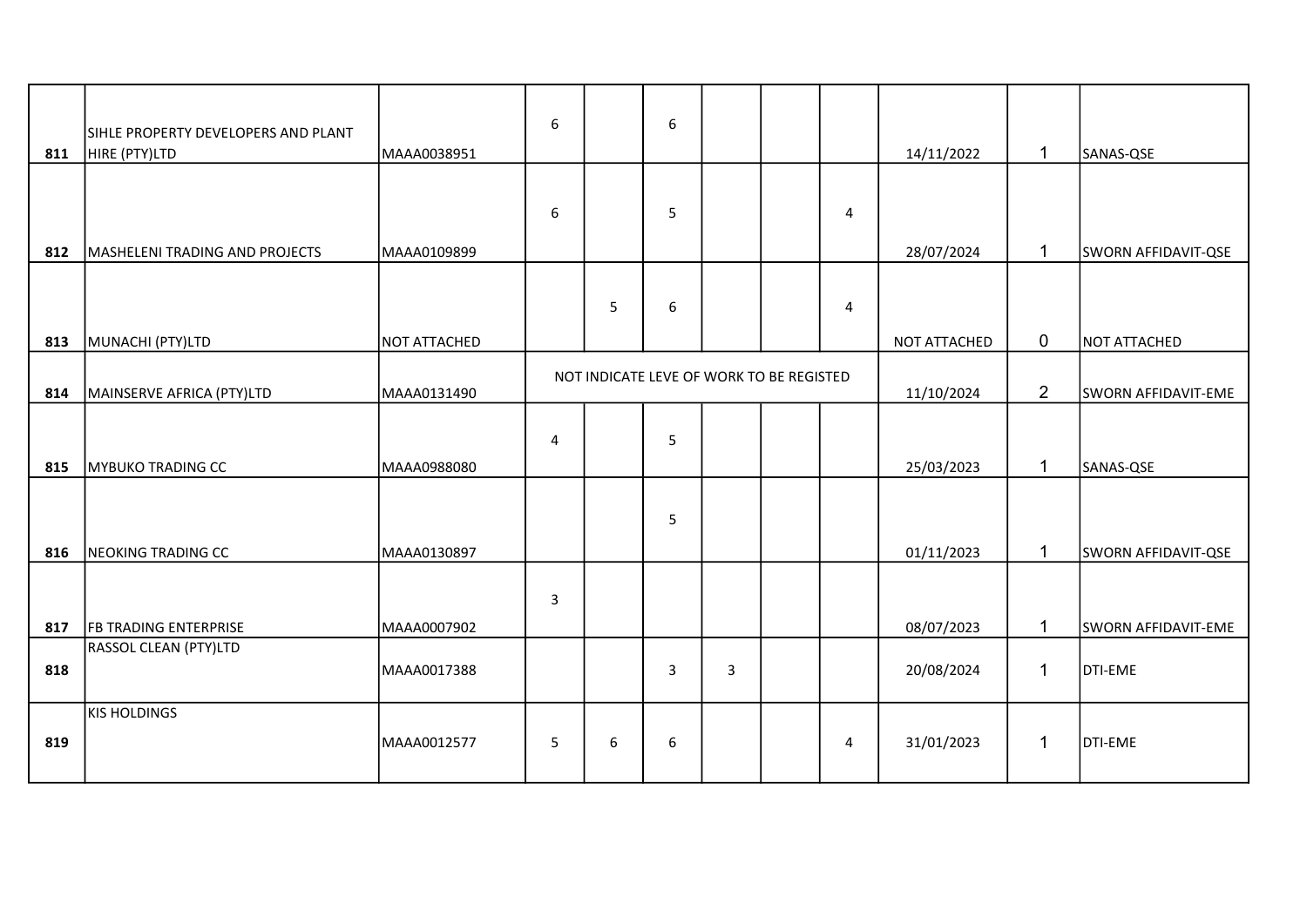| 820         | LT PROWORX PROJECTS CC         | MAAA0917280 |                         |                | 4 |  | 03/06/2023 | $\mathbf{1}$ | <b>DTI-EME</b>      |
|-------------|--------------------------------|-------------|-------------------------|----------------|---|--|------------|--------------|---------------------|
| 821         | <b>TUKIES GENERAL SERIVCES</b> | MAAA0365311 | 5                       | 5              |   |  | 05/08/2023 | $\mathbf{1}$ | SWORN AFFIDAVIT-EME |
| 822/80<br>5 | NYINGWANI BUILDINGS SOLUTIONS  | MAAA0120848 | $\overline{\mathbf{4}}$ |                |   |  | 16/11/2023 | $\mathbf{1}$ | <b>DTI-EME</b>      |
| 823/82<br>4 | NGUTYANA CONSTRUCTION          | MAAA0077001 | 6                       | 6              |   |  | 11/02/2024 | $\mathbf{1}$ | SOWRN AFFIDAVIT-QSE |
| 825         | JAHROSE TRADING ENTERPRISE PTY | MAAA0169615 |                         | 3              |   |  | 08/11/2022 | $\mathbf{1}$ | <b>DTI-EME</b>      |
| 826         | CMON CONSTRUCTION PTY LTD      | MAAA0364784 |                         | 6              |   |  | 19/10/2024 | $\mathbf{1}$ | SANAS-QSE           |
| 827         | MBUSOKHUMO INVESTMENTS         | MAAA0147162 |                         | $\overline{4}$ |   |  | 27/02/2023 | $\mathbf{1}$ | <b>DTI-EME</b>      |
| 828         | THASISELA TRADING ENTERPRISE   | MAAA0188332 | 6                       | 5              |   |  | 19/02/2023 | $\mathbf{1}$ | SWORN AFFIDAVIT-EME |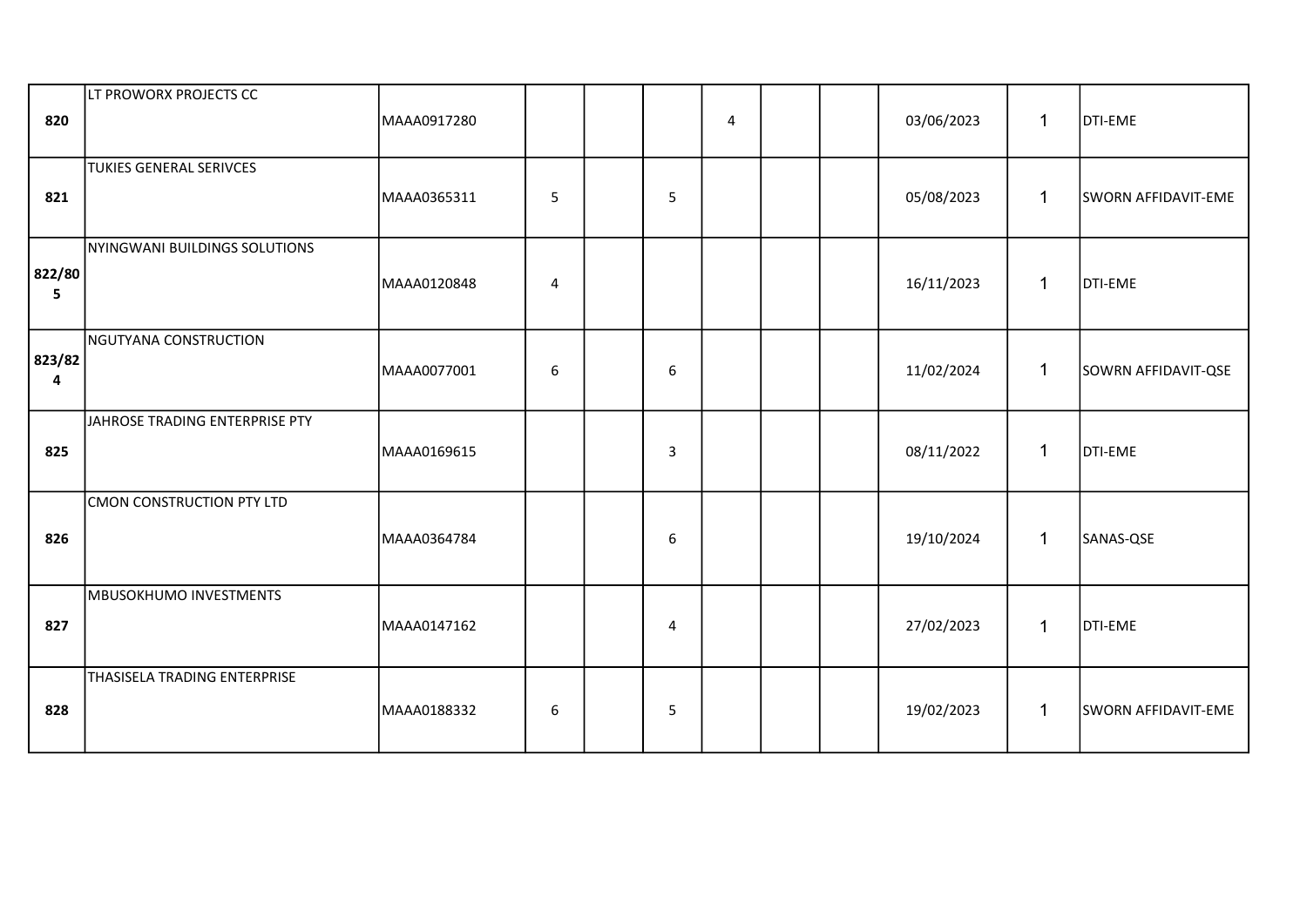| 829 | JAM TREND HOLDINGS (PTY)LTD        | MAAA0789007 | 4                |   |                |  |                         | 01/12/2023 | $\mathbf{1}$   | SWORN AFFIDAVIT-QSE |
|-----|------------------------------------|-------------|------------------|---|----------------|--|-------------------------|------------|----------------|---------------------|
| 830 | <b>LIMPOPO SUPPLEMENTS TRADERS</b> | MAAA0137608 | 6                |   |                |  |                         | 27/09/2022 | $\mathbf{1}$   | SWORN AFFIDAVIT-QSE |
| 831 | VALOSTAR 300 CC                    | MAAA0021625 |                  |   | 5              |  |                         | 22/06/2023 | $\mathbf{1}$   | DTI-EME             |
| 832 | ZIYABUYA KO DLANGAMANDLA TRADING   | MAAA0475520 |                  |   | $\overline{4}$ |  |                         | 01/03/2024 | $\mathbf{1}$   | SWORN AFFIDAVIT-EME |
| 833 | CASNAN CIVILS CC                   | MAAA0179011 | 5                | 4 | $\overline{4}$ |  | $\overline{\mathbf{3}}$ | 01/02/2024 | $\mathbf{1}$   | SANAS-QSE           |
| 834 | FORSHAD TRADING AND PROJECTS       | MAAA0003215 | $\boldsymbol{6}$ |   | 6              |  |                         | 06/02/2024 | $\overline{2}$ | DTI-EME             |
| 835 | SOKHULISA TRADING (PTY)LTD         | MAAA0763584 | $\overline{4}$   |   | $\overline{3}$ |  |                         | 26/08/2022 | $\mathbf{1}$   | SWORN AFFIDAVIT-EME |
| 836 | KHOMBISA ENTERPRISE (PTY) LTD      | MAAA0051711 | 6                |   | 6              |  |                         | 15/10/2022 | $\mathbf{1}$   | SANAS-EME           |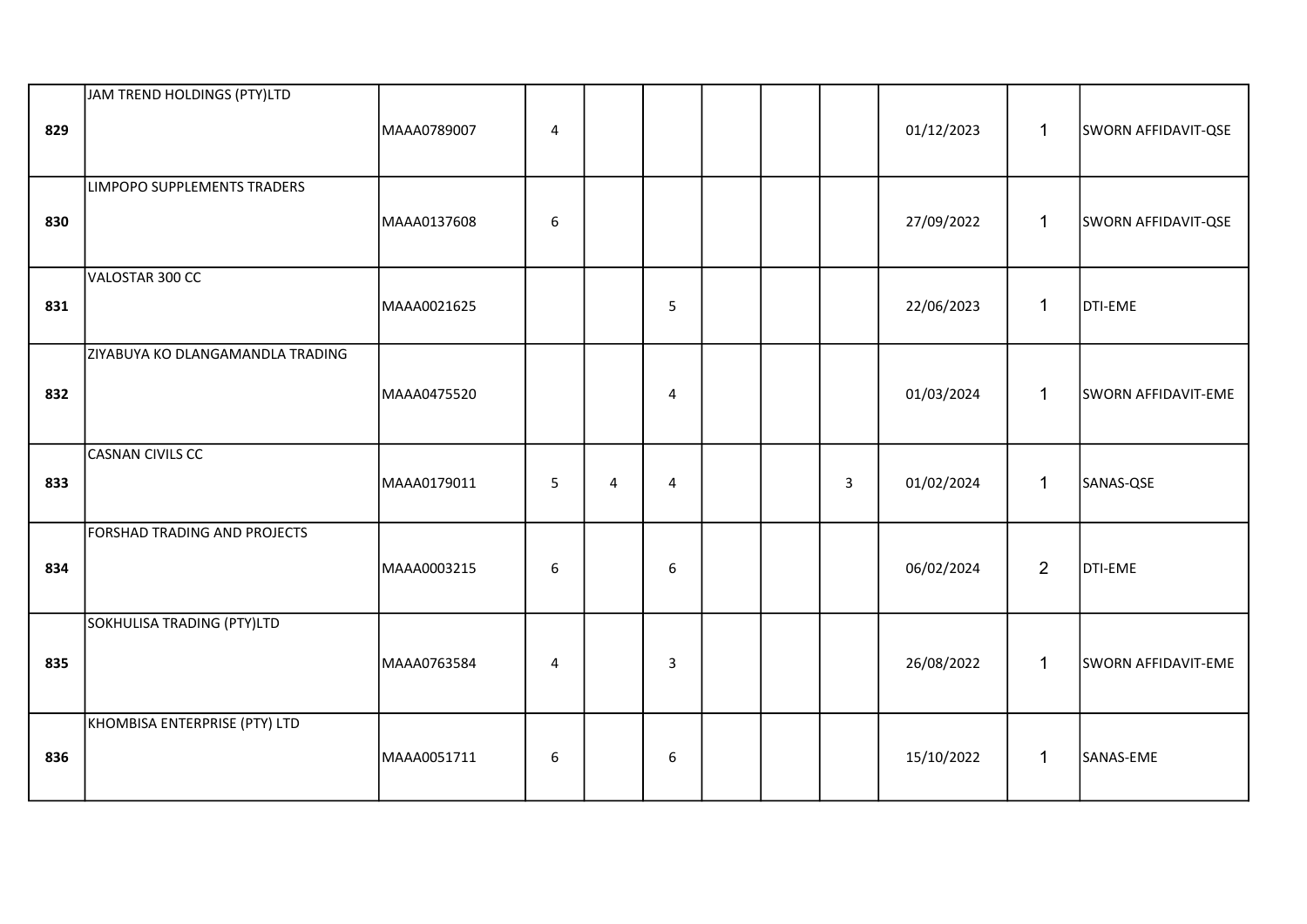| 837 | KHULANGWANE TRADING ENTERPRISE                          | MAAA0444240 | $\boldsymbol{6}$ | 5 |                |                | 24/07/2023 | $\mathbf 0$  | SAIBA-EME           |
|-----|---------------------------------------------------------|-------------|------------------|---|----------------|----------------|------------|--------------|---------------------|
| 838 | NSM PROFESSIONAL SERICES AND GENERAL<br><b>PROJECTS</b> | MAAA0015190 | 6                | 6 |                |                | 27/08/2022 | $\mathbf{1}$ | DTI-EME             |
| 839 | <b>ADOFORCE</b>                                         | MAAA0523792 |                  |   | $\overline{4}$ |                | 19/02/2022 | $\mathbf{1}$ | SWORN AFFIDAVIT-EME |
| 840 | KHUMOITSELE TRADING ENTERPRISE                          | MAAA0225096 |                  |   | 3              | $\overline{3}$ | 11/02/2024 | $\mathbf{1}$ | SWORN AFFIDAVIT-EME |
| 841 | KGOMPHO CIVILS (PTY)LTD                                 | MAAA0021768 |                  | 5 |                |                | 19/06/2022 | $\mathbf{1}$ | DTI-EME             |
| 842 | LIMACON                                                 | MAAA0590133 | $\boldsymbol{6}$ |   |                |                | 19/03/2023 | $\mathbf{1}$ | SWORN AFFIDAVIT-EME |
| 843 | KURIMA JOINT VENTURE PROJECTS                           | MAAA0221411 | 6                |   |                |                | 10/04/2022 | $\mathbf{1}$ | SWORN AFFIDAVAT-EME |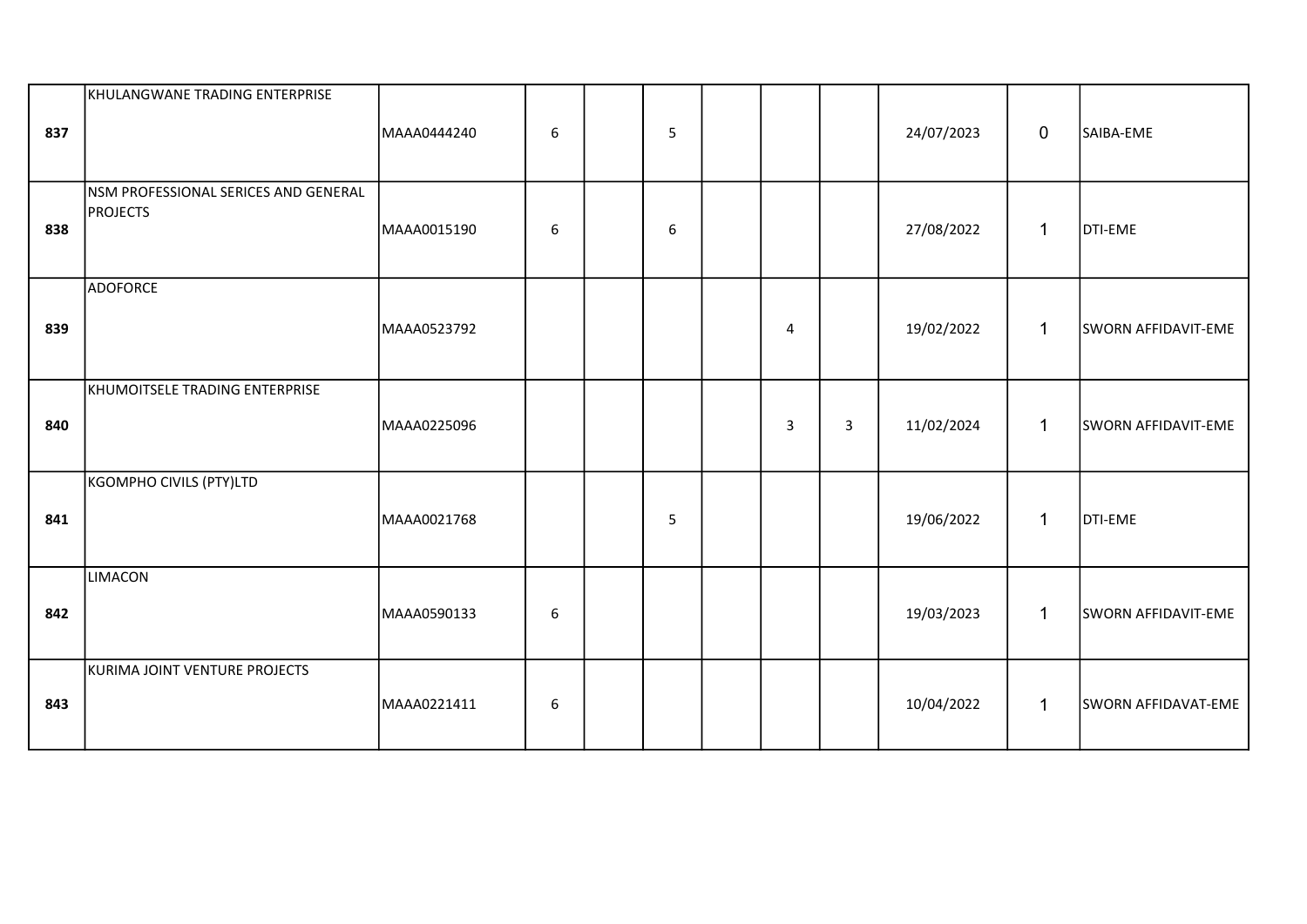| 844 | <b>AMAMP INVESTMENTS HOLDINGS</b> | MAAA0959624 |                                               |  |   |                                                 |   | 4 | 13/08/2023 | $\overline{2}$ | <b>DTI-EME</b>             |
|-----|-----------------------------------|-------------|-----------------------------------------------|--|---|-------------------------------------------------|---|---|------------|----------------|----------------------------|
|     |                                   |             |                                               |  |   |                                                 |   |   |            |                |                            |
| 845 | <b>ROLLEIFLEX TRADING CC</b>      | MAAA0431623 |                                               |  |   | DID NOT INDICATE LEVEL OF WORK TO BE REGISTERED |   |   |            | $\mathbf{1}$   | SWORN AFFIDAVIT-EME        |
| 846 | AVA GROUP (PTY) LTD               | MAAA0644954 |                                               |  | 3 |                                                 |   |   | 01/09/2024 | $\mathbf 0$    | <b>WRONG FORMAT</b>        |
| 847 | DESERT STAR TRADING 482(PYT)LTD   | MAAA0002797 | 5                                             |  |   |                                                 |   |   | 09/11/2023 | $\mathbf{1}$   | <b>SWORN AFFIDAVIT-EME</b> |
| 848 | UFOHK GROUP (PTY)LTD              | MAAA0682333 | 5                                             |  |   |                                                 |   |   | 01/02/2022 | 1              | <b>DTI-EME</b>             |
| 849 | VELLOCITY CONSULTING              | MAAA0324563 | 3                                             |  |   |                                                 |   |   | 03/09/2023 | $\mathbf 1$    | SWORN AFFIDAVIT- EME       |
| 850 | THE GREAT ROCKS (TGR) TRADING     | MAAA0098530 | 4                                             |  |   |                                                 | 4 | 3 | 09/07/2022 | 1              | SWORN AFFIDAVIT-EME        |
| 851 | LUONDE CONSTRUCTION               | MAAA0415205 | 5                                             |  | 5 | $\overline{4}$                                  |   |   | 13/08/2023 | $\mathbf{1}$   | SWORN AFFIDAVIT-QSE        |
| 852 | LEBEHANG JACOB NTSHAKI            | MAAA0084014 | 07/10/2023<br><b>CLASS OF WORK NOT MARKED</b> |  |   |                                                 |   |   |            | 1              | <b>DTI-EME</b>             |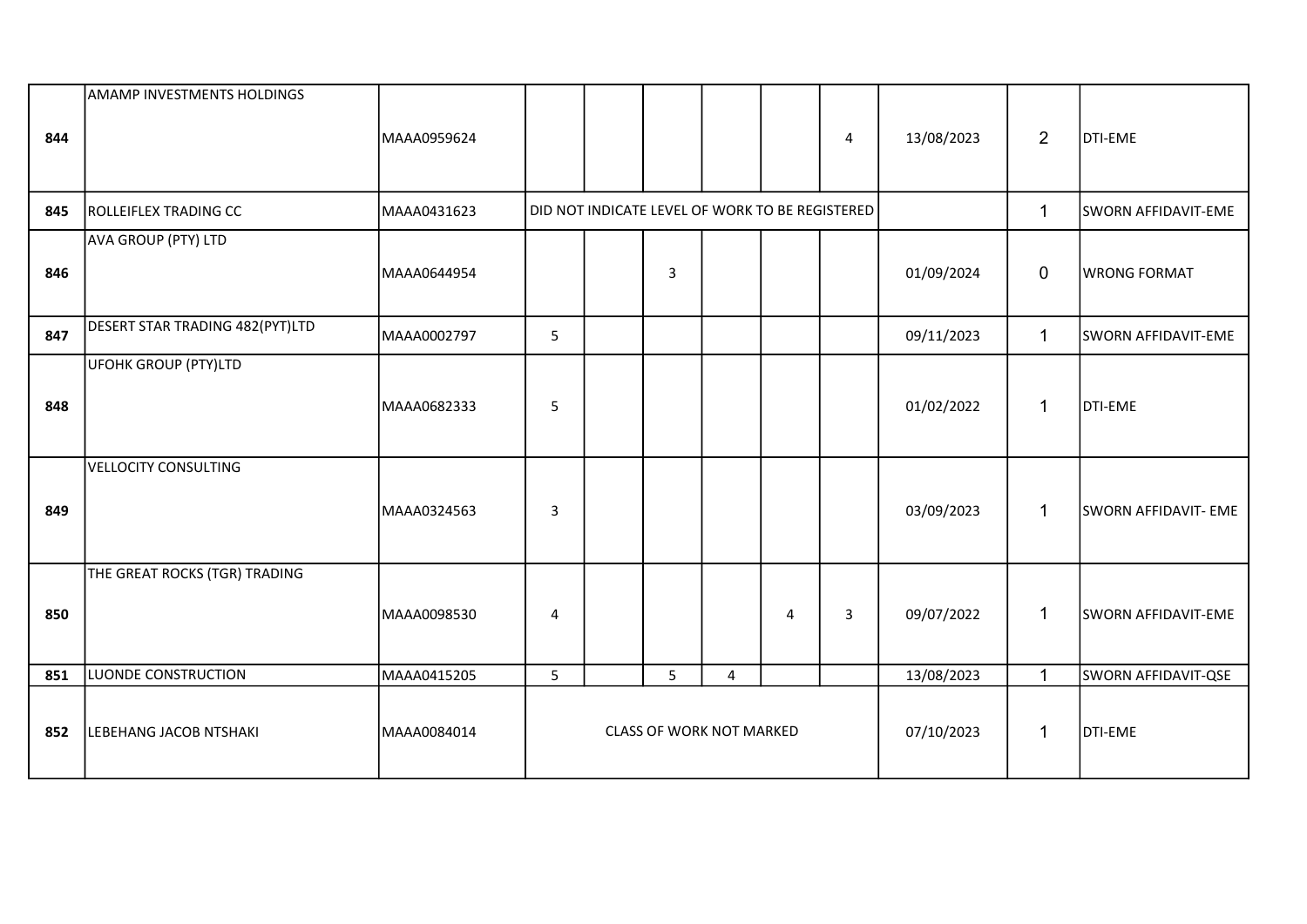| 853 | 35 PHINDIZANI TRADING (PTY) LTD           | MAAA0075711 |                |   |                | 4 |                |   | 20/07/2024 | $\mathbf{1}$ | SWORN AFFIDAVIT-EME |
|-----|-------------------------------------------|-------------|----------------|---|----------------|---|----------------|---|------------|--------------|---------------------|
| 854 | <b>BOKAMOSWO SEWING AND DESIGNING</b>     | MAAA0080077 | $\overline{3}$ |   | $\overline{4}$ |   |                |   | 04/08/2023 | $\mathbf 1$  | SWORN AFFIDAVIT-EME |
| 855 | MAKGOKANE CONSTRUCTION AND PROJECTS<br>cc | MAAA0001515 | $\overline{3}$ | 3 | 3              | 3 |                |   | 07/08/2024 | $\mathbf{1}$ | SWORN AFFIDAVIT=EME |
| 856 | TLOU'S RESOLUTIONS (PTY) LTD              | MAAA0662944 |                |   | $\overline{4}$ |   |                |   | 15/07/2024 | $\mathbf 0$  | <b>WRONG FORMAT</b> |
| 857 | PEEDI TRADING AND PROJECTS                | MAAA0083086 | 6              |   | 5              |   | $\overline{4}$ | 4 | 19/08/2024 | $\mathbf{1}$ | SWORN AFFIDAVIT-QSE |
| 858 | LUZUKO TRADING ENTERPRISE CC              | MAAA0183170 | 5              | 5 | $6\phantom{1}$ |   |                |   | 19/11/2023 | $\mathbf 0$  | SWORN AFFIDAVIT-QSE |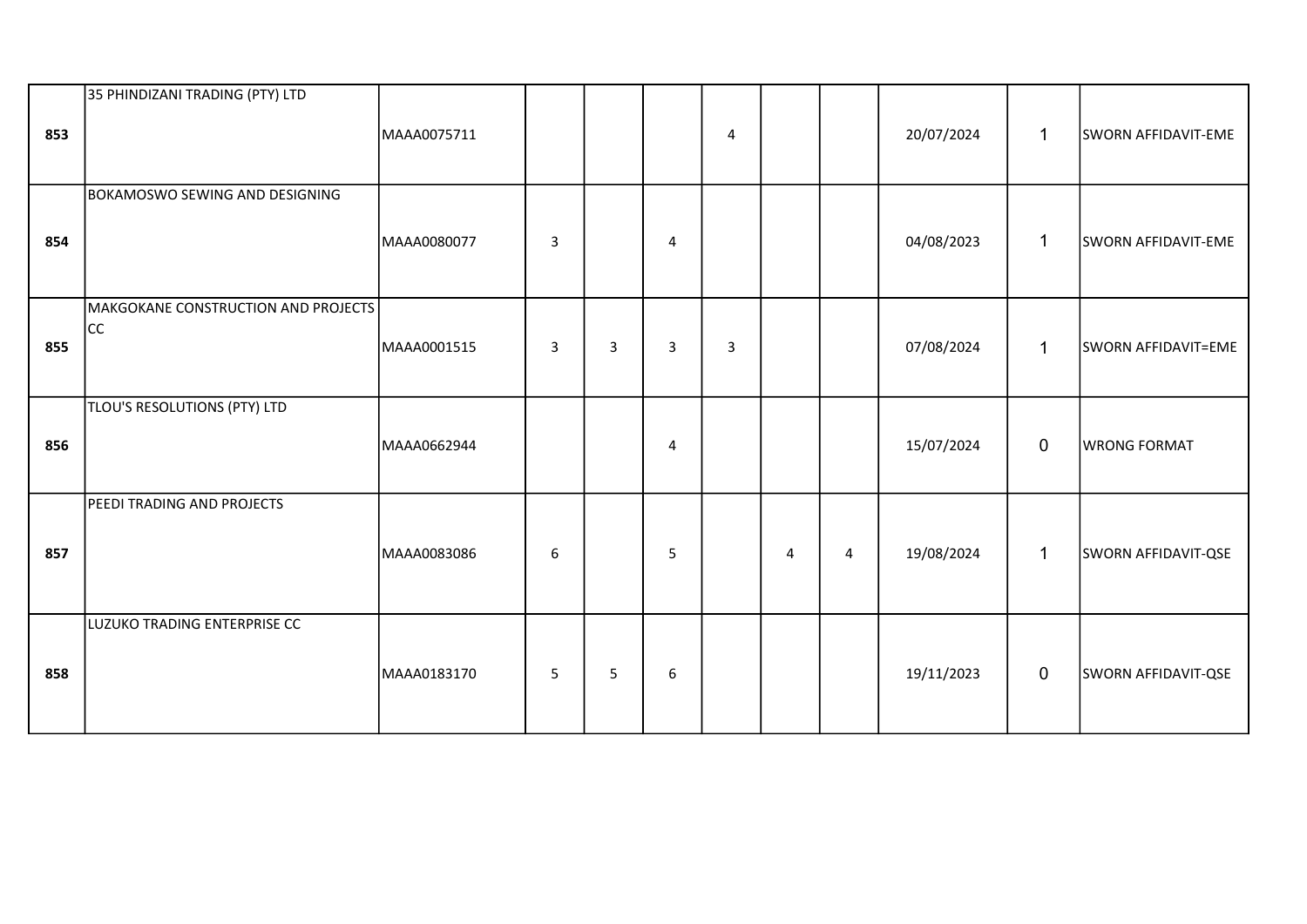| 859 | RAYNA PROJECTS                       | MAAA0364620 | 6 |                                                              |                |  |  |  | 11/01/2023 | $\mathbf{1}$   | SWORN AFFIDAVIT-QSE |
|-----|--------------------------------------|-------------|---|--------------------------------------------------------------|----------------|--|--|--|------------|----------------|---------------------|
| 860 | SOMANDLA TRADING 14                  | MAAA0036887 | 6 |                                                              | 6              |  |  |  | 20/07/2023 | $\mathbf{1}$   | SWORN AFFIDAVIT-QSE |
| 861 | MANCO MILANO PTY LTD                 | MAAA0468365 |   |                                                              | $\overline{4}$ |  |  |  | 01/03/2024 | $\mathbf{1}$   | SWORN AFFIDAVIT-QSE |
| 862 | DAWAILA TRADING ENTERPRISE           | MAAA0175595 |   | 6                                                            |                |  |  |  | 18/07/2023 | $\mathbf{1}$   | SWORN AFFIDAVIT-QSE |
| 863 | <b>RTZ CONSTRUCTION AND PROJECTS</b> | MAAA0248346 | 5 |                                                              |                |  |  |  | 27/10/2024 | $\mathbf{1}$   | SWORN AFFIDAVIT-EME |
| 864 | RE YA IKETSETSA SERVICE TRADING      | MAAA0151687 |   | DO NOT INDICATE THE LEVEL OF WORK TO BE<br><b>REGISTERED</b> |                |  |  |  | 06/08/2024 | $\mathbf{1}$   | DTI-EME             |
| 865 | NTSAKO INDUSTRIES (PTY) LTD          | MAAA0064269 | 6 |                                                              |                |  |  |  | 04/11/2022 | $\overline{2}$ | SANAS               |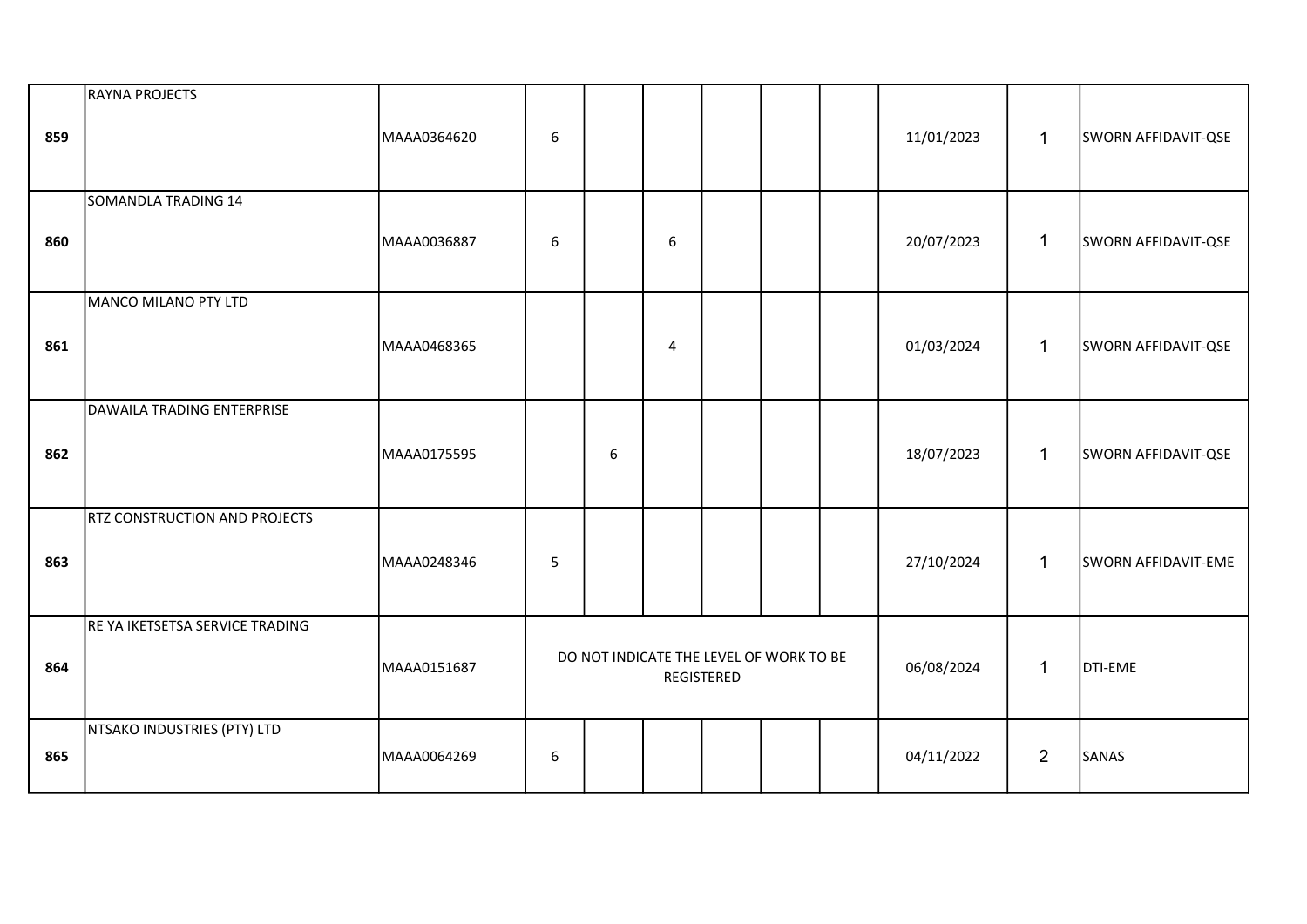| 866 | KARPAH CONSTRUCTION CC              | MAAA0163647 | 6              |   |                |                | 21/02/2023 | $\overline{2}$ | SANAS-QSE           |
|-----|-------------------------------------|-------------|----------------|---|----------------|----------------|------------|----------------|---------------------|
| 867 | SHIHLAMARISO HOLDING                | MAAA0817195 | $\overline{3}$ |   |                |                | 04/11/2022 | $\mathbf{1}$   | SWORN AFFIDAVIT-QSE |
| 868 | ELROI TRADING ENTERPRISE CC         | MAAA0122519 |                |   | $\overline{4}$ |                | 14/12/2024 | $\mathbf{1}$   | SWORN AFFIDAVIT-QSE |
| 869 | NYASHA EMPIRE (PTY)LTD              | MAAA0672999 | 4              |   |                |                | 01/10/2024 | $\mathbf{1}$   | SWORN AFFIDAVIT-EME |
| 870 | RICHEMONTE                          | MAAA0532664 |                | 5 |                | $\overline{4}$ | 07/07/2022 | $\mathbf{1}$   | SWORN AFFIDAVIT-EME |
| 871 | THAPELO TLHAPANE HOLDING (PTY)LTD   | MAAA0000982 | 6              |   |                |                | 11/12/2023 | $\mathbf{1}$   | SANAS-QSE           |
| 872 | <b>BENFORD TRADING AND PROJECTS</b> | MAAA0041075 | 4              |   |                | 4              | 21/08/2022 | $\mathbf 1$    | SWORN AFFIDAVIT-EME |
| 873 | MINTIRHO BUSINESS ENTERPRISE        | MAAA0055358 |                | 6 |                |                | 15/11/2024 | $\mathbf{1}$   | SANAS               |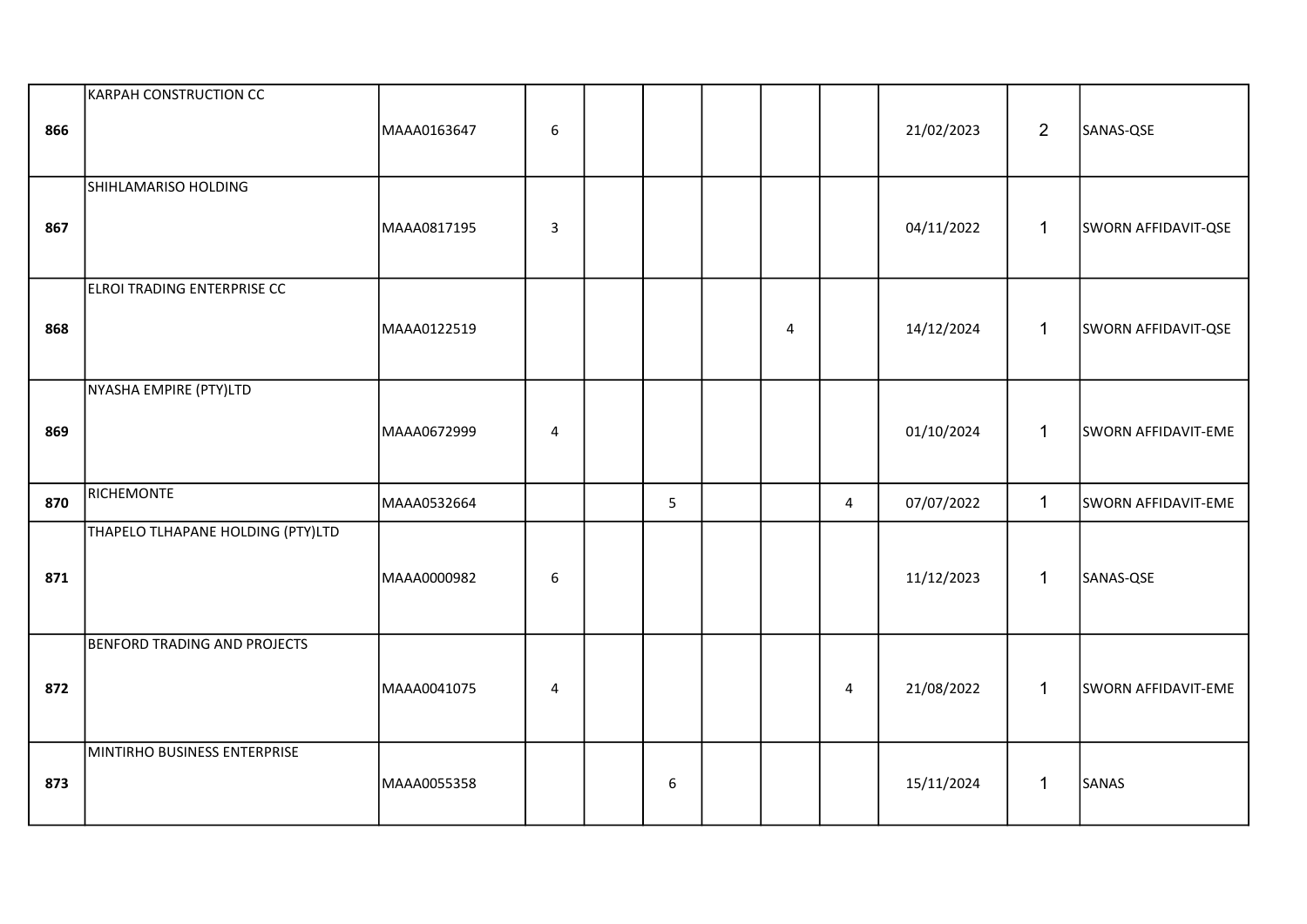| 874 | ELEBONE MULTIPURSPOSE CC               | MAAA0126180 | 6          | 4 | $\overline{4}$   | $\overline{3}$ | 01/04/2022 | $\mathbf{1}$ | SANAS               |
|-----|----------------------------------------|-------------|------------|---|------------------|----------------|------------|--------------|---------------------|
| 875 | GORDIAN FENCE SA (PTY)LTD              | MAAA0016030 | 6          | 6 | $\boldsymbol{6}$ |                | 22/01/2025 | $\mathbf{1}$ | SANAS               |
| 876 | PAMCO WATERPROOFING                    | MAAA0054177 | 6          |   |                  |                | 26/8/2024  | 2            | SANAS-EME           |
| 877 | ZEMBELENI TRANSPORT AND PROJECTS       | MAAA0013156 | $\sqrt{6}$ |   |                  |                | 15/07/2022 | $\mathbf 0$  | <b>WRONG FORMAT</b> |
| 878 | REABELENG GROUP                        | MAAA0000589 | 6          |   |                  |                | 04/01/2025 | $\mathbf{1}$ | SANAS               |
| 879 | <b>STREET SMART PROJECTS</b>           | MAAA0511439 | $\sqrt{6}$ |   | 6                |                | 28/09/2023 | $\mathbf 0$  | NOT ATTACHED        |
| 880 | <b>PRESERVATION TRADING ENTERPRISE</b> | MAAA0270387 | 6          |   |                  |                | 10/09/2022 | $\mathbf 0$  | <b>WRONG FORMAT</b> |
| 881 | YIMPIE PROJECTS                        | MAAA0150225 | 6          | 5 | 6                |                | 05/11/2022 | $\mathbf{1}$ | SANAS-QSE           |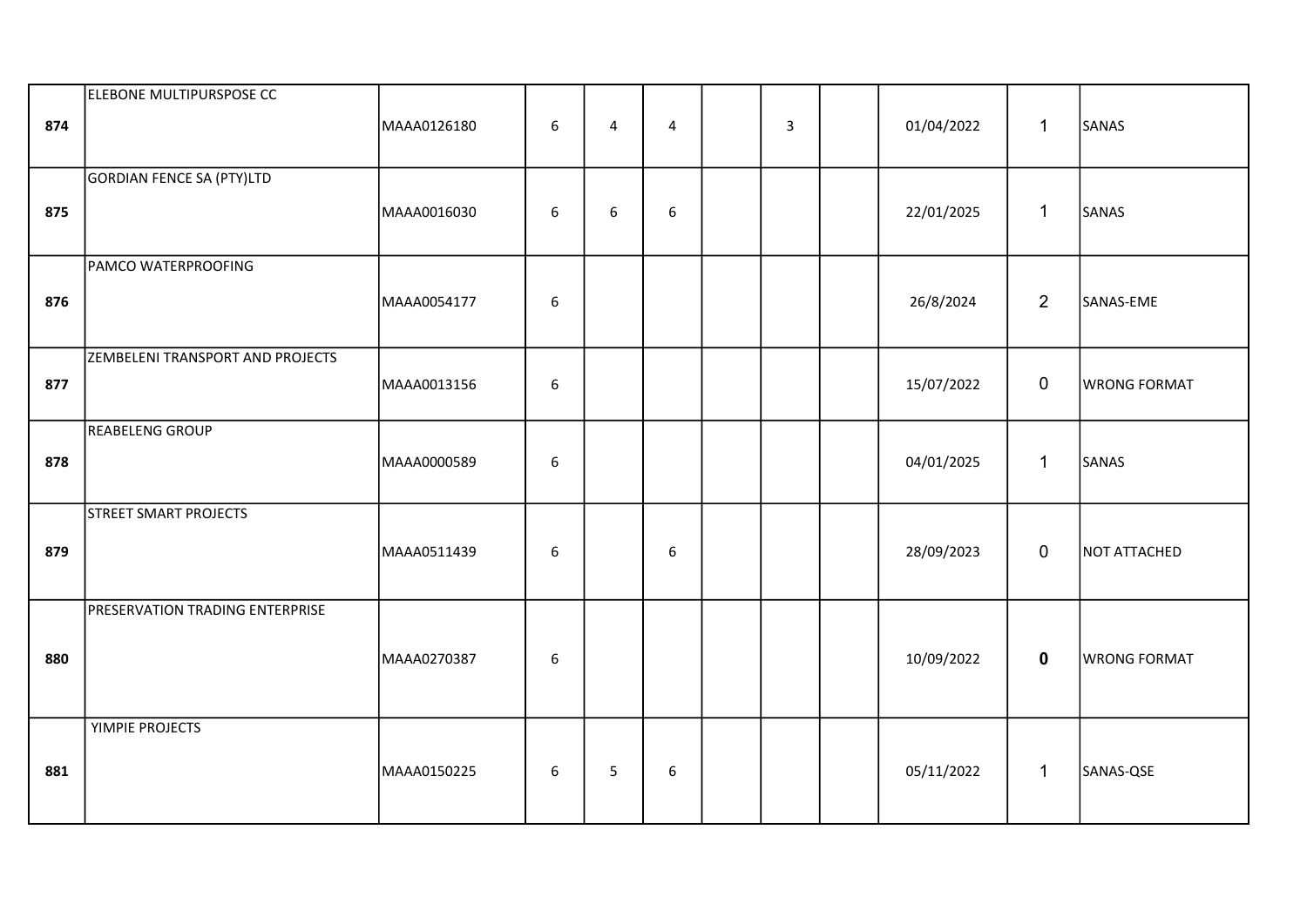| 882 | BLUE DOT PEST CONTROL AND GENERAL<br><b>SERVICES</b> | MAAA0039172 | 6               |   | $6\phantom{1}$ |                |                                                 |                | 26/09/2022 | $\mathbf{1}$ | SANAS-QSE           |
|-----|------------------------------------------------------|-------------|-----------------|---|----------------|----------------|-------------------------------------------------|----------------|------------|--------------|---------------------|
| 883 | <b>DOT FIRE CC</b>                                   | MAAA0072757 |                 |   |                |                |                                                 | $\mathbf{3}$   | 18/01/2025 | $\mathbf 1$  | SWORN AFFIDAVIT-EME |
| 884 | LATHIZA CONSTRUCTION                                 | MAAA0238263 | $\mathsf 3$     |   | 3              |                |                                                 |                | 24/04/2024 | $\mathbf{1}$ | SWORN AFFIDAVIT-EME |
| 885 | <b>HDM PROJECTS</b>                                  | MAAA0415113 |                 |   |                |                | DID NOT INDICATE LEVEL OF WORK TO BE REGISTERED |                | 17/07/2023 | $\mathbf 0$  | <b>WRONG FORMAT</b> |
| 886 | LEGEGERU INDUSTRIES CC                               | MAAA0109107 | $5\phantom{.0}$ | 4 | $\mathbf{3}$   | $\overline{3}$ |                                                 | $\overline{3}$ | 22/08/2022 | $\mathbf{1}$ | SANAS-EME           |
| 887 | <b>TWAMANDE TRADING</b>                              | MAAA0004794 | 5               |   | 5              |                |                                                 |                | 20/03/2023 | $\mathbf{1}$ | <b>DTI-EME</b>      |
| 888 | CALANDRA TRADING 536 CC                              | MAAA0151884 | $\overline{4}$  |   |                |                |                                                 |                | 08/07/2023 | $\mathbf{1}$ | SWORN AFFIDAVIT-EME |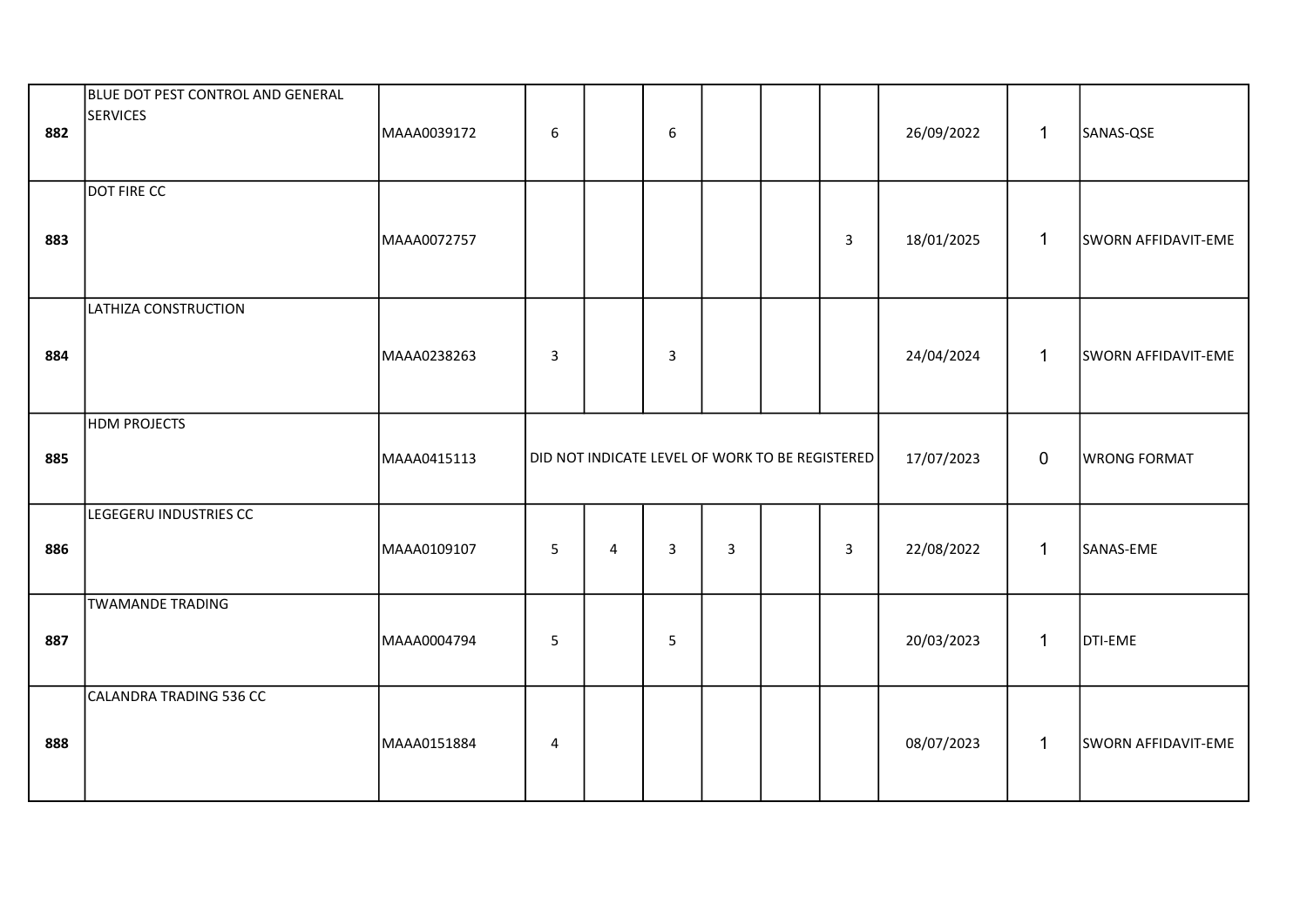| 889 | LUTSE TRADING CC               | MAAA0022907 | 4 |                | $\mathbf{3}$   |                |                |                | 06/10/2023 | $\mathbf{1}$   | SWORN AFFIDAVIT-EME |
|-----|--------------------------------|-------------|---|----------------|----------------|----------------|----------------|----------------|------------|----------------|---------------------|
| 890 | DLAMBI CONSULTING AND PROJECTS | MAAA0155915 | 4 |                |                | $\overline{3}$ |                |                | 29/03/2024 | $\mathbf{1}$   | SWORN AFFIDAVIT-EME |
| 891 | VUMILE CONSULTING AND PROJECTS | MAAA0101265 | 3 | $\overline{3}$ | $\overline{3}$ |                |                |                | 16/07/2024 | $\overline{2}$ | SWORN AFFIDAVIT-EME |
| 892 | TALLSHIP HAULERS (PTY)LTD      | MAAA0005399 | 4 | $\overline{4}$ | $\overline{3}$ | $\overline{4}$ | $\overline{4}$ | $\overline{4}$ | 17/08/2023 | $\mathbf{1}$   | DTI-EME             |
| 893 | <b>UMBOKO INVESTMENTS</b>      | MAAA0329363 | 4 |                |                |                |                |                | 10/03/2023 | $\mathbf{1}$   | SWORN AFFIDAVIT-EME |
| 894 | TPT TRADING AND PROJECTS       | MAAA0306757 | 3 | $\overline{4}$ | $\overline{4}$ |                |                |                | 03/12/2022 | $\mathbf{1}$   | SWORN AFFIDAVIT-EME |
| 895 | <b>BUREWA TRADING 84 CC</b>    | MAAA0141664 | 6 | 6              | 6              |                |                |                | 08/01/2024 | $\mathbf{1}$   | SANAS               |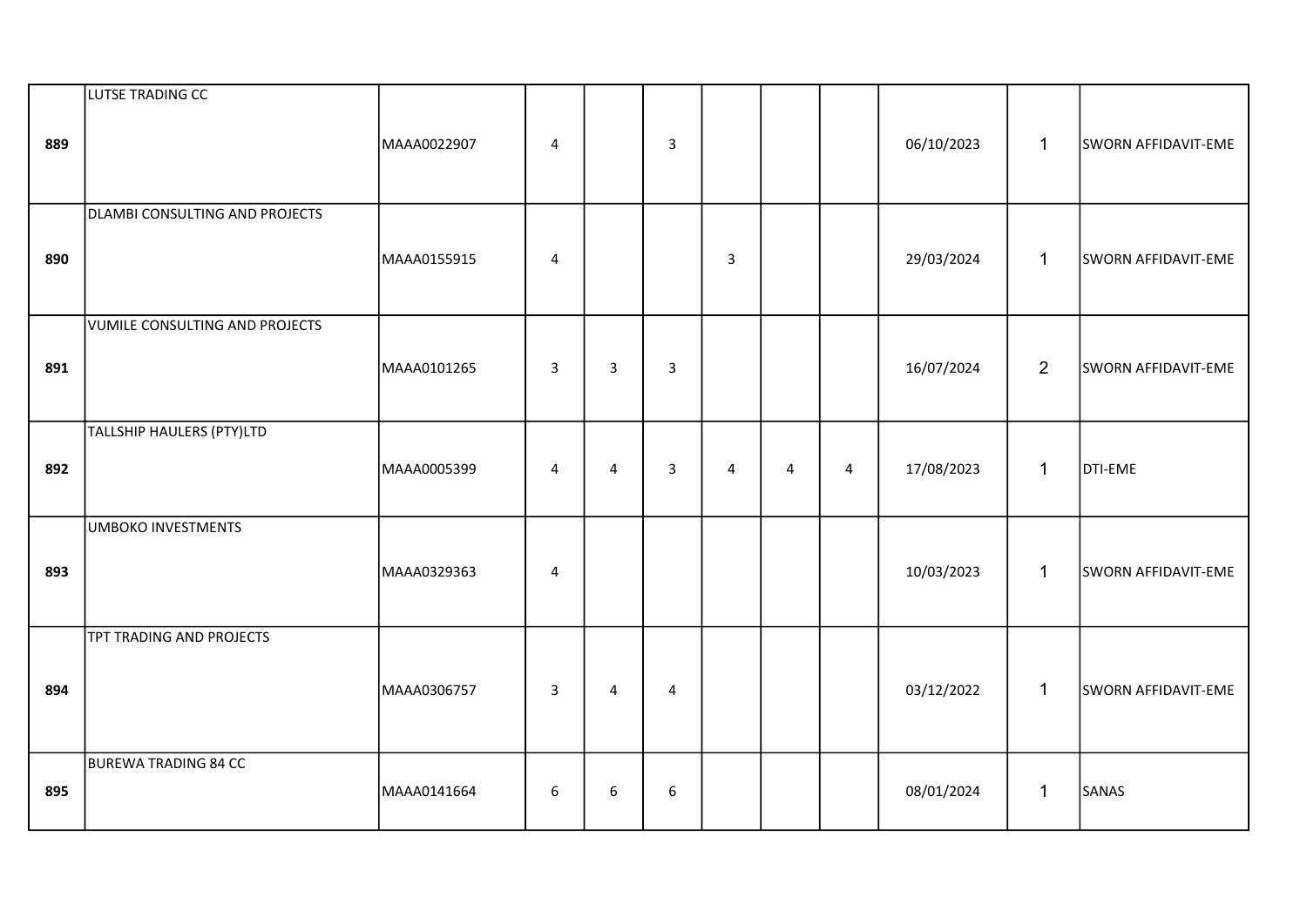| 896 | MY PRIDE SMILE AFRICA              | MAAA0021433 | 4            |                | 4 |   |                         | 24/12/2022 | $\mathbf{1}$   | SWORN AFFIDAVIT-EME |
|-----|------------------------------------|-------------|--------------|----------------|---|---|-------------------------|------------|----------------|---------------------|
| 897 | REARAJETSOE TRADING AND PROJECTS   | MAAA0186477 | 4            |                |   |   |                         | 17/01/2023 | $\overline{2}$ | <b>DTI-EME</b>      |
| 898 | LUPHAWU TRADING (PTY)LTD           | MAAA0630490 |              | $\overline{4}$ |   |   |                         | 14/10/2024 | $\mathbf{1}$   | SWORN AFFIDAVIT-EME |
| 899 | <b>KAVAR ENGINEERING</b>           | MAAA0037503 | $\mathbf{3}$ |                | 6 | 4 | $\overline{\mathbf{3}}$ | 15/01/2024 | $\mathbf{1}$   | AFFIDAVIT-EME       |
| 900 | <b>ZUZOMS TRADING</b>              | MAAA0088872 | 3            |                |   |   |                         | 09/04/2024 | $\mathbf{1}$   | AFFIDAVIT-EME       |
| 901 | <b>BUMBER TRADING AND PROJECTS</b> | MAAA0201575 | 5            | 5              | 4 |   |                         | 16/11/2024 | $\mathbf{1}$   | AFFIDAVIT-EME       |
| 902 | PINAGARE PROJECTS                  | MAAA0167070 | 3            |                |   |   |                         | 26/08/2023 | $\mathbf{1}$   | AFFIDAVIT-EME       |
| 903 | NGS CONSTRUCTION AND PROJECTS      | MAAA0466680 | 3&4?         |                |   |   |                         | 05/03/2024 | $\mathbf{1}$   | AFFIDAVIT-EME       |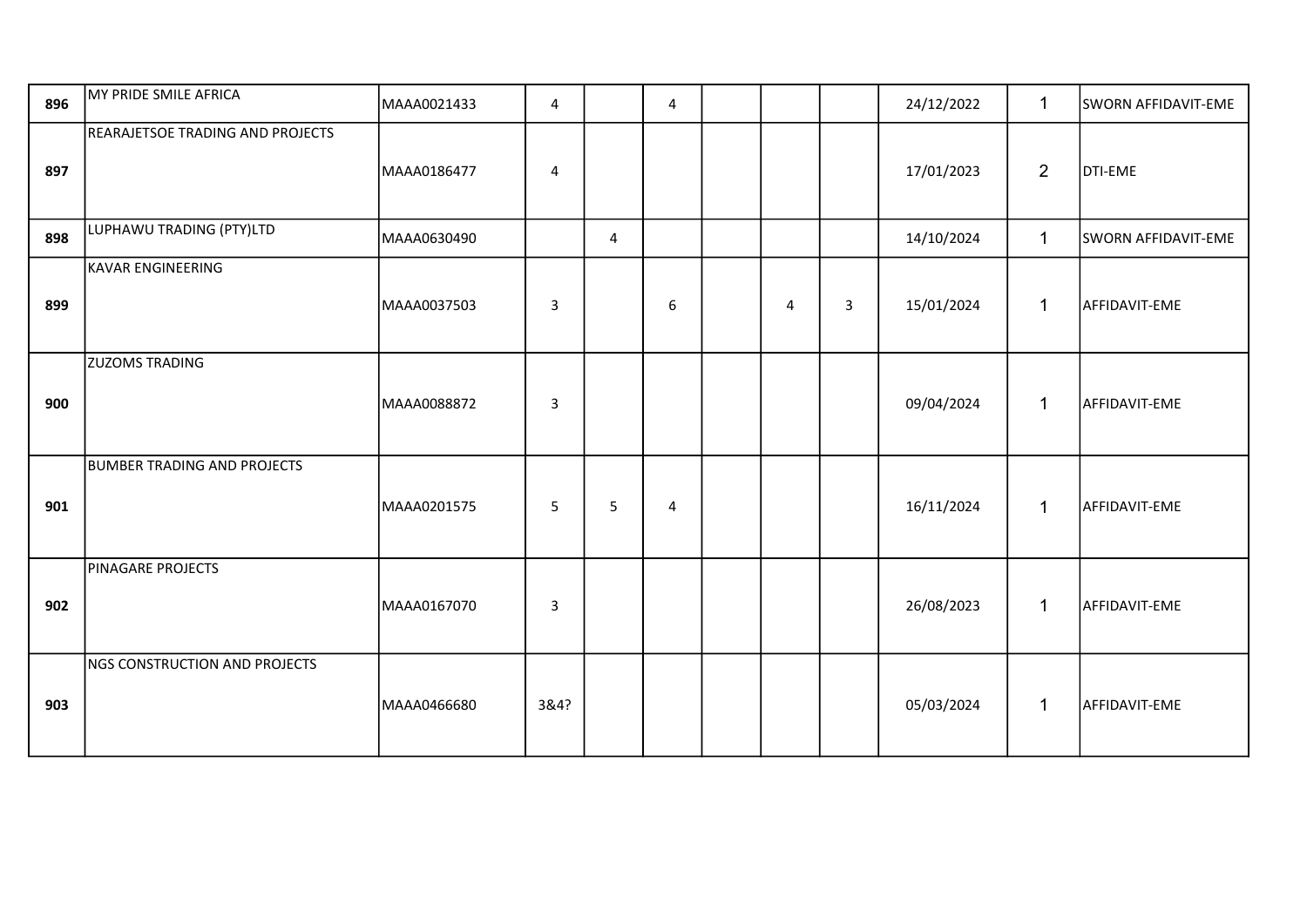| 904 | SHELA CIVILS PTY LTD                                | MAAA0252568 | <b>CIDB</b>    | <b>CLASS</b> | OF | <b>WORK</b> | <b>NOT</b>     | <b>INDICAT</b><br><b>ED</b> | 01/06/2024 | $\mathbf{1}$ | AFFIDAVIT-EME |
|-----|-----------------------------------------------------|-------------|----------------|--------------|----|-------------|----------------|-----------------------------|------------|--------------|---------------|
| 905 | TIM MAS HOLDING GROUP                               | MAAA0018336 | $\overline{5}$ |              | 6  |             |                |                             | 26/02/2024 | $\mathbf{1}$ | SANAS         |
| 906 | HENTIQ 2715 CC                                      | MAAA0138589 | 5              |              | 5  |             |                |                             | 21/02/2023 | $\mathbf{1}$ | AFFIDAVIT-EME |
| 907 | BELREX 528 CC                                       | MAAA0015031 | $5\phantom{.}$ |              |    |             |                |                             | 14/01/2024 | $\mathbf{1}$ | AFFIDAVIT-EME |
| 908 | AVA GROUP PTY LTD                                   | MAAA0644954 |                | 3            |    |             |                |                             | 01/09/2024 | $\mathbf{1}$ | AFFIDAVIT-EME |
| 909 | NYAKO INFRA AND ENGINEERING CC                      | MAAA0400274 | 6              |              | 6  |             |                |                             | 17/09/2022 | $\mathbf{1}$ | AFFIDAVIT-EME |
| 910 | SMZEE PROPERTY DEVELOPMENT                          | MAAA0035749 |                | 5            | 3  |             | $\overline{4}$ | $\overline{4}$              | 03/10/2023 | $\mathbf{1}$ | AFFIDAVIT-EME |
| 911 | MM INFRASTRUCTURE AND PROPERTY<br><b>DEVELOPERS</b> | MAAA0004961 | 6              |              | 5  |             |                |                             | 16/11/2024 | $\mathbf{1}$ | AFFIDAVIT-EME |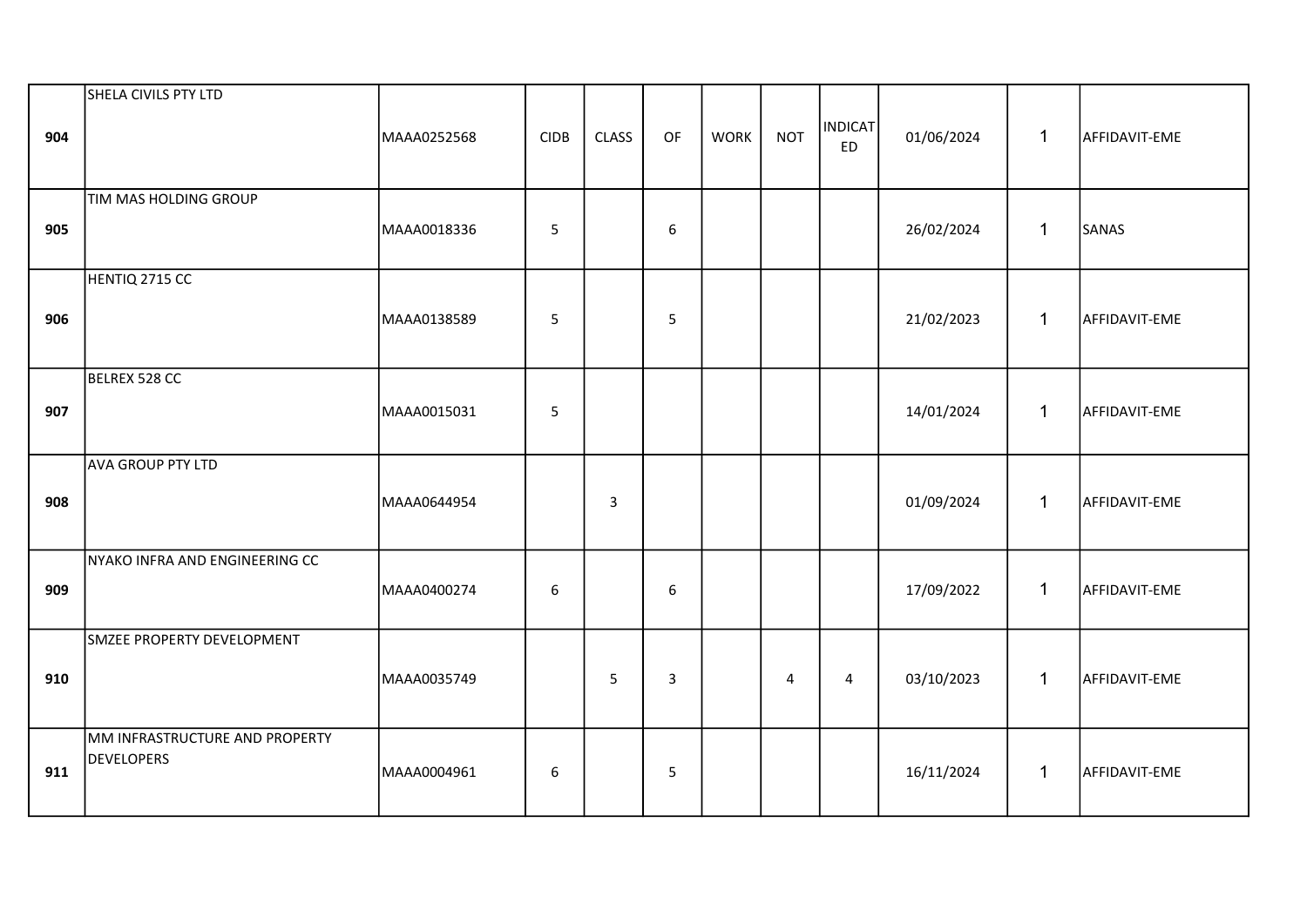| 912 | STANLEY MAUTLE CONSTRUCTION PTY LTD                        | MAAA0398338 | 6              |   | $\overline{3}$ |   | $\overline{3}$ | $\overline{\mathbf{3}}$ | 25/06/2024 | $\mathbf{1}$ | AFFIDAVIT-EME |
|-----|------------------------------------------------------------|-------------|----------------|---|----------------|---|----------------|-------------------------|------------|--------------|---------------|
| 913 | THOLANGKHUKSO TRADING AND PROJECTS<br>94                   | MAAA0707590 | 5              |   |                |   |                |                         | 17/9/2022  | $\mathbf{1}$ | AFFIDAVIT-EME |
| 914 | SW ELECTRICAL (PTY) LTD                                    | MAAA0872354 |                |   |                |   | 4              |                         | 2/2/2024   | $\mathbf{1}$ | AFFIDAVIT-EME |
| 915 | RAYNA PROJECTS                                             | MAAA0364620 |                |   | 5              |   |                |                         | 11/1/2023  | $\mathbf{1}$ | AFFIDAVIT-QSE |
| 916 | OBOTSENG CONSTRUCTION AND PROPERTY<br>DEVELOPERS (PTY) LTD | MAAA0072398 | $\overline{3}$ |   |                |   |                |                         | 26/9/2022  | $\mathbf{1}$ | AFFIDAVIT-EME |
| 917 | LITHAN AFRICA (PTY) LTD                                    | MAAA1094484 | 6              |   | 6              |   |                | 4                       | 9/7/2022   | $\mathbf{1}$ | SANAS-QSE     |
| 918 | DAVO'S CLEANING AND SAFETY CC                              | MAAA0036603 | 4              |   | $\mathbf{3}$   | 3 |                |                         | 11/7/2023  | 1            | DTI-EME       |
| 919 | SETSHABELO TRADING 647                                     | MAAA0051129 | 5              | 5 | 6              |   |                |                         | 7/9/2023   | $\mathbf{1}$ | AFFIDAVIT-QSE |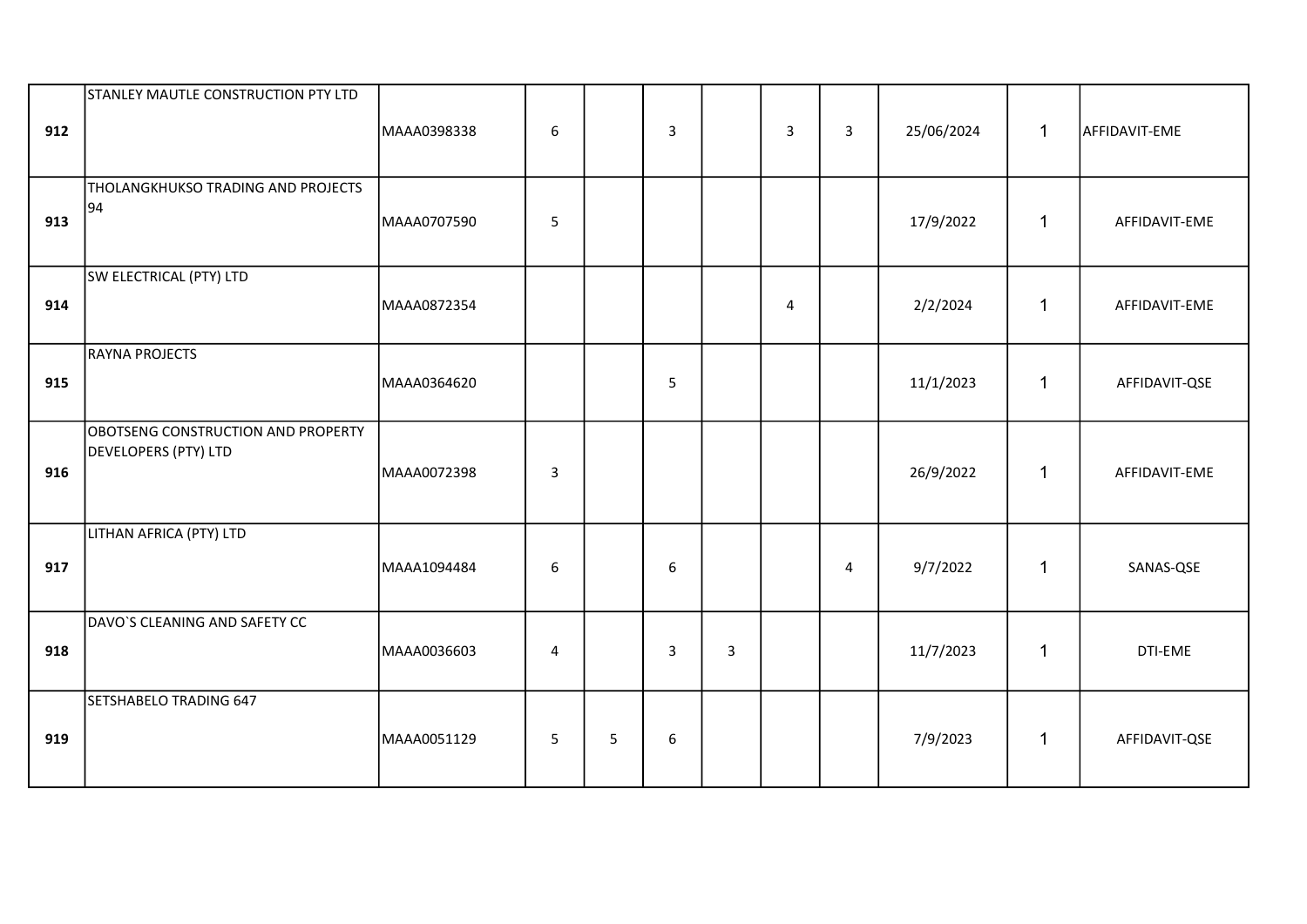| 920 | <b>BOIKOPANYO CONSTRUCTION (PTY) LTD</b> | MAAA0008967 | $\overline{4}$   | 4              |   | 21/2/2023  | $\mathbf{1}$ | DTI-EME            |
|-----|------------------------------------------|-------------|------------------|----------------|---|------------|--------------|--------------------|
| 921 | FELAHEEN TRADING (PTY) LTD               | MAAA0628675 |                  | 5              |   | 13/8/2022  | $\mathbf 0$  | NOT CORRECT FORMAT |
| 922 | MAKAWANA SOLUTIONS CC                    | MAAA0327895 |                  | $\overline{4}$ |   | 15/10/2022 | $\mathbf{1}$ | AFFIDAVIT-EME      |
| 923 | FIRM SUPPLY TRADING (PTY) LTD            | MAAA0029696 | 5                |                | 4 | 15/5/2024  | $\mathbf{1}$ | DTI-EME            |
| 924 | PRO AFRICA ENGINEERING CC                | MAAA0128832 | $\boldsymbol{6}$ |                |   | 13/2/2023  | $\mathbf{1}$ | AFFIDAVIT-QSE      |
| 925 | FULUFULU TRADING AND PROJECTS (PTY) LTD  | MAAA0036421 | $\overline{3}$   |                |   | 9/7/2022   | $\mathbf{1}$ | AFFIDAVIT-EME      |
| 926 | VENTURE MARKETINGS (PTY) LTD             | MAAA1117009 | 4                | 4              |   | 30/1/2022  | $\mathbf{1}$ | AFFIDAVIT-QSE      |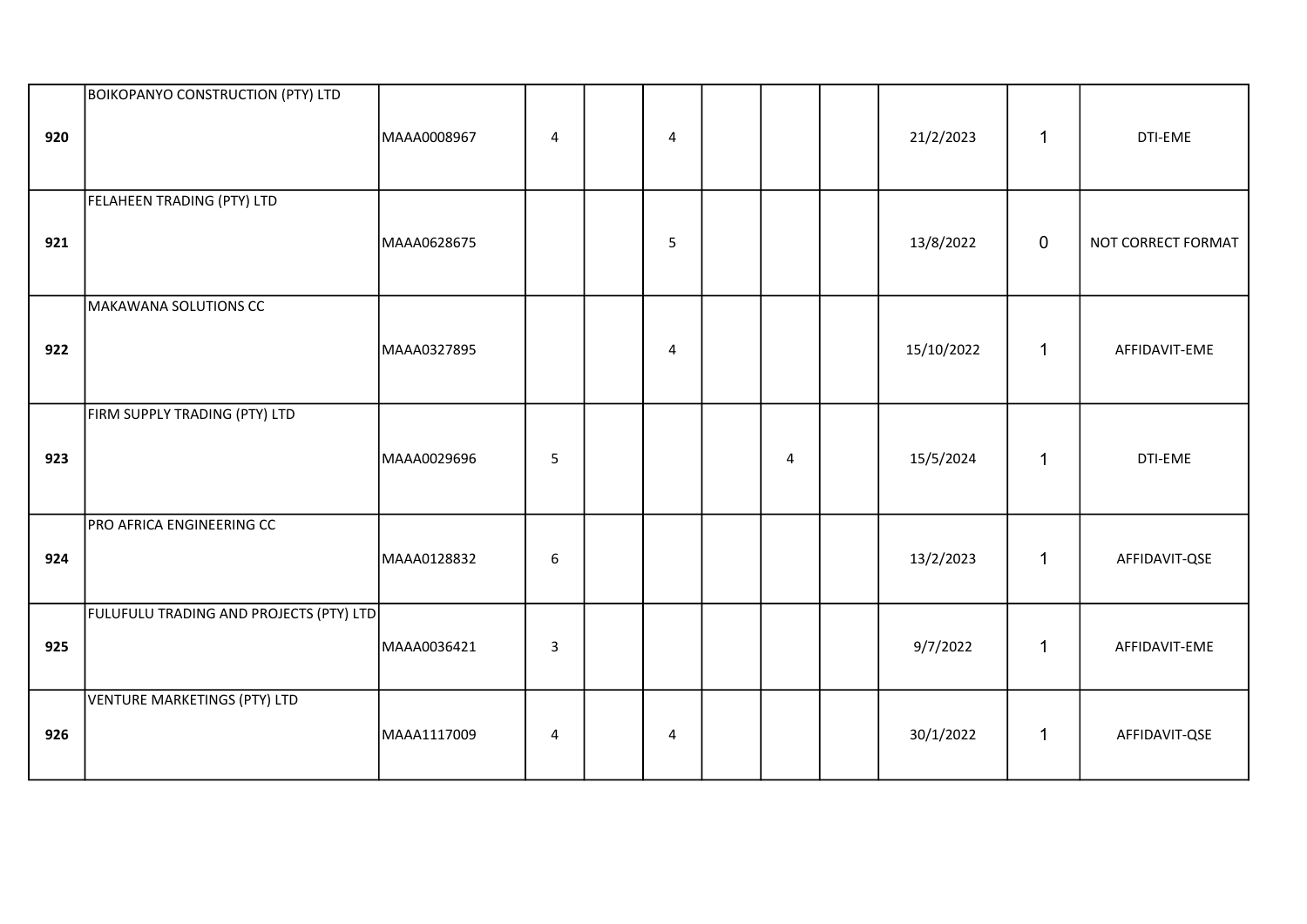| 927 | ZHEMVELOH ENTERPRISE (PTY) LTY                              | MAAA0339737 |                          | $\overline{4}$ |   |  |  |  | 26/11/2022 | $\mathbf{1}$   | DTI-EME       |
|-----|-------------------------------------------------------------|-------------|--------------------------|----------------|---|--|--|--|------------|----------------|---------------|
| 928 | AMABUYAZE TRADING AND PROJECTS (PTY)<br>L <sub>TD</sub>     | MAAA0038989 | $\boldsymbol{6}$         |                |   |  |  |  | 21/11/2024 | $\mathbf{1}$   | SANAS-QSE     |
| 929 | BHEKUNGEL TRADING AND PROJECTS CC                           | MAAA0252333 | 6                        |                |   |  |  |  | 6/4/2023   | $\overline{2}$ | SANAS         |
| 930 | IZUZ GIBBOR (PTY) LTD                                       | MAAA0282632 | CLASS OF WORK NOT MARKED |                |   |  |  |  | 13/8/2023  | $\mathbf{1}$   | AFFIDAVIT-EME |
| 931 | PHEFO SOLUTIONS (PTY) LTD                                   | MAAA0085346 |                          |                | 6 |  |  |  | 10/8/2024  | $\mathbf{1}$   | AFFIDAVIT-EME |
| 932 | 4TGROUP (PTY) LTD                                           | MAAA0149555 | 5                        |                | 6 |  |  |  | 13/8/2024  | 1              | SANAS-QSE     |
| 933 | PERFECT ZONES CONSTRUCTION AND<br><b>PROJECTS (PTY) LTD</b> | MAAA0098950 | 3?                       |                | 4 |  |  |  | 19/4/2024  | 1              | AFFIDAVIT-EME |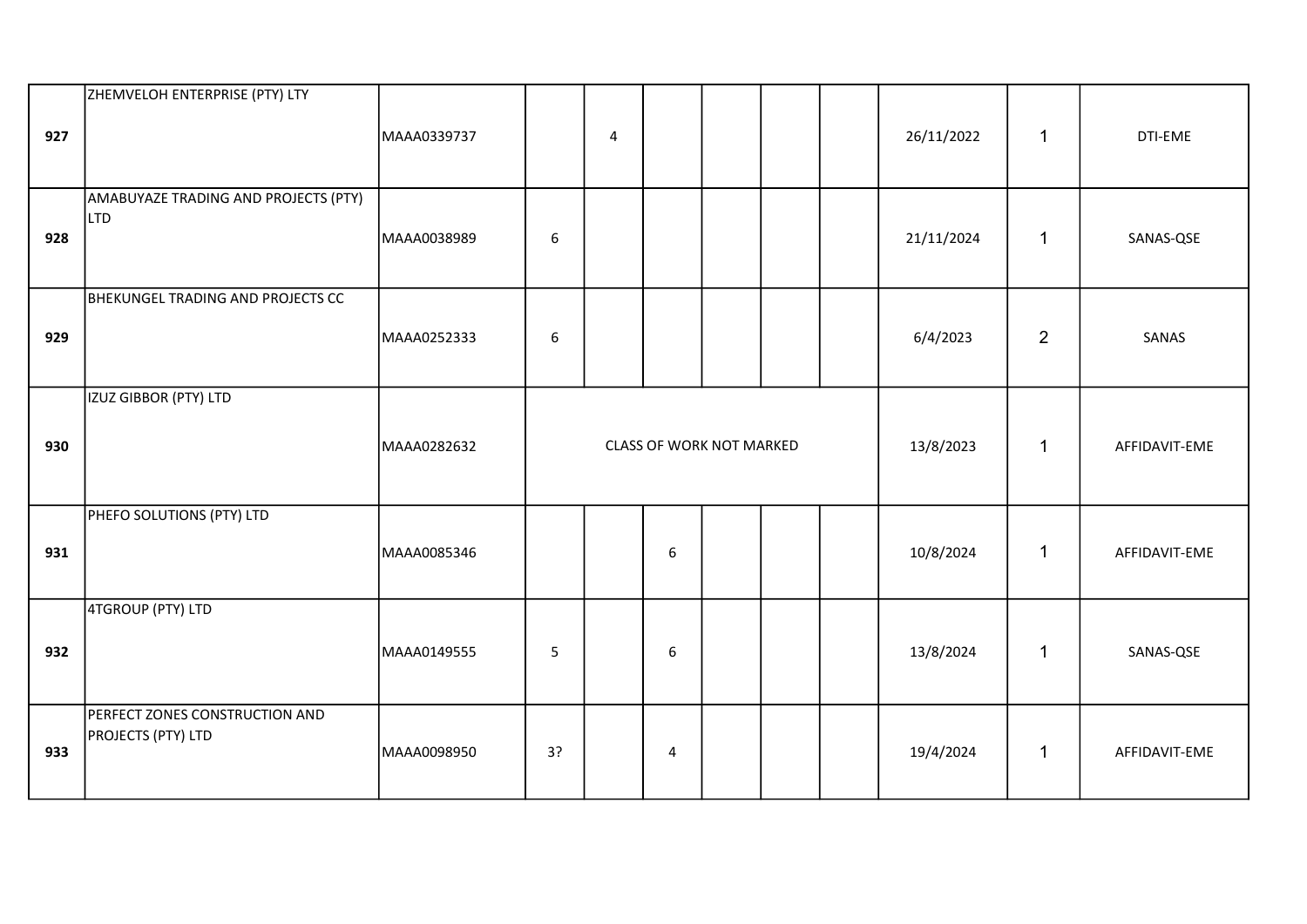|     | KHUSHIDA SOLUTIONS (PTY) LTD                   |             |   |                |   |   |   |            |                |               |
|-----|------------------------------------------------|-------------|---|----------------|---|---|---|------------|----------------|---------------|
| 934 |                                                | MAAA0414552 | 3 | $\overline{3}$ |   |   |   | 23/11/2023 | $\mathbf{1}$   | AFFIDAVIT-EME |
| 935 | HUKURI PROJECTS (PTY) LTD                      | MAAA0929500 | 4 |                |   |   |   | 22/6/2023  | $\mathbf{1}$   | AFFIDAVIT-EME |
| 936 | MATSING PROJECT CC                             | MAAA0135609 | 6 |                |   |   |   | 16/2/2024  | $\mathbf{1}$   | AFFIDAVIT-EME |
| 937 | NTSHUTSO BUSINESS ENTERPRISE (PTY) LTD         | MAAA0106575 | 6 |                |   |   |   | 1/8/2022   | $\mathbf{1}$   | AFFIDAVIT-QSE |
| 938 | ZKS AND NAM GENERAL TRADING CC                 | MAAA0005116 | 6 | 6              | 3 |   |   | 28/2/2024  | $\mathbf{1}$   | AFFIDAVIT-QSE |
| 939 | LERMAT CONSTRUCTION & PROJECTS                 | MAAA0195542 | 3 |                |   | 3 | 3 | 21/4/2023  | $\mathbf{1}$   | AFFIDAVIT-EME |
| 940 | SINGO INVESTMENT HOLDING HOLDINGS<br>(PTY) LTD | MAAA0353778 | 5 |                |   |   |   | 16/1/2024  | $\overline{0}$ | AFFIDAVIT-QSE |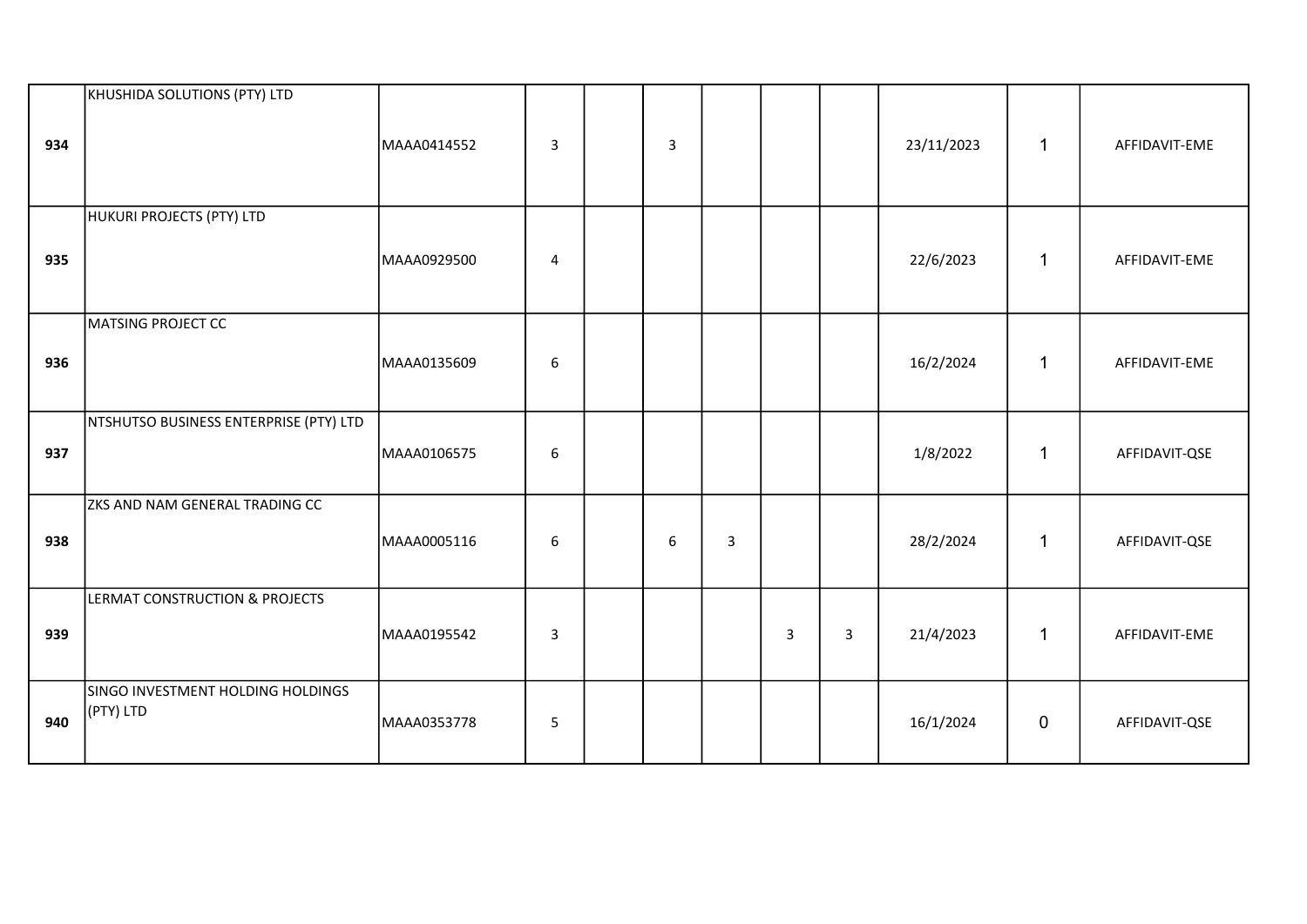| 941 | MUTIZA'S TRADING AND PROJECTS                                  | MAAA0193797 | 3                |                | 3 |                |                | 27/1/2023  | $\mathbf{1}$ | AFFIDAVIT-EME      |
|-----|----------------------------------------------------------------|-------------|------------------|----------------|---|----------------|----------------|------------|--------------|--------------------|
| 942 | SIHLANGU SEMNIKATI TRADING CC                                  | MAAA0001686 |                  | 5              |   |                |                | 7/6/2024   | $\mathbf 0$  | NOT CORRECT FORMAT |
| 943 | CCC PROJECTS (PTY) LTD                                         | MAAA0022061 | $\overline{3}$   |                |   |                |                | 15/11/2024 | $\mathbf{1}$ | AFFIDAVIT-EME      |
| 944 | NSIBANDOS TRADING (PTY) LTD                                    | MAAA0016830 | $\overline{3}$   |                |   |                | $\mathbf{3}$   | 28/8/2024  | $\mathbf{1}$ | AFFIDAVIT-EME      |
| 945 | TSHIAMO GRAPHIX CC                                             | MAAA0324176 | $\overline{4}$   | $\overline{3}$ | 3 | $\overline{3}$ | $\overline{4}$ | 6/8/2022   | $\mathbf{1}$ | AFFIDAVIT-EME      |
| 946 | MOSENGOANA TRADING CC                                          | MAAA0313385 | $\boldsymbol{6}$ |                | 6 |                |                | 17/9/2022  | $\mathbf{1}$ | AFFIDAVIT-EME      |
| 947 | M4 DEVELOPERS AND ENTERPRISES                                  | MAAA0127040 | 5                |                | 5 |                |                | 18/3/2022  | 1            | AFFIDAVIT-EME      |
| 948 | <b>BABINAKOSHA CONSTRUCTION AND</b><br>PROJECRTS 108 (PTY) LTD | MAAA0188725 | 4                |                |   |                |                | 11/9/2022  | $\mathbf{1}$ | AFFIDAVIT-EME      |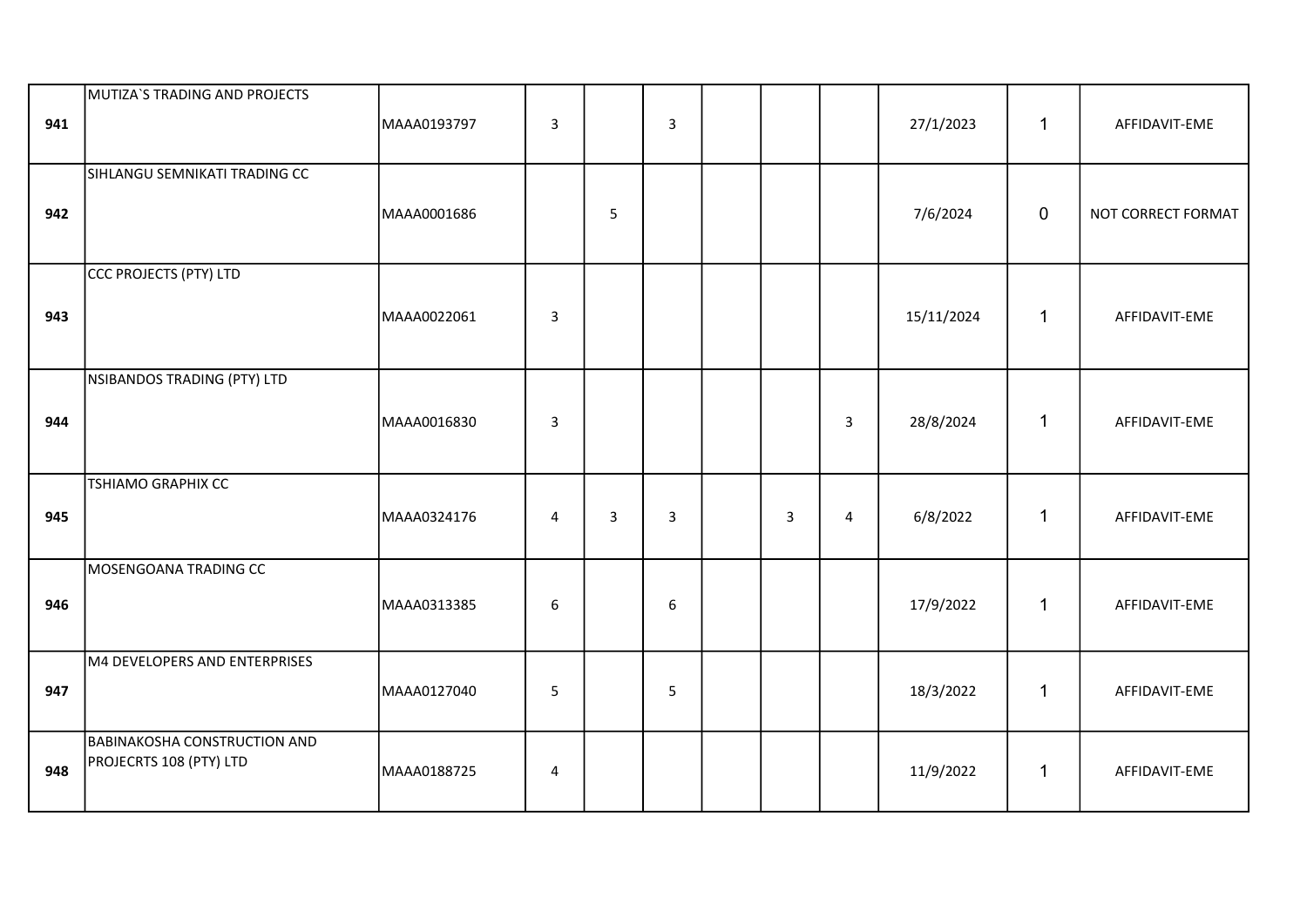| 949 | REM MAMS CONSTRUCTION AND PROJECTS<br>(PTY) LTD | MAAA0007819 | $\sqrt{6}$       |   |                                 |                |              | 27/1/2024  | $\mathbf{1}$   | AFFIDAVIT-QSE |
|-----|-------------------------------------------------|-------------|------------------|---|---------------------------------|----------------|--------------|------------|----------------|---------------|
| 950 | MIGERONI TRADING ENTERPRISE (PTY) LTD           | MAAA0236731 |                  |   | 5                               |                |              | 24/3/2024  | $\mathbf{1}$   | AFFIDAVIT-EME |
| 951 | <b>DLA TWISE CONSTRUCTION CC</b>                | MAAA0140350 |                  |   | <b>CLASS OF WORK NOT MARKED</b> |                |              | 22/10/2022 | $\mathbf{1}$   | SANAS-EME     |
| 952 | BAGWATHEBAKUBUNG INVESTMENTS (PTY)<br>LTD       | MAAA0363061 | 5                |   | 3                               |                |              | 7/10/2024  | $\mathbf{1}$   | AFFIDAVIT-EME |
| 953 | <b>TECHNOMBILE CC</b>                           | MAAA0203115 | $\boldsymbol{6}$ |   |                                 |                |              | 10/10/2025 | $\mathbf{1}$   | AFFIDAVIT-QSE |
| 954 | SONGELWA TRADING CC                             | MAAA0941889 | $\overline{3}$   |   |                                 |                |              | 8/11/2024  | $\mathbf{1}$   | AFFIDAVIT-EME |
| 955 | OCTOBER INTEGRATED TECH (PTY) LTD               | MAAA0177090 | 5                | 6 | 6                               | $\overline{3}$ | $\mathbf{3}$ | 4/11/2022  | $\overline{2}$ | SANAS         |
| 956 | CALVARY ENTERPRISE CC                           | MAAA0266608 |                  |   | 6                               |                |              | 30/7/2024  | $\mathbf{1}$   | AFFIDAVIT-EME |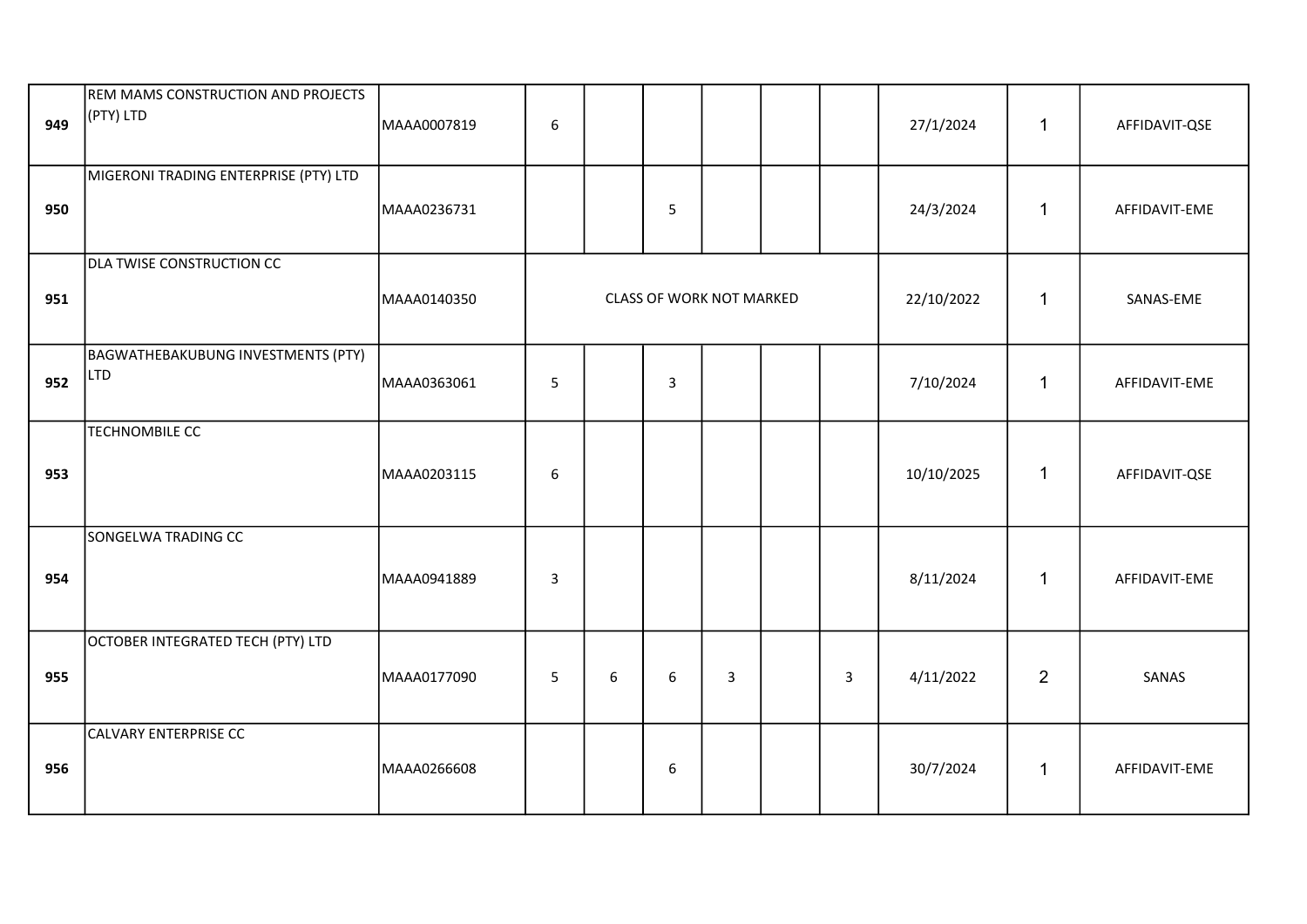| 957 | MOEPENG TRADING 40 CC                                     | MAAA0090560 | 6                       |   | 6                |           |                         | 21/11/2024 |              | NOT ATTACHED  |
|-----|-----------------------------------------------------------|-------------|-------------------------|---|------------------|-----------|-------------------------|------------|--------------|---------------|
| 958 | UDUMO TRADING 26 (PTY) LTD t/a ULTIMATE<br><b>DYNAMIC</b> | MAAA0174328 | 6                       |   | 6                |           |                         | 14/6/2024  | 1            | SANAS         |
| 959 | SIMANSO BUSINESS SERVICES                                 | MAAA0037163 | 6                       |   | $\boldsymbol{6}$ | $\pmb{4}$ | $\overline{3}$          | 13/5/2022  | $\mathbf{1}$ | AFFIDAVIT-QSE |
| 960 | TUE TRUSTED LOGISTICS                                     | MAAA0015369 | $\overline{3}$          | 4 |                  |           |                         | 18/10/2024 | $\mathbf 0$  | AFFIDAVIT-EME |
| 961 | JAMSET (PTY) LTD                                          | MAAA0586992 | $\overline{\mathbf{3}}$ |   |                  |           | $\overline{\mathbf{3}}$ | 21/12/2024 | $\mathbf{1}$ | AFFIDAVIT-EME |
| 962 | PLS CONSTRUCTION (PTY) LTD                                | MAAA0529332 |                         |   | $\boldsymbol{6}$ |           |                         | 26/10/2024 | 3            | SANAS         |
| 963 | MOSIMUDI TRANSPORT AND PROJECTS                           | MAAA0663191 |                         |   | $\overline{4}$   |           |                         | 4/1/2024   | 1            | AFFIDAVIT-EME |
| 964 | REBOETSWE BUSINESS ENTERPRISE                             | MAAA0033431 |                         |   | 6                |           |                         | 12/3/2023  | $\mathbf{1}$ | AFFIDAVIT-EME |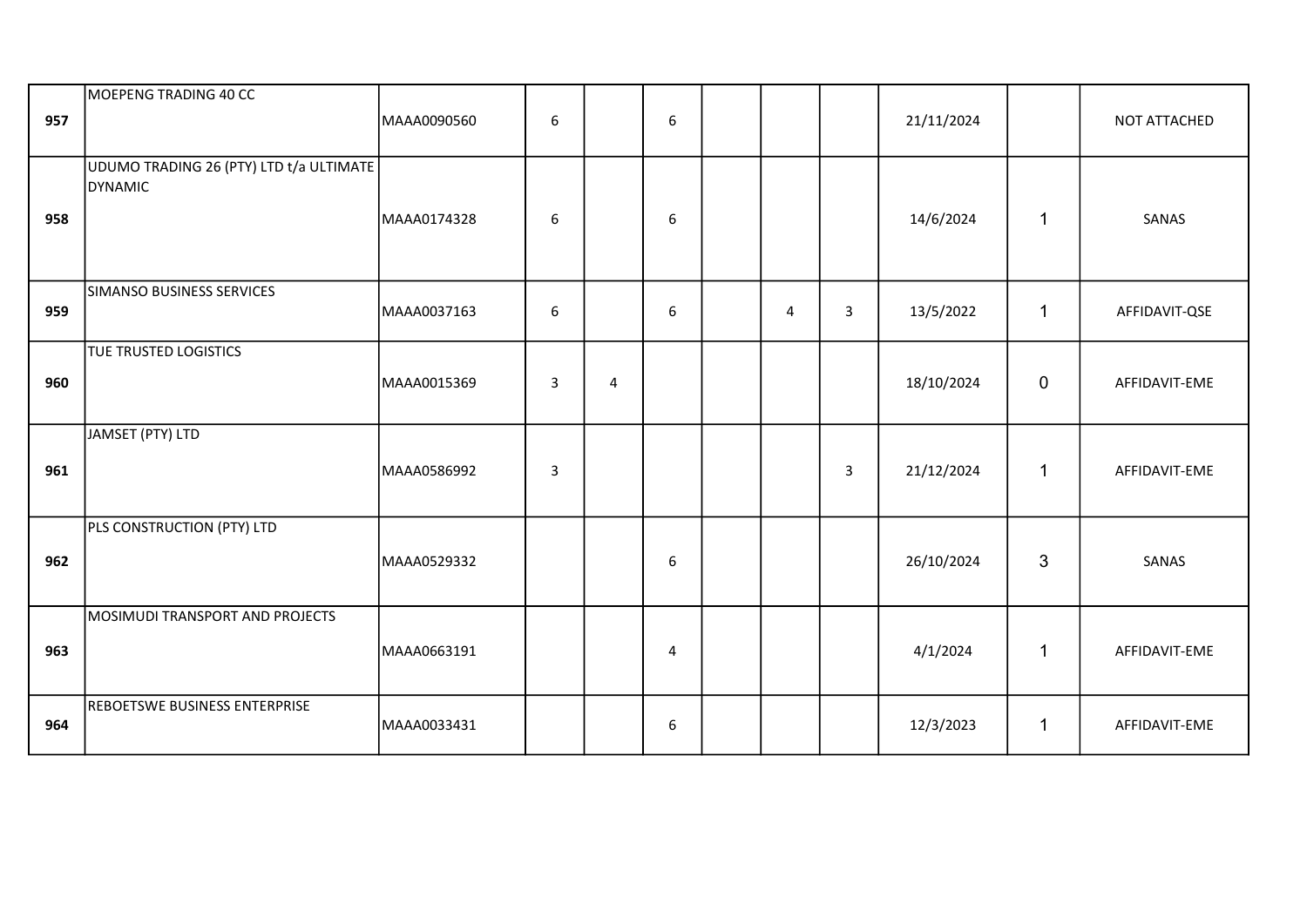| 965 | IVELAPHI INJABULO TRADING ENTERPRISE                 | MAAA0188380 | 4            |                |                |                                 |  | 12/3/2022 | $\mathbf 0$    | <b>IRBA</b>        |
|-----|------------------------------------------------------|-------------|--------------|----------------|----------------|---------------------------------|--|-----------|----------------|--------------------|
| 966 | MANOPIX (PTY) LTD                                    | MAAA0525289 | $\mathsf{3}$ | $\overline{3}$ |                |                                 |  | 2/10/2023 | $\mathbf{1}$   | AFFIDAVIT-EME      |
| 967 | NEOKING TRADING CC                                   | MAAA0130897 | 5            |                |                |                                 |  | 1/11/2023 | $\mathbf{1}$   | AFFIDAVIT-QSE      |
| 968 | PICABIZ 367 CC                                       | MAAA0143922 | 6            |                | 6              |                                 |  | 1/8/2022  | $\mathbf{1}$   | AFFIDAVIT-EME      |
| 969 | ISIHAYO (PTY) LTD                                    | MAAA0095158 | $\mathsf{3}$ |                |                |                                 |  | 23/3/2024 | $\mathbf{1}$   | DTI-EME            |
| 970 | SA-LU GROUP (PTY) LTD                                | MAAA0395687 |              |                |                | <b>CLASS OF WORK NOT MARKED</b> |  | 9/11/2024 | $\mathbf{1}$   | AFFIDAVIT-EME      |
| 971 | LEPONDO LA MTHIMKULU TRADING &<br><b>PROJECTS CC</b> | MAAA0181933 | $\mathsf{3}$ |                | $\overline{3}$ | $\overline{3}$                  |  | 18/5/2023 | $\mathbf{1}$   | DTI-EME            |
| 972 | CLIMO SOLUTIONS (PTY) LTD                            | MAAA0604490 |              | 4              |                |                                 |  | 8/2/2025  | $\overline{0}$ | NOT CORRECT FORMAT |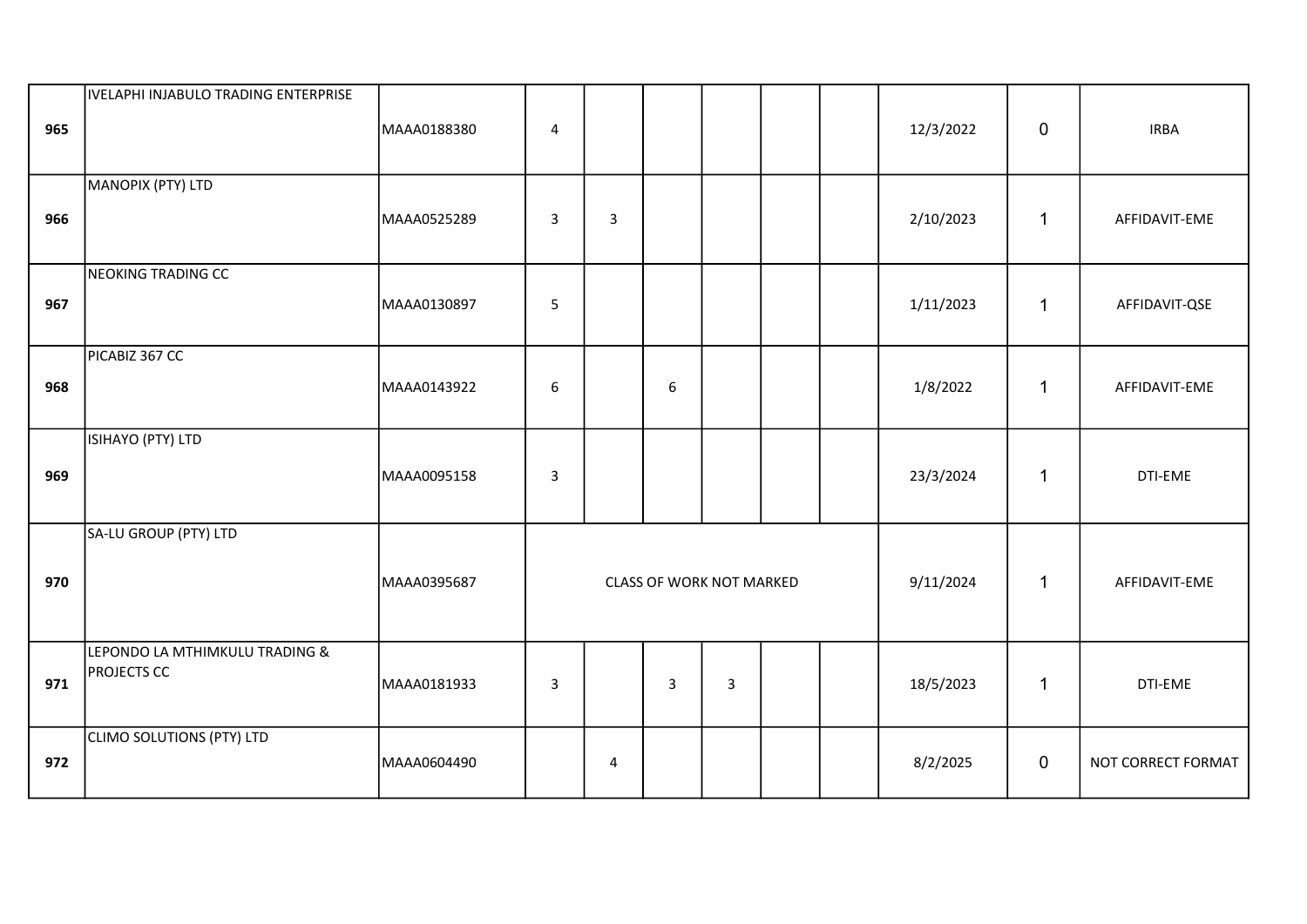| 973 | <b>BAPHETHISI CONSTRUCTION AND PROJECTS</b> | MAAA0029285 |                  |   | $\overline{4}$ |  |                | 17/6/2024 | $\mathbf{1}$ | AFFIDAVIT-EME |
|-----|---------------------------------------------|-------------|------------------|---|----------------|--|----------------|-----------|--------------|---------------|
| 974 | INCUBER TRADING ENTERPRISE (PTY) LTD        | MAAA0216894 | 6?               |   |                |  |                | 25/3/2023 | $\mathbf{1}$ | SANAS         |
| 975 | JEDIDIAMST (PTY) LTD                        | MAAA0482959 |                  |   | $\mathbf{3}$   |  |                | 3/7/2022  | $\mathbf{1}$ | AFFIDAVIT-EME |
| 976 | SHOLO TRADING ENTERPRISE CC                 | MAAA0125775 | $\overline{4}$   |   | 6              |  | $\overline{4}$ | 12/4/2024 | $\mathbf{1}$ | AFFIDAVIT-EME |
| 977 | <b>ABUJA CONSTRUCTION CC</b>                | MAAA0156463 | $\boldsymbol{6}$ |   |                |  |                | 24/7/2023 | $\mathbf{1}$ | AFFIDAVIT-EME |
| 978 | SIVUTHUMLILO TRADING CC                     | MAAA0138843 |                  | 4 |                |  |                | 16/7/2022 | $\mathbf 1$  | DTI-EME       |
| 979 | ACM CIVILS (PTY) LTD                        | MAAA0333627 | $\mathsf 3$      |   |                |  |                | 13/3/2024 | $\mathbf 1$  | AFFIDAVIT-QSE |
| 980 | SEALAMPES BUSINESS ENTERPRISE               | MAAA0128574 | $\boldsymbol{6}$ |   |                |  |                | 18/5/2023 | $\mathbf{1}$ | DTI-EME       |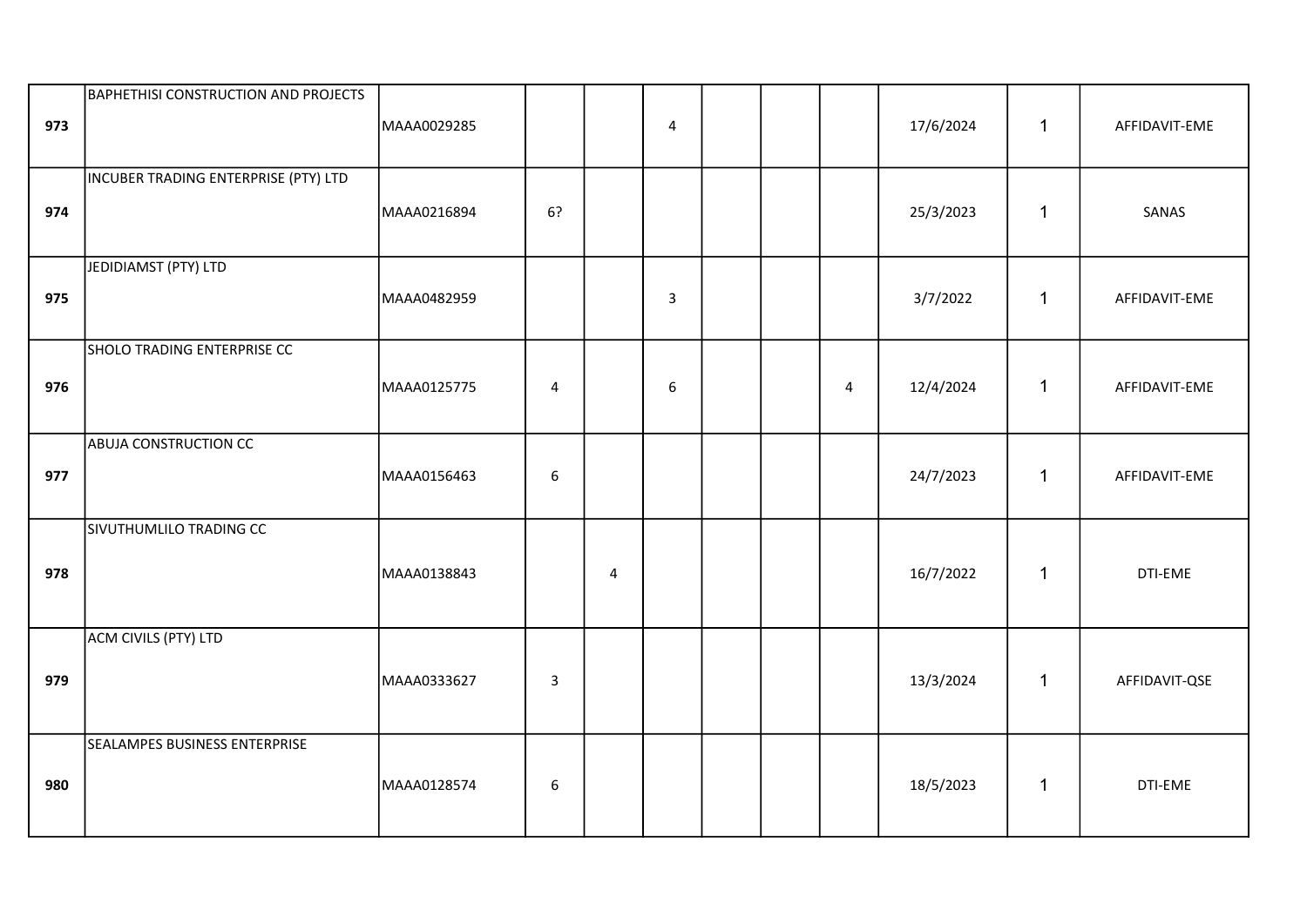| 981 | KATLEHO AND ATISANG TASO<br>CONSTRUCTION (PTY) LTD          | MAAA0427172 |             | 4                        |   |              | 4/8/2022  | 1           | AFFIDAVIT-EME |
|-----|-------------------------------------------------------------|-------------|-------------|--------------------------|---|--------------|-----------|-------------|---------------|
| 982 | <b>FAST CATCH SECURITY SERVICES</b>                         | MAAA0327925 | $\mathsf 3$ |                          | 3 |              | 6/12/2024 | 1           | AFFIDAVIT-EME |
| 983 | TWOGO GENERAL TRADING (PTY) LTD                             | MAAA0470600 |             | 5                        |   |              | 13/6/2023 | 1           | AFFIDAVIT-QSE |
| 984 | <b>GUWENA CONSTRUCTION AND PROJECTS</b><br>(PTY) LTD        | MAAA0407836 | 6           |                          |   |              | 23/5/2022 | 1           | AFFIDAVIT-EME |
| 985 | LKGA CONSTRUCTION AND PROJECTS 1 CC                         | MAAA0197459 | 5           | 5                        |   | 4            | 17/4/2022 | 1           | AFFIDAVIT-EME |
| 986 | CAVALDO TRADING (PTY) LTD                                   | MAAA0376660 |             | CLASS OF WORK NOT MARKED |   |              |           | 1           | DTI-EME       |
| 987 | NZWALO INVESTMENTS (PTY) LTD t/a<br>Lumacon airconditioning | MAAA0048030 | 6           |                          |   |              | 8/6/2024  | 1           | SANAS         |
| 988 | AMAJUDA CIVILS (PTY) LTD                                    | MAAA0024526 | 6           | 6                        |   | $\mathbf{3}$ | 8/3/2024  | 1           | DTI-EME       |
| 989 | ALUDAR HOLDINGS (PTY) LTD                                   | MAAA0146223 |             |                          | 3 |              | 16/7/2023 | $\mathbf 1$ | AFFIDAVIT-EME |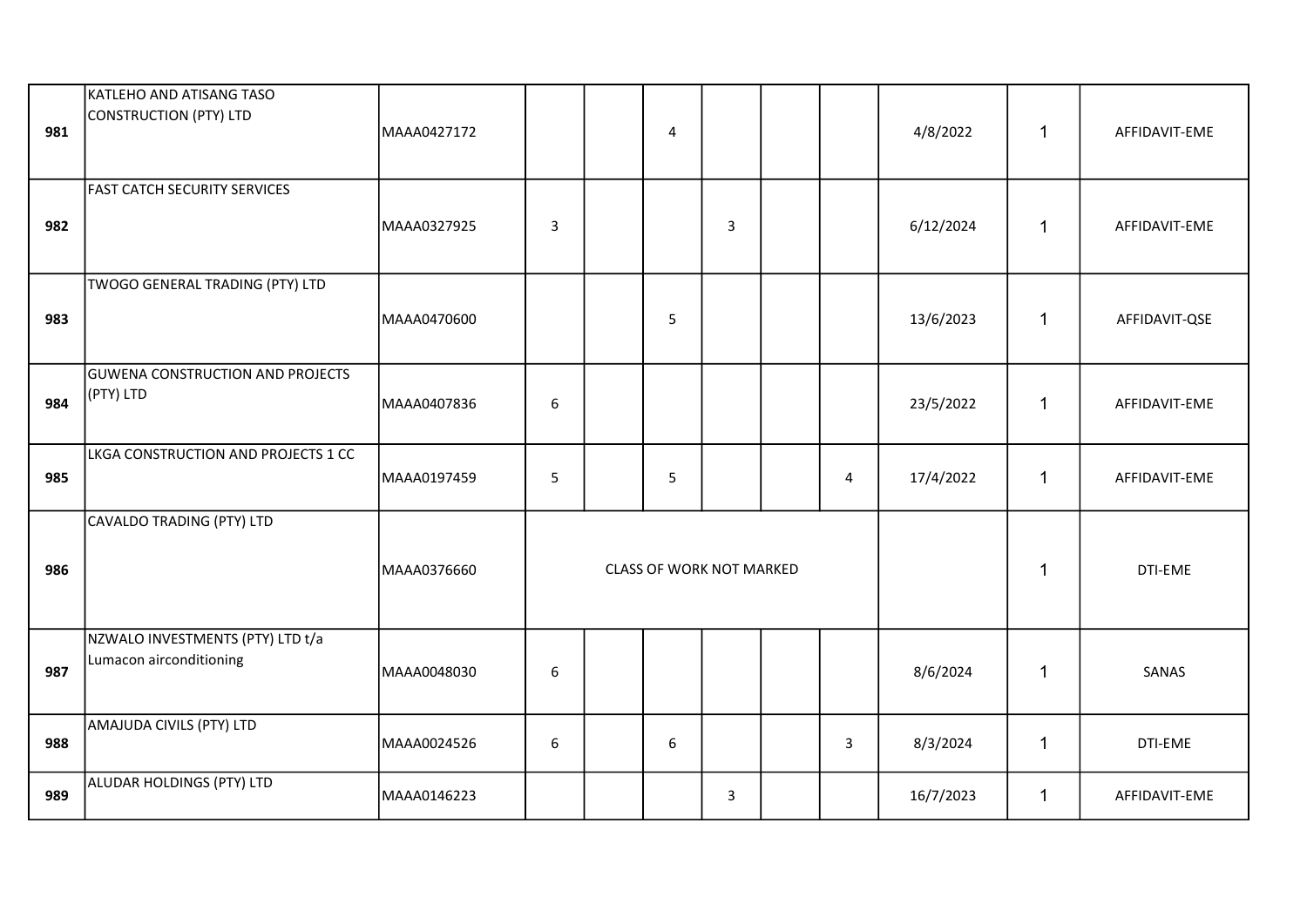| 990  | MEBU PROPERTIES (PTY) LTD                                     | MAAA0682406 | $\boldsymbol{6}$ |              |   |                |                | $\overline{4}$ | 15/10/2024 | 1            | AFFIDAVIT-EME |
|------|---------------------------------------------------------------|-------------|------------------|--------------|---|----------------|----------------|----------------|------------|--------------|---------------|
| 991  | JOMPO TRADING ENTERPRISE CC                                   | MAAA0051976 |                  |              | 4 |                |                |                | 27/2/2023  | $\mathbf{1}$ | AFFIDAVIT-EME |
| 992  | <b>MKRK CONTRACTORS</b>                                       | MAAA0317002 | $\overline{4}$   |              | 5 |                |                |                | 18/3/2022  | $\mathbf{1}$ | AFFIDAVIT-EME |
| 993  | HSV LOGISTICS AND PROJECTS CC                                 | MAAA0027492 | $\overline{4}$   |              | 4 |                |                | $\overline{4}$ | 26/2/2022  | $\mathbf{1}$ | AFFIDAVIT-EME |
| 994  | AARON AUGUSTINE CONSTRUCTION AND<br><b>SERVICES</b>           | MAAA0076114 |                  |              | 3 |                |                |                |            | $\mathbf{1}$ | DTI-EME       |
| 995  | DISTANT STAR TRADING 164 CC                                   | MAAA0050298 | $\mathbf{3}$     |              |   |                |                |                | 14/1/2025  | 1            | AFFIDAVIT-QSE |
| 996  | HARAMBE DUMZA TRADING CC                                      | MAAA0039862 | 3                |              |   |                | 3              |                | 2/2/2024   | $\mathbf{1}$ | AFFIDAVIT-EME |
| 997  | UVUKO CIVILS MAINTENANCE AND<br><b>CONSTRUCTION (PTY) LTD</b> | MAAA0152379 |                  |              | 6 |                |                |                | 26/7/2024  | $\mathbf{1}$ | AFFIDAVIT-QSE |
| 998  | BONANG BUILDING CONSTRUCTION CC                               | MAAA0073236 | $\overline{4}$   | 3            |   |                |                |                | 26/9/2022  | $\mathbf{1}$ | AFFIDAVIT-EME |
| 999  | <b>GRANDMA BUILDING SERVICES</b>                              | MAAA0339377 | 6                |              | 6 |                |                |                | 11/11/2023 | $\mathbf 0$  | AFFIDAVIT-EME |
| 1000 | AFRIKA RELATED                                                | MAAA0166761 | 5                | $\mathbf{1}$ | 4 |                | $\overline{7}$ | 4              | 11/03/2024 | $\mathbf{1}$ | SANAS-QSE     |
| 1001 | <b>OENA INVESTMENTS</b>                                       | MAAA0022198 |                  |              |   | $\overline{4}$ |                |                | 29/01/2024 | $\mathbf{1}$ | AFFIDAVIT-EME |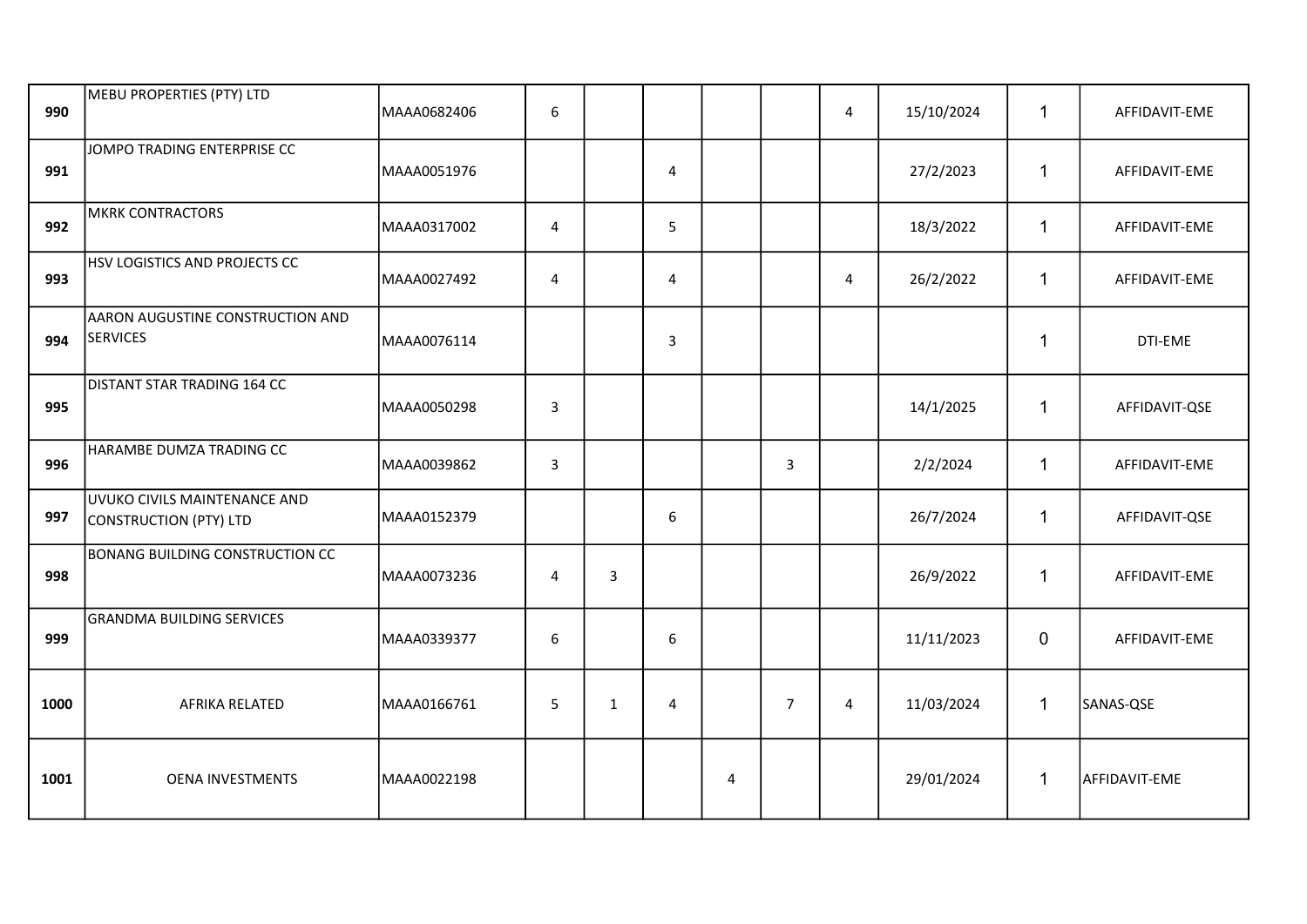| 1002 | <b>KAMOSO PROJECTS CC</b>                           | MAAA0138242 | 6            |   | 6 | 4 | 3              | 13/02/2023 | $\mathbf{1}$ | AFFIDAVIT-QSE |
|------|-----------------------------------------------------|-------------|--------------|---|---|---|----------------|------------|--------------|---------------|
| 1003 | KHABALU"DAKA CONSTRUCTION                           | MAAA015778  | 5            |   |   | 4 | $\overline{4}$ | 20/08/2024 | $\mathbf{1}$ | AFFIDAVIT-EME |
| 1004 | BIG TWINS GENERAL TRADING                           | MAAA0150393 |              |   | 6 |   |                | 21/09/2024 | $\mathbf{1}$ | AFFIDAVIT-QSE |
| 1005 | PINGOSHE-HLOMBE TRADING ENTERPRISE                  | MAAA0132313 |              | 5 | 5 |   | 4              | 06/04/2023 | $\mathbf{1}$ | AFFIDAVIT-EME |
| 1006 | RIVIGAN INFRUSTRUCTURE SOLUTIONS                    | MAAA0144240 | 6            |   |   |   |                | 26/08/2023 | 1            | SANAS-QSE     |
| 1007 | REFBEE CONSULTING CC                                | MAAA0079202 | 3            | 5 | 4 |   |                | 23/09/2024 | $\mathbf{1}$ | AFFIDAVIT-EME |
| 1008 | SUB CONTINENTAL BUILDERS AND SERVICES   MAAA0153447 |             | 3            |   |   |   |                | 21/01/2025 | 1            | DTI-EME       |
| 1009 | <b>BUREWA TRADING 84 CC</b>                         | MAAA0141664 |              |   |   | 4 | $\overline{4}$ | 08/01/2024 | $\mathbf 1$  | SANAS-QSE     |
| 1010 | MAX J LOGISTICS                                     | MAAA0945741 | $\mathbf{3}$ |   |   |   |                | 28/10/2023 | $\mathbf{1}$ | DTI-EME       |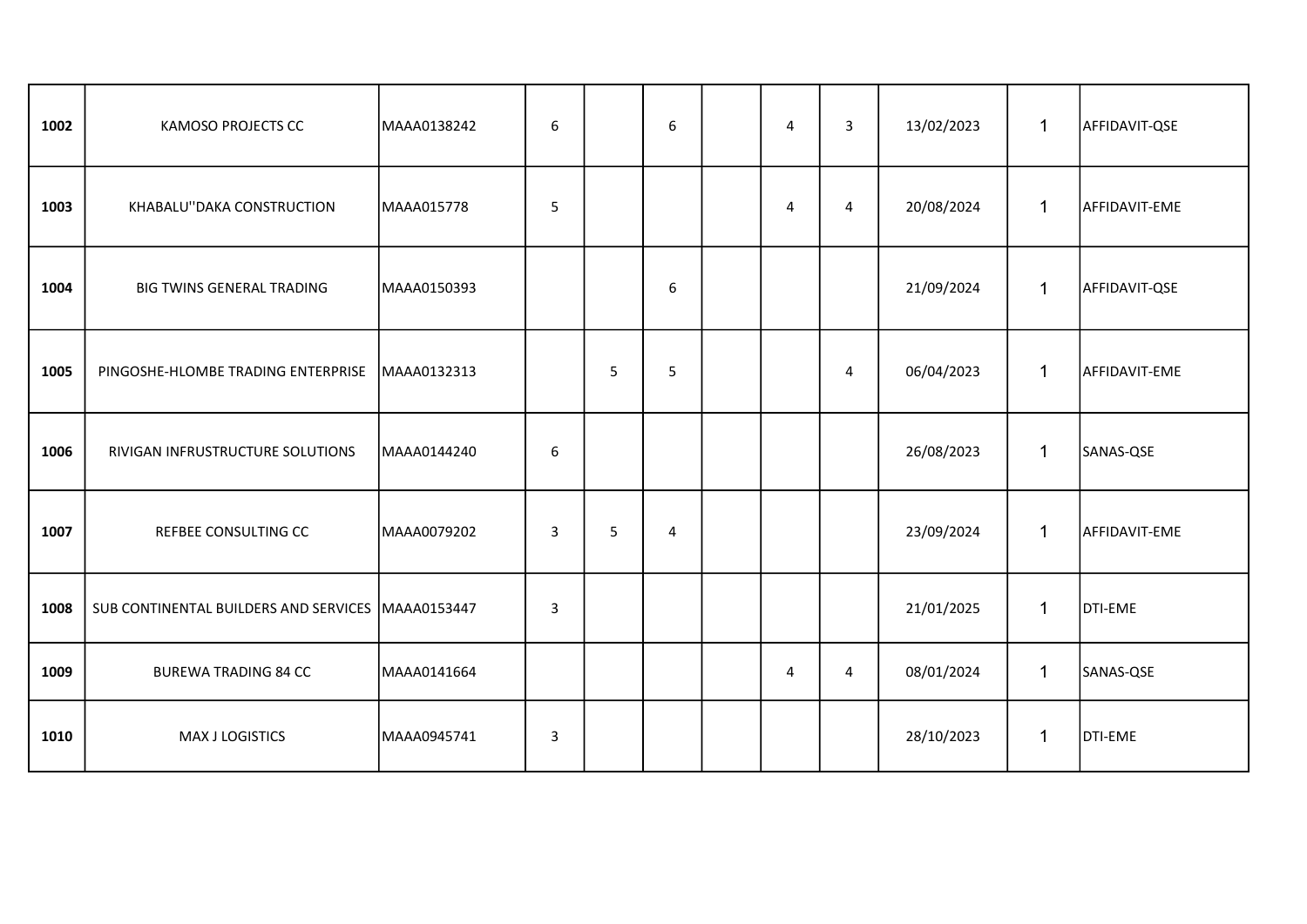| 1011             | KTRO CONSTRUCTION (PTY) LTD          | MAAA0563992 | $\overline{2}$   |   |   |   | 01/04/2022              | $\mathbf{1}$   | <b>DTI-EME</b> |
|------------------|--------------------------------------|-------------|------------------|---|---|---|-------------------------|----------------|----------------|
| 1012             | UKWAKHANA ELECTRICAL SERCIVES        | MAAA0685554 | $\boldsymbol{6}$ |   |   |   | 26/03/2024              | $\mathbf 1$    | DTI-EME        |
| 1013             | SHABBACK BUSINESS ENTERPRISE         | MAAA0467516 |                  |   | 6 |   | 08/10/2024              | $\mathbf{1}$   | AFFIDAVIT-EME  |
| 1014             | KAY N KO PROJECTS                    | MAAA0037582 | 5                |   | 4 |   | 08/10/2022              | $\mathbf{1}$   | AFFIDAVIT-EME  |
| $1015 +$<br>1018 | UMHLATHUZE CONSTRUCTION              | MAAA0161207 | 6                |   | 6 |   | 27/06/2021<br>(EXPIRED) | $\mathbf 1$    | AFFIDAVIT-EME  |
| 1016             | SEKOLO TRADING AND PROJECTS)PTY) LTD | MAAA0126710 |                  |   | 5 |   | 13/10/2023              | $\mathbf{1}$   | AFFIDAVIT-EME  |
| 1017             | ZALOPHATH (PTY) LTD                  | MAAA0110577 |                  |   |   | 3 | 24/07/2023              | $\mathbf{1}$   | AFFIDAVIT-EME  |
| 1019             | WITHIN AFRICA CONSTRUCTION           | MAAA0844303 | 6                | 6 | 6 |   | 24/01/2024              | $\overline{2}$ | SANAS          |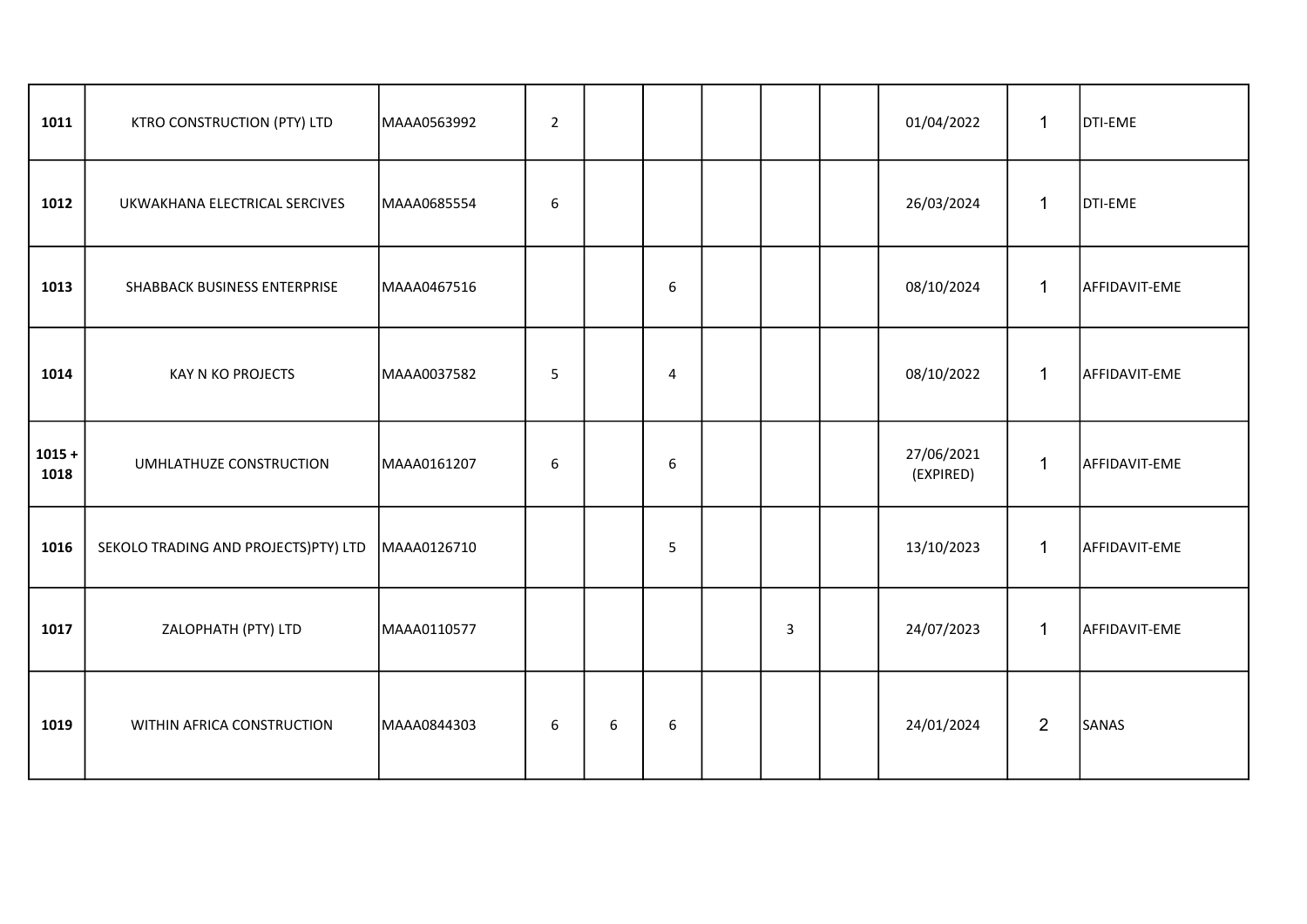| 1020 | MA-MA TSHIDAKES TRADING ENTERPRISE             | MAAA0093444 | $\overline{4}$   |   |   |                | 21/08/2022 | $\mathbf 1$    | AFFIDAVIT-EME |
|------|------------------------------------------------|-------------|------------------|---|---|----------------|------------|----------------|---------------|
| 1021 | BOKE TRADING AND PROJECTS                      | MAAA0071106 | $\mathbf{3}$     |   |   |                | 27/11/2022 | $\mathbf{1}$   | AFFIDAVIT-EME |
| 1022 | NOMASWAI ENTERPRISE                            | MAAA0521990 | $\overline{4}$   |   | 4 |                | 14/12/2021 | $\mathbf{1}$   | AFFIDAVIT-EME |
| 1023 | MMAPADI GROUP (PTY) LTD                        | MAAA0014502 | 6                | 6 |   |                | 25/01/2025 | $\mathbf{1}$   | AFFIDAVIT-EME |
| 1024 | KGAKWANA CONSTRUCTION AND<br><b>ENTERPRISE</b> | MAAA0102466 | 6                | 5 |   |                | 29/05/2022 | $\mathbf{1}$   | AFFIDAVIT-EME |
| 1025 | ALOMNA CONSTRUCTION AND PLANT HIRE MAAA0112886 |             |                  | 6 |   |                | 14/04/2024 | $\mathbf{1}$   | AFFIDAVIT-QSE |
| 1026 | <b>SILIDI PROJECTS</b>                         | MAAA0098523 | $\boldsymbol{6}$ |   |   |                | 30/08/2024 | $\overline{2}$ | AFFIDAVIT-QSE |
| 1027 | TT AND TRADING (PTY) LTD                       | MAAA0319313 | 3                |   | 4 | $\overline{3}$ | 17/11/2024 | $\mathbf{1}$   | AFFIDAVIT-QSE |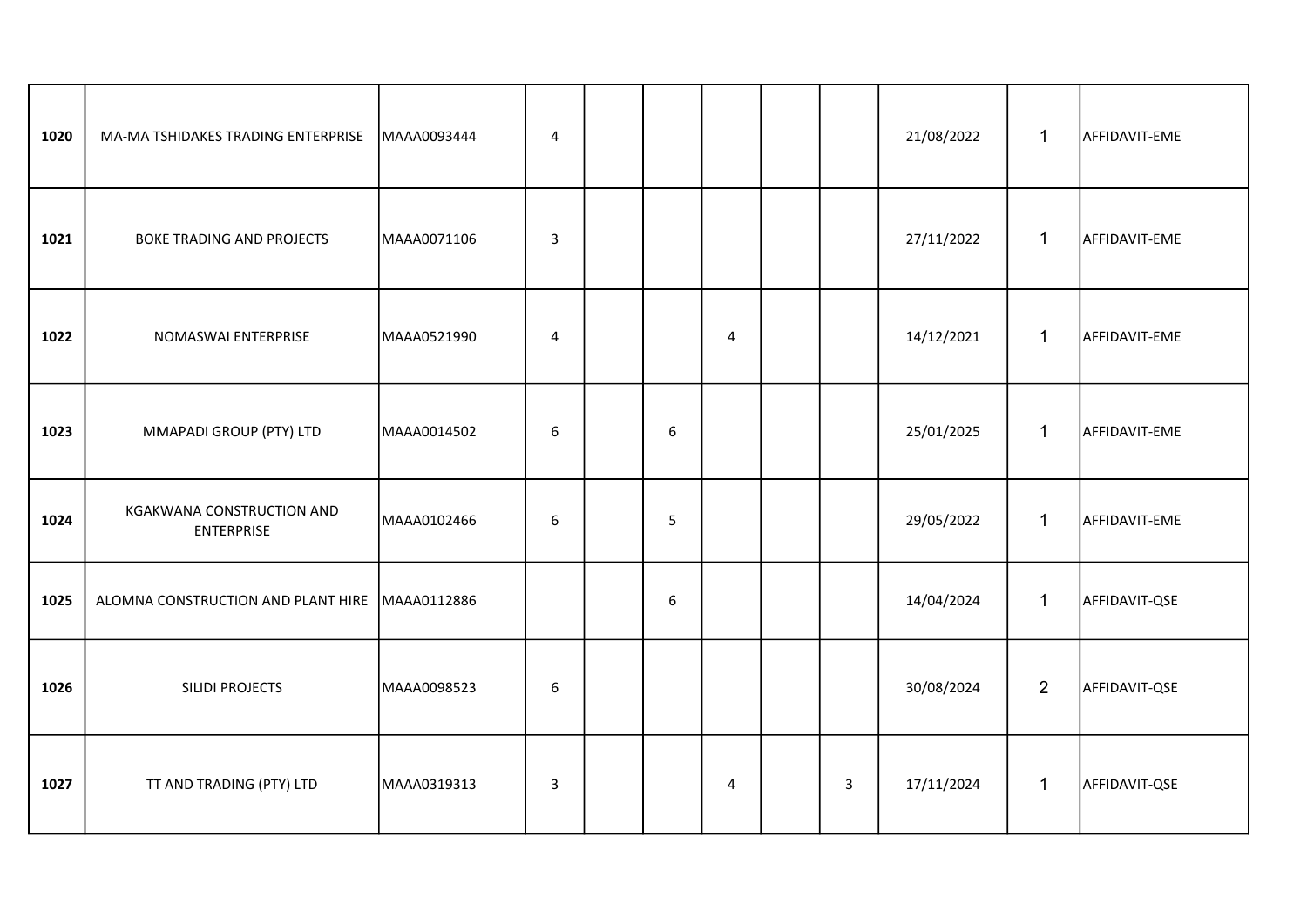| 2028 | <b>KUHLARID HOLDINGS</b>                              | MAAA0000826 | 3              | 3 | $\overline{3}$           | 3 |  | 30/07/2024 | 1              | DTI-EME       |
|------|-------------------------------------------------------|-------------|----------------|---|--------------------------|---|--|------------|----------------|---------------|
| 1029 | MPHO AND NYIKO GENERAL MAINTANANCE MAAA0120873        |             | 3              |   | 5                        |   |  | 26/08/2022 | $\mathbf{1}$   | DTI-EME       |
| 1030 | FLUIDCON TRADING AND PROJECTS                         | MAAA0208286 | 3              |   |                          |   |  | 21/09/2023 | $\mathbf 0$    | AFFIDAVIT-EME |
| 1031 | ELECTRICIVILS TRADING (PTY) LTD                       | MAAA0014326 |                |   | CLASS OF WORK NOT MARKED |   |  | 21/04/2023 | $\mathbf{1}$   | AFFIDAVIT-EME |
| 1032 | DILOKELO COMMUNICATIONS                               | MAAA0004861 | $\overline{4}$ |   |                          |   |  | 27/01/2024 | $\mathbf{1}$   | AFFIDAVIT-EME |
| 1033 | MOSIAC VALLY TRADING AND PROJECTS CC MAAA0038743      |             | $\overline{4}$ |   |                          |   |  | 30/10/2023 | $\mathbf{1}$   | AFFIDAVIT-EME |
| 1034 | NGOBESE ELECTRICAL BUILDING AND CIVIL<br>CONSTRUCTION | MAAA0060706 | 1              |   |                          |   |  | 11/06/2022 | $\overline{2}$ | AFFIDAVIT-EME |
| 1035 | S. MSIPA CONSTRUCTION AND TRADING CC   MAAA0124603    |             | 5              |   | 5                        |   |  | 22/11/2023 | $\mathbf{1}$   | AFFIDAVIT-EME |
| 1036 | MASANA-MASHOLD PROJECTS (PTY) LTD                     | MAAA0019719 |                | 3 |                          |   |  | 09/05/2022 | $\mathbf{1}$   | SANAS         |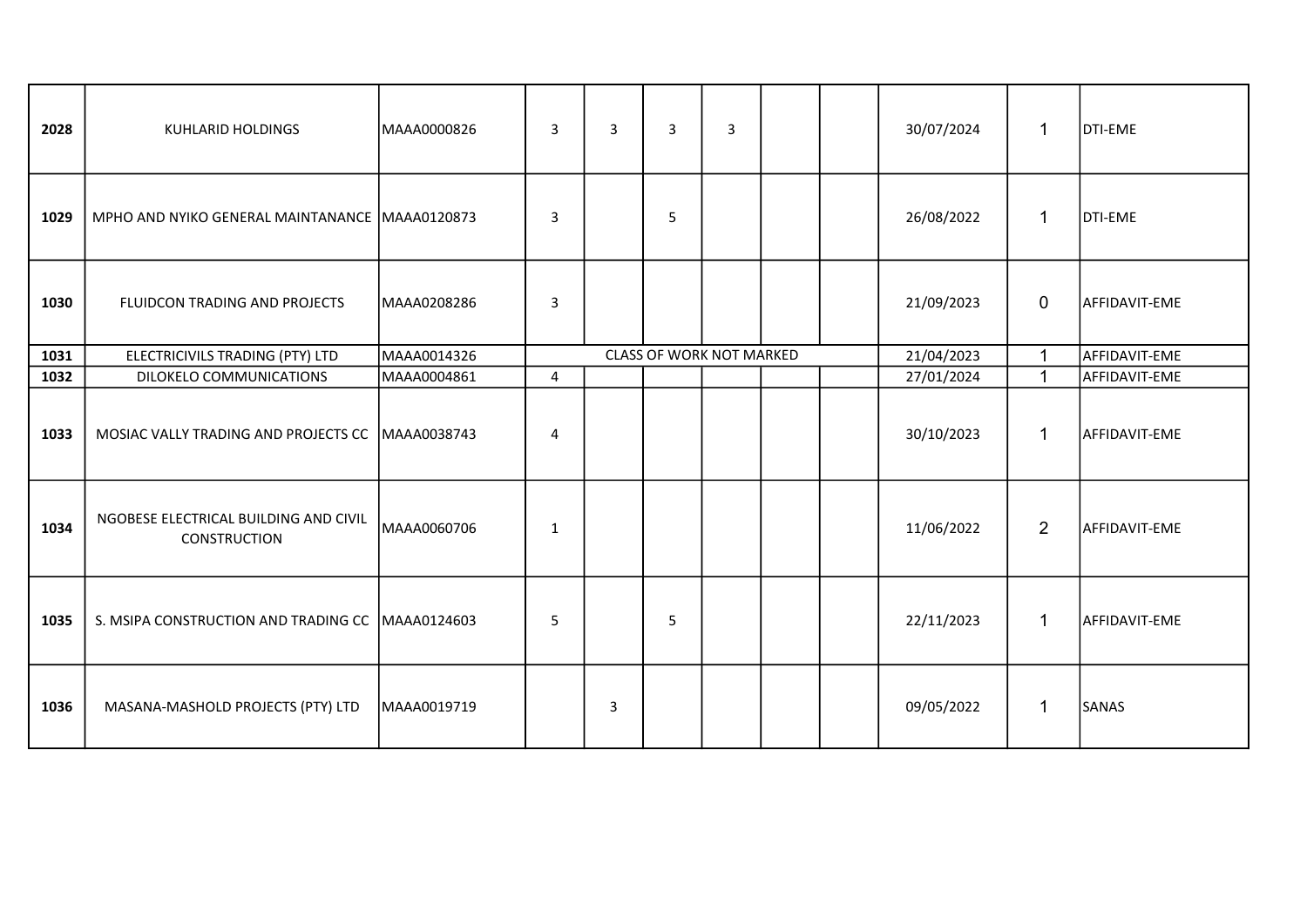| 1037 | BLUE ROCKS CIVILS SERVICES CC                     | MAAA0048191 |                | $\overline{4}$   |  | 13/02/2024 | $\mathbf 1$  | <b>DTI-EME</b> |
|------|---------------------------------------------------|-------------|----------------|------------------|--|------------|--------------|----------------|
| 1038 | MPHO TO MAEONG (PT) LTD                           | MAAA0219936 |                | $\overline{4}$   |  | 26/08/2023 | $\mathbf{1}$ | AFFIDAVIT-EME  |
| 1039 | LIM DEVELOPERS                                    | MAAA0304215 | $\overline{4}$ |                  |  | 13/03/2022 | $\mathbf{1}$ | AFFIDAVIT-EME  |
| 1040 | BA-BIYA GEOMATICS AND CIVILS TRADING              | MAAA0283324 |                | $\boldsymbol{6}$ |  | 12/03/2024 | $\mathbf 1$  | SANAS          |
| 1041 | SIYAKHA-ISIZWENTRADING ENTERPRISE                 | MAAA0064752 | 4              |                  |  | 06/11/2023 | $\mathbf{1}$ | AFFIDAVIT-EME  |
| 1042 | SEGO SECURITY SERVICES                            | MAAA0139959 | 5              |                  |  | 27/02/2022 | $\mathbf 1$  | AFFIDAVIT-EME  |
| 1043 | CETRIC MSETO'S TRADING AND<br><b>CONSTRUCTION</b> | MAAA0151620 | $\mathbf{3}$   | 3                |  | 13/07/2024 | 1            | AFFIDAVIT-EME  |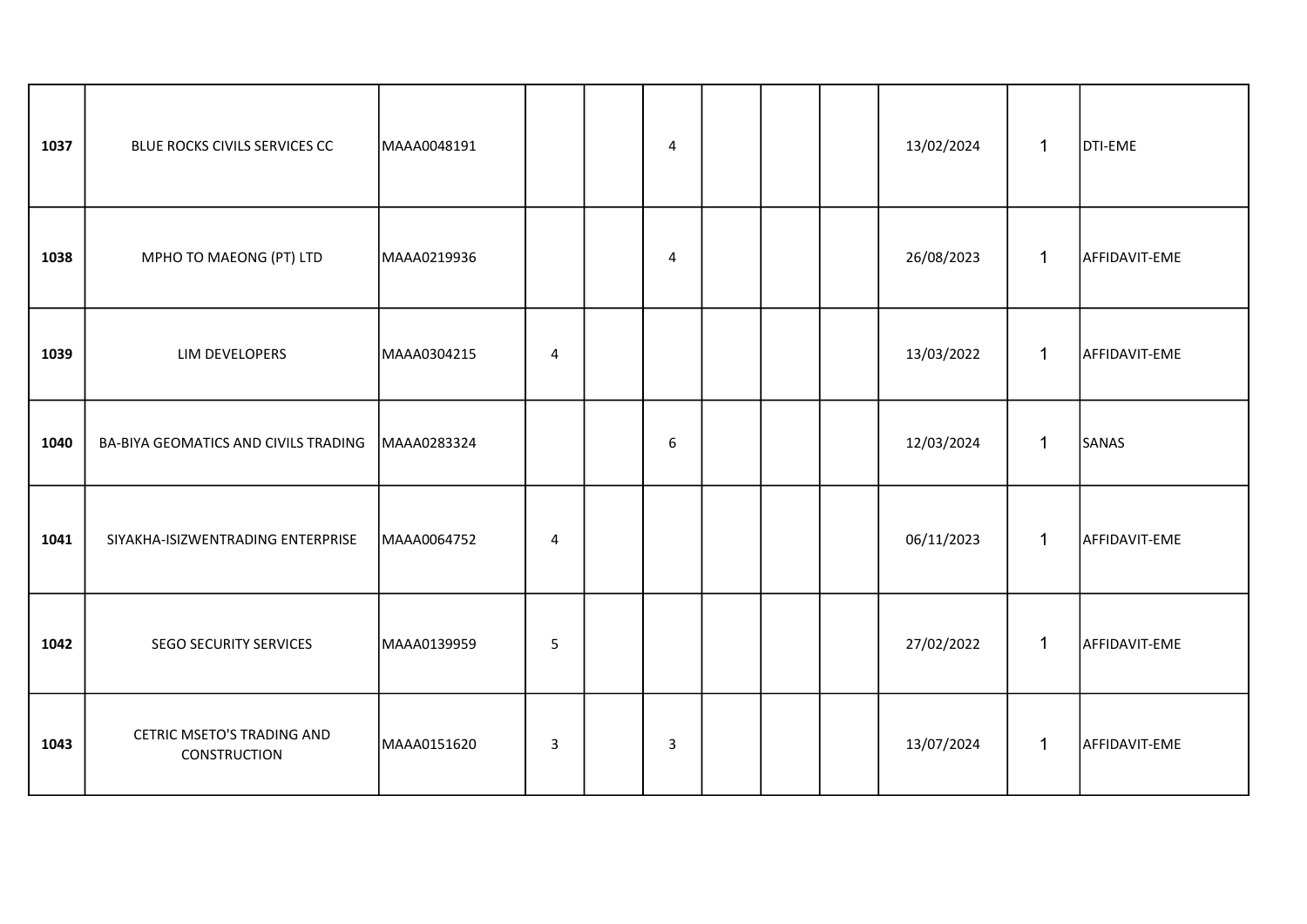| 1044 | THATOBOPELO CONSTRUCTION AND<br><b>PROJECTS</b>    | MAAA0168059  | $\boldsymbol{6}$ |                | 6              |                |   |                | 17/01/2023 | $\mathbf{1}$   | AFFIDAVIT-EME |
|------|----------------------------------------------------|--------------|------------------|----------------|----------------|----------------|---|----------------|------------|----------------|---------------|
| 1045 | M L MACHIA CONSTRUCTION                            | MAAA0060688  | 5                |                | 4              | $\overline{3}$ |   |                | 04/09/2024 | $\mathbf{1}$   | AFFIDAVIT-EME |
| 1046 | MSHANA IVILS CC                                    | MAAA0259721  |                  |                | 6              |                |   | $\mathbf{3}$   | 22/02/2024 | $\mathbf{1}$   | AFFIDAVIT-EME |
| 1047 | MONTOZA ENGINEERING PROJECTS 10                    | MAAA0094450  |                  | 5              |                |                |   |                | 09/09/2023 | $\mathbf{1}$   | DTI-EME       |
| 1048 | SODLULI TRADING AND PROJECTS (PTY) LTD MAAA0482393 |              | $\overline{3}$   |                | $\overline{3}$ |                |   |                | 03/03/2024 | $\mathbf{1}$   | AFFIDAVIT-EME |
| 1049 | LILOTAKI CONSTRUCTION (PTY) LTD                    | MAAA0002487  | 5                |                |                |                |   |                | 30/01/2022 | $\mathbf{1}$   | AFFIDAVIT-EME |
| 1050 | KHWEZANA BUSINESS ENTERPRISE                       | MAAA00027922 | 6                | $\overline{3}$ | $\overline{4}$ | 3              | 3 | $\overline{3}$ | 29/01/2022 | $\overline{0}$ | SAIBA         |
| 1051 | CHRIS AMOS CONSTRUCTION CC                         | MAAA0582403  | $\sqrt{5}$       |                |                |                |   |                | 11/03/2024 | $\mathbf{1}$   | DTI-EME       |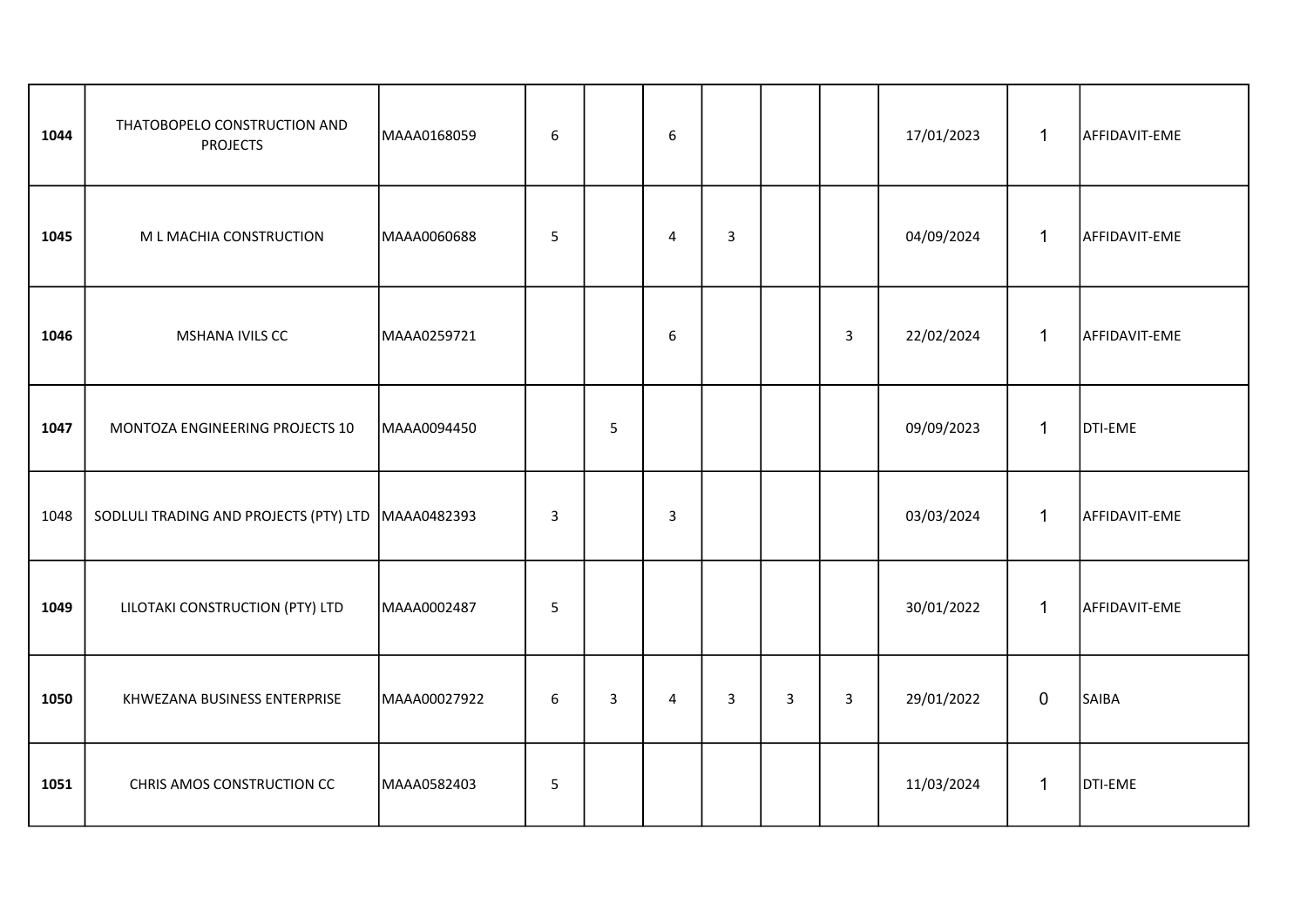| 1052 | GIJANA TRADING AND PROJECTS                                     | MAAA0033687  | 5              | 4 | 5 |   | 24/02/2024 | $\mathbf{1}$ | AFFIDAVIT-EME |
|------|-----------------------------------------------------------------|--------------|----------------|---|---|---|------------|--------------|---------------|
| 1053 | ZOBUHLE ENGINEERING AND PROJECTS T/A<br>MAT-CLASSIC INVESTMENTS | MAAA0005697  | $\overline{4}$ |   | 4 | 4 | 30/09/2024 | $\mathbf{1}$ | AFFIDAVIT-EME |
| 1054 | <b>GALAXY CIVILS (PTY)LTD</b>                                   | MAAA0160547  |                |   | 5 |   | 23/02/2024 | $\mathbf{1}$ | AFFIDAVIT-EME |
| 1055 | PHAKELA INDUSTRIES (PTY) LTD                                    | MAAA0063010  |                |   | 6 |   | 16/04/2024 | 1            | DTI-EME       |
| 1056 | MANGATLU TRADING ENTERPRISE                                     | MAAA00174772 | 6              |   |   |   | 05/08/2023 | $\mathbf{1}$ | AFFIDAVIT-EME |
| 1057 | KAMVALIDE CONSTRUCTION                                          | MAAA0225457  | $\overline{4}$ |   | 4 | 4 | 05/02/2023 | $\mathbf{1}$ | AFFIDAVIT-EME |
| 1058 | THABO AND SONS PROJECTS                                         | MAAAA0125688 | 5              |   |   |   | 14/04/2024 | 1            | DTI-EME       |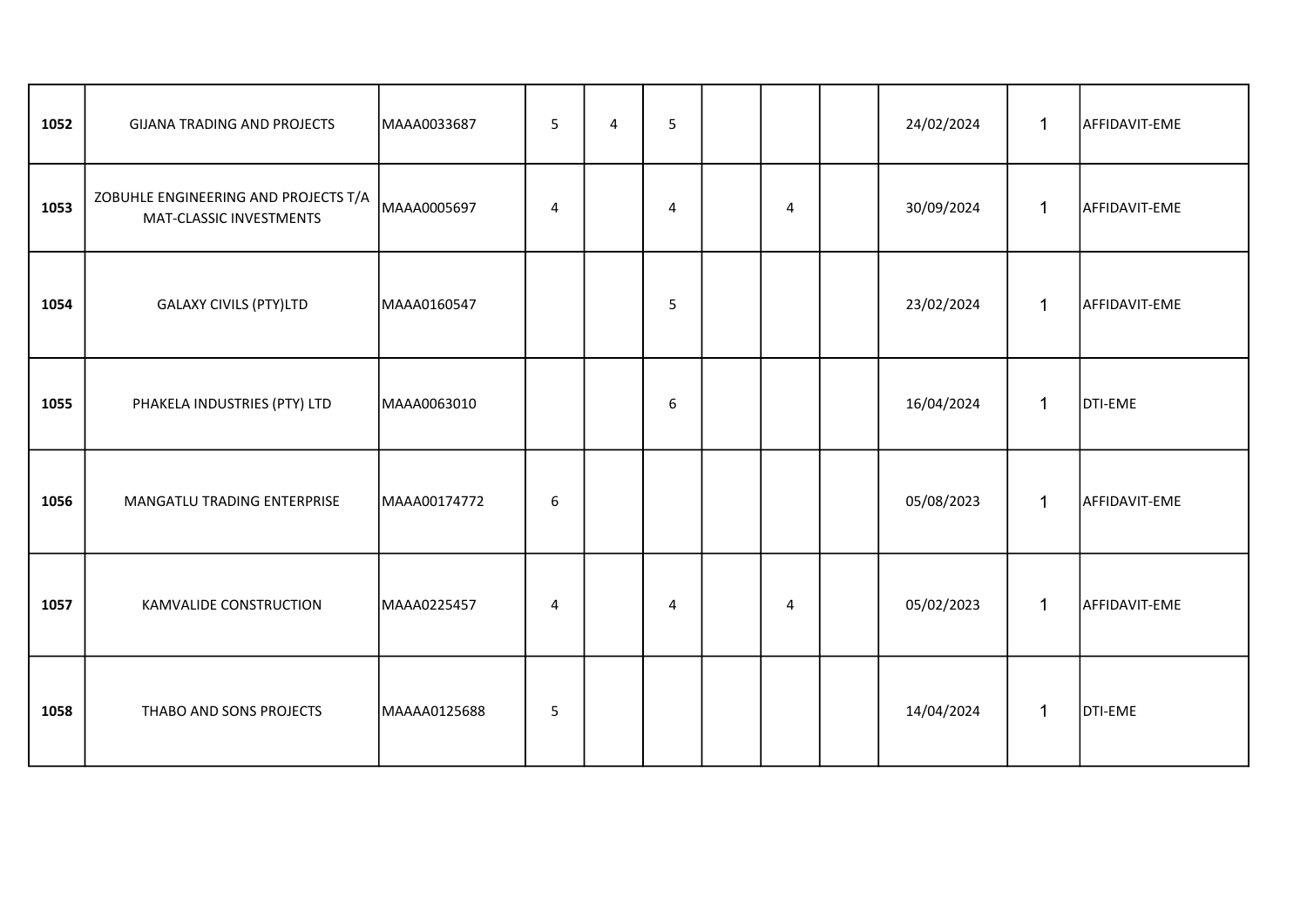| 1059 | <b>ADVIDATA TRADING 317</b>                        | MAAA0192595  | $\overline{4}$ |   |                  |  |                | 20/07/2023 | $\mathbf{1}$ | AFFIDAVIT-EME          |
|------|----------------------------------------------------|--------------|----------------|---|------------------|--|----------------|------------|--------------|------------------------|
| 1060 | LESEDI ELECTRONICS (PTY)LTD                        | MAAA0550997  |                |   |                  |  | $\overline{3}$ | 29/10/2024 | $\mathbf{1}$ | AFFIDAVIT-EME          |
| 1061 | BARTO BUILDING AND CONSTRUCTION                    | MAAA0018008  | 3              |   |                  |  |                | 05/03/2024 | $\mathbf{1}$ | AFFIDAVIT-EME          |
| 1062 | THALESO GENERAL CONSTRUCTION AND<br><b>TRADING</b> | MAAA0150430  |                |   | $\boldsymbol{6}$ |  |                | 26/08/2023 | $\mathbf{1}$ | SBD 6,2 IS NOT SIGNED. |
| 1063 | BAY CITY TRADING 383 CC                            | MAAA0091254  | 4              | 3 | $\overline{4}$   |  |                | 12/09/2024 | $\mathbf{1}$ | AFFIDAVIT-EME          |
| 1064 | PHUMZANI PHUMZA PROJECYS III                       | MAAA0769201  | 3              |   | $\mathsf{3}$     |  |                | 19/06/2023 | $\mathbf{1}$ | AFFIDAVIT-EME          |
| 1065 | AMK CONSTRUCTION                                   | MAAA00091946 |                | 6 |                  |  |                | 27/20/2022 | $\mathbf{1}$ | SANS                   |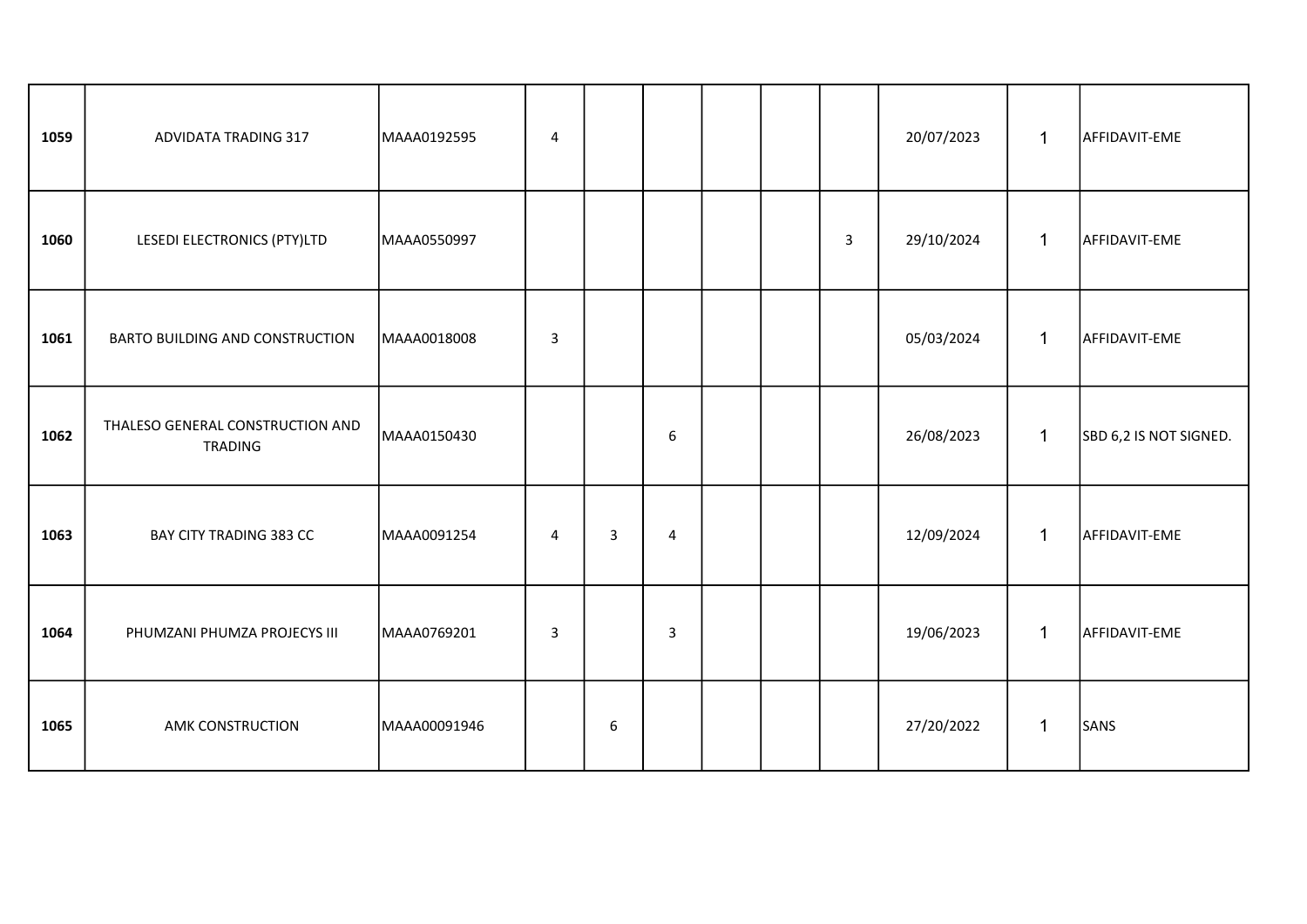| 1066 | NINE SEVENTH CONSTRUCTION AND PROJECT MAAA0870699 |              | $\overline{3}$   |                |   |  |              | 17/01/2023 | $\mathbf{1}$   | DTI-EME       |
|------|---------------------------------------------------|--------------|------------------|----------------|---|--|--------------|------------|----------------|---------------|
| 1067 | MENTSOKOANE GENERAL TRADING                       | MAAA0150438  |                  |                | 6 |  |              | 22/06/2023 | $\mathbf{1}$   | AFFIDAVIT-EME |
| 1068 | MABRONZA PROJECTS (PTY)LTD                        | MAAA0828146  | $\boldsymbol{6}$ |                |   |  |              | 04/02/2024 | $\mathbf{1}$   | AFFIDAVIT-EME |
| 1069 | CRYSTAL SPARKLE TRADING 98 CC                     | MAAA00628823 |                  | 5              | 6 |  |              | 14/01/2025 | $\mathbf{1}$   | DTI-EME       |
| 1070 | MAZEMANE TRADING AND PROJECTS                     | MAAA0164736  |                  | $\overline{4}$ |   |  |              | 22/10/2024 |                | AFFIDAVIT-EME |
| 1071 | BIG 5 NEWLIFE BUILDING CONSTRUCTION               | MAAA0101037  |                  |                |   |  | $\mathbf{3}$ | 20/08/2024 | $\overline{2}$ | SANAS         |
| 1072 | <b>NOBS CIVILS</b>                                | MAAA0473755  | $\mathbf{3}$     | $\mathbf{3}$   |   |  |              | 31/10/2023 | $\mathbf{1}$   | AFFIDAVIT-EME |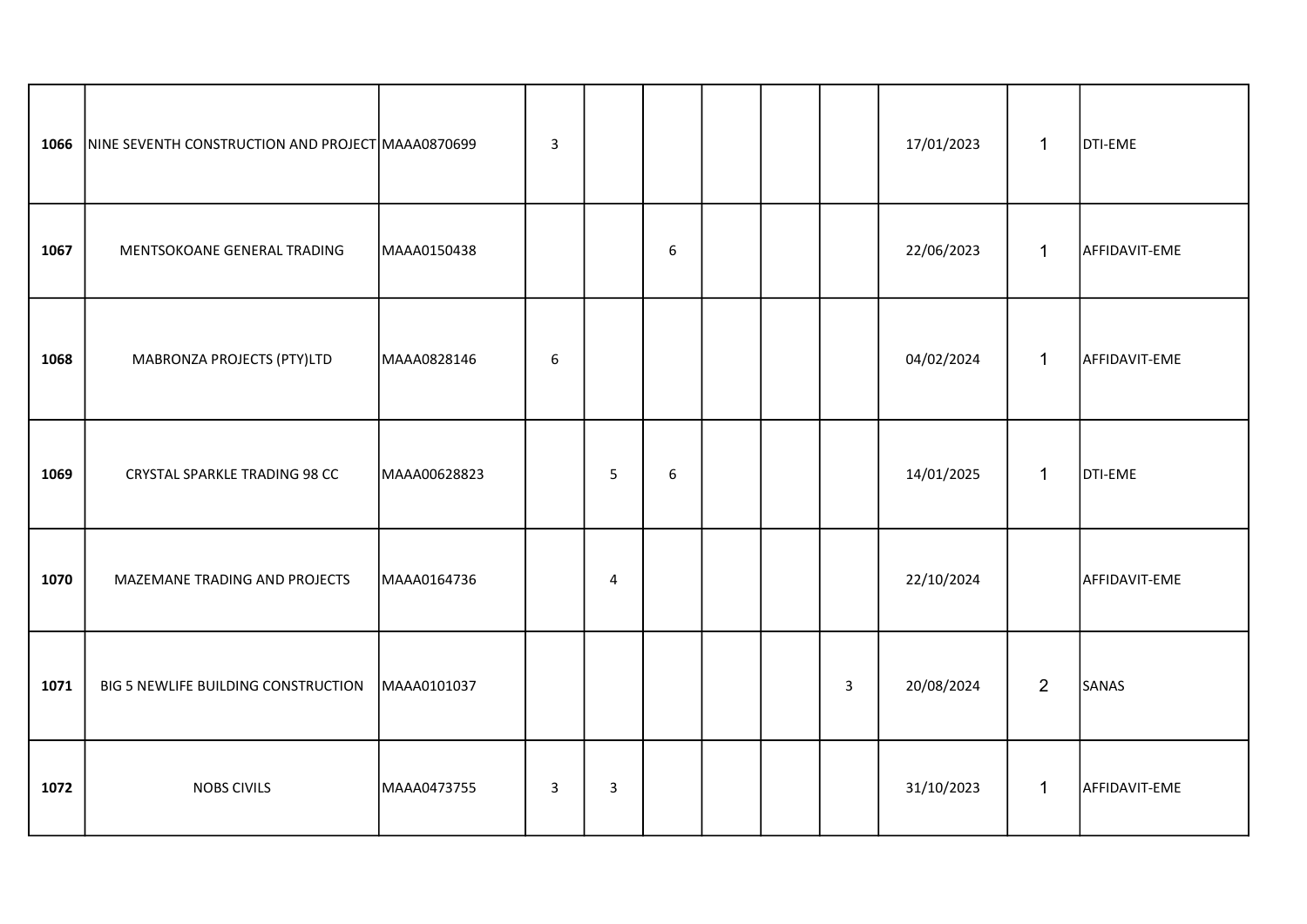| 1073 | LINOMTHA PLANTHIRE AND ROAD<br><b>CONSTRUCTION</b>               | MAAA0286619 | 6 | 4              | 6              |              |                | 03/11/2023 | $\mathbf 1$  | SANAS         |
|------|------------------------------------------------------------------|-------------|---|----------------|----------------|--------------|----------------|------------|--------------|---------------|
| 1074 | PINX TRADING (PTY) LTD                                           | MAAA0578869 |   | 4              |                |              |                | 05/05/2024 | $\mathbf{1}$ | AFFIDAVIT-EME |
| 1075 | MFINGO DEVELOPERS                                                | MAAA0065729 | 6 | $\overline{4}$ | $6\phantom{1}$ |              |                | 09/07/2022 | $\mathbf 0$  | AFFIDAVIT-EME |
| 1076 | MOKHINE GROUP (PTY) LTD                                          | MAAA0114362 |   |                |                | $\mathbf{3}$ |                | 29/10/2023 | $\mathbf 1$  | AFFIDAVIT-EME |
| 1077 | <b>COSTRON INVESTMENTS AND</b><br><b>ENTERTAINMENT (PTY) LTD</b> | MAAA0135952 |   |                | 3              |              |                | 30/01/2024 | $\mathbf{1}$ | AFFIDAVIT-EME |
| 1078 | NEO MOKE TRADING ENTERPRISE CC                                   | MAAA0019438 | 4 |                |                |              |                | 17/11/2024 | $\mathbf{1}$ | AFFIDAVIT-EME |
| 1079 | CAVALDO TRADING (PTY) LTD                                        | MAAA0376660 |   |                |                |              | $\overline{3}$ | 26/08/2022 | $\mathbf{1}$ | DTI-EME       |
| 1080 | THATI AND MOLLELWA TRADING (PTY)LTD                              | MAAA0325503 | 3 |                |                |              |                | 22/04/2024 | $\mathbf{1}$ | AFFIDAVIT-EME |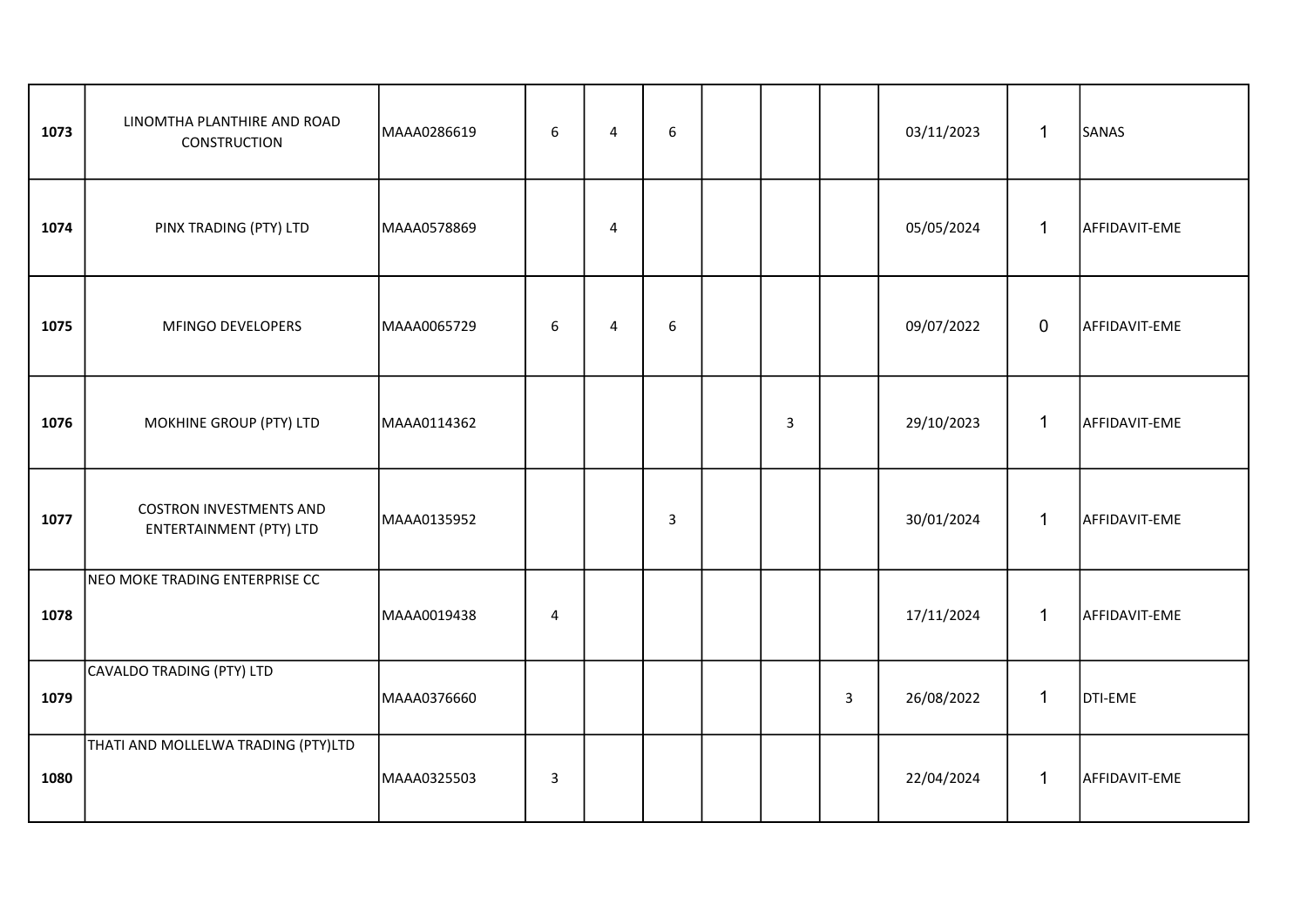| 1081 | AZANIA CONSTRUCTION         | MAAA0088783 |                  |   | $\overline{3}$ | 13/08/2023 | $\mathbf{1}$ | AFFIDAVIT-EME |
|------|-----------------------------|-------------|------------------|---|----------------|------------|--------------|---------------|
|      |                             |             |                  |   |                |            |              |               |
| 1082 | SEKONYELA HOME BUILDERS     | MAAA0095466 | $\boldsymbol{6}$ |   |                | 12/03/2022 | $\mathbf{1}$ | AFFIDAVIT-EME |
|      |                             |             |                  |   |                |            |              |               |
|      | SAYIVUMA HOLDINGS (PTY) LTD |             |                  |   |                |            |              |               |
| 1083 |                             | MAAA0732539 | 4                |   |                | 02/07/2023 | $\mathbf{1}$ | AFFIDAVIT-EME |
|      | MIMUO GROUP (PTY) LTD       |             |                  |   |                |            |              |               |
| 1084 |                             | MAAA0252725 | 5                |   |                | 06/02/2023 | $\mathbf{1}$ | AFFIDAVIT-EME |
|      |                             |             |                  |   |                |            |              |               |
| 1085 | NDUNO CONSTRUCTION          | MAAA0448185 | $\boldsymbol{6}$ |   |                | 26/09/2023 | $\mathbf{1}$ | AFFIDAVIT-EME |
|      | KGOBALO TRADING CC          |             |                  |   |                |            |              |               |
| 1086 |                             | MAAA0163014 |                  | 5 |                | 17/04/2022 | $\mathbf{1}$ | AFFIDAVIT-EME |
|      | AMAGAGU TRADING CC          |             |                  |   |                |            |              |               |
| 1087 |                             | MAAA0004700 | $\boldsymbol{6}$ |   |                | 01/04/2022 | $\mathbf{1}$ | AFFIDAVIT-QSE |
|      |                             |             |                  |   |                |            |              |               |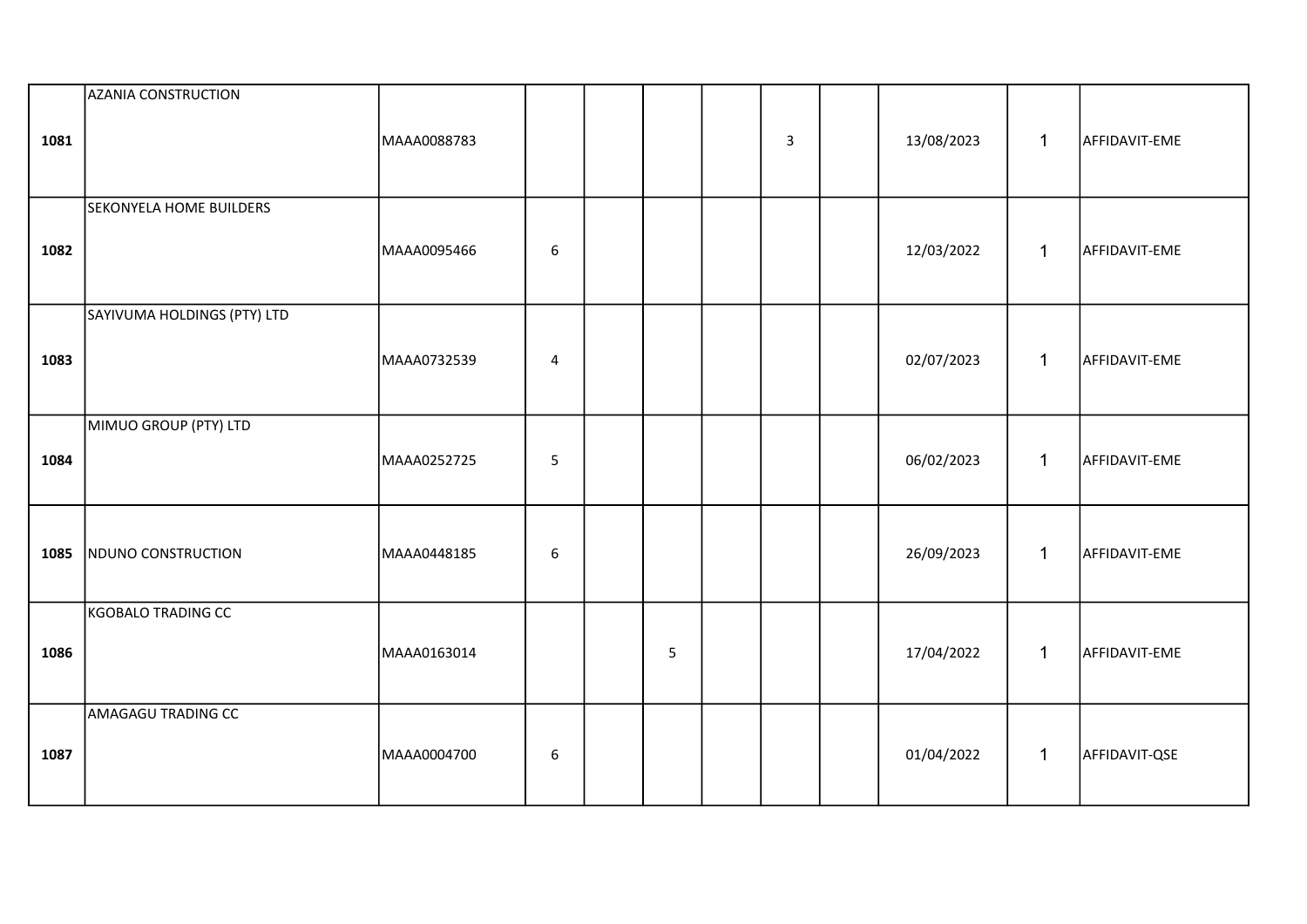| 1088 | BASIA 118 TRADING (PTY) LTD                            | MAAA1013795 | 6            |   | $\boldsymbol{6}$ |   |             | 18/11/2023 | $\mathbf{1}$ | SANAS         |
|------|--------------------------------------------------------|-------------|--------------|---|------------------|---|-------------|------------|--------------|---------------|
| 1089 | SITHEMBE TRASPORTATION AND PROJECTS                    | MAAA0573988 | 5            |   | 6                |   |             | 12/08/2024 | $\mathbf{1}$ | SANAS         |
| 1090 | <b>SSKM TRADING</b>                                    | MAAA0616556 | $\mathbf{3}$ |   |                  |   |             | 21/01/2023 | $\mathbf{1}$ | AFFIDAVIT-EME |
| 1091 | 1 TREE PROJECTS (PTY) LTD                              | MAAA0168462 | $\mathsf S$  |   |                  |   |             | 23/09/2024 | $\mathbf{1}$ | AFFIDAVIT-EME |
| 1092 | XILUVARI TRADING CC                                    | MAAA0130854 | 5            |   | 5                | 5 | 5           | 17/09/2024 | $\mathbf{1}$ | AFFIDAVIT-EME |
| 1093 | ISIVUVU TECHNICAL SOLUTIONS (PTY) LTD                  | MAAA0007600 |              |   |                  |   | $\mathsf 3$ | 06/04/2023 | $\mathbf{1}$ | SANAS         |
| 1094 | NLG GROUP                                              | MAAA0146558 | 6            | 4 | 5                |   |             | 28/11/2023 | $\mathbf{1}$ | AFFIDAVIT-EME |
| 1095 | ALTITUDE BUILDING AND CIVILS<br>CONSTRUCTORS (PTY) LTD | MAAA0528320 | 3            |   | $\overline{4}$   |   |             | 29/09/2023 | $\mathbf{1}$ | AFFIDAVIT-EME |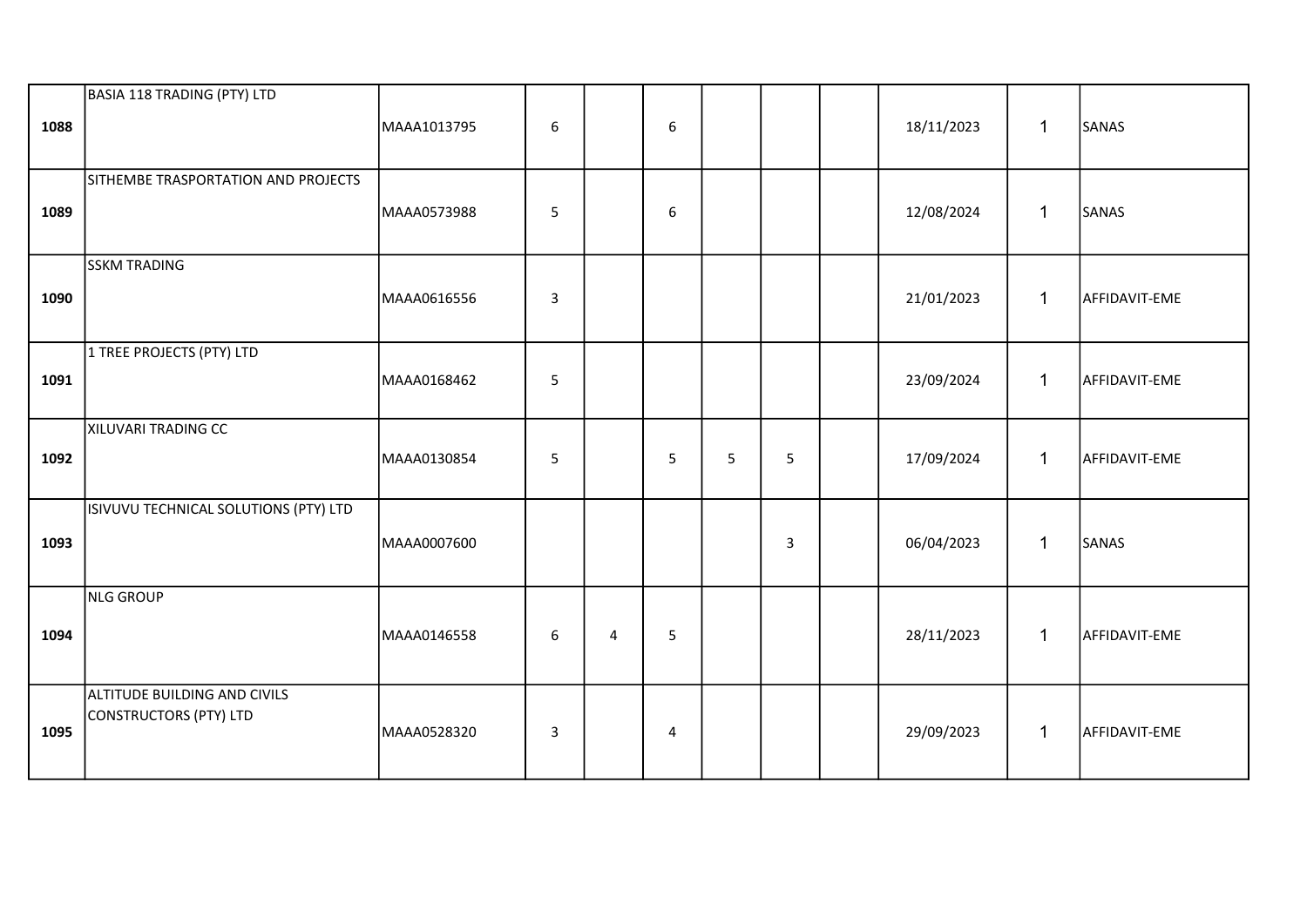| 1096 | NTLANGANO BUSINESS ENTERPRISE                   | MAAA0031947 |                |   | $\boldsymbol{6}$ |  |                | 12/10/2024 | $\mathbf{1}$ | DTI-EME       |
|------|-------------------------------------------------|-------------|----------------|---|------------------|--|----------------|------------|--------------|---------------|
| 1097 | MAPS 007 (PTY) LTD                              | MAAA0136570 |                |   | $\overline{3}$   |  |                | 29/03/2022 | $\mathbf{1}$ | AFFIDAVIT-EME |
| 1098 | NOWEZILE CONSTRUCTION AND PROJECTS<br>(PTY) LTD | MAAA0143148 | $\overline{3}$ |   |                  |  |                | 06/02/2023 | $\mathbf{1}$ | AFFIDAVIT-EME |
| 1099 | AC SQUARE REPAIRS AND RENOVATIONS<br>(PTY) LTD  | MAAA0551762 | 4              |   |                  |  |                | 30/10/2023 | $\mathbf{1}$ | AFFIDAVIT-EME |
| 1100 | MAKEPETAY (PTY) LTD                             | MAAA0107243 | $\overline{3}$ |   |                  |  |                | 01/06/2024 | $\mathbf{1}$ | AFFIDAVIT-EME |
| 1101 | MOBENI INTEGRATED SYSTEMS                       | MAAA0212710 | 6              | 6 | $6\,$            |  | $\overline{4}$ | 24/02/2024 | $\mathbf{1}$ | AFFIDAVIT-EME |
| 1102 | IQHAWE ELIHLE TRADING (PTY) LTD                 | MAAA0388945 | 5              |   |                  |  |                | 21/06/2024 | $\mathbf{1}$ | SANAS         |
| 1103 | MATSHELANE TRADING CC                           | MAAA0033685 | 6              |   |                  |  |                |            | $\mathbf{1}$ | SANAS         |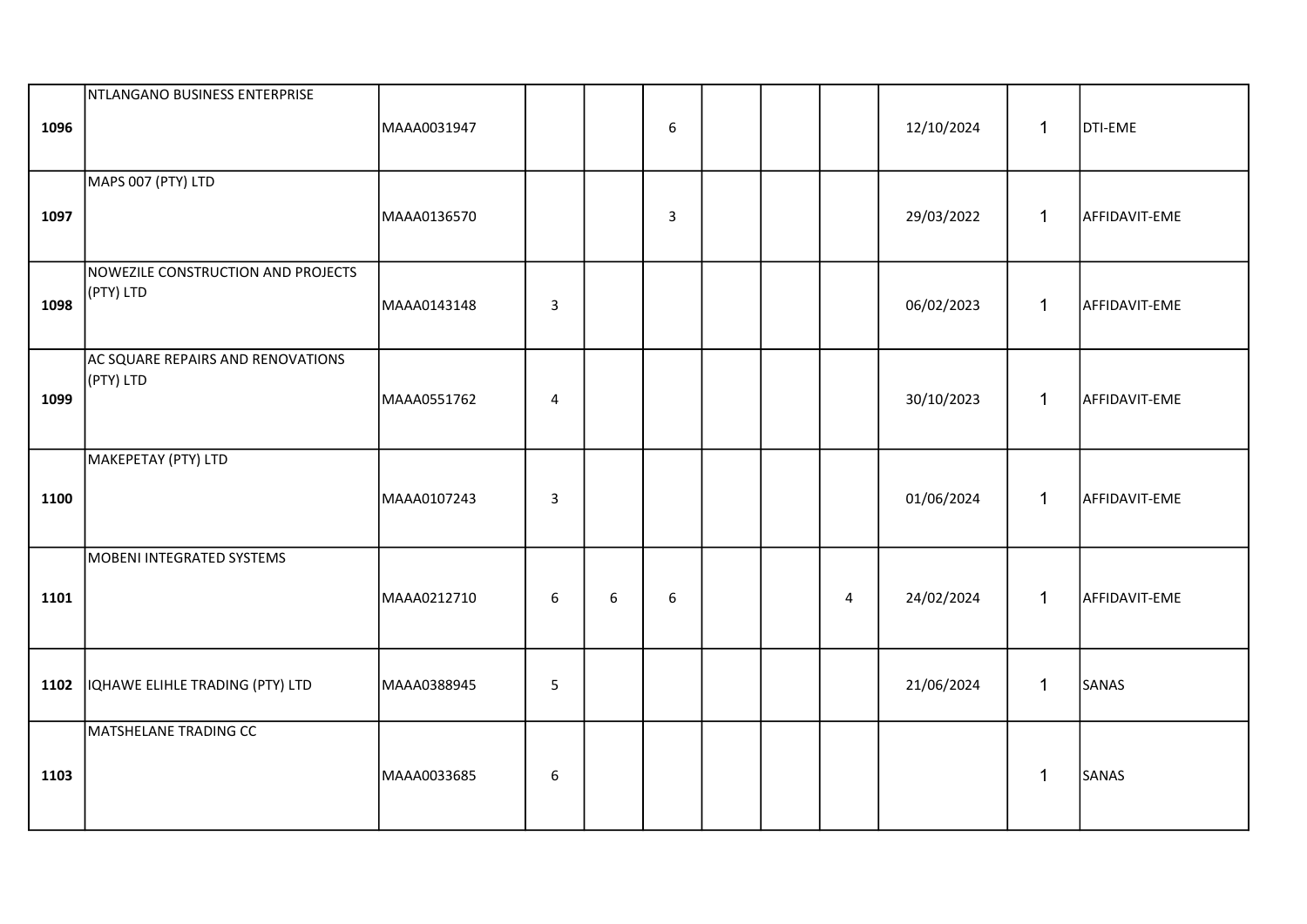| 1104 | THULE AND THEMBA INVESTMENT CC                        | MAAA0150238 | $\overline{4}$   |   | 3 |   |              |                | 19/062022  | $\mathbf{1}$                                            | AFFIDAVIT-EME             |
|------|-------------------------------------------------------|-------------|------------------|---|---|---|--------------|----------------|------------|---------------------------------------------------------|---------------------------|
| 1105 | CHOSEN ENGINEERING (PTY) LTD                          | MAAA0518843 | 4                |   |   |   |              |                | 01/03/2024 | $\mathbf 1$                                             | AFFIDAVIT-EME             |
| 1106 | ABLII BUILDING AND CIVILS                             | MAAA0100369 | $\boldsymbol{6}$ | 4 | 6 | 3 |              |                | 01/11/2023 | $\mathbf{1}$                                            | DTI-EME                   |
| 1107 | <b>GABESHE TRADING ENTERPRISE</b>                     | MAAA0220952 | 6                |   |   |   |              |                | 20/122021  | $\mathbf{1}$                                            | DTI-EME                   |
| 1108 | PHINDALO STEMS (PTY) LTD                              | MAAA0242774 | 6                |   | 6 |   |              |                | 09/09/2023 | $\mathbf{1}$                                            | AFFIDAVIT-EME             |
| 1109 | AMANDLA ETHU CONSTRUCTION AND CIVILS<br>492 (PTY) LTD | MAAA0429777 | 6                | 5 | 6 |   |              |                | 09/04/2024 | $\mathbf{1}$                                            | SANAS                     |
| 1110 | THIRHANI NKATEKO PROJECTS AND<br>DEVELOPMENTS         | MAAA0051890 | $\boldsymbol{6}$ | 5 | 6 | 4 | $\mathbf{3}$ | $\overline{4}$ | 27/02/2023 | $\mathbf{1}$                                            | AFFIDAVIT-EME             |
| 1111 | BLACK EMERALD (PTY) LTD                               | MAAA0012889 | $\overline{5}$   |   |   |   |              |                | 29/01/2024 | <b>DOES</b><br><b>NOT</b><br><b>INDICA</b><br><b>TE</b> | <b>NOT CORRECT FORMAT</b> |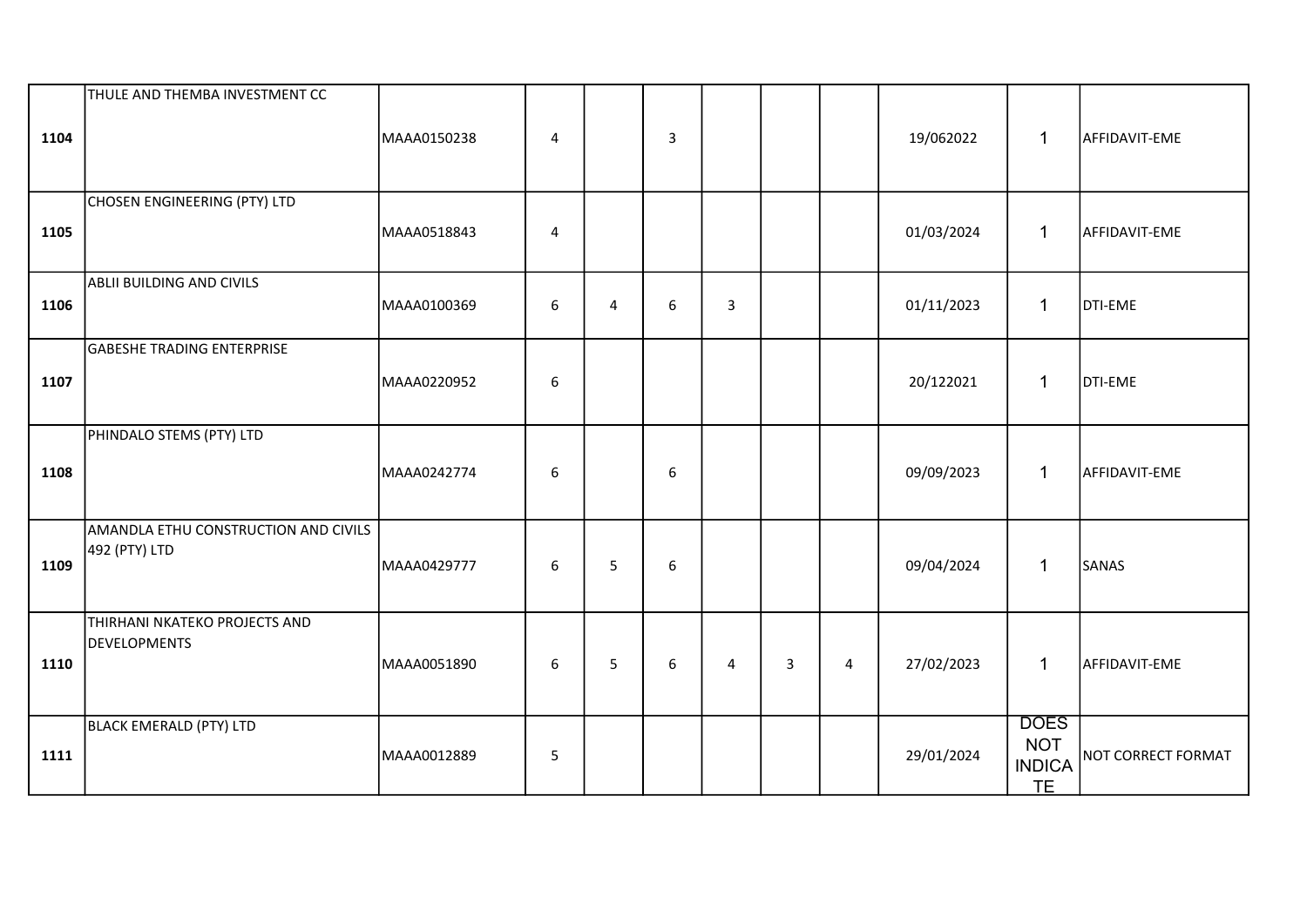| 1112 | LWASI BUSINESS ENTERPRISE (PTY) LTD | MAAA0517171  | 5              |   |                |                |   |   | 01/09/2023 | $\mathbf{1}$ | AFFIDAVIT-EME |
|------|-------------------------------------|--------------|----------------|---|----------------|----------------|---|---|------------|--------------|---------------|
| 1113 | LILIAN ORIGON GROUP                 | MAAA0068125  |                | 6 |                |                |   |   | 20/08/2022 | $\mathbf{1}$ | AFFIDAVIT-EME |
| 1114 | DADIKWA TRANSPORT AND PROJECTS      | MAAA0469627  | $\overline{4}$ |   |                |                |   |   | 08/06/2023 | $\mathbf{1}$ | AFFIDAVIT-EME |
| 1115 | MAINFIRM INVESTMENTS                | MAAA0049287  | 6              | 3 | $\overline{4}$ |                |   |   | 27/09/2023 | $\mathbf{1}$ | AFFIDAVIT-EME |
| 1116 | IMBRIOLO CONSTRUCTION (PTY) LTD     | MAAA0847434  | 6              |   | 6              |                |   |   | 03/07/2022 | $\mathbf{1}$ | SANAS         |
| 1117 | <b>LAPENG LAGAE CONSTRUCTION</b>    | MAAA0670637  | $\overline{4}$ |   | $\mathbf{3}$   |                | 4 | 4 | 17/01/2023 | $\mathbf{1}$ | AFFIDAVIT-EME |
| 1118 | XISEDANA ENTERPRISE (PTY) LTD       | MAAA06330520 | $\overline{4}$ |   | 3              |                |   |   | 08/10/2022 | $\mathbf{1}$ | AFFIDAVIT-EME |
| 1119 | SHIRHAMI TRADING (PTY) LTD          | MAAA0410750  | 6              |   | 6              | $\overline{4}$ |   |   | 15/07/2022 | $\mathbf{1}$ | AFFIDAVIT-EME |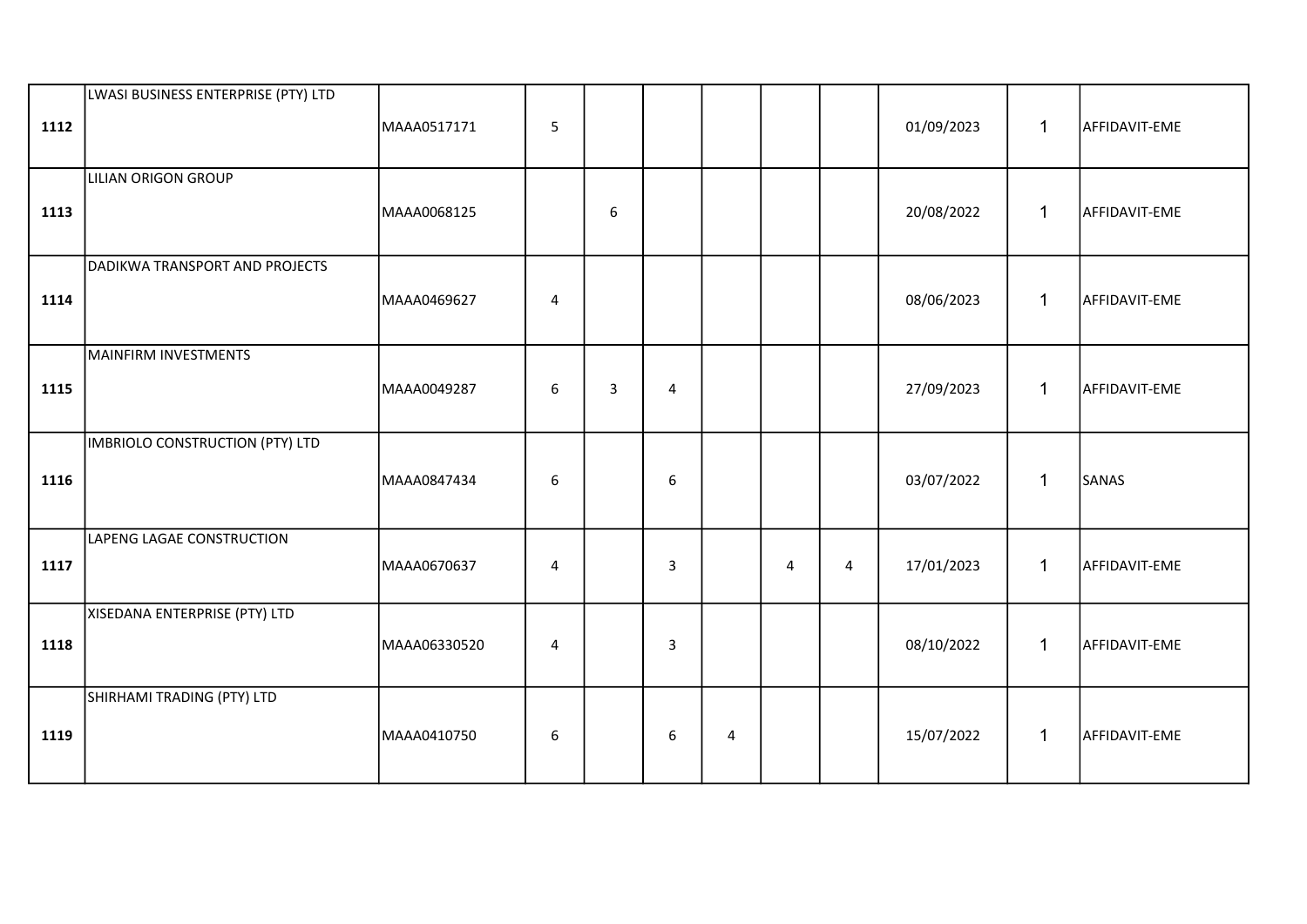| 1120           | <b>GNS SECURITY AND CONSTRUCTION CC</b> | MAAA0105802 |                | 5 | 5                                  |                |   |                | 08/10/2024 | $\mathbf{1}$   | DTI-EME              |
|----------------|-----------------------------------------|-------------|----------------|---|------------------------------------|----------------|---|----------------|------------|----------------|----------------------|
| 1121&<br>1122  | MLK ENGINEERING AND CONSULTANTS         | MAAA0026805 | 6              | 6 | 6                                  |                | 4 | 4              | 01/09/2023 | $\mathbf{1}$   | <b>SANAS</b>         |
| 1123           | MASHAKANDZI PROJECTS CC                 | MAAA0537834 | 5              |   |                                    |                |   |                | 21/12/2023 | $\mathbf{1}$   | DTI EME              |
| 1124           | <b>MANONG CONSTRUCTION AND PROJECTS</b> | MAAA0161679 | 5              | 4 | 6                                  |                |   |                | 17/10/2023 | $\mathbf{1}$   | SANAS                |
| 1125           | <b>ATANG ECR GROUP</b>                  | MAAA0412244 | $\overline{4}$ |   | $\overline{3}$                     |                |   |                | 01/09/2023 | $\mathbf{1}$   | <b>DTI EME</b>       |
| 1126           | <b>SEKHWELA CONSTRUCTION CC</b>         | MAAA0148926 | $\overline{4}$ |   |                                    |                |   |                | 22/01/2022 | $\mathbf{1}$   | <b>AFFIDAVIT EME</b> |
| 1127           | <b>KTS GENERAL TRADER</b>               | MAAA0468196 | 6              |   | 6                                  |                |   | $\overline{4}$ | 07/12/2024 | $\mathbf{1}$   | <b>AFFIDAVIT EME</b> |
| 1128           | URIZIMA 145                             | MAAA0405871 | $\overline{3}$ |   |                                    |                |   |                | 03/05/2024 | $\mathbf{1}$   | SANAS                |
| 1129           | MBEWENHLE PROJECTS (PTY) LTD            | MAAA0076857 | 3              |   |                                    |                |   |                | 02/08/2021 |                | <b>AFFIDAVIT EME</b> |
| 1130           | NEW ELISTATION TRADING                  | MAAA0000048 | 6              | 5 | 4                                  | 4              |   |                | 29/05/2023 | $\overline{2}$ | SANAS                |
| 1131           | <b>REAGETSWE TRADING 423</b>            | MAAA0090402 | 5              |   | 6                                  |                |   | 4              | 18/08/2024 |                |                      |
| 1132           | <b>GAHLABSA TRADING</b>                 | MAAA0173207 | $\overline{4}$ |   |                                    |                |   |                | 01/06/2024 | 1              | AFFIDAVIT            |
| 1133           | <b>TUMAKGOLE CIVIL PROJECTS</b>         | MAAA0110327 | $\overline{3}$ | 3 |                                    | $\overline{3}$ |   |                | 06/01/2023 | $\mathbf{1}$   | <b>AFFIDAVIT EME</b> |
| 1134           | <b>BIDWIN CC</b>                        | MAAA0070361 | $\overline{3}$ |   | 5                                  |                |   |                | 25/10/2024 | $\mathbf{1}$   | DTI EME              |
| 1135           | <b>KALAMO PROJECTS</b>                  | MAAA0169346 | 4              |   | 4                                  |                |   |                | 17/09/2022 | $\mathbf{1}$   | <b>DTI EME</b>       |
| 1136           | THULAUMME BUSINESS DEVELOPMENT CC       | MAAA0234531 |                | 6 |                                    |                |   |                | 18/05/2024 | $\mathbf{1}$   | <b>AFFIDAVIT QSE</b> |
| 1137 &<br>1138 | <b>KHOSIVUYO LOGISTICS CC</b>           | MAAA0358635 |                |   | <b>CLASS OF WORK NOT INDICATED</b> |                |   |                | 12/09/2024 | 1              | <b>SANAS</b>         |
| 1139           | MUNANDIS ELECTRICAL CC                  | MAAA0494712 |                |   |                                    |                | 4 |                | 04/11/2022 | $\mathbf{1}$   | SANAS                |
| 1140           | IHLAYISA BUSINESS ENTERPRISE            | MAAA0049095 | $\mathbf{3}$   |   |                                    |                |   |                | 08/10/2023 | $\mathbf{1}$   | <b>AFFIDAVIT EME</b> |
| 1141           | LAZERBANE TRADING CC                    | MAAA0128408 | 6              |   |                                    |                |   |                | 21/08/2022 | $\mathbf{1}$   | AFFIDAVIT QSE        |
| 1142           | THABELA EARTHWORKS                      | MAAA0017112 | 4              |   |                                    |                |   |                | 29/05/2022 | $\mathbf{1}$   | <b>AFFIDAVIT EME</b> |
| 1143           | <b>NEXGENERATION GROUP</b>              | MAAA0230020 | 4              |   | 4                                  | 3              |   | 4              | 27/08/2022 | $\mathbf{1}$   | AFFIDAVIT EME        |
| 1144           | DELIBLOX (PTY) LTD                      | MAAA0298917 | 6              |   |                                    |                |   | 4              | 21/08/2022 | $\mathbf{1}$   | <b>AFFIDAVIT QSE</b> |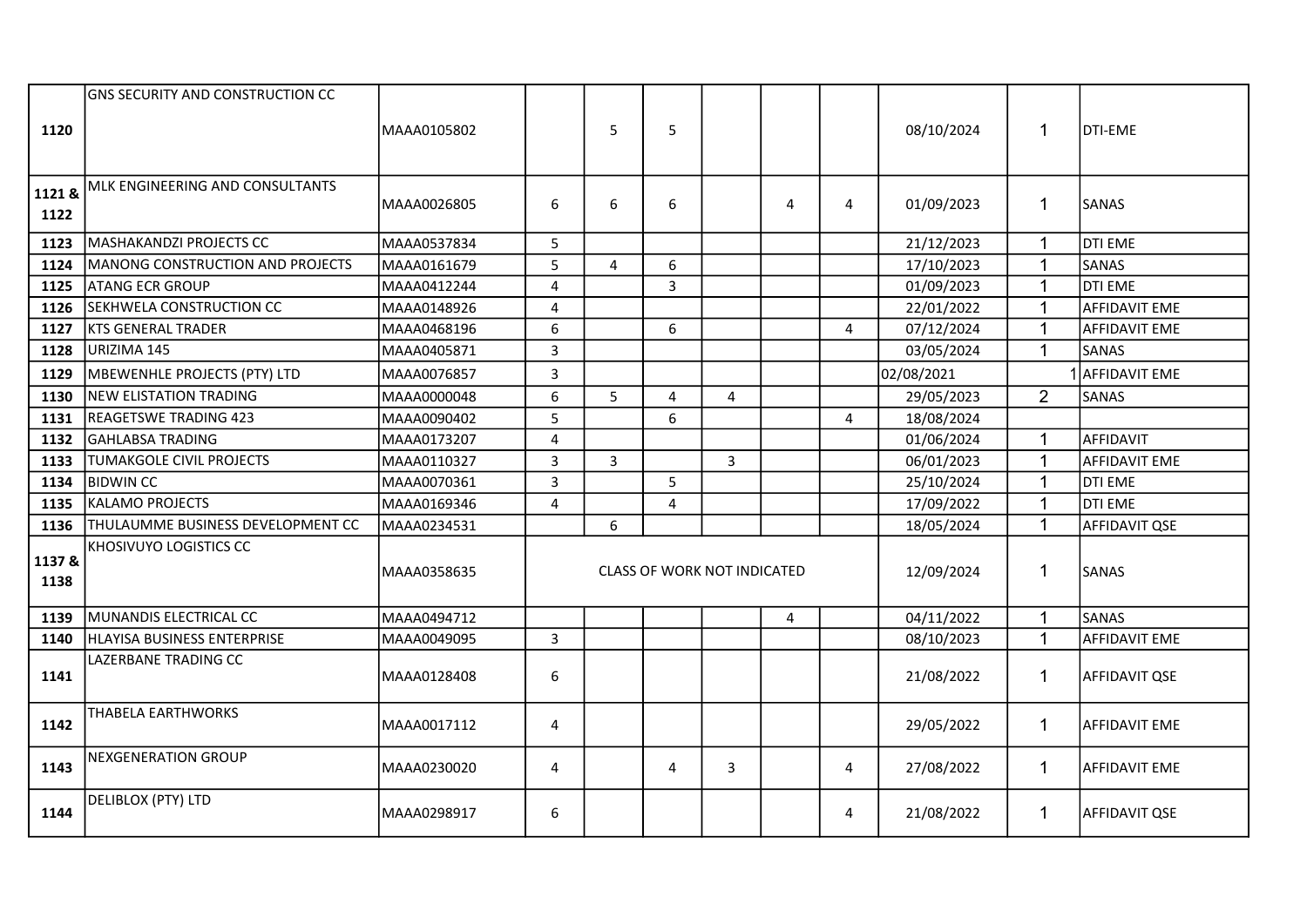| 1145 | MOGAMI TRANSPORTATION & PROJECTS         | MAAA0702800 | 5 |   |                             |  | 19/06/2022 | $\mathbf 1$  | <b>AFFIDAVIT EME</b> |
|------|------------------------------------------|-------------|---|---|-----------------------------|--|------------|--------------|----------------------|
| 1146 | SEETSHABONTLE TRADING AND PROJECTS       | MAAA0563502 | 6 |   |                             |  | 21/10/2024 | $\mathbf 1$  | <b>AFFIDAVIT EME</b> |
| 1147 | <b>BEJOTRADING ENTERPRISE</b>            | MAAA0097499 | 4 |   |                             |  | 21/01/2022 |              | 1 AFFIDAVIT QSE      |
| 1148 | <b>ABORIC PROJECTS</b>                   | MAAA0349739 |   | 5 |                             |  | 22/02/205  | $\mathbf{1}$ | <b>SANAS EME</b>     |
| 1149 | MASWIN TRADING ENTERPRISE                | MAAA0015490 |   |   |                             |  | 21/02/2023 | $\mathbf{1}$ | <b>AFFIDAVIT EME</b> |
| 1150 | TRUFIX INDUSTRIAL SERVICES               | MAAA0155734 | 6 | 6 |                             |  | 08/11/2022 | $\mathbf{1}$ | <b>AFFIDAVIT EME</b> |
| 1151 | ALVODEX                                  | MAAA0427948 | 4 | 4 |                             |  | 23/3/2024  | 1            | AFFIDAVIT-EME        |
| 1152 | KGOSIHADI TRADING & PROJECTS 78 CC       | MAAA0333096 |   |   | CLASS OF WORK NOT INDICATED |  | 20/7/2023  | 1            | AFFIDAVIT-QSE        |
| 1153 | SINDU TRADING AND PROJECTS (PTY) LTD     | MAAA0166547 | 5 |   |                             |  | 19/9/2022  | $\mathbf{1}$ | AFFIDAVIT-EME        |
| 1154 | VENGAREX (PTY) LTD                       | MAAA0745810 | 5 |   |                             |  | 24/7/2022  | 1            | AFFIDAVIT-EME        |
| 1155 | <b>FIKSTHALI PROJECTS &amp; SERVICES</b> | MAAA0010907 |   | 3 |                             |  | 13/5/2022  | $\mathbf{1}$ | AFFIDAVIT-EME        |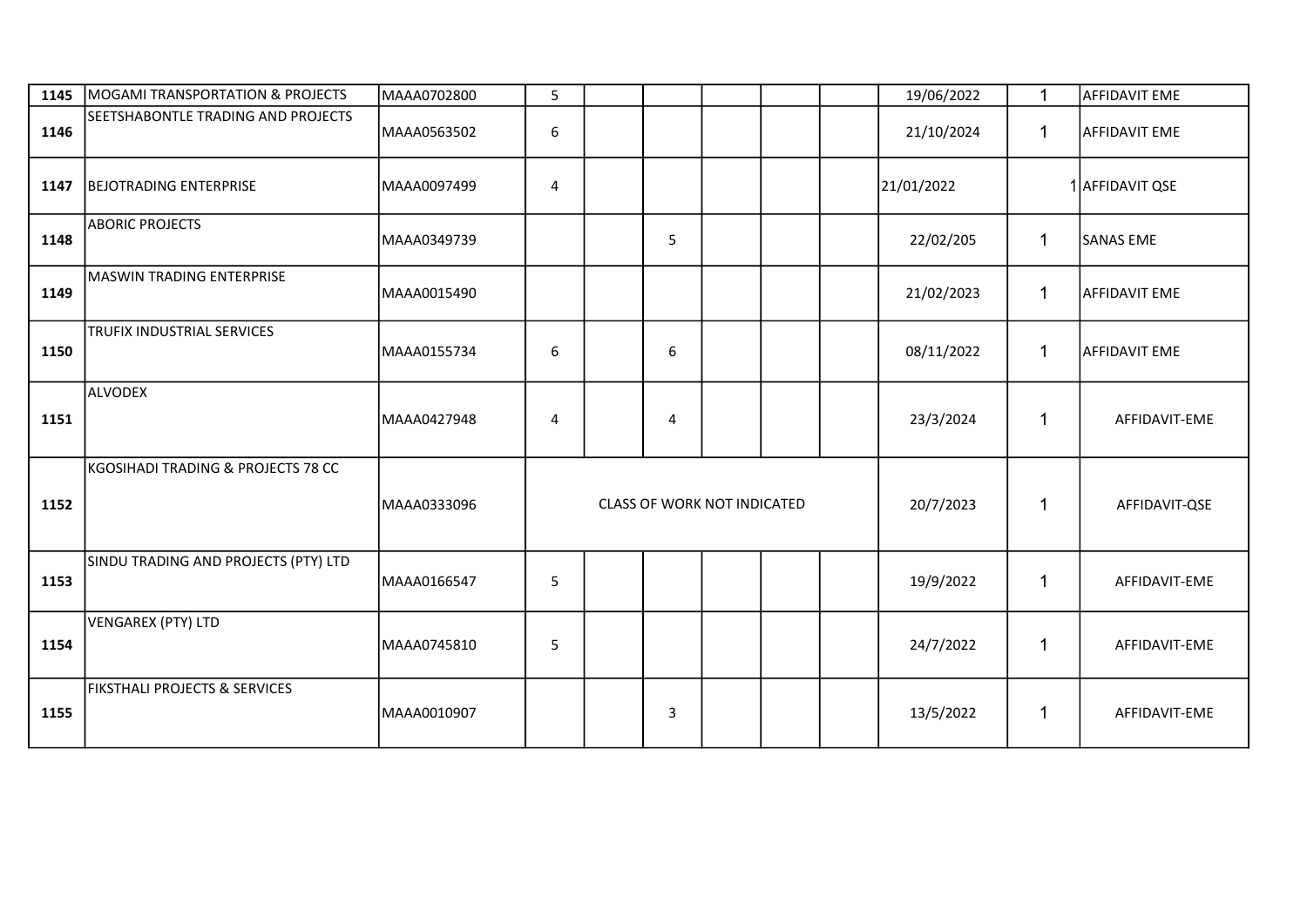| 1156 | SELOANA CONTRACTORS (PTY) LTD              | MAAA0110081 | 4                       |   |                |                | 18/12/2024 | $\mathbf{1}$ | AFFIDAVIT-EME                    |
|------|--------------------------------------------|-------------|-------------------------|---|----------------|----------------|------------|--------------|----------------------------------|
| 1157 | RIBILWA TRADING ENTERPRISE (PTY) LTD       | MAAA0512766 | $\overline{\mathbf{4}}$ |   |                |                | 20/2/2023  | $\mathbf{1}$ | AFFIDAVIT-EME                    |
| 1158 | MAGZ PROJECTS (PTY) LTD                    | MAAA0417521 | 4                       |   |                |                | 21/4/2023  | $\mathbf{1}$ | AFFIDAVIT-EME                    |
| 1159 | PASEKA HOLDINGS (PTY) LTD                  | MAAA0527267 |                         | 5 |                | $\overline{a}$ | 22/1/2023  | $\mathbf{1}$ | AFFIDAVIT-EME                    |
| 1160 | <b>TLOPS CONTRACTORS CC</b>                | MAAA0091818 |                         |   | $\overline{4}$ | 4              | 30/1/2025  | $\mathbf{1}$ | AFFIDAVIT-EME                    |
| 1161 | KHOLISANI DEVELOPERS & PROJECT<br>MANAGERS | MAAA0372499 | 4                       |   |                |                | 26/3/2024  | 0            | NOT THE CORRECT<br><b>FORMAT</b> |
| 1162 | PROLEC ENGINEERING SERVICES (PTY) LTD      | MAAA0085296 |                         |   | $\mathbf{3}$   |                | 13/2/2023  | $\mathbf 1$  | DTI-EME                          |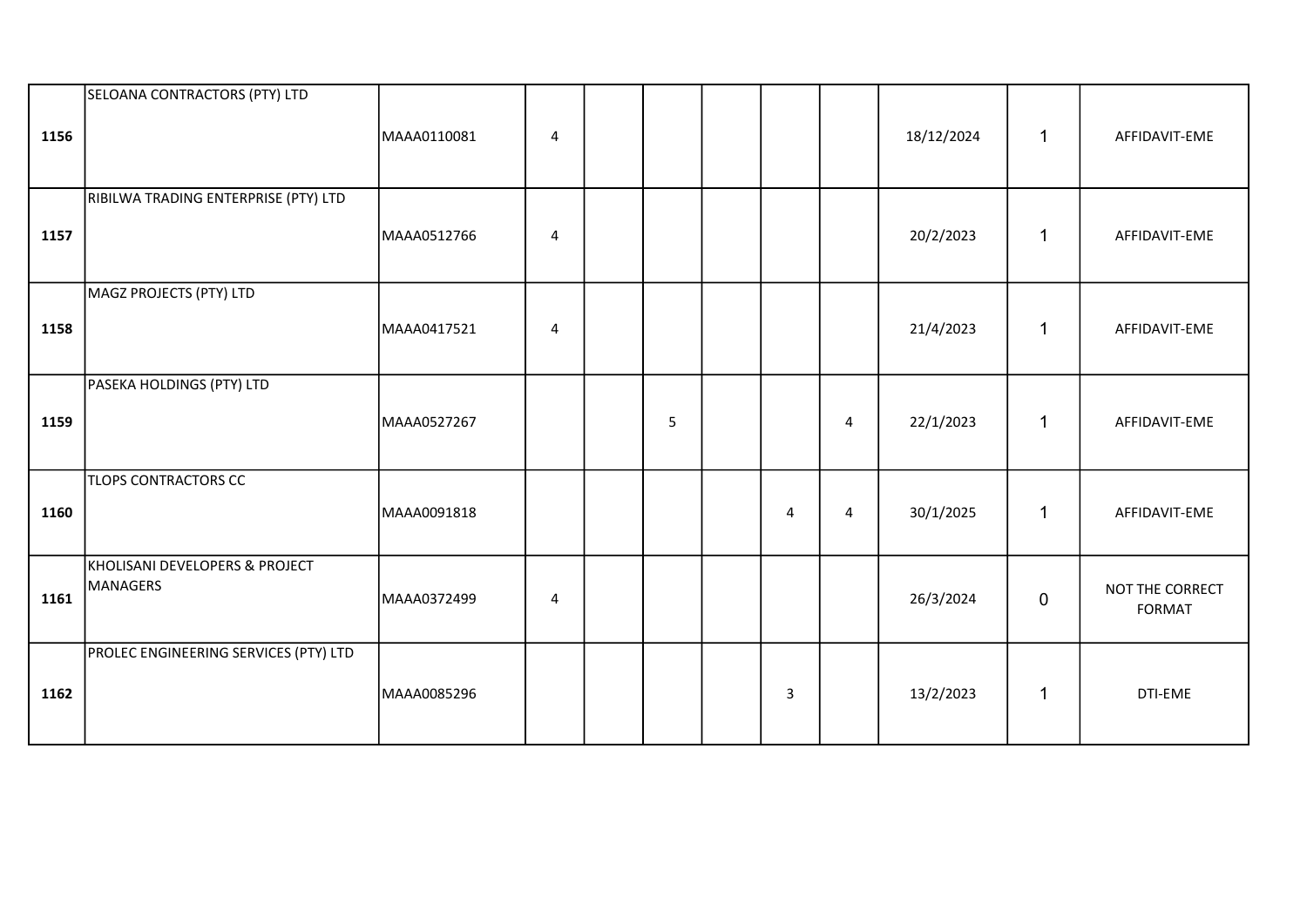| 1163 | <b>GOHELA CONSTRUCTION &amp; PROJECTS</b> | MAAA0630112 | 6           |                  | 6                           |  |                |              | 14/5/2022  | $\mathbf{1}$ | SANAS         |
|------|-------------------------------------------|-------------|-------------|------------------|-----------------------------|--|----------------|--------------|------------|--------------|---------------|
| 1164 | VAKHOVA MANAGEMENT CONSULTANTS            | MAAA0132331 |             |                  |                             |  | $\overline{4}$ |              | 13/9/2024  | $\mathbf{1}$ | AFFIDAVIT-EME |
| 1165 | <b>ACTS EMPIRE t/a AUXANO</b>             | MAAA0858946 |             |                  |                             |  | $\mathsf{3}$   |              | 28/11/2022 | $\mathbf{1}$ | AFFIDAVIT-EME |
| 1166 | SIVTECH ENGINEERS CC                      | MAAA0348556 |             |                  | CLASS OF WORK NOT INDICATED |  |                |              | 10/4/2024  | $\mathbf{1}$ | AFFIDAVIT-EME |
| 1167 | MOABI LWAZI (PTY) LTD                     | MAAA0006850 |             |                  |                             |  |                | $\mathbf{3}$ | 17/11/2024 | $\mathbf{1}$ | AFFIDAVIT-EME |
| 1168 | REABETSWE GROUP (PTY) LTD                 | MAAA0001033 | 5<br>5<br>4 |                  |                             |  |                |              | 17/1/2025  | $\mathbf{1}$ | AFFIDAVIT-EME |
| 1169 | KINEX POWER PROJECTS                      | MAAA0404247 |             | $\boldsymbol{6}$ | 6                           |  |                |              | 30/4/2022  | $\mathbf{1}$ | SANAS         |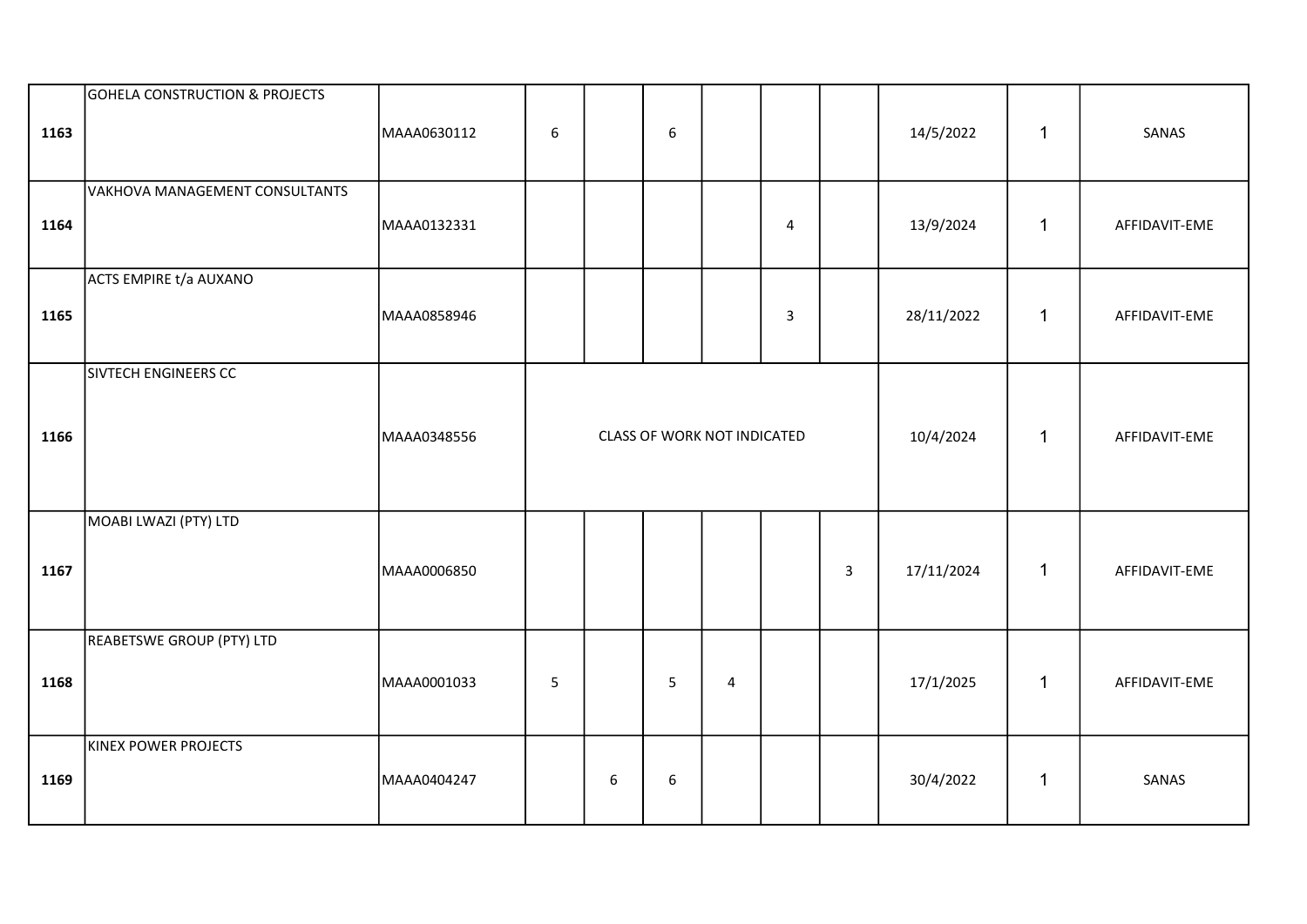| 1170 | LERA HOLDINGS (PTY) LTD                                 | MAAA0009898 | $\overline{4}$ |                |  | 14/8/2023  | $\mathbf{1}$   | AFFIDAVIT-EME |
|------|---------------------------------------------------------|-------------|----------------|----------------|--|------------|----------------|---------------|
| 1171 | UNICON CIVILS (PTY) LTD                                 | MAAA0229416 | 5              | $\overline{4}$ |  | 21/8/2022  | $\mathbf{1}$   | DTI-EME       |
| 1172 | MMALUDI CONSULTING                                      | MAAA0238417 | $\mathbf{3}$   | $\overline{4}$ |  | 23/3/2024  | $\mathbf{1}$   | AFFIDAVIT-EME |
| 1173 | SF OASIS ENTERPRISE                                     | MAAA0515025 | $\overline{4}$ |                |  | 14/10/2022 | $\mathbf{1}$   | DTI-EME       |
| 1174 | KHUNO TRADING (PTY) LTD                                 | MAAA0559722 | 6              | 6              |  | 24/1/2024  | $\mathbf{1}$   | AFFIDAVIT-QSE |
| 1175 | REPHUTHANE BUILDING AND CIVIL<br>CONSTRUCTION (PTY) LTD | MAAA0139873 | 6              |                |  | 14/8/2023  | $\overline{2}$ | SANAS-QSE     |
| 1176 | REFILWE CIVILS AND PLANT HIRE (PTY) LTD                 | MAAA0361891 | $\overline{3}$ | 6              |  | 25/3/2023  | $\mathbf{1}$   | SANAS-QSE     |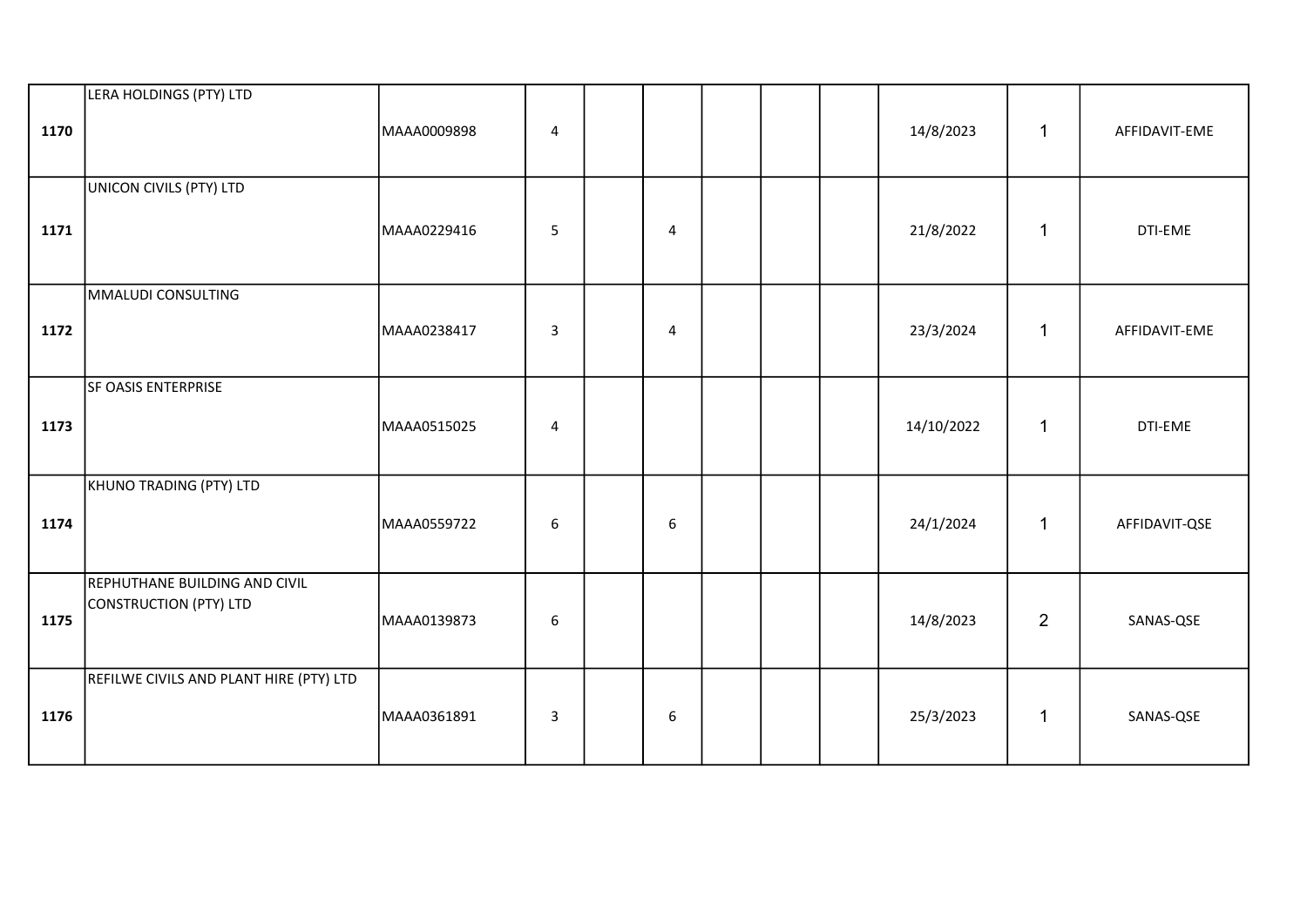| 1177 | MONAGENG MOKGOSI BUILDING<br>CONTRACTORS                 | MAAA0035947 | $\overline{3}$          |                |   | 21/9/2024  | $\mathbf{1}$   | DTI-EME       |
|------|----------------------------------------------------------|-------------|-------------------------|----------------|---|------------|----------------|---------------|
| 1178 | <b>EZOMDABU PROJECTS CC</b>                              | MAAA0099315 | $\overline{3}$          | $6\phantom{1}$ |   | 13/3/2022  | $\mathbf{1}$   | AFFIDAVIT-EME |
| 1179 | THANDANAZI PROJECTS (PTY) LTD                            | MAAA0171993 | $\overline{\mathbf{5}}$ |                |   | 19/2/2022  | 1              | AFFIDAVIT-EME |
| 1180 | D.O MASHELA BUILDING CONSTRUCTION                        | MAAA0328928 | 5                       | 5              |   | 26/9/2022  | $\mathbf{1}$   | AFFIDAVIT-EME |
| 1181 | NMR ELECTRICAL (PTY) LTD                                 | MAAA0007599 |                         |                | 4 | 12/02/2022 | $\mathbf{1}$   | AFFIDAVIT-EME |
| 1182 | LEKOA CONSTRUCTION AND<br><b>TRANSPORTATION SERVICES</b> | MAAA0092659 |                         | 5              |   | 10/06/2022 | $\mathbf{1}$   | AFFIDAVIT-EME |
| 1183 | KWAGGA HOLDINGS (PTY) LTD                                | MAAA0096260 |                         |                |   | 03/09/2024 | $\overline{2}$ | SANAS         |
| 1184 | MOLOOKS CIVILS                                           | MAAA0137593 |                         | 6              |   | 20/07/2023 | $\mathbf{1}$   | AFFIDAVIT-EME |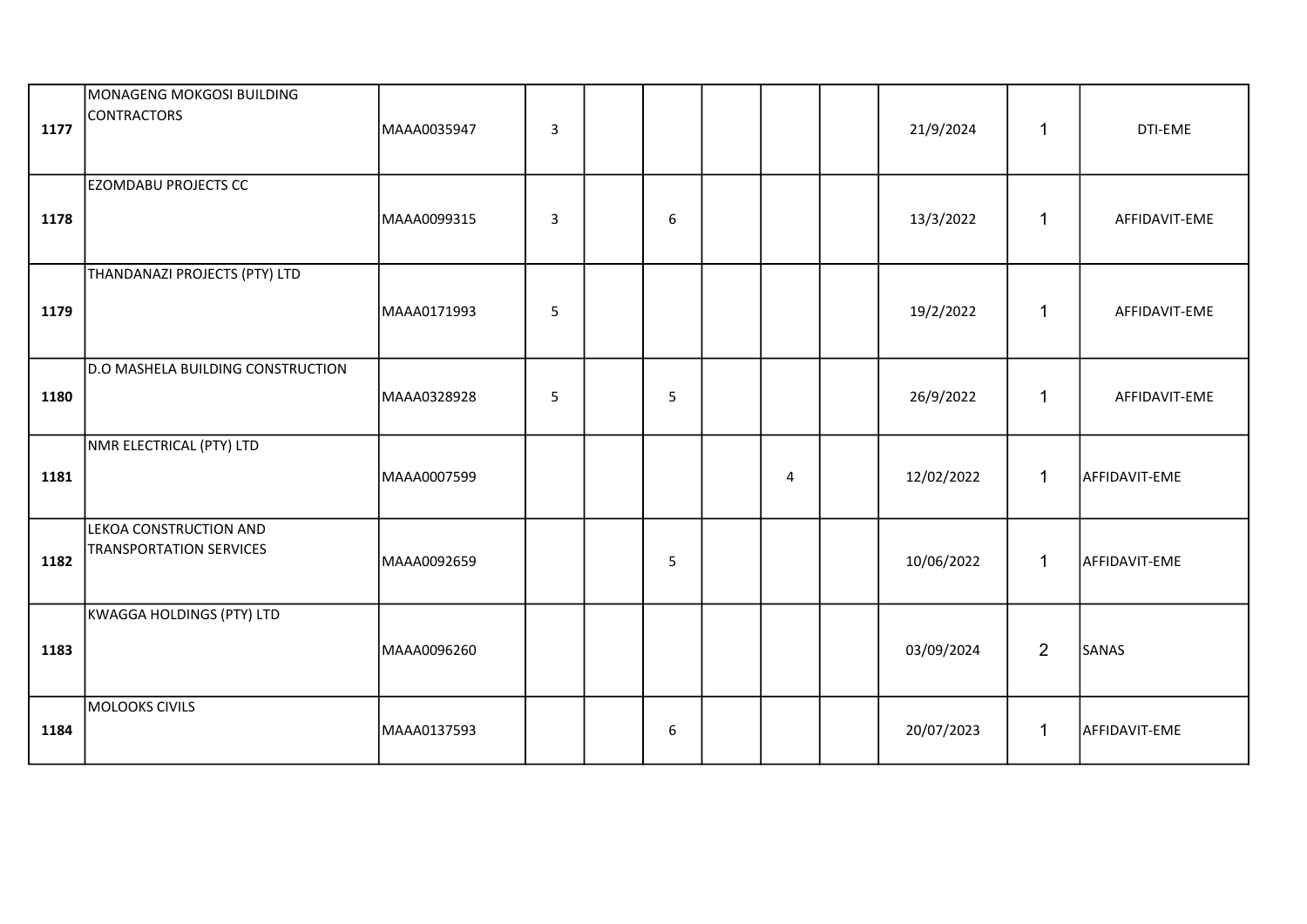| 1185 | CIVILS ELEMENT (PTY) LTD              | MAAA0633689 | 6 |   |                             |  | 08/05/2024 | $\mathbf{1}$ | SANAS         |
|------|---------------------------------------|-------------|---|---|-----------------------------|--|------------|--------------|---------------|
| 1186 | MZIMKHULU TRADING ENTERPRISE CC       | MAAA0495349 | 6 | 5 | 6                           |  | 21/06/2023 | $\mathbf{1}$ | AFFIDAVIT-EME |
| 1187 | RIAPHELA GENERAL SERVICES CC          | MAAA0092929 |   |   | CLASS OF WORK NOT INDICATED |  | 30/04/2022 | $\mathbf{1}$ | SANAS         |
| 1188 | MAKHAYENI SINT TRADING CC             | MAAA0087792 | 5 |   |                             |  | 22/11/2023 | $\mathbf{1}$ | AFFIDAVIT-EME |
| 1189 | SEF GROW CIVILS (PTY) LTD             | MAAA0755341 | 6 |   | 6                           |  | 12/07/2024 | $\mathbf{1}$ | AFFIDAVIT-EME |
| 1190 | SKK ENGINEERING SERVICES AND PROJECTS | MAAA0312380 | 5 |   |                             |  | 10/10/2023 | $\mathbf{1}$ | SANAS         |
| 1191 | CELESTE HOLDINGS (PTY) LTD            | MAAA0037607 | 6 |   |                             |  | 04/07/2022 | $\mathbf{1}$ | AFFIDAVIT-EME |
| 1192 | NTILI CONSTRUCTION                    | MAAA0414321 |   |   | 4                           |  | 08/06/2023 | $\mathbf{1}$ | AFFIDAVIT-EME |
| 1193 | <b>DIPSHIRI SERVICES</b>              | MAAA0690498 | 3 |   |                             |  | 04/10/2024 | $\mathbf{1}$ | DTI-EME       |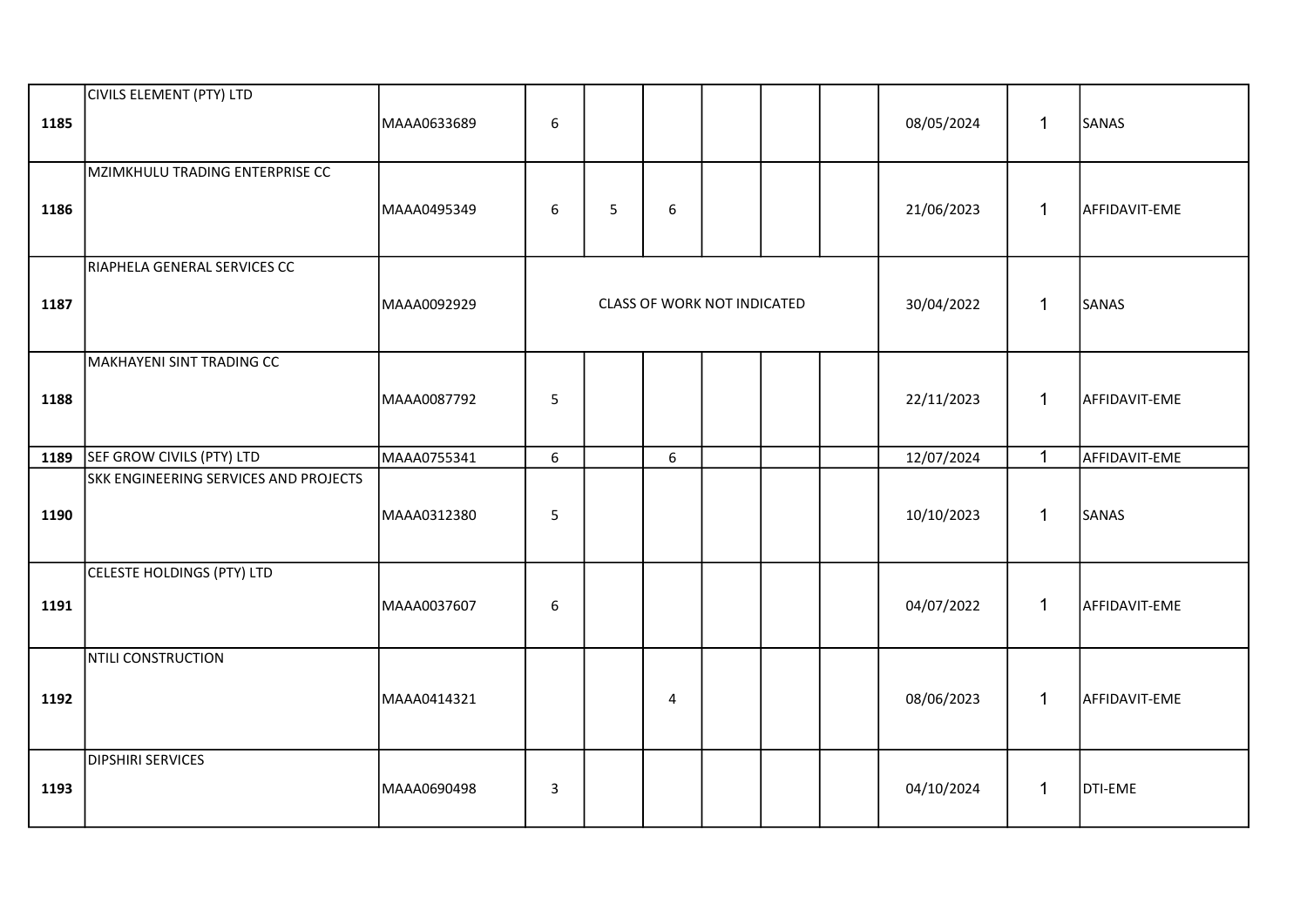| 1194 | IMIVUZO TRADING T/A SMZ BUILDING<br>CONSTRUCTION  | MAAA0016177 | 5  | 5 | 5              |                | 14/06/2023 | $\mathbf{1}$ | SANAS         |
|------|---------------------------------------------------|-------------|----|---|----------------|----------------|------------|--------------|---------------|
| 1195 | ODWA AND SOLIE TRADING ENTERPRISE                 | MAAA0071783 |    | 6 | $\overline{4}$ |                | 09/09/2023 | $\mathbf{1}$ | SANAS         |
| 1196 | TSHETHA INVESTMENTS                               | MAAA0165082 | 5  |   |                |                | 06/10/2024 | $\mathbf{1}$ | DTI-EME       |
| 1197 | <b>TECHNOMDOILE CC</b>                            | MAAA0203115 |    |   |                | $\overline{4}$ | 10/01/2025 | $\mathbf 1$  | AFFIDAVIT-EME |
| 1198 | WONGA AND JEFFRY CONSTRUCTION (PTY)<br><b>LTD</b> | MAAA0467369 | 3? |   |                |                | 19/11/2022 | $\mathbf{1}$ | DTI-EME       |
| 1199 | KEATUMATLI                                        | MAAA0775905 | 6  |   |                |                | 04/06/2022 | $\mathbf 1$  | AFFIDAVIT-EME |
| 1200 | <b>AURORA CONSTRUCTION AND TRADING</b>            | MAAA0538525 | 3  |   |                |                | 21/08/2022 | $\mathbf{1}$ | DTI-EME       |
| 1201 | JAHROSE TRADING ENTERPRISE (PTY) LTD              | MAAA0169615 | 4  |   |                |                | 08/11/2022 | $\mathbf{1}$ | DTI-EME       |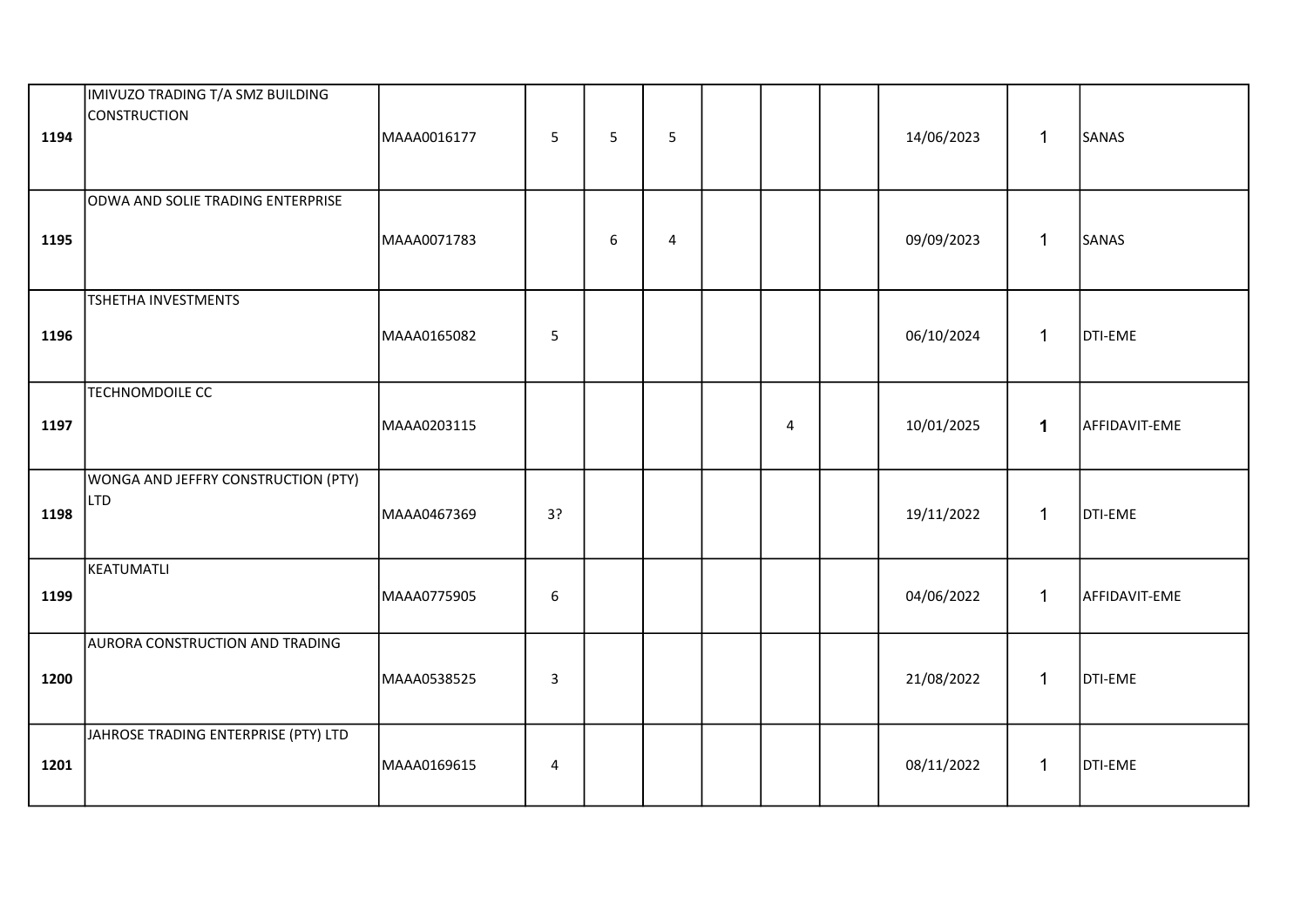| 1202 | UMAKHO CONSTRUCTION CC                                | MAAA0283140 |   |   | 6 |                                    |  | 24/07/2023 | $\overline{2}$ | SANAS               |
|------|-------------------------------------------------------|-------------|---|---|---|------------------------------------|--|------------|----------------|---------------------|
| 1203 | ALF-ZIM AND ASSOCIATES CC                             | MAAA0174687 | 6 | 6 | 6 |                                    |  | 22/06/2023 | $\mathbf{1}$   | AFFIDAVIT-EME       |
| 1204 | <b>ATNOM GROUP</b>                                    | MAAA0452426 | 4 |   |   |                                    |  | 20/03/2024 | $\mathbf{1}$   | AFFIDAVIT-EME       |
| 1205 | KHAUKI CONSTRUCTION AND TRANSPORT                     | MAAA0075153 |   |   |   | <b>CLASS OF WORK NOT INDICATED</b> |  | 17/09/2022 | $\mathbf{1}$   | AFFIDAVIT-EME       |
| 1206 | WAKHITSI 101 ENTERPRISE AND GENERAL<br><b>TRADING</b> | MAAA0338641 |   | 4 |   |                                    |  | 26/05/2022 | $\mathbf 1$    | DTI-EME             |
| 1207 | <b>BBC PROJECTS AND FENCING</b>                       | MAAA0000036 | 6 | 4 |   |                                    |  | 15/10/2023 | $\mathbf 0$    | <b>WRONG FORMAT</b> |
| 1208 | <b>BBC PROJECTS AND FENCING</b>                       | MAAA0000036 | 6 |   |   |                                    |  | 15/10/2023 | $\mathbf 0$    | <b>WRONG FORMAT</b> |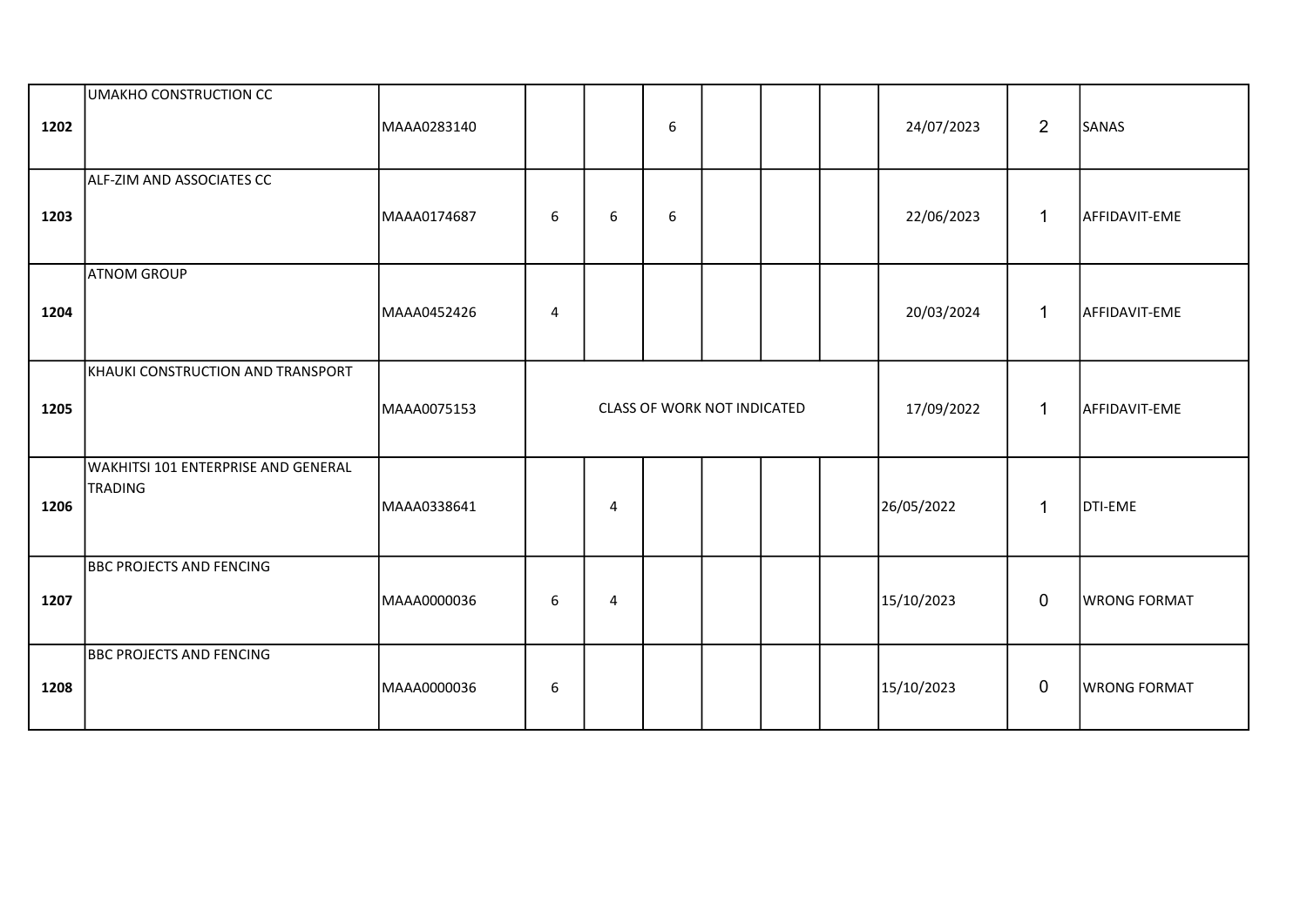| 1209 | NOMSA ZANELE CONSTRUCTION AND<br><b>PROJECTS</b>    | MAAA0353844 | 3?               |                | 3?             | 3? |                | 25/01/2025 | $\mathbf{1}$   | AFFIDAVIT-EME |
|------|-----------------------------------------------------|-------------|------------------|----------------|----------------|----|----------------|------------|----------------|---------------|
| 1210 | TSHIPISO CONSTRUCTION AND<br>MANUFACTURING CC       | MAAA0024828 | 5                | $\overline{3}$ |                |    |                | 15/5/2024  | $\mathbf{1}$   | DTI-EME       |
| 1211 | THUSANI CORPORATE SOLUTIONS                         | MAAA0787160 | $\overline{3}$   |                |                |    |                | 6/11/2022  | $\mathbf{1}$   | AFFIDAVIT-EME |
| 1212 | SHIRINDA TRADING AND PROJECTS (PTY) LTD             | MAAA0248922 | 4                |                |                |    |                | 16/10/2022 | $\mathbf{1}$   | AFFIDAVIT-EME |
| 1213 | LS NHLAPO TRADING (PTY) LTD                         | MAAA0344016 | $\boldsymbol{6}$ |                |                |    |                | 23/11/2024 | $\overline{2}$ | AFFIDAVIT-EME |
| 1214 | DEEKO CONSTRUCTION AND PROJECTS (PTY)<br><b>LTD</b> | MAAA0182208 | 4                |                |                |    |                | 22/9/2024  | $\mathbf{1}$   | AFFIDAVIT-EME |
| 1215 | KUBWAKAZI CONSTRUCTION CC                           | MAAA0140705 | $\overline{3}$   |                | $\overline{4}$ |    | $\overline{4}$ | 27/11/2022 | $\mathbf 1$    | DTI-EME       |
| 1216 | MATIADI CONSTRUCTION (PTY) LTD                      | MAAA0052402 | 6                |                | 6              |    |                | 23/10/2023 | $\mathbf{1}$   | AFFIDAVIT-QSE |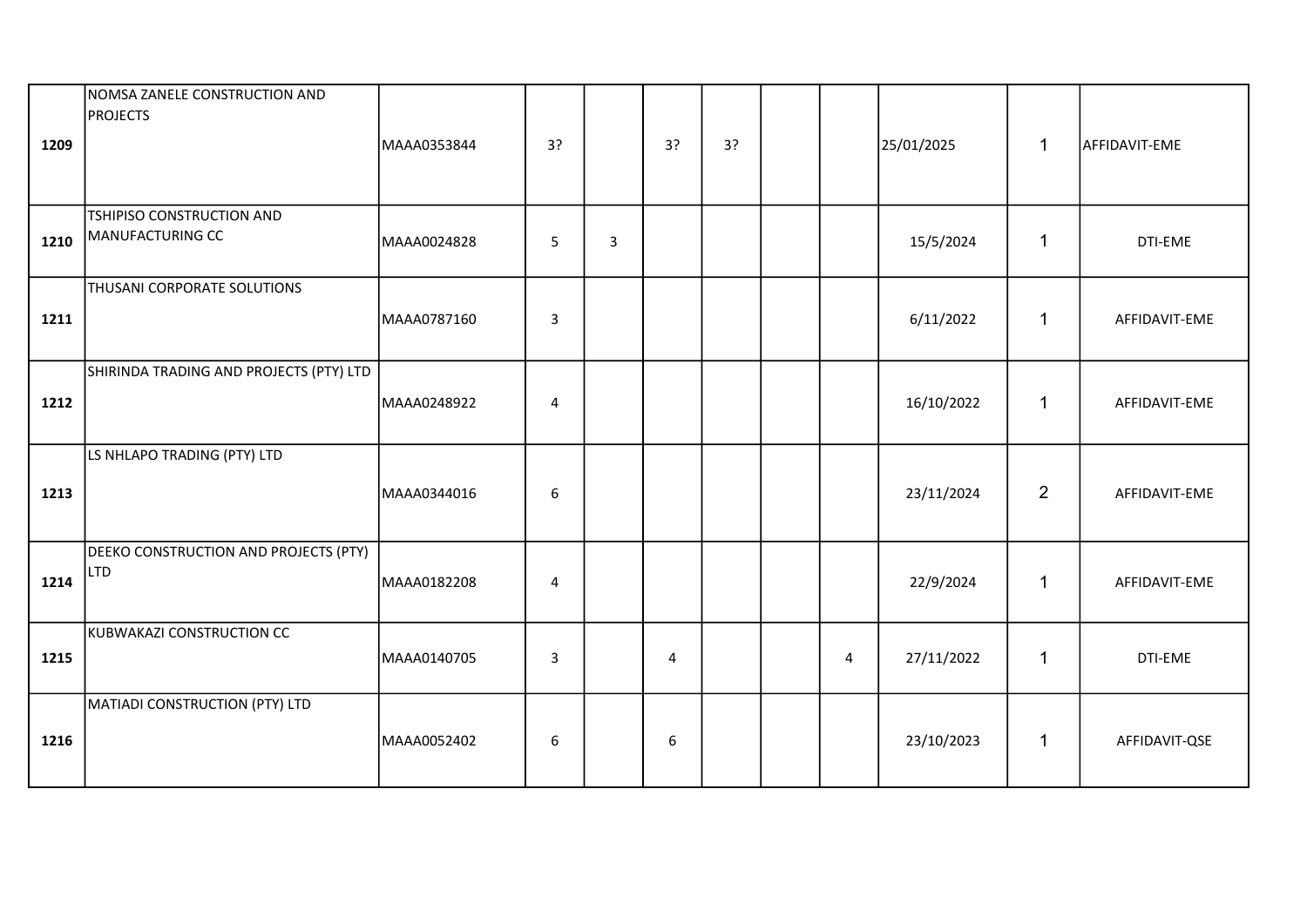| 1217            | NANDI NDUNGANE TRADING AND PROJECTS<br>(PTY) LTD    | MAAA0494778 |                         |   | $\overline{4}$ |  | 2/10/2023  | $\mathbf{1}$ | AFFIDAVIT-EME      |
|-----------------|-----------------------------------------------------|-------------|-------------------------|---|----------------|--|------------|--------------|--------------------|
| $1218+$<br>1226 | MILEDIN PROJECTS CC                                 | MAAA0253761 |                         |   | 6              |  | 4/7/2023   | $\mathbf 0$  | NOT CORRECT FORMAT |
| 1219            | LENATI PROPERTIES (PTY) LTD                         | MAAA0625620 | 6                       |   | 4              |  | 16/2/2024  | $\mathbf{1}$ | AFFIDAVIT          |
| 1220            | MANGETHE GROUP (PTY) LTD                            | MAAA0070944 |                         |   | 6              |  | 6/2/2023   | $\mathbf{1}$ | SANAS              |
| 1221            | KHOMISANANI CONSTRUCTION CC                         | MAAA0383735 | $\mathsf{3}$            |   |                |  | 30/10/2023 | $\mathbf 1$  | DTI-EME            |
| 1222            | PULE AND VIC CONSTRUCTION AND<br><b>PROJECTS CC</b> | MAAA0336597 |                         | 3 |                |  | 7/8/2024   | $\mathbf 1$  | SANAS-QSE          |
| 1223            | LE-CHABILE BRIC MANUFACTURING                       | MAAA0430466 | $\overline{\mathbf{4}}$ |   |                |  | 1/9/2023   | $\mathbf 1$  | DTI-EME            |
| 1224            | ATISA BOKGABANE TRADING                             | MAAA0157868 | 4                       |   |                |  | 16/2/2024  | $\mathbf{1}$ | AFFIDAVIT-EME      |
| 1225            | CHAT CONNECTION ENTERPRISE                          | MAAA0173513 |                         |   | 6              |  | 26/2/2024  | $\mathbf{1}$ | AFFIDAVIT-EME      |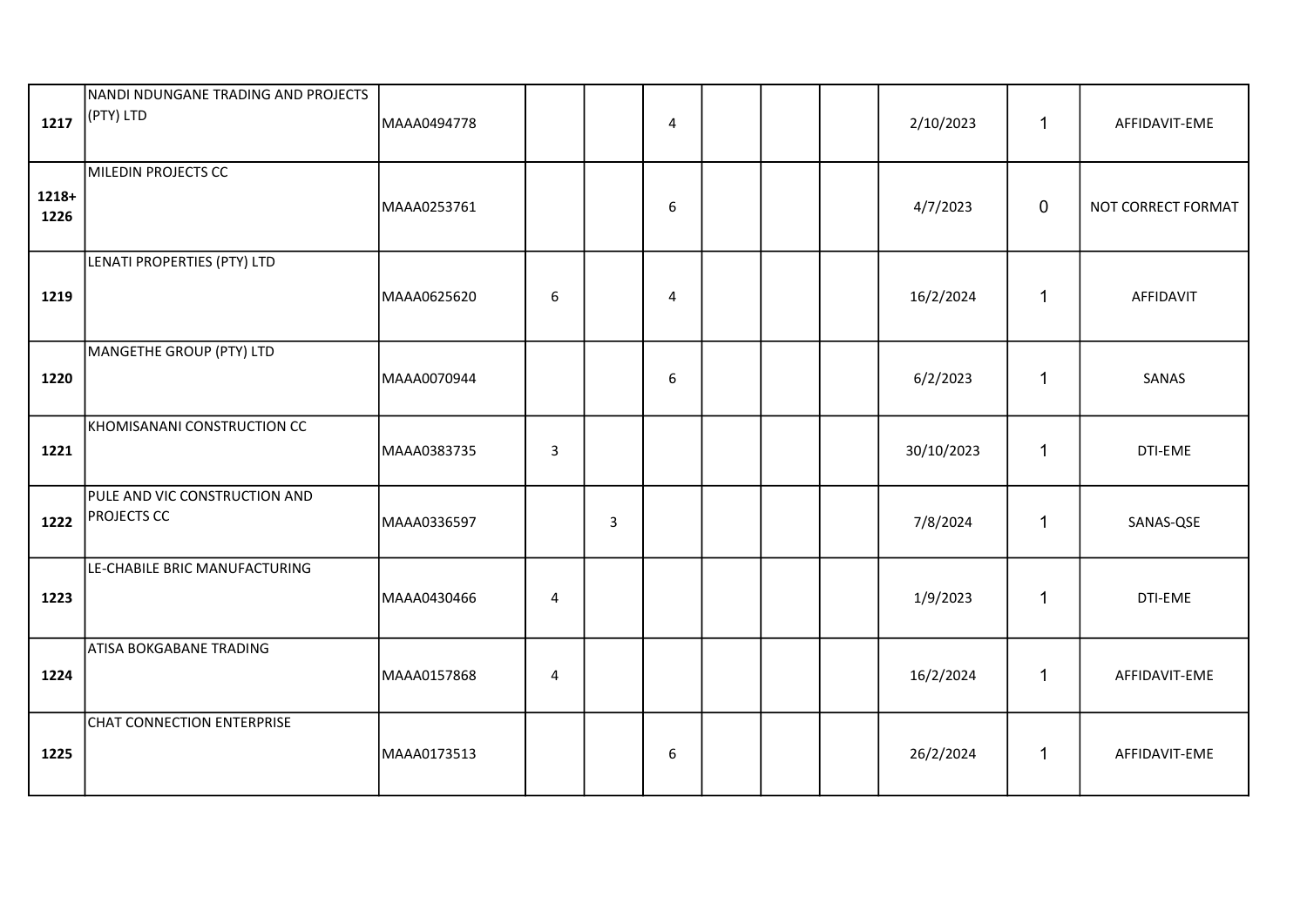| 1227 | JUDAH ZION TRADING (PTY) LTD        | MAAA0368606 |                         |   | $\overline{3}$ |   |   |              | 5/8/2024  | $\mathbf{1}$ | AFFIDAVIT-EME |
|------|-------------------------------------|-------------|-------------------------|---|----------------|---|---|--------------|-----------|--------------|---------------|
| 1228 | LESENYEHO BUILDERS CC               | MAAA0075828 | $\overline{\mathbf{4}}$ |   |                |   |   |              | 8/1/2024  | $\mathbf{1}$ | AFFIDAVIT-EME |
| 1229 | YIOZINDABA (PTY) LTD                | MAAA0442544 | 6                       |   | 6              |   |   | 4            | 18/9/2023 | $\mathbf 1$  | AFFIDAVIT-EME |
| 1230 | QUINTAX 212 CC                      | MAAA0166948 | $\boldsymbol{6}$        |   |                |   |   |              | 15/1/2024 | $\mathbf{1}$ | DTI-EME       |
| 1231 | LEFIKA PLANT HIRE CC                | MAAA0111642 | $\mathsf{3}$            |   |                |   |   | $\mathbf{3}$ | 26/8/2023 | $\mathbf{1}$ | AFFIDAVIT-EME |
| 1232 | <b>TGP PROJECTS</b>                 | MAAA0126871 | $6\phantom{1}$          |   | $\overline{4}$ |   |   |              | 2/3/2023  | $\mathbf{1}$ | DTI-EME       |
| 1233 | MMHLAKE CONSTRUCTION 2013 (PTY) LTD | MAAA0532776 | 4                       | 4 |                |   |   |              | 10/8/2024 | $\mathbf{1}$ | AFFIDAVIT-EME |
| 1234 | FLO COM (PTY) LTD                   | MAAA0408760 |                         |   | 3?             |   |   |              | 17/7/2022 | $\mathbf 1$  | DTI-EME       |
| 1235 | NTSUBALALA (PTY) LTD                | MAAA0876609 |                         |   |                | 3 | 4 | $\mathbf{3}$ | 19/2/2022 | $\mathbf{1}$ | AFFIDAVIT-EME |
| 1236 | <b>BOSELE INDUSTRIES</b>            | MAAA0213485 |                         |   | 3              |   |   |              | 17/3/2024 | $\mathbf{1}$ | AFFIDAVIT-EME |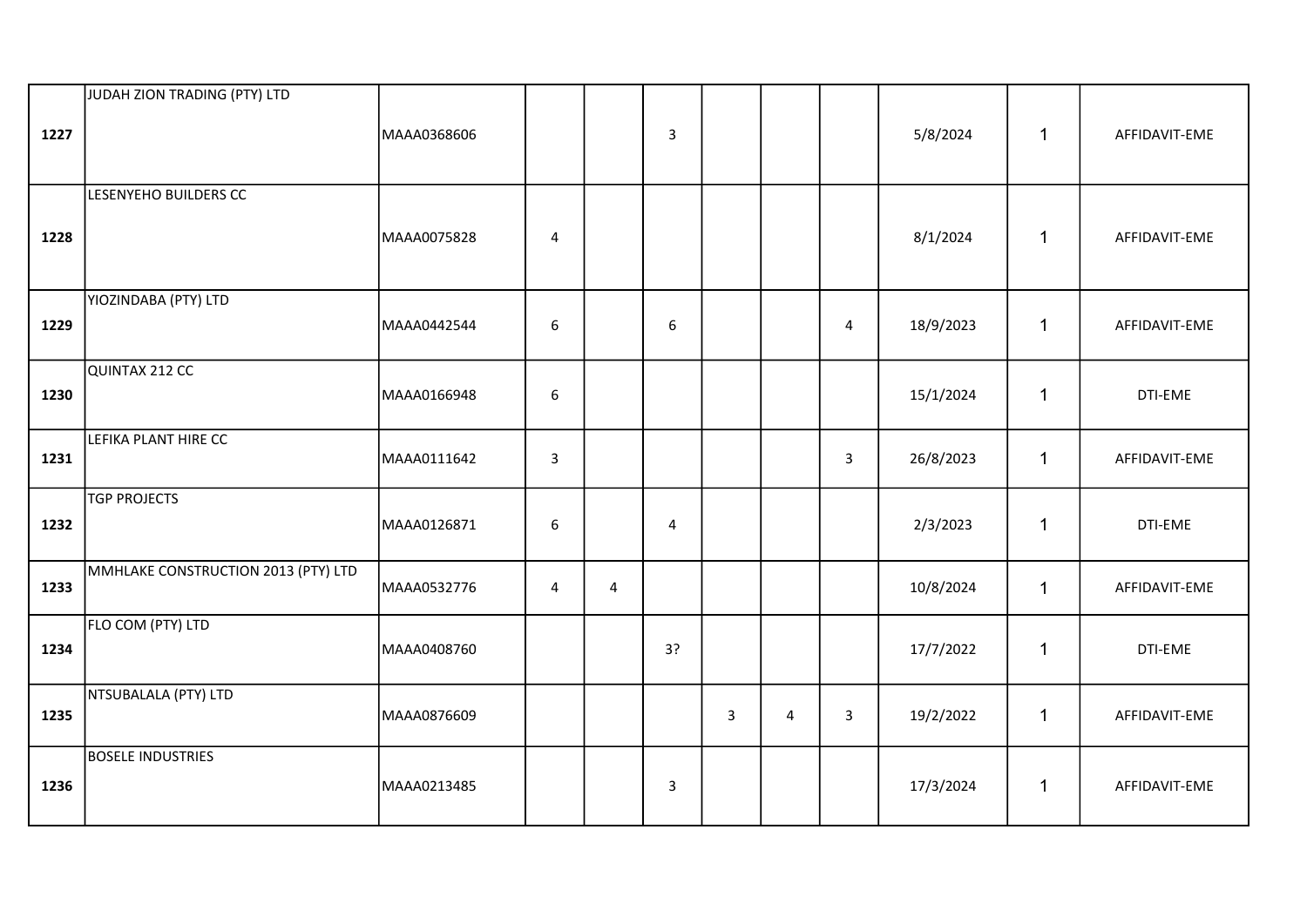| 1237             | AMAHLUNGU CIVILS (PTY) LTD                 | MAAA0336975 | 3                | $\mathbf{3}$     | 5                |                | 7/8/2024   | $\mathbf{1}$                             | AFFIDAVIT-EME  |
|------------------|--------------------------------------------|-------------|------------------|------------------|------------------|----------------|------------|------------------------------------------|----------------|
| 1238             | GEZANI ELECTRICAL AND PROJECTS             | MAAA0218457 |                  |                  |                  | $\overline{4}$ | 5/11/2023  | $\mathbf 0$                              | AFFIDAVIT- EME |
| 1239             | MC TEE HOLDINGS                            | MAAA0563991 | $\overline{3}$   |                  |                  |                | 24/4/2022  | $\mathbf 1$                              | AFFIDAVIT- EME |
| $1240 +$<br>1253 | <b>BIG 5 NEWLIFE BUILDING CONSTRUCTION</b> | MAAA0101037 | $\boldsymbol{6}$ | $\mathbf{3}$     |                  |                | 20/8/2024  | $\overline{2}$                           | SANAS          |
| 1241             | TIPP CON (PTY) LTD                         | MAAA0125179 | 6                | $\boldsymbol{6}$ | $\boldsymbol{6}$ |                | 28/11/2022 | $\mathbf{1}$                             | SANAS          |
| 1242             | ELEGANT LINE TRADING 886 CC                | MAAA0060620 |                  |                  | 5?               |                | 20/3/2023  | <b>NOT</b><br><b>ATTAC</b><br><b>HED</b> | NOT ATTACHED   |
| 1243             | MKHOMATI CONSTRUCTING 21 (PTY)LTD          | MAAA0529526 | $\boldsymbol{6}$ |                  |                  |                | 8/2/2022   | $\mathbf{1}$                             | AFFIDAVIT-QSE  |
| 1244             | LLJ ENG                                    | MAAA0771351 | 4                |                  | 4                |                | 8/9/2024   | $\mathbf{1}$                             | DTI-EME        |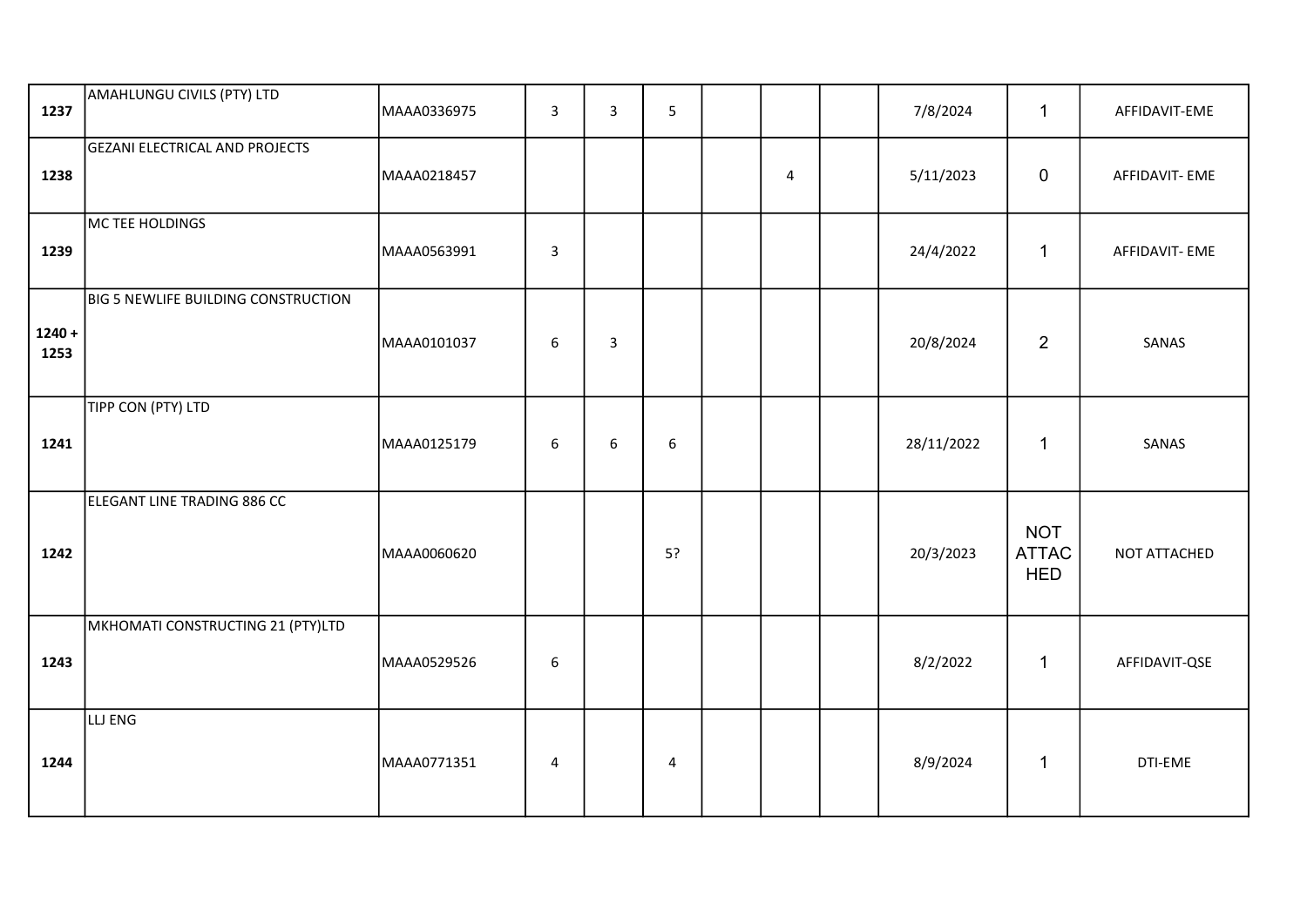| 1245          | NDIPHA TRADING CC                               | MAAA0023925 | $\boldsymbol{6}$ |                  |   |                | 8/10/2022  | $\mathbf 0$  | NOT CORRECT FORMAT                |
|---------------|-------------------------------------------------|-------------|------------------|------------------|---|----------------|------------|--------------|-----------------------------------|
| 1246+<br>1247 | K.B.C CONSULTING (PTY) LTD                      | MAAA1094566 | 3                | 3                |   |                | 30/7/2024  | $\mathbf{1}$ | AFFIDAVIT-EME                     |
| 1248          | PITH INVESTMENT (PTY) LTD                       | MAAA0133039 | 6                | $\boldsymbol{6}$ | 4 | $\overline{4}$ | 17/01/2025 | $\mathbf{1}$ | AFFIDAVIT                         |
| 1249          | 64 PHAMBANO CONSTRUCTION AND<br><b>PROJECTS</b> | MAAA0410995 |                  | $\overline{3}$   |   |                | 30/10/2023 | $\mathbf 0$  | NOT CORRECT FORMAT-<br>ACCOUNTANT |
| 1250          | HUNGA CONSTRUCTION ENGINEERING                  | MAAA0392569 |                  | $\overline{4}$   |   |                | 09/03/2024 | $\mathbf{1}$ | AFFIDAVIT-EME                     |
| 1251          | <b>BRIMIS ENGINEERING (PTY) LTD</b>             | MAAA0031426 |                  |                  |   | $\overline{4}$ | 27/11/2023 | $\mathbf{1}$ | AFFIDAVIT-QSE                     |
| 1252          | MONAGANG GENERAL TRADING                        | MAAA0132889 | $\overline{3}$   |                  |   |                | 20/7/2023  | $\mathbf{1}$ | AFFIDAVIT-EME                     |
| 1254          | THEFANE S EAGLES HOLDINGS (PTY) LTD             | MAAA0415951 |                  | $\overline{3}$   |   |                | 20/7/2023  | $\mathbf{1}$ | DTI-EME                           |